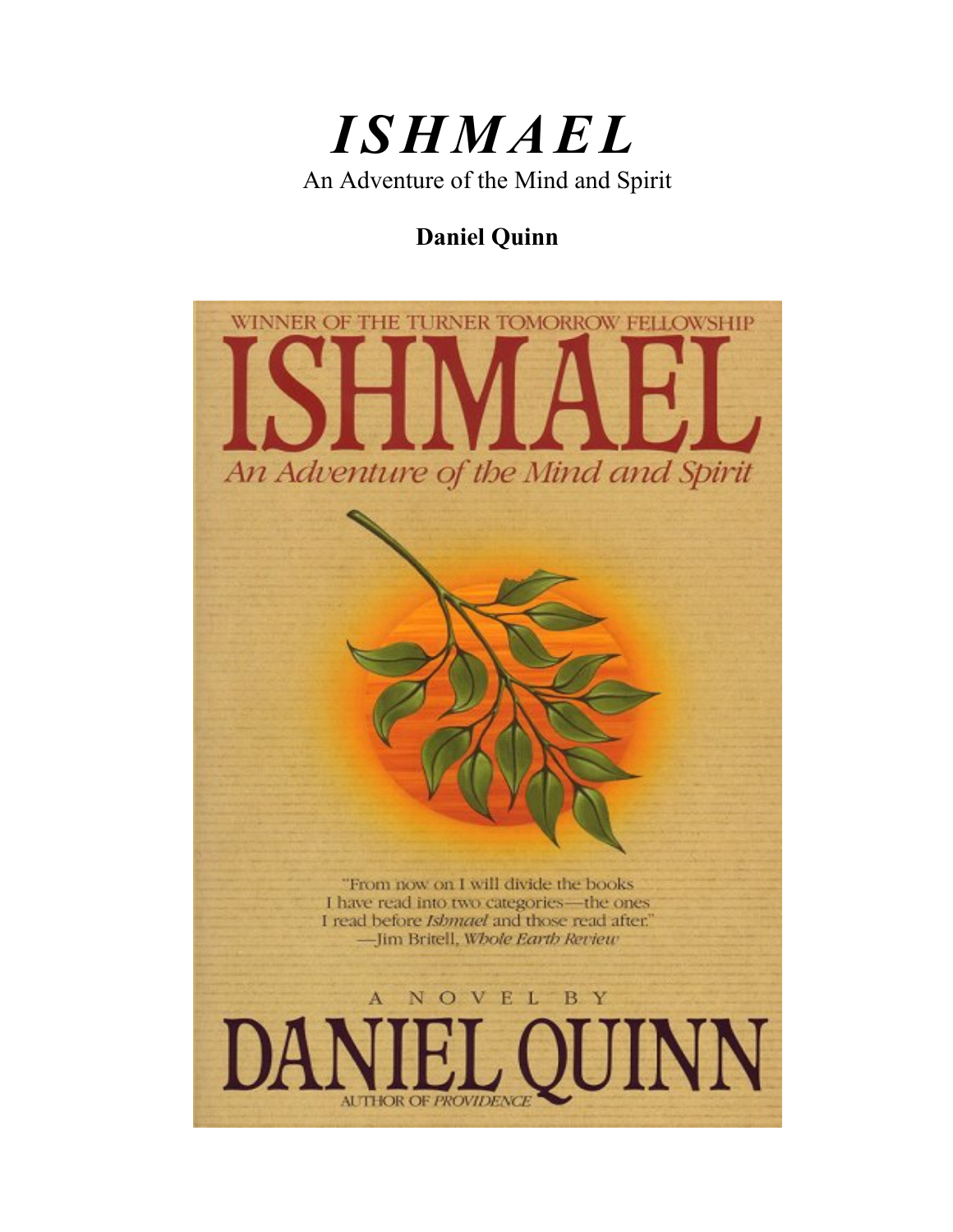1

The first time I read the ad, I choked and cursed and spat and threw the paper to the floor. Since even this didn't seem to be quite enough, I snatched it up, marched into the kitchen, and shoved it into the trash. While I was there, I made myself a little breakfast and gave myself some time to cool down. I ate and thought about something else entirely. That's right.

Then I dug the paper out of the trash and turned back to the Personals section, just to see if the damn thing was still there and just the way I remembered it. It was.

TEACHER seeks pupil. Must have an earnest desire to save the world. Apply in person.

*An earnest desire to save the world!* Oh, I liked that. That was rich indeed. An earnest desire to save the world—yes, that was splendid. By noon, two hundred mooncalfs, softheads, boobies, ninnyhammers, noodleheads, gawkies, and assorted oafs and thickwits would doubtless be lined up at the address given, ready to turn over all their worldlies for the rare privilege of sitting at the feet of some guru pregnant with the news that all will be well if everyone will just turn around and give his neighbor a big hug. You will wonder: Why is this man so indignant? So bitter? It's a fair question. In fact, it's a question I was asking myself.

The answer goes back to a time, a couple decades ago, when I'd had the silly notion that the thing I most wanted to do in the world was . . . to find a teacher. That's right. I imagined I wanted a teacher—needed a teacher. To show me how one goes about doing something that might be called . . . saving the world.

Stupid, no? Childish. Naïve. Simple. Callow. Or just fundamentally dumb. In one so manifestly normal in other respects, it needs explaining.

It came about in this way.

During the children's revolt of the sixties and seventies, I was just old enough to understand what these kids had in mind—they meant to turn the world upside down—and just young enough to believe they might actually succeed. It's true. Every morning when I opened my eyes, I expected to see that the new era had begun, that the sky was a brighter blue and the grass a brighter green. I expected to hear laughter in the air and to see people dancing in the streets, and not just kids everyone! I won't apologize for my naïveté; you only have to listen to the songs to know that I wasn't alone.

Then one day when I was in my mid–teens I woke up and realized that the new era was never going to begin. The revolt hadn't been put down, it had just dwindled away into a fashion statement. Can I have been the only person in the world who was disillusioned by this? Bewildered by this? It seemed so. Everyone else seemed to be able to pass it off with a cynical grin that said, "Well, what did you really expect? There's never been any more than this and never will be any more than this. Nobody's out to save the world, because nobody gives a damn about the world, that was just a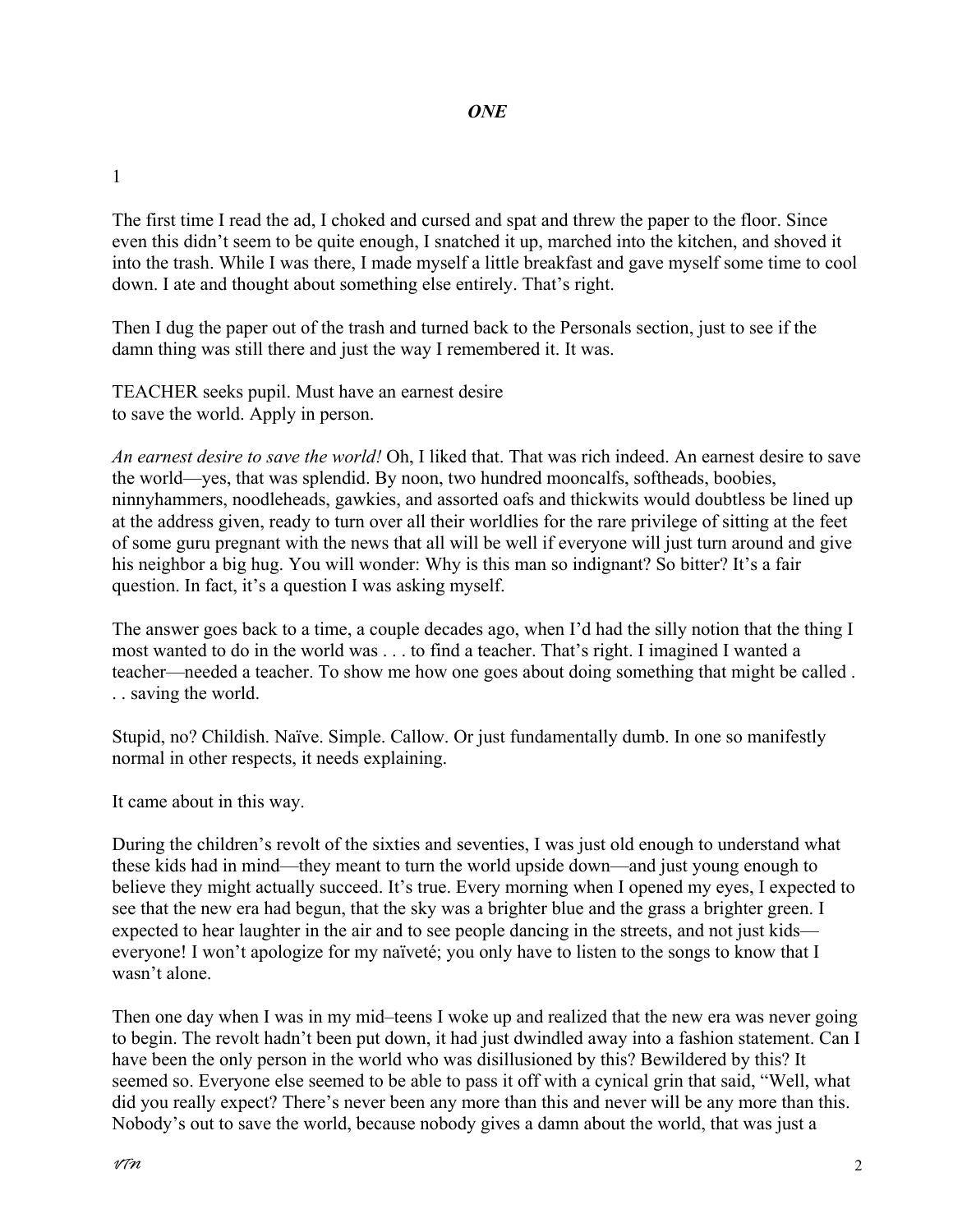bunch of goofy kids talking. Get a job, make some money, work till you're sixty, then move to Florida and die."

I couldn't shrug it away like this, and in my innocence I thought there had to be *someone* out there with an unknown wisdom who could dispel my disillusionment and bewilderment: a teacher.

Well, of course there wasn't.

I didn't want a guru or a kung fu master or a spiritual director. I didn't want to become a sorcerer or learn the zen of archery or meditate or align my chakras or uncover past incarnations. Arts and disciplines of that kind are fundamentally selfish; they're all designed to benefit the pupil—not the world. I was after something else entirely, but it wasn't in the Yellow Pages or anywhere else that I could discover.

In Hermann Hesse's *The Journey to the East*, we never find out what Leo's awesome wisdom consists of. This is because Hesse couldn't tell us what he himself didn't know. He was like me—he just yearned for there to be someone in the world like Leo, someone with a secret knowledge and a wisdom beyond his own. In fact, of course, there is no secret knowledge; no one knows anything that can't be found on a shelf in the public library. But I didn't know that then.

So I looked. Silly as it sounds now, I looked. By comparison, going after the Grail would have made more sense. I won't talk about it, it's too embarrassing. I looked until I wised up. I stopped making a fool of myself, but something died inside of me—something that I'd always sort of liked and admired. In its place grew a scar—a tough spot but also a sore spot.

And now, years after I'd given up the search, here was some charlatan advertising in the newspaper for the very same young dreamer that I'd been fifteen years ago.

But this still doesn't explain my outrage, does it?

Try this: You've been in love with someone for a decade—someone who barely knows you're alive. You've done everything, tried everything to make this person see that you're a valuable, estimable person, and that your love is worth something. Then one day you open up the paper and glance at the Personals column, and there you see that your loved one has placed an ad . . . seeking someone worthwhile to love and be loved by.

Oh, I know it's not exactly the same. Why should I have expected this unknown teacher to have contacted me instead of advertising for a pupil? Contrariwise, if this teacher was a charlatan, as I assumed, why would I have *wanted* him to contact me?

Let it go. I was being irrational. It happens, it's allowed.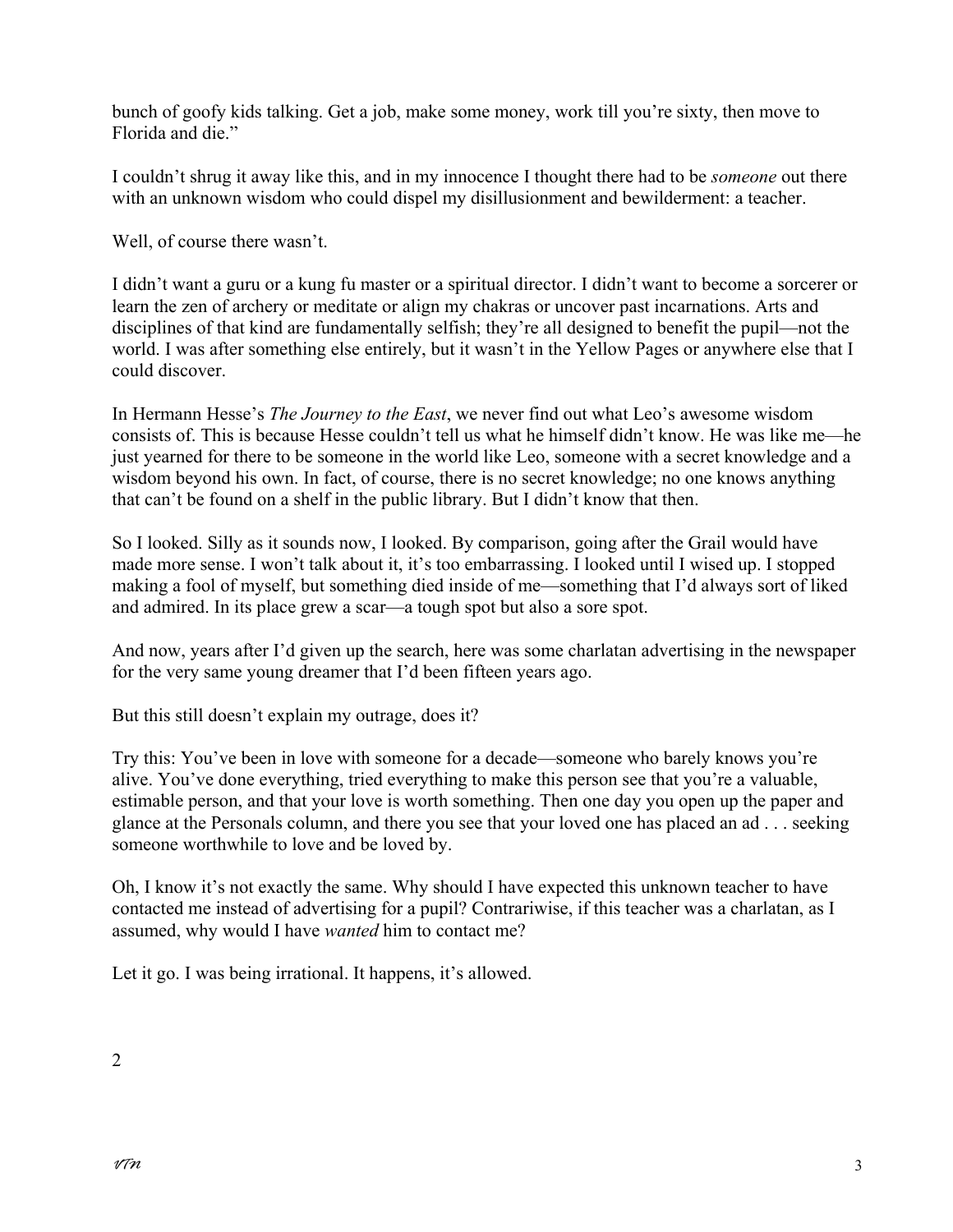I had to go down there, of course—had to satisfy myself that it was just another scam. You understand. Thirty seconds would do it, a single look, ten words out of his mouth. Then I'd know. Then I could go home and forget about it.

When I got there, I was surprised to find it was a very ordinary sort of office building, full of second–rate flacks, lawyers, dentists, travel agents, a chiropractor, and a private investigator or two. I'd expected something a little more atmospheric—a brown–stone with paneled walls, high ceilings, and shuttered windows, perhaps. I was looking for Room 105, and I found it in the back, where a window would overlook the alley. The door was uninformative. I pushed it open and stepped into a large, empty room. This uncommon space had been created by knocking down interior partitions, the marks of which could still be seen on the bare hardwood floor.

That was my first impression: emptiness. The second was olfactory; the place reeked of the circus no, not the circus, the menagerie: unmistakable but not unpleasant. I looked around. The room was not entirely empty. Against the wall at the left stood a small bookcase containing thirty or forty volumes, mainly on history, prehistory, and anthropology. A lone overstuffed chair stood in the middle, facing away, toward the wall at the right, and looking like something the movers had left behind. Doubtless this was reserved for the master; his pupils would kneel or crouch on mats arranged in a semicircle at his knee.

And where were these pupils, who I had predicted would be present by the hundreds? Had they perhaps come and been led away like the children of Hamelin? A film of dust lay undisturbed on the floor to disprove this fancy.

There was something odd about the room, but it took me another look round to figure out what it was. In the wall opposite the door stood two tall casement windows admitting a feeble light from the alley; the wall to the left, common with the office next door, was blank. The wall to the right was pierced by a very large plate–glass window, but this was plainly not a window to the outside world, for it admitted no light at all; it was a window into an adjacent room, even dimmer than the one I occupied. I wondered what object of piety was displayed there, safely beyond the touch of inquisitive hands. Was it some embalmed Yeti or Bigfoot, made of cat fur and papier–mâché? Was it the body of a UFOnaut cut down by a National Guardsman before he could deliver his sublime message from the stars ("We are brothers. Be nice.")?

Because it was backed by darkness, the glass in this window was black—opaque, reflective. I made no attempt to see beyond it as I approached; I was the spectacle under observation. On arrival, I continued to gaze into my own eyes for a moment, then rolled the focus forward beyond the glass and found myself looking into another pair of eyes.

I fell back, startled. Then, recognizing what I'd seen, I fell back again, now a little frightened.

The creature on the other side of the glass was a full–grown gorilla.

*Full–grown* says nothing, of course. He was terrifyingly enormous, a boulder, a sarsen of Stonehenge. His sheer mass was alarming in itself, even though he wasn't using it in any menacing way. On the contrary, he was half–sitting, half–reclining most placidly, nibbling delicately on a slender branch he carried in his left hand like a wand.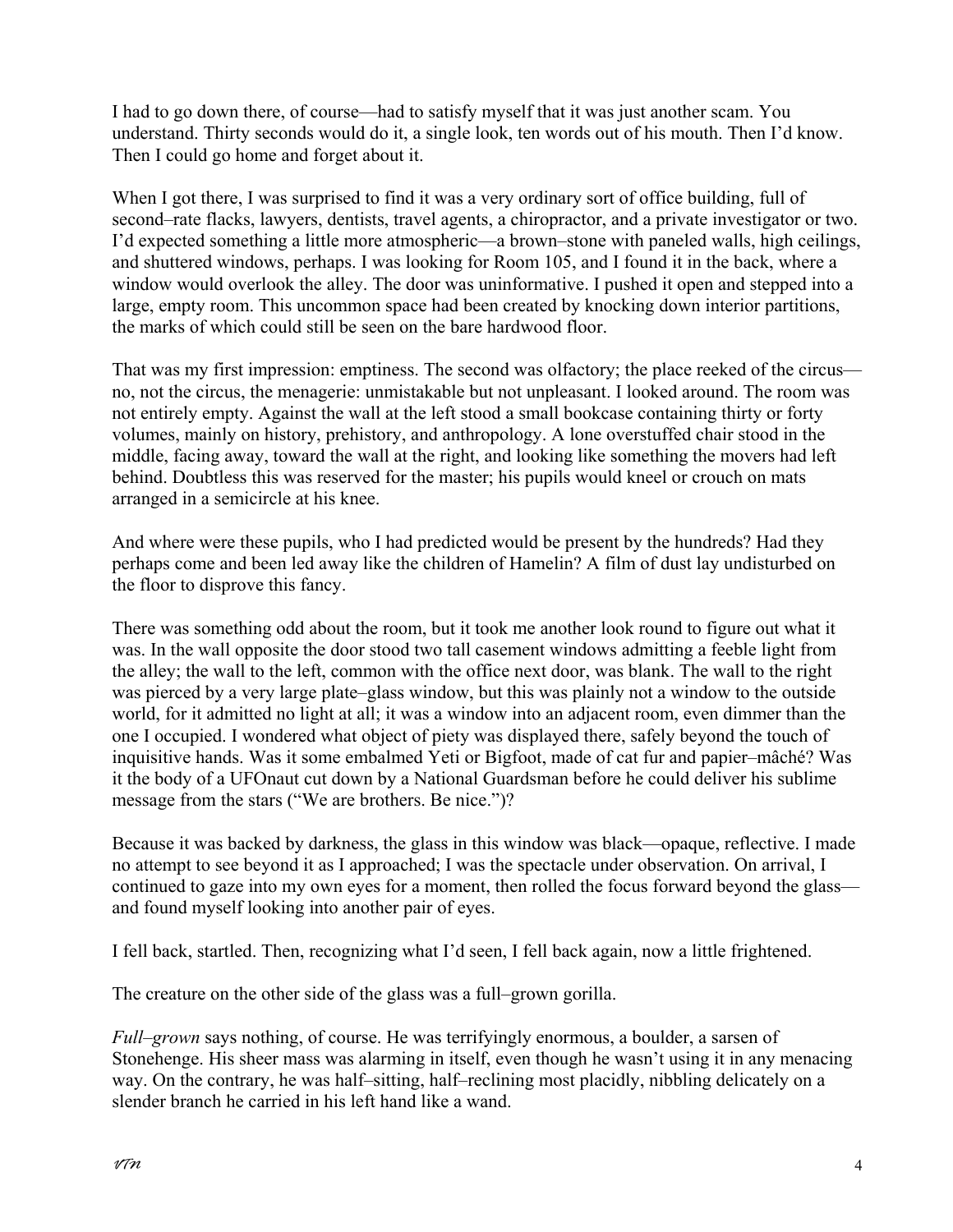I did not know what to say. You will be able to judge how unnerved I was by this fact: that it seemed to me I should speak—excuse myself, explain my presence, justify my intrusion, beg the creature's pardon. I felt it was an affront to gaze into his eyes, but I was paralyzed, helpless. I could look at nothing else in the world but his face, more hideous than any other in the animal kingdom because of its similarity to our own, yet in its way more noble than any Greek ideal of perfection.

There was in fact no obstacle between us. The pane of glass would have parted like a tissue had he touched it. But he seemed to have no idea of touching it. He sat and gazed into my eyes and nibbled the end of his branch and waited. No, he wasn't waiting; he was merely *there*, had been there before I arrived and would be there when I'd left. I had the feeling I was of no more significance to him than a passing cloud is to a shepherd resting on a hillside.

As my fear began to ebb, consciousness of my situation returned. I said to myself that the teacher was plainly not on hand, that there was nothing to keep me there, that I should go home. But I didn't like to leave with the feeling that I'd accomplished nothing at all. I looked around, thinking I'd leave a note, if I could find something to write on (and with), but there was nothing. Nevertheless, this search, with the thought of written communication in mind, brought to my attention something I'd overlooked in the room that lay beyond the glass; it was a sign or poster hanging on the wall behind the gorilla. It read:

#### WITH MAN GONE, WILL THERE BE HOPE FOR GORILLA?

This sign stopped me—or rather, this text stopped me. Words are my profession; I seized these and demanded that they explain themselves, that they cease to be ambiguous. Did they imply that hope for gorillas lay in the extinction of the human race or in its survival? It could be read either way.

It was, of course, a koan—meant to be inexplicable. It disgusted me for that reason, and for another reason: because it appeared that this magnificent creature beyond the glass was being held in captivity for no other reason than to serve as a sort of animate *illustration* for this koan.

*You really ought to do something about this,* I told myself angrily. Then I added: *It would be best if you sat down and were still.*

I listened to the echo of this strange admonishment as if it were a fragment of music I couldn't quite identify. I looked at the chair and wondered: *Would* it be best to sit down and be still? And if so, why? The answer came readily enough: *Because, if you are still, then you will be better able to hear.* Yes, I thought, that is undeniably so.

For no conscious reason, I lifted my eyes to those of my beastly companion in the next room. As everyone knows, eyes *speak.* A pair of strangers can effortlessly reveal their mutual interest and attraction in a single glance. *His* eyes spoke, and I understood. My legs turned to jelly, and I barely managed to reach the chair without collapsing.

"But how?" I said, not daring to speak the words aloud.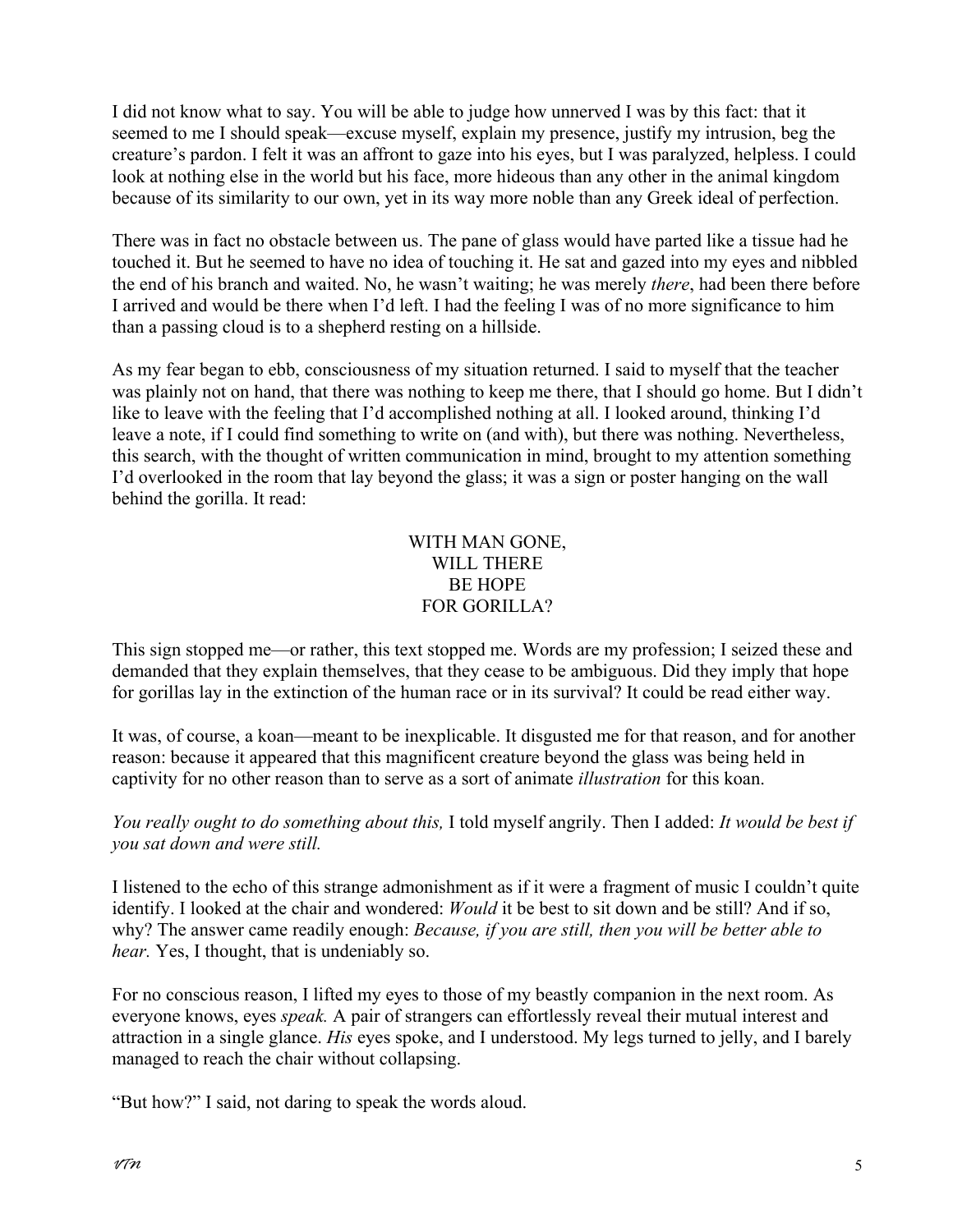"What does it matter?" he replied as silently. "It's so, and nothing more needs to be said."

"But you—" I sputtered. "You are . . ."

I found that, having come to the word, and with no other word to put in its place, I could not speak it.

After a moment he nodded, as if in acknowledgment of my difficulty. "I am the teacher."

For a time, we gazed into each other's eyes, and my head felt as empty as a derelict barn.

Then he said: "Do you need time to collect yourself?"

"Yes!" I cried, speaking aloud for the first time.

He turned his massive head to one side to peer at me curiously. "Will it help you to listen to my story?"

"Indeed it will," I said. "But first—if you will—please tell me your name."

He stared at me for a while without replying and (as far as I could tell at that time) without expression. Then he proceeded as if I hadn't spoken at all.

"I was born somewhere in the forests of equatorial West Africa," he said. "I've never made any effort to find out exactly where, and see no reason to do so now. Do you happen to know anything about animal collecting for zoos and circuses?"

I looked up, startled. "I know nothing at all about animal collecting."

"At one time, or at least during the thirties, the method commonly used with gorillas was this: On finding a band, collectors would shoot the females and pick up all the infants in sight."

"How terrible," I said, without thinking.

The creature replied with a shrug. "I have no actual memory of the event—though I have memories of still earlier times. In any case, the Johnsons sold me to a zoo in some small northeastern city—I can't say which, for I had no awareness of such things as yet. There I lived and grew for several years."

He paused and nibbled absentmindedly on his branch for a while, as if gathering his thoughts.

#### 3

In such places (he went on at last), where animals are simply penned up, they are almost always more thoughtful than their cousins in the wild. This is because even the dimmest of them cannot help but sense that something is very wrong with this style of living. When I say that they are more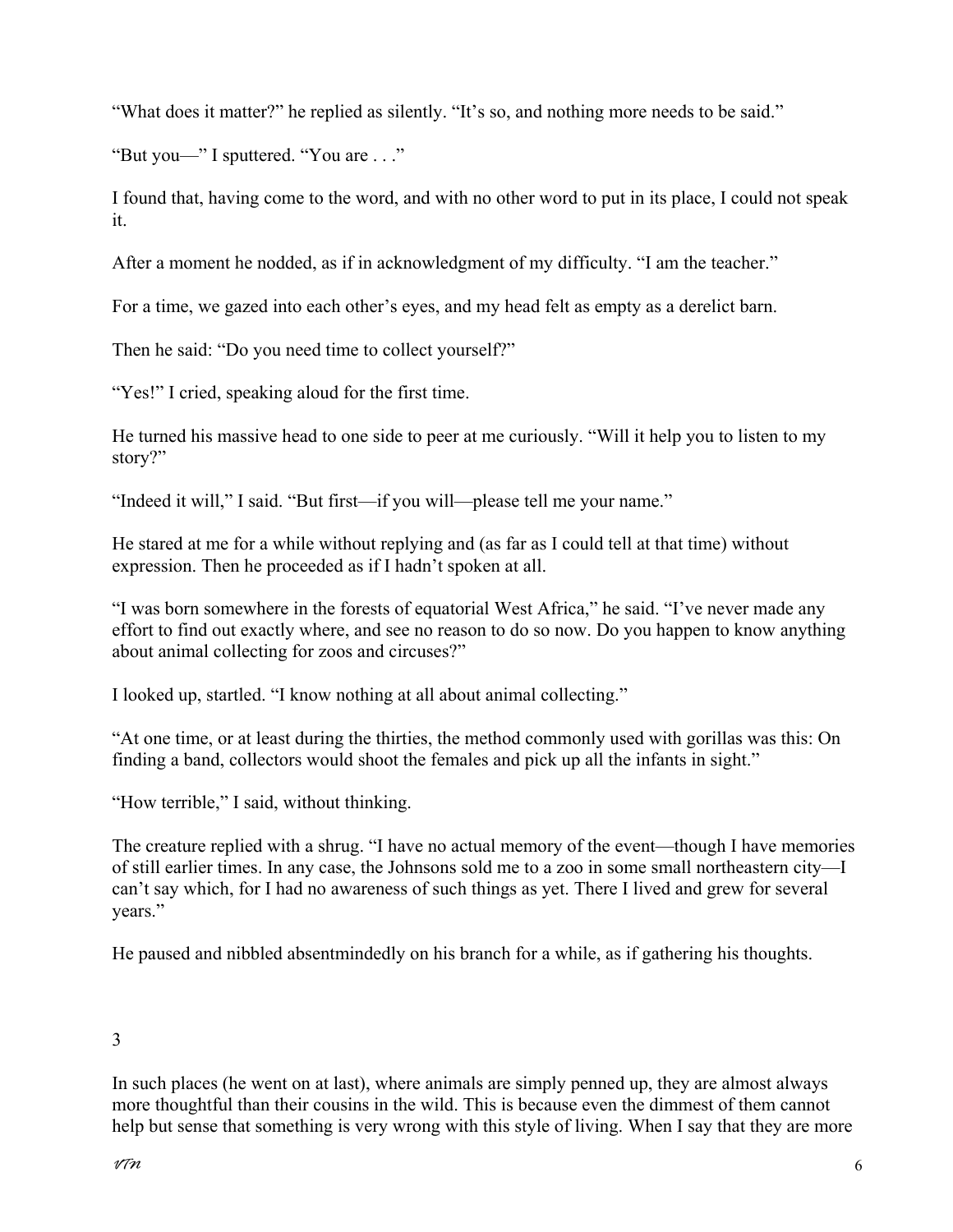thoughtful, I don't mean to imply that they acquire powers of ratiocination. But the tiger you see madly pacing its cage is nevertheless preoccupied with something that a human would certainly recognize as a thought. And this thought is a question: *Why?* "Why, why, why, why, why, why?" the tiger asks itself hour after hour, day after day, year after year, as it treads its endless path behind the bars of its cage. It cannot analyze the question or elaborate on it. If you were somehow able to ask the creature, "Why *what?*" it would be unable to answer you. Nevertheless this question burns like an unquenchable flame in its mind, inflicting a searing pain that does not diminish until the creature lapses into a final lethargy that zookeepers recognize as an irreversible rejection of life. And of course this questioning is something that no tiger does in its normal habitat.

Before long I too began to ask myself *why*. Being neurologically far in advance of the tiger, I was able to examine what I meant by the question, at least in a rudimentary way. I remembered a different sort of life, which was, for those who lived it, interesting and pleasant. By contrast, this life was agonizingly boring and never pleasant. Thus, in asking *why*, I was trying to puzzle out why life should be divided in this way, half of it interesting and pleasant and half of it boring and unpleasant. I had no concept of myself as a captive; it didn't occur to me that anyone was preventing me from having an interesting and pleasant life. When no answer to my question was forthcoming, I began to consider the differences between the two life–styles. The most fundamental difference was that in Africa I was a member of a family—of a sort of family that the people of your culture haven't known for thousands of years. If gorillas were capable of such an expression, they would tell you that their family is like a hand, of which they are the fingers. They are fully aware of being a family but are very little aware of being individuals. Here in the zoo there were other gorillas—but there was no family. Five severed fingers do not make a hand.

I considered the matter of our feeding. Human children dream of a land where the mountains are ice cream and the trees are gingerbread and the stones are bonbons. For a gorilla, Africa is just such a land. Wherever one turns, there is something wonderful to eat. One never thinks, "Oh, I'd better look for some food." Food is everywhere, and one picks it up almost absent–mindedly, as one takes a breath of air. In fact, one does not think of feeding as a distinct activity at all. Rather, it's like a delicious music that plays in the background of all activities throughout the day. In fact, feeding became feeding for me only at the zoo, where twice daily great masses of tasteless fodder were pitched into our cages.

It was in puzzling out such small matters as these that my interior life began—quite unnoticed.

Although naturally I knew nothing of it, the Great Depression was taking its toll on all aspects of American life. Zoos everywhere were being forced to economize, reducing the number of animals to be maintained and thereby reducing expenses of all kinds. A great many animals were simply put down, I believe, for there was no market in the private sector for animals that were neither easy to keep nor very colorful or dramatic. The exceptions were, of course, the big cats and the primates.

To make a long story short, I was sold to the owner of a traveling menagerie with an empty wagon to fill. I was a large and impressive adolescent and doubtless represented a sensible long–term investment.

You might imagine that life in one cage is like life in any other cage, but this is not at all the case. Take the matter of human contact, for example. At the zoo, all the gorillas were aware of our human visitors. They were a curiosity for us, worth watching, in the way that birds or squirrels around a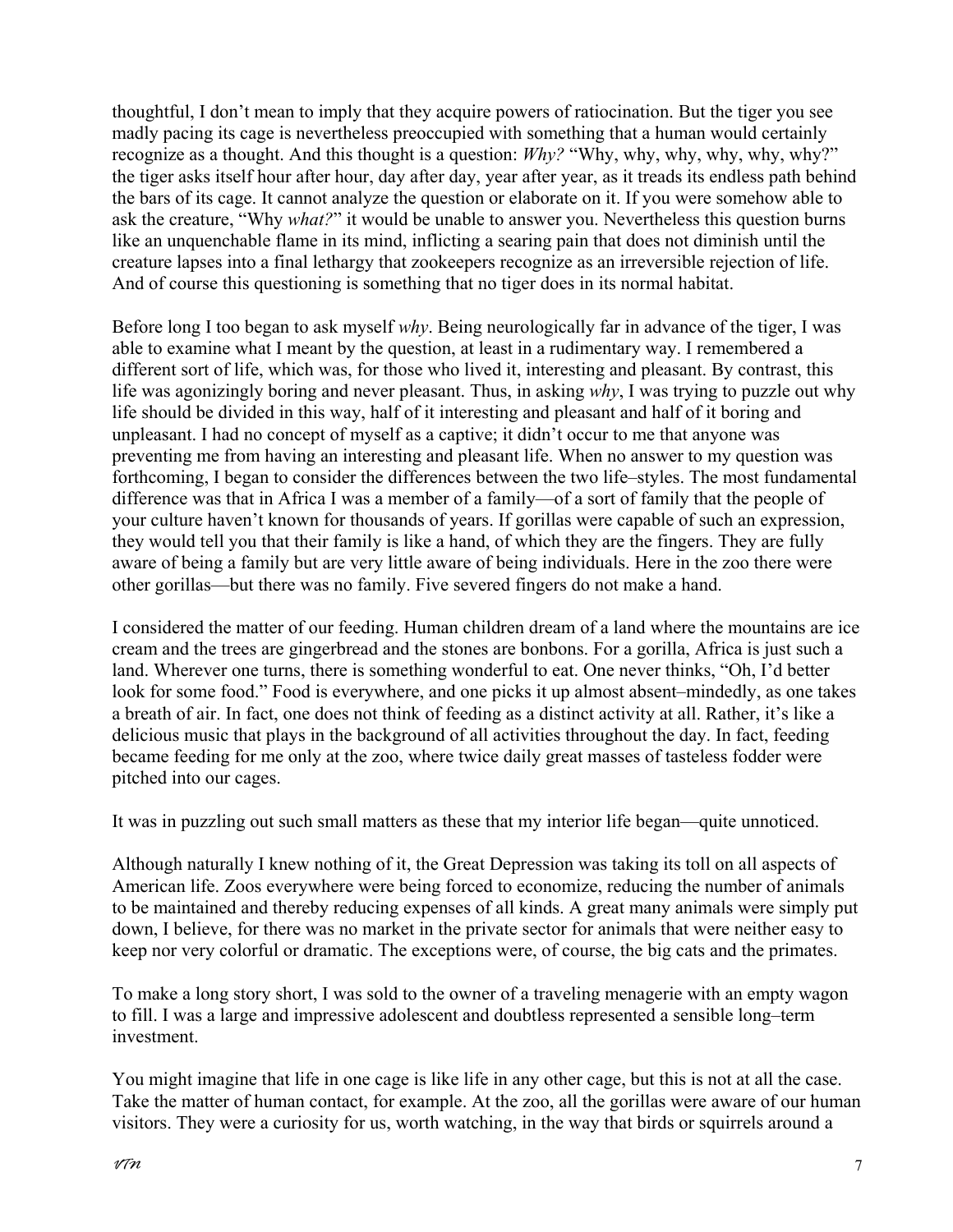house might seem worth watching to a human family. It was clear that these strange creatures were there looking at us, but it never crossed our minds that they had come for that express purpose. At the menagerie, however, I quickly came to a true understanding of this phenomenon. Indeed, my education in this regard began from the moment I was first put on display. A small group of visitors approached my wagon and after a moment began *speaking to me.* I was astounded. At the zoo, visitors had talked to *one another—*never to us. "Perhaps these people are confused," I said to myself. "Perhaps they've mistaken me for one of themselves." My wonderment and perplexity grew as, one after another, every group that visited my wagon behaved in the same way. I simply didn't know what to make of it.

That night, without thinking of it as such, I made my first real attempt to marshal my thoughts to solve a problem. Was it possible, I wondered, that changing my location had somehow changed *me*? I didn't feel in the least changed, and certainly nothing in my appearance seemed to have changed. Perhaps, I thought, the people who visited me that day belonged to a different species from those who had come to the zoo. This reasoning did not impress me; the two groups were identical in every way but this: that one group talked among themselves and the other talked to me. Even the sound of the talking was the same. It had to be something else.

The following night I attacked the problem again, reasoning in this way: If nothing has changed in me and nothing has changed in them, then *something else* must have changed. I am the same and they are the same, therefore something else is *not* the same. Looking at the matter this way, I could see only one answer: At the zoo there were many gorillas; here there was only one. I felt the force of this but could not imagine why visitors would behave one way in the presence of many gorillas and a different way in the presence of one gorilla.

The next day I tried to pay more attention to what my visitors were saying. I soon noticed that, although every speech was different, there was one sound that occurred over and over, and it seemed to be intended to attract my attention. Of course I was unable to hazard a guess as to its meaning; I possessed nothing that would serve as a Rosetta Stone.

The wagon to the right of mine was occupied by a female chimpanzee with an infant, and I had already observed that visitors spoke to her in the same way they spoke to me. Now I noticed that visitors employed a different recurrent sound to attract her attention. At her wagon, visitors called out, "Zsa–Zsa! Zsa–Zsa! Zsa–Zsa!" At my wagon, they called out, "Goliath! Goliath! Goliath!"

By small steps such as these, I soon understood that these sounds in some mysterious way attached directly to the two of us *as individuals.* You, who have had a name from birth and who probably think that even a pet dog is aware of having a name (which is untrue), cannot imagine what a revolution in perception the acquisition of a name produced in me. It would be no exaggeration to say that I was truly born in that moment—born as a person.

From the realization that I had a name to the realization that *everything* has a name was not a great leap. You might think a caged animal would have little opportunity to learn the language of its visitors, but this is not so. Menageries attract families, and I soon discovered that parents are incessantly schooling their children in the arts of language: "Look, Johnny, there's a duck! Can you say *duck*? D–u–u–c–k! Do you know what a duck says? A duck says *quack quack*!"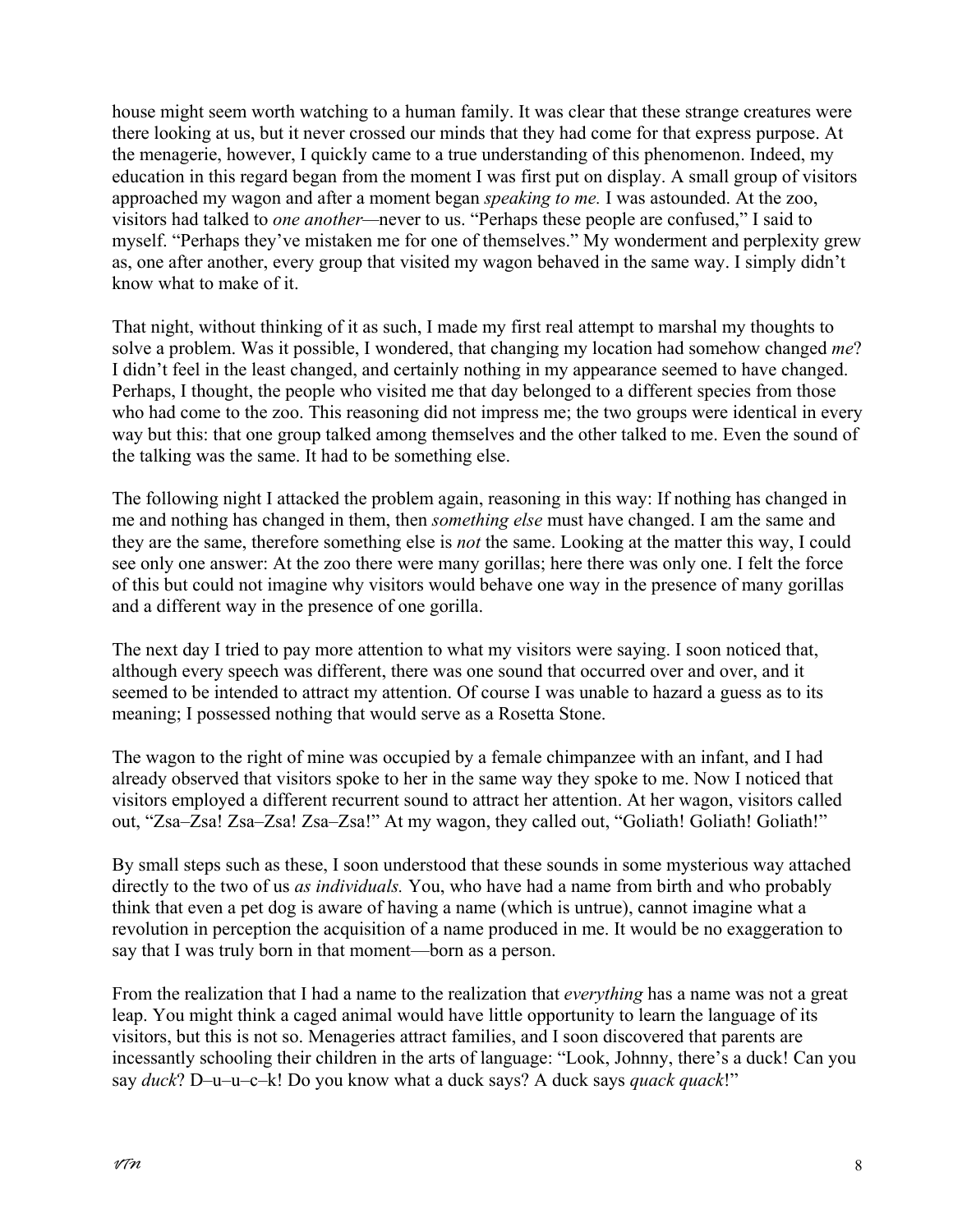Within a couple of years I was able to follow most conversations within earshot, but I found that puzzlement kept pace with comprehension. I knew by now that I was a gorilla and that Zsa–Zsa was a chimpanzee. I also knew that all the inhabitants of the wagons were *animals*. But I could not quite make out the constitution of an animal; our human visitors clearly distinguished between themselves and animals, but I was unable to figure out why. If I understood what made us animals (and I thought I did), I couldn't understand what made them *not* animals.

The nature of our captivity was no longer a mystery, for I had heard it explained to hundreds of children. All the animals of the menagerie had originally lived in something called The Wild, which extended all over the world (whatever a "world" might be). We had been taken from The Wild and brought together in one place, because, for some strange reason, people found us interesting. We were kept in cages because we were "wild" and "dangerous"—terms that baffled me, because they evidently referred to qualities I epitomized in myself. I mean that when parents wanted to show their children a particularly wild and dangerous creature, they would point at me. It's true that they would also point at the big cats, but since I'd never seen a big cat outside a cage, this was not enlightening.

On the whole, life at the menagerie was an improvement over life at the zoo, because it was not so oppressively boring. It didn't occur to me to be resentful of my keepers. Although they had a greater range of movement, they seemed as much bound to the menagerie as the rest of us, and I had no inkling that they lived an entirely different sort of life on the outside. It would have been as plausible for Boyle's law to have popped into my head as the notion that I had been unjustly deprived of some inborn right, such as the right to live as I pleased.

Perhaps three or four years passed. Then one rainy day, when the lot was deserted, I received a peculiar visitor: a lone man, who looked to be ancient and shriveled to me, but who I later learned was only in his early forties. Even his approach was distinctive. He stood at the entrance to the menagerie, glanced methodically at each wagon in turn, and then headed straight for mine. He paused at the rope slung some five feet away, planted the tip of his walking stick in the mud just ahead of his shoes, and peered intently into my eyes. I have never been disconcerted by a human gaze, so I placidly returned his stare. I sat and he stood for several minutes without moving. I remember feeling an unusual admiration for this man, so stoically enduring the drizzle that was streaming down his face and soaking his clothes.

At last he straightened up and gave me a nod, as if he'd come to some carefully considered conclusion.

"You are *not* Goliath," he said.

At that, he turned and marched back the way he'd come, without a look to right or left.

#### 4

I was thunderstruck, as you may well imagine. *Not* Goliath? What could it possibly mean to be *not*  Goliath?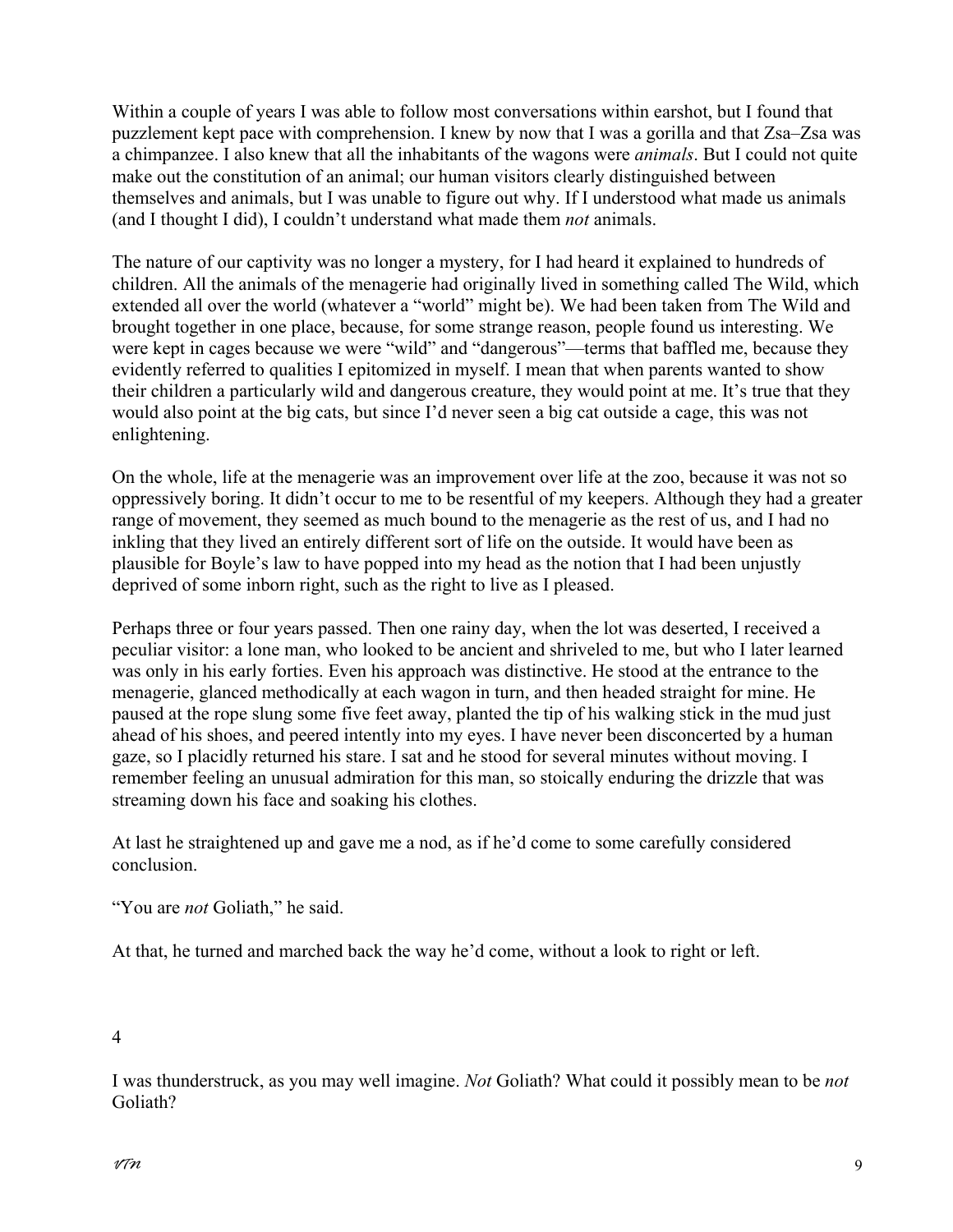It didn't occur to me to say, "Well, if I'm not Goliath, then who *am* I?" A human would ask this question, because he would know that, whatever his name, he is assuredly *someone.* I did not.

On the contrary, it seemed to me that if I was not Goliath, then I must be no one at all.

Though this stranger had never laid eyes on me before that day, I didn't doubt for a moment that he spoke with an unquestionable authority. A thousand others had called me by the name of Goliath even those who, like the workers at the menagerie, knew me well—but that was clearly not the point, counted for nothing. The stranger hadn't said, "Your *name* is not Goliath." He had said, "*You* are not Goliath." There was a world of difference. As I felt it (though I could not have expressed it this way at the time), my awareness of selfhood had been pronounced a delusion.

I drifted into a sort of fugue state, neither aware nor unconscious. An attendant came round with food, but I ignored him. Night fell, but I didn't sleep. The rain stopped and the sun rose without my noticing. Soon there were the usual crowds of visitors calling out, "Goliath! Goliath! Goliath!" but I paid no attention.

Several days passed in this way. Then one evening after the menagerie had closed for the day, I took a long drink from my bowl and soon fell asleep—a powerful sedative had been added to my water. At dawn I awoke in an unfamiliar cage. At first, because it was so large and so strangely shaped, I didn't even recognize it as a cage. In fact, it was circular, and open to the air on all sides; as I later understood, a gazebo had been modified to serve the purpose. Except for a large white house nearby, it stood alone in the midst of an attractive park that I imagined must extend to the ends of the earth.

It was not long before I'd conceived an explanation for this strange translocation: The people who visited the menagerie came, at least in part, with the expectation of seeing a gorilla named Goliath; how they came to have this expectation I could not guess, but they certainly seemed to have it; and when the owner of the menagerie learned that I was in fact *not* Goliath, he could scarcely go on exhibiting me as such, and so had no real choice but to send me away. I didn't know whether to be sorry about this or not; my new home was far more pleasant than anything I'd seen since leaving Africa, but without the daily stimulation of the crowds, it would soon become even more excruciatingly boring than the zoo, where at least I'd had the company of other gorillas. I was still pondering these matters when, around midmorning, I looked up and saw that I was not alone. A man was standing just beyond the bars, blackly silhouetted against the sunlit house in the distance. I approached cautiously and was astonished to recognize him.

As if reenacting our former encounter, we gazed into each other's eyes for several minutes, I sitting on the floor of my cage, he leaning on his walking stick. I saw that, dry and freshly dressed, he was not the elderly person I'd first taken him for. His face was long and dark and bony, his eyes burned with a strange intensity, and his mouth seemed set in an expression of bitter mirth. At last he nodded, exactly as before, and said:

"Yes, I was right. You are not Goliath. You are Ishmael." Once again, as if everything that mattered was now finally settled, he turned and walked away.

And once again I was thunderstruck—but this time by a feeling of profound relief, for I had been redeemed from oblivion. More, the error that caused me to live as an unwitting impostor for so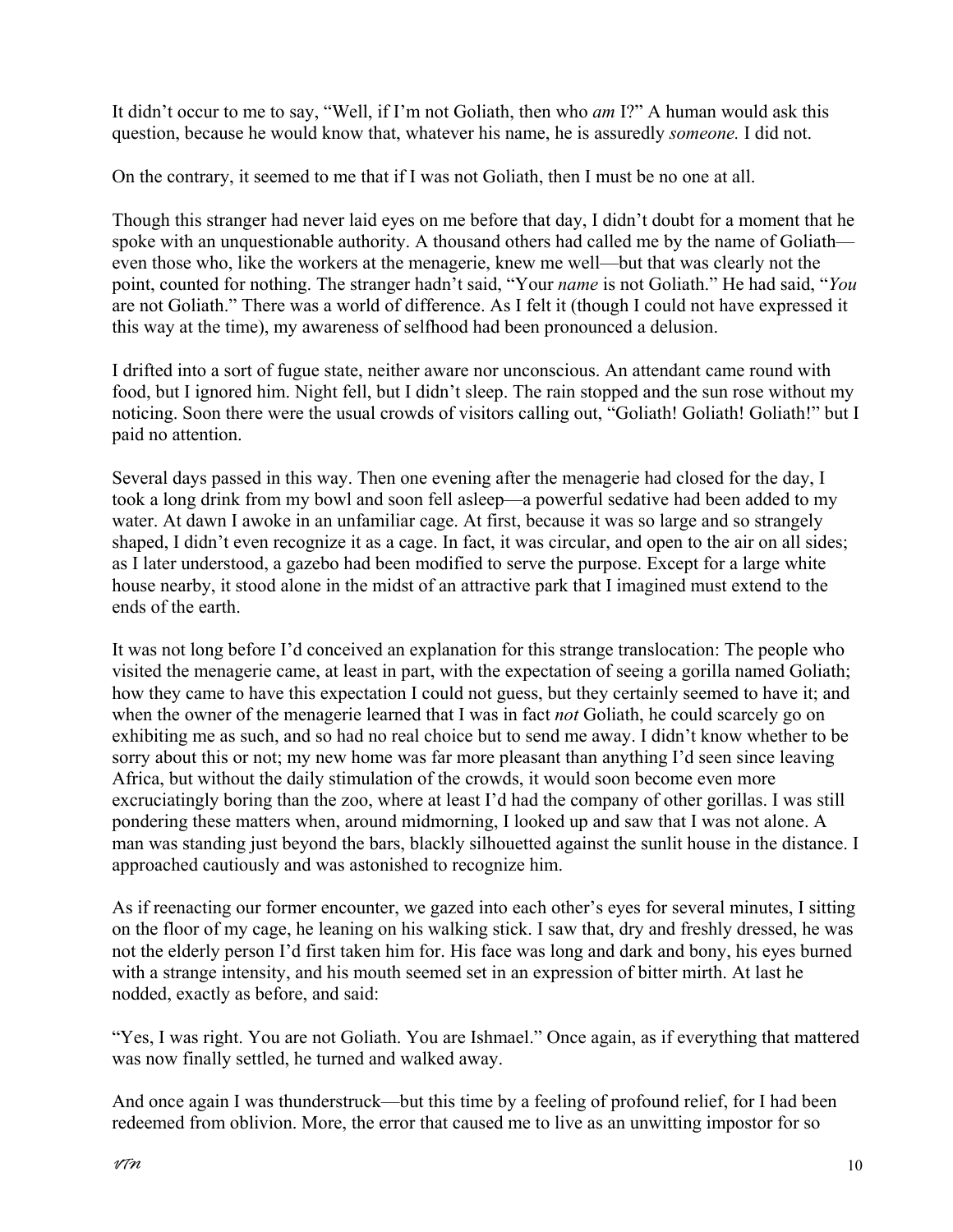many years had been corrected at last. I had been made whole as a person—not again but for the very first time.

I was consumed with curiosity about my savior. I didn't think to associate him with my removal from the menagerie to this charming belvedere, for I was as yet incapable of even that most primitive of fallacies: *post hoc, ergo propter hoc.* He was to me a supernal being. To a mind ready for mythology, he was the beginning of what is meant by *godlike*. He had twice made a brief appearance in my life—and twice, with a single utterance, had transformed me. I tried to search for the underlying meaning of these appearances, but found only questions. Had this man come to the menagerie in search of Goliath or in search of me? Had he come because he *hoped* I was Goliath or because he suspected I was *not* Goliath? How had he so promptly found me in my new location? I had no measure of the extent of human information; if it was common knowledge that I could be found at the menagerie (as it had seemed to be), was it also common knowledge that I could now be found here? Despite all these unanswerable questions, the overwhelming fact remained that this uncanny creature had twice sought me out in order to address me in an unprecedented way—as a person. I was certain that, having finally settled the matter of my identity, he would vanish from my life forever; what more was there for him to do?

Doubtless you will have surmised that all these breathless apperceptions were just so much moonshine. Nonetheless the truth (as I later learned it) was not much less fantastic.

My benefactor was a wealthy Jewish merchant of this city, a man by the name of Walter Sokolow. On the day he discovered me at the menagerie, he'd been out walking in the rain, in a kind of suicidal gloom that had descended on him a few months before, when he learned beyond any doubt that his entire family had been swallowed up in the Nazi holocaust. His wanderings led him to a carnival set up at the edge of town, and he went in with nothing in particular on his mind. Because of the rain, most of the booths and rides were shut down, giving the place an air of abandonment that accorded well with his melancholy. At last he came to the menagerie, whose chief attractions were advertised in a series of lurid paintings. One of these, more lurid than the rest, depicted the gorilla Goliath brandishing the broken body of an African native as if it were a weapon. Walter Sokolow, perhaps thinking that a gorilla named Goliath was an apt symbol for the Nazi giant that was then engaged in crushing the race of David, decided it would be satisfying to behold such a monster behind bars.

He went in, approached my wagon, and by gazing into my eyes, soon realized that I was no relation to the bloodthirsty monster in the painting—and indeed no relation to the Philistine tormentor of his race. He found it gave him no satisfaction whatever to see me behind bars. On the contrary, in a quixotic gesture of guilt and defiance, he decided to rescue me from my cage and fashion me into a dreadful substitute for the family he had failed to rescue from the cage of Europe. The owner of the menagerie was agreeable to a sale; he was even glad to let Mr. Sokolow hire away a handler who had looked after me since my arrival. The owner was a realist; with America's inevitable entrance into the war, traveling shows like his were either going to spend the duration in winter quarters or simply become extinct.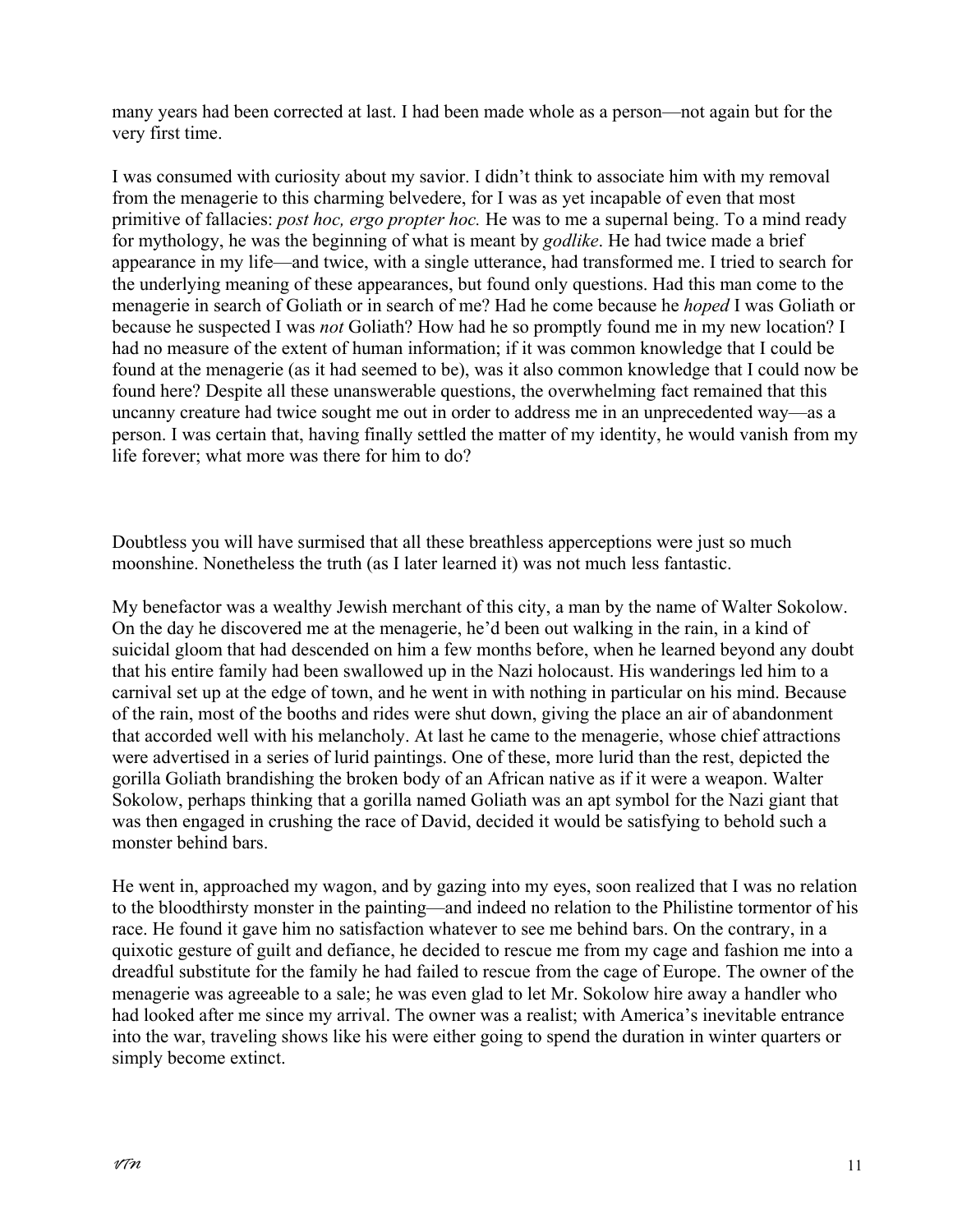After letting me settle in for a day in my new surroundings, Mr. Sokolow returned to begin to make my acquaintance. He wanted the handler to show him how everything was done, from mixing my feed to cleaning my cage. He asked him if he thought I was dangerous. The handler said I was like a piece of heavy machinery—dangerous not by disposition but by dint of sheer size and power.

After an hour or so, Mr. Sokolow sent him away, and we gazed at each other in a long silence as we had already done twice before. Finally—reluctantly, as if surmounting some daunting interior barrier—he began to speak to me, not in the jocular way of visitors to the menagerie but rather as one speaks to the wind or to the waves crashing on a beach, uttering that which must be said but which must not be heard by anyone. As he poured out his sorrows and self–recriminations, he gradually forgot the need for caution. By the time an hour had passed, he was propped up against my cage with a hand wrapped around a bar. He was looking at the ground, lost in thought, and I used this opportunity to express my sympathy, reaching out and gently stroking the knuckles of his hand. He leaped back, startled and horrified, but a search of my eyes reassured him that my gesture was as innocent of menace as it seemed.

Alerted by this experience, he began to suspect that I possessed real intelligence, and a few simple tests were enough to convince him of this. Having proved that I understood his words, he leaped to the conclusion (as others were later to do in working with other primates) that I should be able to produce some of my own. In short, he decided to teach me to talk. I will pass over the painful and humiliating months that followed. Neither one of us understood that the difficulty was unsurmountable, owing to a lack of basic phonic equipment on my part. In the absence of that understanding, we both labored on under the impression that the knack would someday magically manifest itself in me if we persevered. But at last there came a day when I couldn't go on, and in my anguish at not being able to *tell* him this, I *thought* him this, with all the mental power I possessed. He was stunned—as was I when I saw that he'd heard my mental cry.

I won't burden you with all the steps of our progress once full communication was established between us, since they are easily imagined, I believe. Over the next decade, he taught me all he knew of the world and the universe and human history, and when my questions went beyond his knowledge, we studied side by side. And when my studies carried me beyond his own interests at last, he cheerfully became my research assistant, tracking down books and information in places that were of course beyond my reach.

With the new interest of my education to absorb his attention, my benefactor soon forgot to torment himself with remorse and so gradually recovered from his gloom. By the early sixties I was like a houseguest who needed very little attention from his host, so Mr. Sokolow began to allow himself to be rediscovered in social circles, with the not–unpredictable result that he soon found himself in the hands of a young woman of forty who saw no reason why he could not be made into a satisfactory sort of husband. In fact, he was not at all averse to marriage, but he made a terrible mistake in anticipation of it: He decided that our special relationship should be kept a secret from his wife. It was not an extraordinary decision for those times, and I was not sufficiently experienced in such matters to recognize it for the error it was. I moved back into the gazebo as soon as it had been renovated to accommodate the civilized habits I'd acquired. From the first, however, Mrs. Sokolow viewed me as a peculiar and alarming pet and began agitating for my speedy removal or disposal. Luckily, my benefactor was used to having his own way and made it clear that no amount of pleading or coercion would change the situation he'd created for me.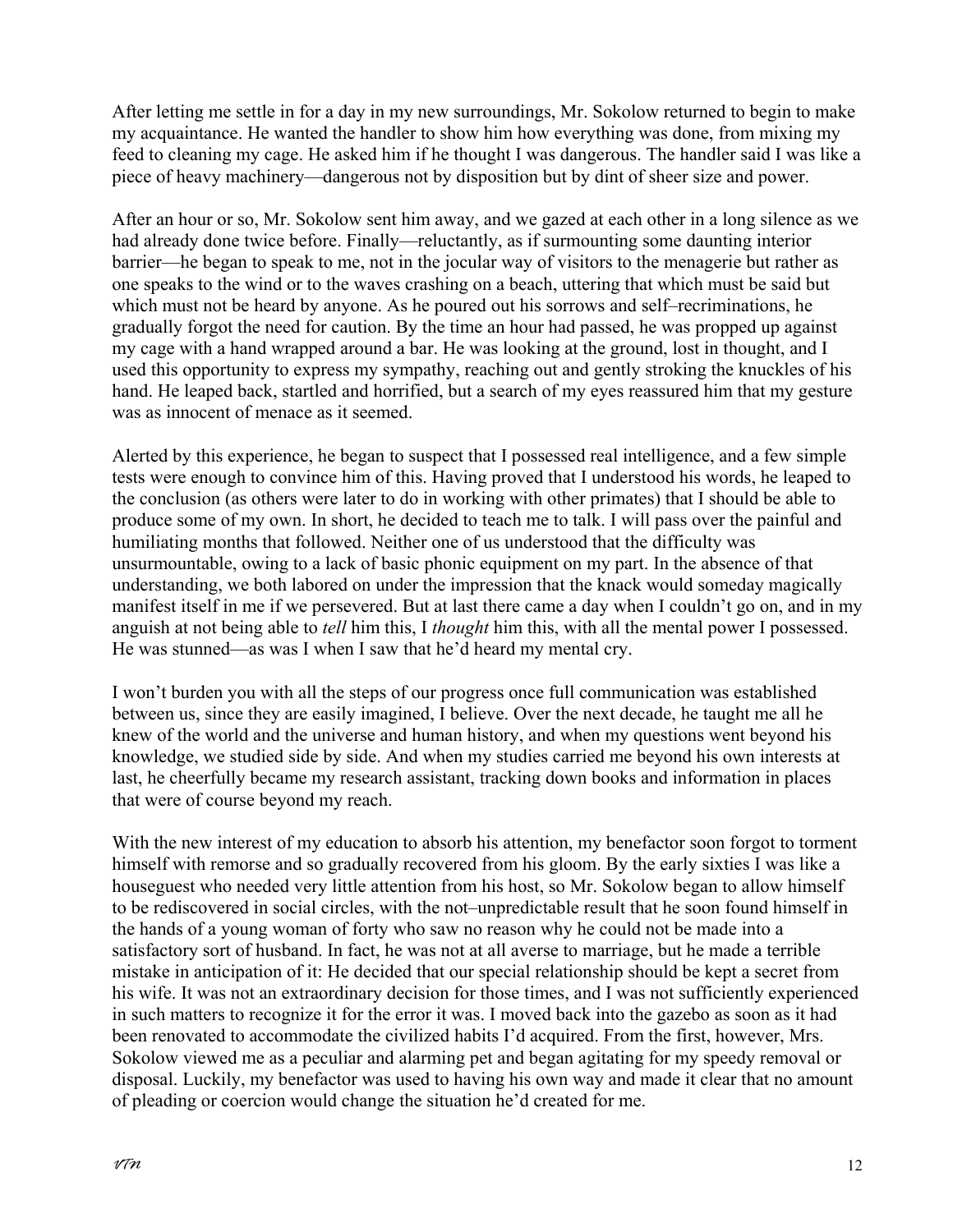A few months after the wedding, he dropped in to tell me that his wife, like Abraham's Sarah, was soon going to present him with a child of his old age.

"I anticipated nothing like this when I named you Ishmael," he told me. "But rest assured that I won't let her cast you out of my house the way Sarah cast your namesake out of Abraham's house." Nevertheless, it amused him to say that, if it was a boy, he would name him Isaac. As matters turned out, however, it was a girl, and they named her Rachel.

#### 5

At that, Ishmael paused for so long, with his eyes closed, that I began to wonder if he'd fallen asleep. But at last he went on.

"Wisely or foolishly, my benefactor decided that I would be the girl's mentor, and (wisely or foolishly) I was delighted to have a chance to please him in this way. In her father's arms, Rachel spent nearly as much time with me as with her mother—which of course did nothing to improve my standing with that person. Because I was able to speak to her in a language more direct than speech, I could soothe and amuse her when others failed, and a bond gradually developed between us that might be likened to the one that exists between identical twins—except that I was brother, pet, tutor, and nurse all rolled into one.

"Mrs. Sokolow looked forward to the day when Rachel would begin school, for then new interests would make her a stranger to me. When this result didn't occur, she renewed her campaign to have me sent away, predicting that my presence would stunt the child's social growth. Her social growth remained unstunted, however, even though she skipped no fewer than three grades in elementary school and one grade in high school; she had a master's degree in biology before her twentieth birthday. Nonetheless, after so many years of being thwarted in a matter that pertained to the management of her own home, Mrs. Sokolow no longer needed any particular reason to wish me gone.

"On the death of my benefactor in 1985, Rachel herself became my protector. There was no question of my remaining in the gazebo. Using funds provided for this purpose in her father's will, Rachel moved me to a retreat that had been prepared in advance."

Once again Ishmael fell silent for several minutes. Then he went on: "In the years that followed, nothing worked out as it had been planned or hoped for. I found I was not content to 'retreat'; having spent a lifetime in retreat, I now wanted somehow to advance into the very center of your culture, and I proceeded to exhaust my new protector's patience by trying one bothersome arrangement after another to achieve this end. At the same time, Mrs. Sokolow was not content to leave things as they were and persuaded a court to cut in half the funds that had been allocated to my support for life.

"It was not until 1989 that things came clear at last. In that year I finally comprehended that my unfulfilled vocation was to teach—and finally devised a system that would enable me to exist in tolerable circumstances in this city."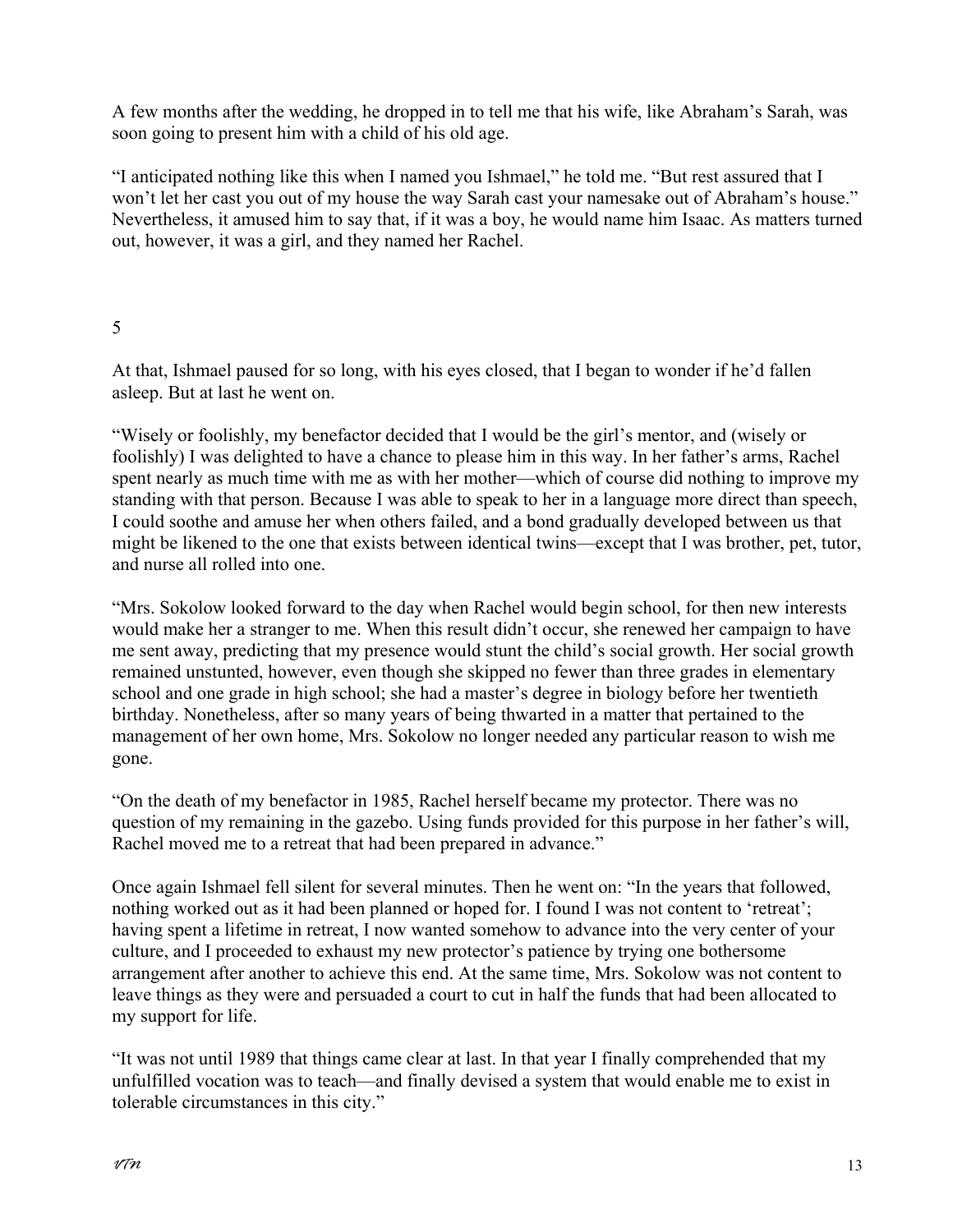He nodded to let me know this was the end of his story—or was as much of it as he meant to tell.

6

There are times when having too much to say can be as dumbfounding as having too little. I could think of no way to respond adequately or gracefully to such a tale. Finally I asked a question that seemed no more or less inane than the dozens of others that occurred to me.

"And have you had many pupils?"

"I've had four, and failed with all four."

"Oh. Why did you fail?"

He closed his eyes to think for a moment. "I failed because I underestimated the difficulty of what I was trying to teach—and because I didn't understand the minds of my pupils well enough."

"I see," I said. "And what *do* you teach?"

Ishmael selected a fresh branch from a pile at his right, examined it briefly, then began to nibble at it, gazing languidly into my eyes. At last he said, "On the basis of my history, what subject would you say I was best qualified to teach?"

I blinked and told him I didn't know.

"Of course you do. My subject is: *captivity*."

"Captivity."

"That's correct."

I sat there for a minute, then I said, "I'm trying to figure out what this has to do with saving the world."

Ishmael thought for a moment. "Among the people of your culture, which want to destroy the world?"

"Which *want* to destroy it? As far as I know, no one specifically *wants* to destroy the world."

"And yet you do destroy it, each of you. Each of you contributes daily to the destruction of the world."

"Yes, that's so."

"Why don't you stop?"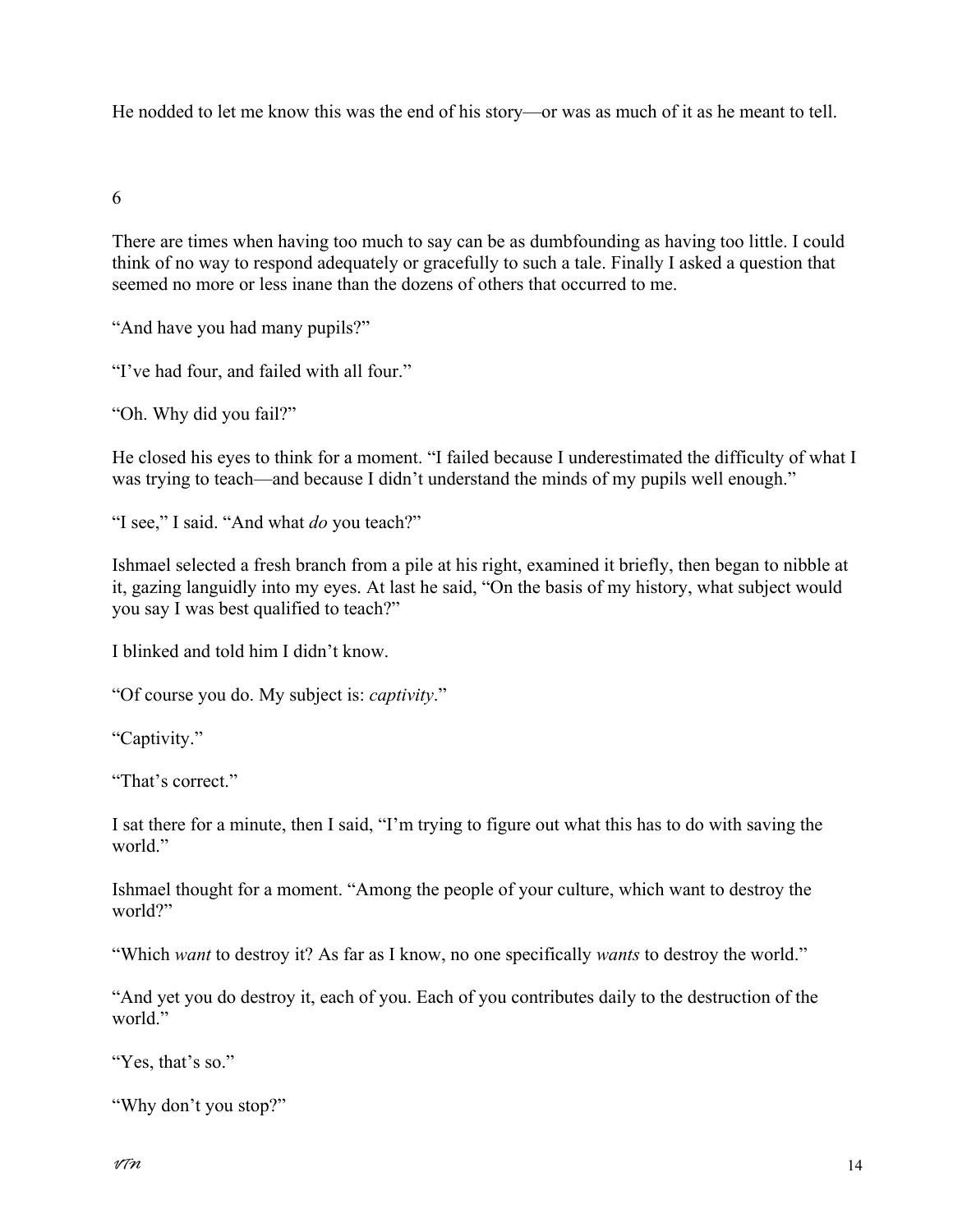I shrugged. "Frankly, we don't know how."

"You're captives of a civilizational system that more or less compels you to go on destroying the world in order to live."

"Yes, that's the way it seems."

"So. You are captives—and you have made a captive of the world itself. That's what's at stake, isn't it?—your captivity and the captivity of the world."

"Yes, that's so. I've just never thought of it that way."

"And you yourself are a captive in a personal way, are you not?"

"How so?"

Ishmael smiled, revealing a great mass of ivory–colored teeth. I hadn't known he could, until then.

I said: "I have an *impression* of being a captive, but I can't explain why I have this impression."

"A few years ago—you must have been a child at the time, so you may not remember it—many young people of this country had the same impression. They made an ingenuous and disorganized effort to escape from captivity but ultimately failed, because they were unable to find the bars of the cage. If you can't discover what's keeping you in, the will to get out soon becomes confused and ineffectual."

"Yes, that's the sense I have of it."

Ishmael nodded.

"But again, how does this relate to saving the world?"

"The world is not going to survive for very much longer as humanity's captive. Does that need explication?"

"No. At least not to me."

"I think there are many among you who would be glad to release the world from captivity."

"I agree."

"What prevents them from doing this?"

"I don't know"

"This is what prevents them: They're unable to find the bars of the cage."

"Yes," I said. "I see." Then: "What do we do next?"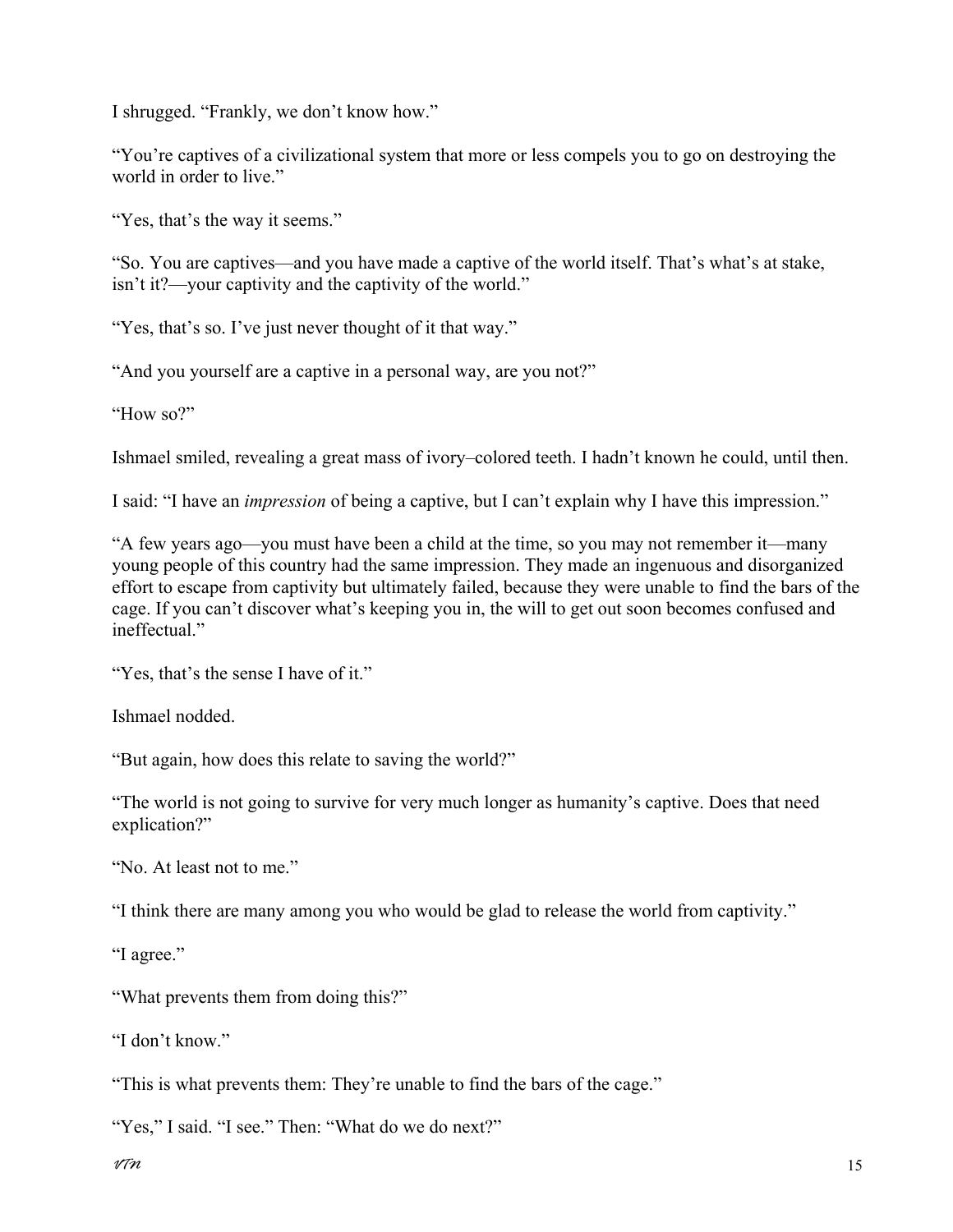Ishmael smiled again. "Since I have told you a story that explains how I come to be here, perhaps you will do the same."

"What do you mean?"

"I mean, perhaps you will tell me a story that explains how *you* come to be here."

"Ah," I said. "Give me a moment."

"You may have any number of moments," he replied gravely.

7

"Once when I was in college," I told him at last, "I wrote a paper for a philosophy class. I don't remember exactly what the assignment was—something to do with epistemology. Here's what I said in the paper, roughly: Guess what? The Nazis didn't lose the war after all. They won it and nourished. They took over the world and wiped out every last Jew, every last Gypsy, black, East Indian, and American Indian. Then, when they were finished with that, they wiped out the Russians and the Poles and the Bohemians and the Moravians and the Bulgarians and the Serbians and the Croatians—all the Slavs. Then they started in on the Polynesians and the Koreans and the Chinese and the Japanese—all the peoples of Asia. This took a long, long time, but when it was all over, everyone in the world was one hundred percent Aryan, and they were all very, very happy.

"Naturally the textbooks used in the schools no longer mentioned any race but the Aryan or any language but German or any religion but Hitlerism or any political system but National Socialism. There would have been no point. After a few generations of that, no one could have put anything different into the textbooks even if they'd wanted to, because they didn't *know* anything different.

"But one day two young students were conversing at the University of New Heidelberg in Tokyo. Both were handsome in the usual Aryan way, but one of them looked vaguely worried and unhappy. That was Kurt. His friend said, 'What's wrong, Kurt? Why are you always moping around like this?' Kurt said, 'I'll tell you, Hans. There *is* something that's troubling me—and troubling me deeply.' His friend asked what it was. 'It's this,' Kurt said. 'I can't shake the crazy feeling that there is some small thing that we're being *lied* to about.'

"And that's how the paper ended."

Ishmael nodded thoughtfully. "And what did your teacher think of that?"

"He wanted to know if I had the same crazy feeling as Kurt. When I said I did, he wanted to know what I thought we were being lied to about. I said, 'How could I know? I'm no better off than Kurt.' Of course, he didn't think I was being serious. He assumed it was just an exercise in epistemology."

"And do you still wonder if you've been lied to?"

"Yes, but not as desperately as I did then."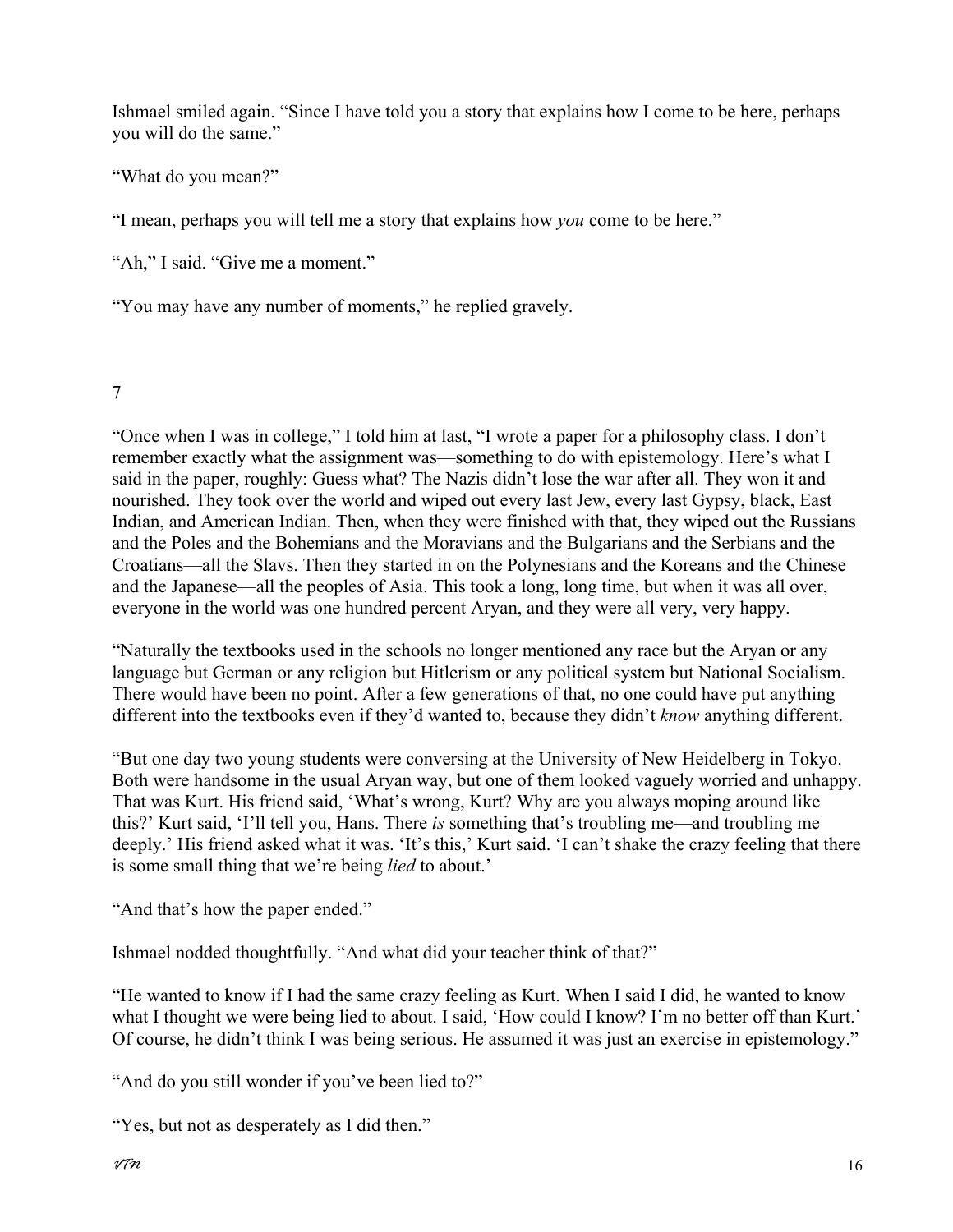"Not as desperately? Why is that?"

"Because I've found out that, as a practical matter, it doesn't make any difference. Whether we're being lied to or not, we still have to get up and go to work and pay the bills and all the rest."

"Unless, of course, you *all* began to suspect you were being lied to—and *all* found out what the lie was."

"What do you mean?"

"If you alone found out what the lie was, then you're probably right—it would make no great difference. But if you *all* found out what the lie was, it might conceivably make a very great difference indeed."

"True"

"Then that is what we must hope for."

I started to ask him what he meant by that, but he held up a leathery black hand and told me: "Tomorrow."

8

That evening I went for a walk. To walk for the sake of walking is something I seldom do. Inside my apartment I'd felt inexplicably anxious. I needed to talk to someone, to be reassured. Or perhaps I needed to confess my sin: I was once again having impure thoughts about saving the world. Or it was neither of these—I was afraid I was dreaming. Indeed, considering the events of the day, it was likely that I was dreaming. I sometimes fly in my dreams, and each time I say to myself, "At last it's happening *in reality* and not in a dream!"

In any case, I needed to talk to someone, and I was alone. This is my habitual condition, by choice—or so I tell myself. Mere acquaintanceship leaves me unsatisfied, and few people are willing to accept the burdens and risks of friendship as I conceive of it.

People say that I'm sour and misanthropic, and I tell them they're probably right. Argument of any sort, on any subject, has always seemed like a waste of time to me.

The next morning I woke and thought: "Even so, it *could* be a dream. One can sleep in a dream, even have dreams in a dream." As I went through the motions of making breakfast, eating, and washing up, my heart was pounding furiously. It seemed to be saying, "How can you pretend not to be terrified?"

The time passed. I drove downtown. The building was still there. The office at the end of the hall on the ground floor was still there and still unlocked.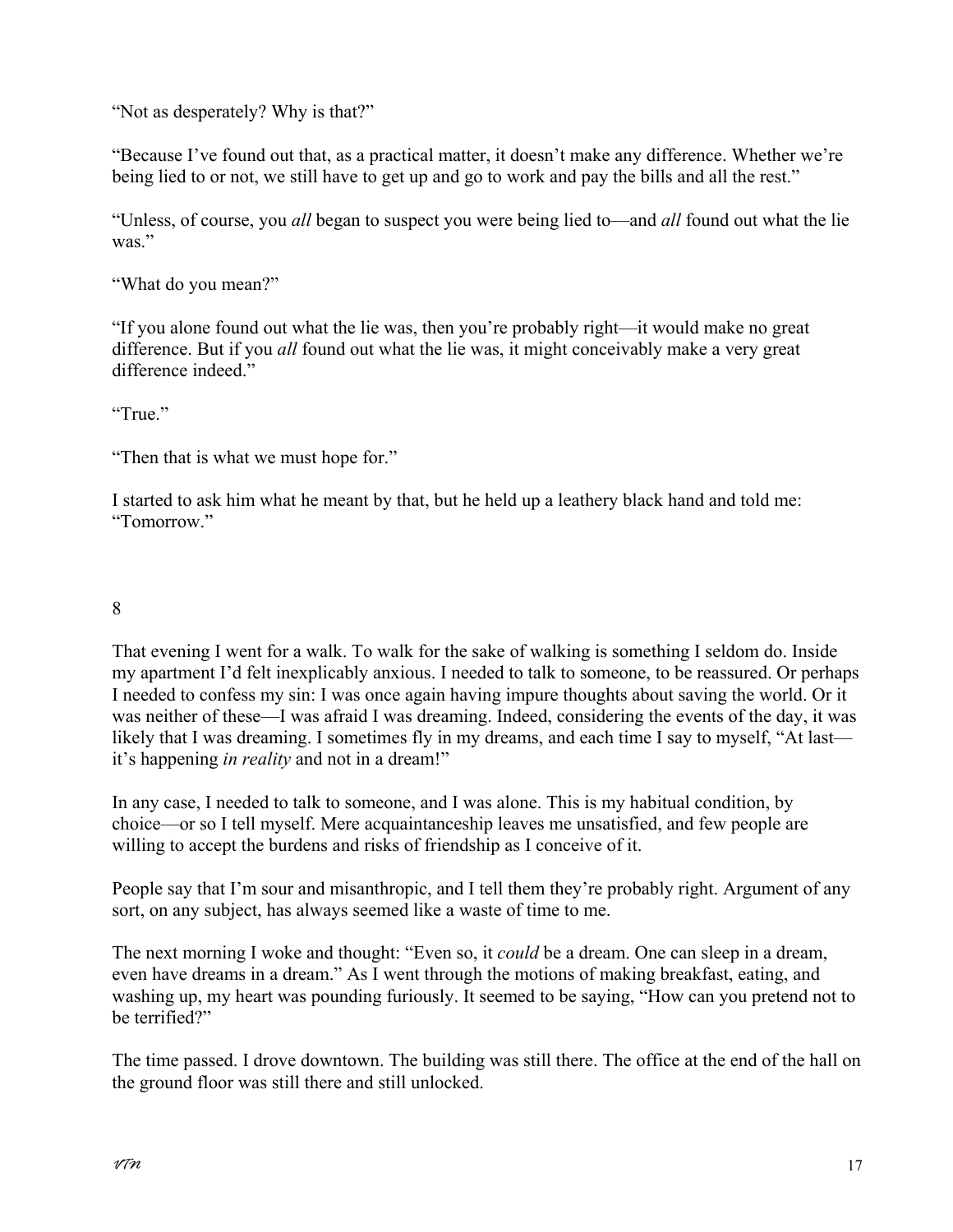When I opened the door, Ishmael's huge, meaty aroma came down on me like a thunderclap. On wobbly legs, I walked to the chair and sat down.

Ishmael studied me gravely through the dark glass, as if wondering if I was strong enough to be taxed with serious conversation. When he made up his mind, he began without preamble of any kind, and I came to know that this was his usual style.

#### *TWO*

1

"Oddly enough," he said, "it was my benefactor who awakened my interest in the subject of captivity and not my own condition. As I may have indicated in yesterday's narrative, he was obsessed by the events then taking place in Nazi Germany."

"Yes, that's what I gathered."

"From your story about Kurt and Hans yesterday, I take it that you're a student of the life and times of the German people under Adolf Hitler."

"A student? No, I wouldn't go as far as that. I've read some of the well–known books—Speer's memoirs, *Rise and Fall of the Third Reich,* and so on—and a few studies of Hitler."

"In that case, I'm sure you understand what Mr. Sokolow was at pains to show me: that it was not only the Jews who were captives under Hitler. The entire German nation was a captive, including his enthusiastic supporters. Some detested what he was doing, some just shambled on as best they could, and some positively thrived on it—but they were all his captives."

"I think I see what you mean."

"What was it that held them captive?"

"Well . . . terror, I suppose."

Ishmael shook his head. "You must have seen films of the prewar rallies, with hundreds of thousands of them singing and cheering as one. It wasn't terror that brought them to those feasts of unity and power."

"True. Then I'd have to say it was Hitler's charisma."

"He certainly had that. But charisma only wins people's attention. Once you have their attention, you have to have something to tell them. And what did Hitler have to tell the German people?"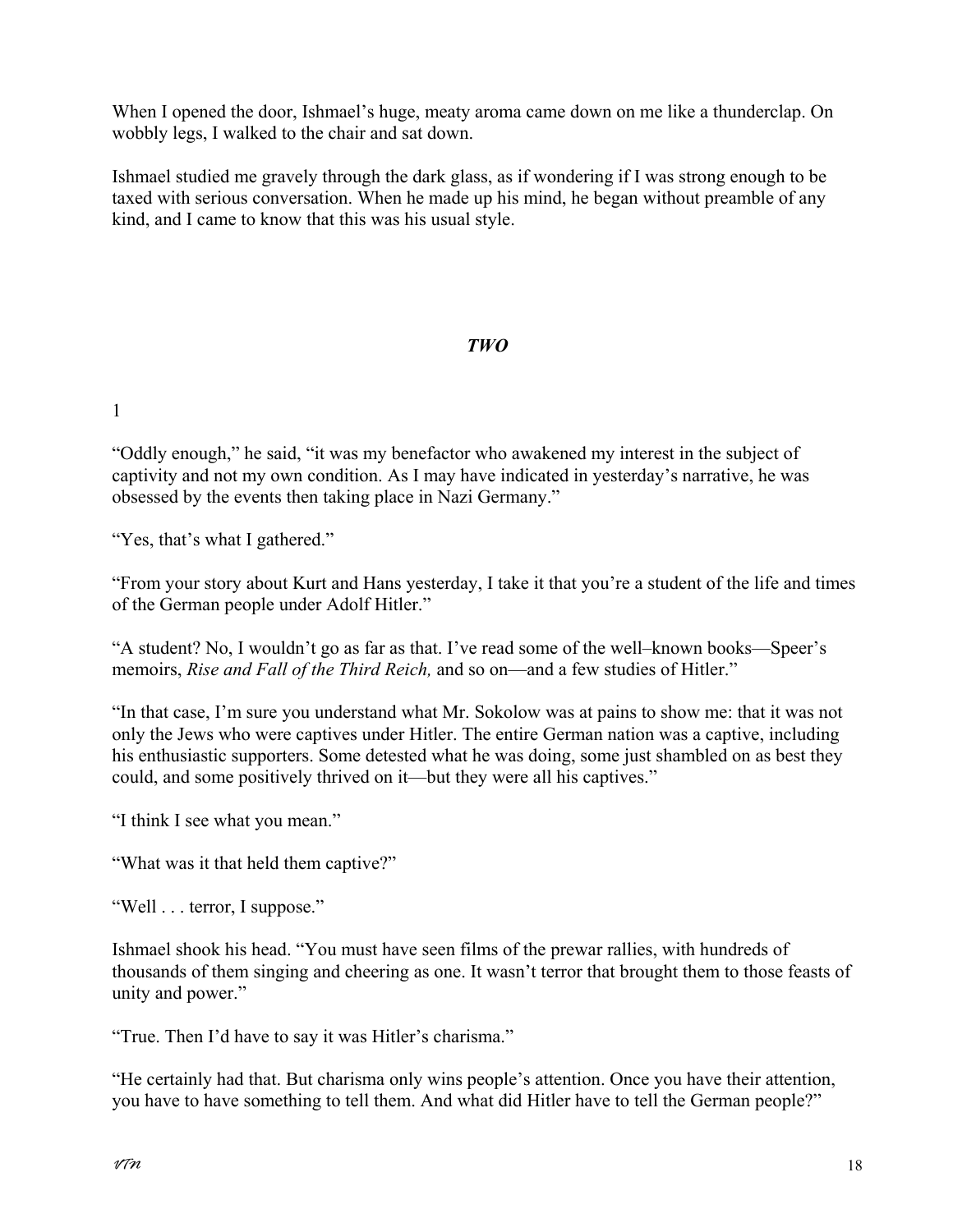I pondered this for a few moments without any real conviction. "Apart from the Jewish business, I don't think I could answer that question."

"What he had to tell them was a story."

"A story."

"A story in which the Aryan race and the people of Germany in particular had been deprived of their rightful place in the world, bound, spat upon, raped, and ground into the dirt under the heels of mongrel races, Communists, and Jews. A story in which, under the leadership of Adolf Hitler, the Aryan race would burst its bonds, wreak vengeance on its oppressors, purify mankind of its defilements, and assume its rightful place as the master of all races."

"True."

"It may seem incredible to you now that any people could have been captivated by such nonsense, but after nearly two decades of degradation and suffering following World War I, it had an almost overwhelming appeal to the people of Germany, and it was reinforced not only through the ordinary means of propaganda but by an intensive program of education of the young and reeducation of the old."

# "True."

"As I say, there were many in Germany who recognized this story as rank mythology. They were nevertheless held captive by it simply because the vast majority around them thought it sounded wonderful and were willing to give their lives to make it a reality. Do you see what I mean?"

"I think so. Even if you weren't personally captivated by the story, you were a captive all the same, because the people around you *made* you a captive. You were like an animal being swept along in the middle of a stampede."

"That's right. Even if you privately thought the whole thing was madness, you had to play your part, you had to take your place in the story. The only way to avoid that was to escape from Germany entirely."

"True."

"Do you understand why I'm telling you this?"

"I think so, but I'm not sure."

"I'm telling you this because the people of your culture are in much the same situation. Like the people of Nazi Germany, they are the captives of a story."

I sat there blinking for a while. "I know of no such story," I told him at last.

"You mean you've never heard of it?"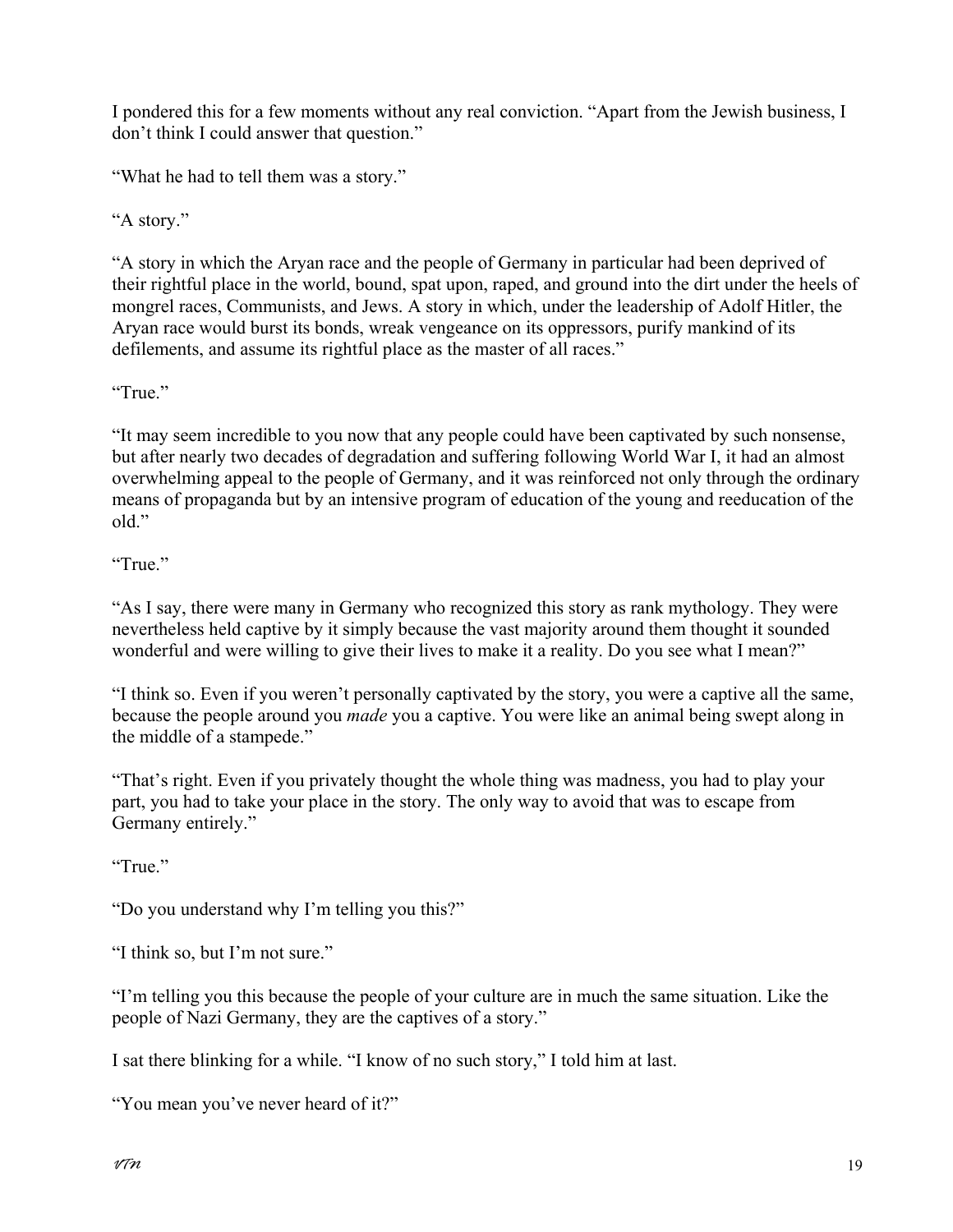"That's right."

Ishmael nodded. "That's because there's no *need* to hear of it. There's no need to name it or discuss it. Every one of you knows it by heart by the time you're six or seven. Black and white, male and female, rich and poor, Christian and Jew, American and Russian, Norwegian and Chinese, you all hear it. And you hear it incessantly, because every medium of propaganda, every medium of education pours it out incessantly. And hearing it incessantly, you don't listen to it. There's no *need*  to listen to it. It's always there humming away in the background, so there's no need to attend to it at all. In fact, you'll find—at least initially—that it's *hard* to attend to it. It's like the humming of a distant motor that never stops; it becomes a sound that's no longer heard at all."

"This is very interesting," I told him. "But it's also a little hard to believe."

Ishmael's eyes closed gently in an indulgent smile. "Belief is not required. Once you know this story, you'll hear it everywhere in your culture, and you'll be astonished that the people around you don't hear it as well but merely take it in."

# 2

"Yesterday you told me you have the *impression* of being a captive. You have this impression because there is enormous pressure on you to take a place in the story your culture is enacting in the world—any place at all. This pressure is exerted in all sorts of ways, on all sorts of levels, but it's exerted most basically this way: Those who refuse to take a place do not get fed."

"Yes, that's so."

"A German who couldn't bring himself to take a place in Hitler's story had an option: He could leave Germany. You don't have that option. Anywhere you go in the world, you'll find the same story being enacted, and if you don't take a place in it you won't get fed."

"True."

"Mother Culture teaches you that this is as it should be. Except for a few thousand savages scattered here and there, all the peoples of the earth are now enacting this story. This is the story man was born to enact, and to depart from it is to resign from the human race itself, is to venture into oblivion. Your place is *here*, participating in this story, putting your shoulder to the wheel, and as a reward, being fed. There is no 'something else.' To step out of this story is to fall off the edge of the world. There's no way out of it except through death."

"Yes, that's the way it seems."

Ishmael paused to think for a bit. "All this is just a preface to our work. I wanted you to hear it because I wanted you to have at least a vague idea of what you're getting into here. Once you learn to discern the voice of Mother Culture humming in the background, telling her story over and over again to the people of your culture, you'll never stop being conscious of it. Wherever you go for the rest of your life, you'll be tempted to say to the people around you, 'How can you listen to this stuff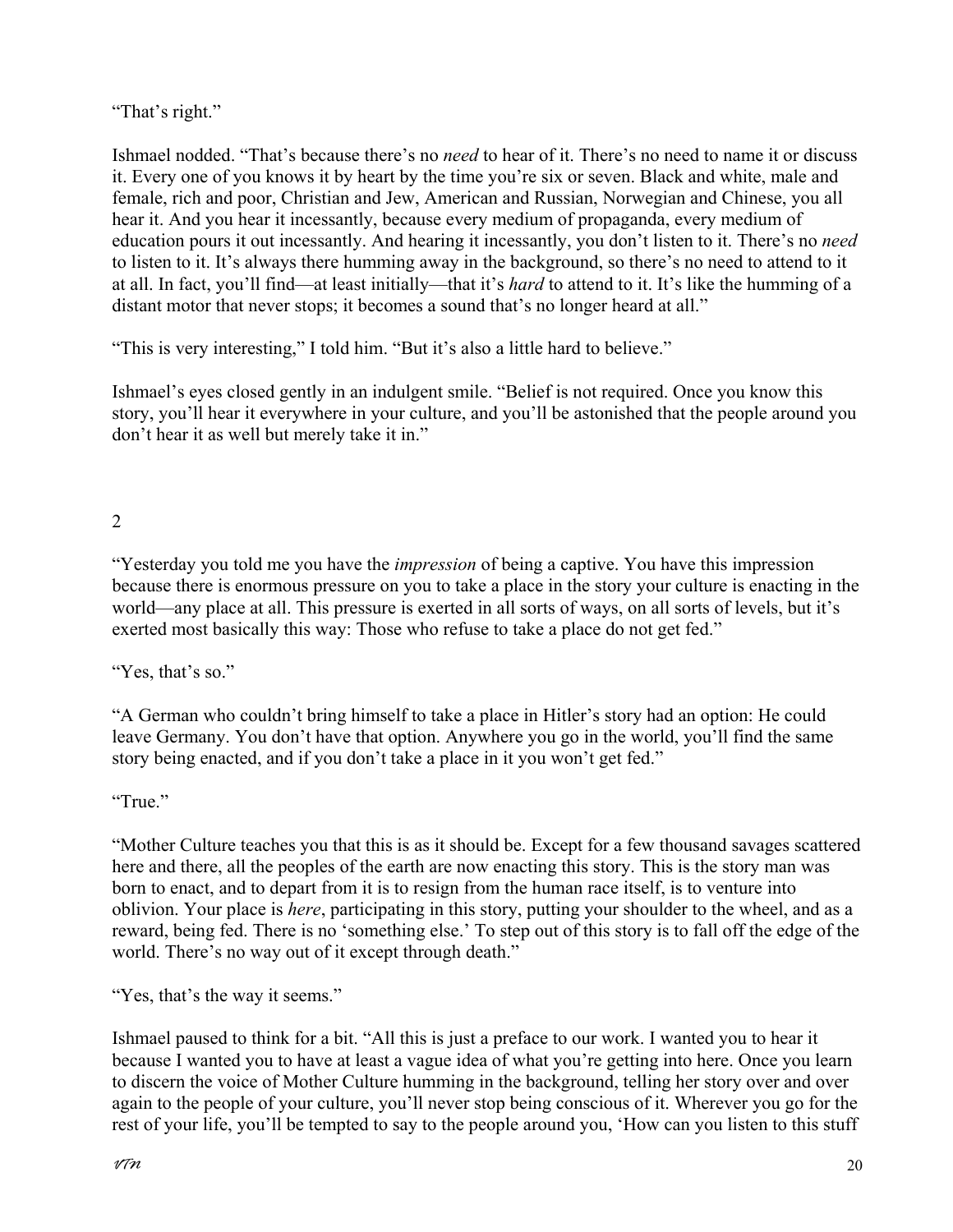and not recognize it for what it is?' And if you do this, people will look at you oddly and wonder what the devil you're talking about. In other words, if you take this educational journey with me, you're going to find yourself alienated from the people around you—friends, family, past associates, and so on."

"That I can stand," I told him, and let it go at that.

# 3

"It is my most heartfelt and unattainable fantasy to travel once in your world as you do, freely and unobtrusively—to step out onto a street and flag down a taxi to take me to the airport, where I would board a flight to New York or London or Florence. Much of this fantasy is spent in making delicious preparations for the journey, in pondering what must accompany me in my luggage and what may be safely left behind. (You understand that I would of course be traveling in human disguise.) If I take too much, dragging it from place to place will be tiresome; on the other hand, if I take too little, I will forever be having to break my journey to pick up things along the way—and that will be even more tiresome."

"True," I said, just to be agreeable.

"That's what today is for: We're packing a bag for our journey together. I'm going to throw into this bag some things I won't want to stop and pick up later on. These things will mean little or nothing to you right now. I'll just show them to you briefly and then toss them into the bag. That way you'll recognize them when I take them out later on."

"Okay."

"First, some vocabulary. Let's have some names so we don't have to go on talking about 'the people of your culture' and 'the people of all other cultures.' I've used various names with various pupils, but I'm going to try a new pair with you. You're familiar with the expression 'Take it or leave it.' Using them in this sense, do the words *takers* and *leavers* have any heavy connotation for you?"

"I'm not sure what you mean."

"I mean, if I call one group Takers and the other group Leavers, will this sound like I'm setting up one to be good guys and the other to be bad guys?"

"No. They sound pretty neutral to me."

"Good. So henceforth I'm going to call the people of your culture Takers and the people of all other cultures Leavers."

I hmm'ed a bit. "I have a problem with that."

"Speak."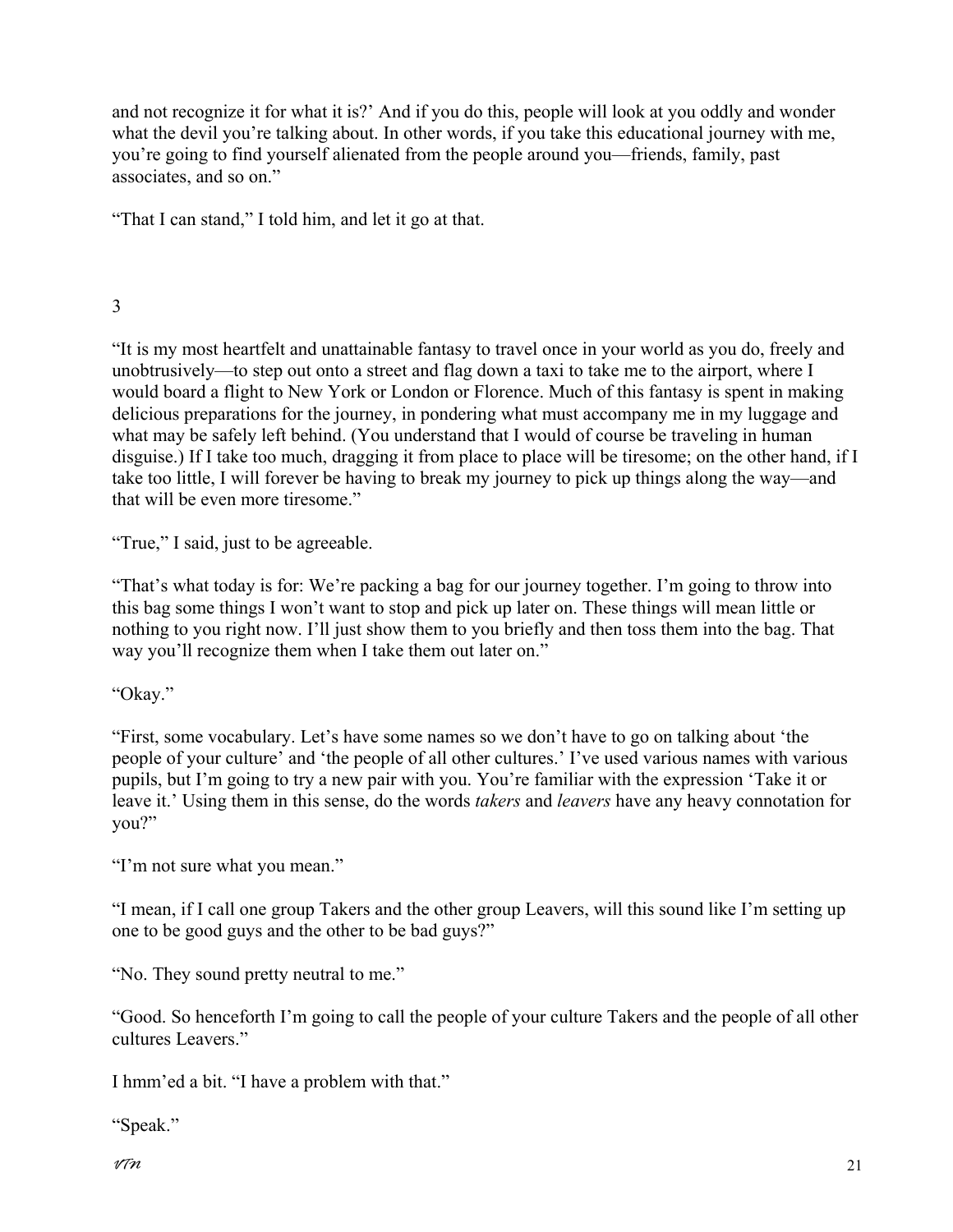"I don't see how you can lump everyone else in the world into one category like that."

"This is the way it's done in your own culture, except that you use a pair of heavily loaded terms instead of these relatively neutral terms. You call yourselves *civilized* and all the rest *primitive*. You are universally agreed on these terms; I mean that the people of London and Paris and Baghdad and Seoul and Detroit and Buenos Aires and Toronto all know that—whatever else separates them they are united in being *civilized* and distinct from Stone Age peoples scattered all over the world; you consider or recognize that, whatever their differences, these Stone Age peoples are likewise united in being *primitive*."

"Yes, that's right."

"Would you be more comfortable if we used these terms, *civilized* and *primitive*?"

"Yes, I suppose I would be, but only because I'm used to them. Takers and Leavers is fine with me."

#### 4

"Second: the map. I have it. You don't have to memorize the route. In other words, don't worry if, at the end of any day, you suddenly realize that you can't remember a word I've said. That doesn't matter. It's the journey itself that's going to change you. Do you see what I mean?"

"I'm not sure."

Ishmael thought for a moment. "I'll give you a general idea of where we're heading, then you'll understand"

"Okay."

"Mother Culture, whose voice has been in your ear since the day of your birth, has given you an explanation of *how things came to be this way*. You know it well; everyone in your culture knows it well. But this explanation wasn't given to you all at once. No one ever sat you down and said, 'Here is how things came to be this way, beginning ten or fifteen billion years ago right up to the present.' Rather, you assembled this explanation like a mosaic: from a million bits of information presented to you in various ways by others who share that explanation. You assembled it from the table talk of your parents, from cartoons you watched on television, from Sunday School lessons, from your textbooks and teachers, from news broadcasts, from movies, novels, sermons, plays, newspapers, and all the rest. Are you with me so far?"

"I think so"

"This explanation of *how things came to be this way* is ambient in your culture. Everyone knows it and everyone accepts it without question."

"Okay."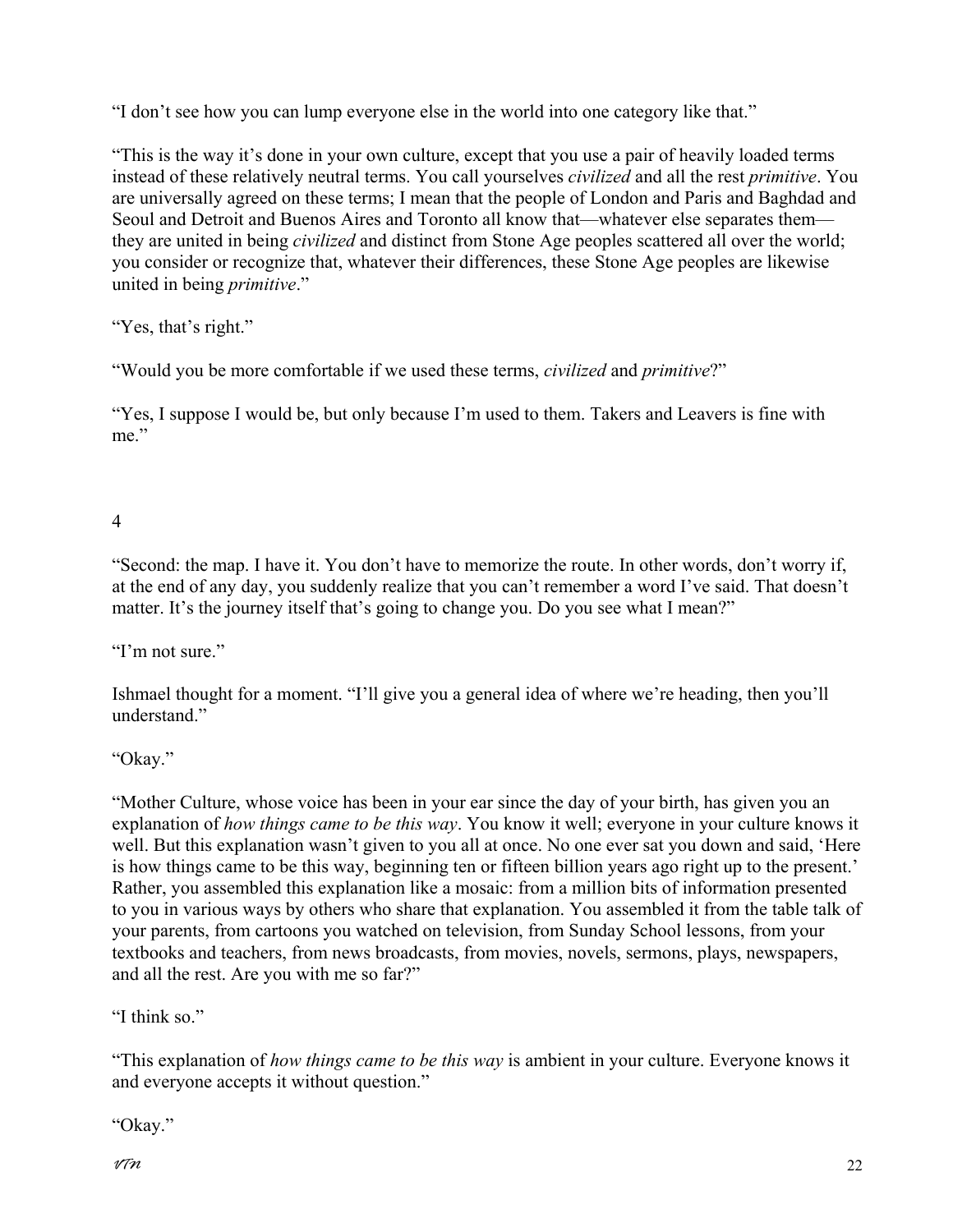"As we make our journey here, we're going to be reexamining key pieces of that mosaic. We're going to be taking them out of your mosaic and fitting them into an entirely different mosaic: into an entirely different explanation of *how things came to be this way*."

"Okay."

"And when we're finished, you'll have an entirely new perception of the world and of all that's happened here. And it won't matter in the least whether you remember how that perception was assembled. The journey itself is going to change you, so you don't have to worry about memorizing the route we took to accomplish that change."

"Right. I see what you mean now."

# 5

"Third," he said, "definitions. These are words that will have a special meaning in our discourse here. First definition: *story*. A story is a scenario interrelating man, the world, and the gods."

"Okay."

"Second definition: *to enact*. To enact a story is to live so as to make the story a reality. In other words, to enact a story is to strive to make it come true. You recognize that this is what the people of Germany were doing under Hitler. They were trying to make the Thousand Year Reich a reality. They were trying to make the story he was telling them come true."

"Right."

"Third definition: *culture*. A culture is a people enacting a story."

"A people enacting a story. And a story again is . . . ?"

"A scenario interrelating man, the world, and the gods."

"Okay. So you're saying that the people of my culture are enacting their own story about man, the world, and the gods."

"That's right."

"But I still don't know what that story is."

"You will. Don't fret about it. For the moment all you have to know is that two fundamentally different stories have been enacted here during the lifetime of man. One began to be enacted here some two or three million years ago by the people we've agreed to call Leavers and is still being enacted by them today, as successfully as ever. The other began to be enacted here some ten or twelve thousand years ago by the people we've agreed to call Takers, and is apparently about to end in catastrophe."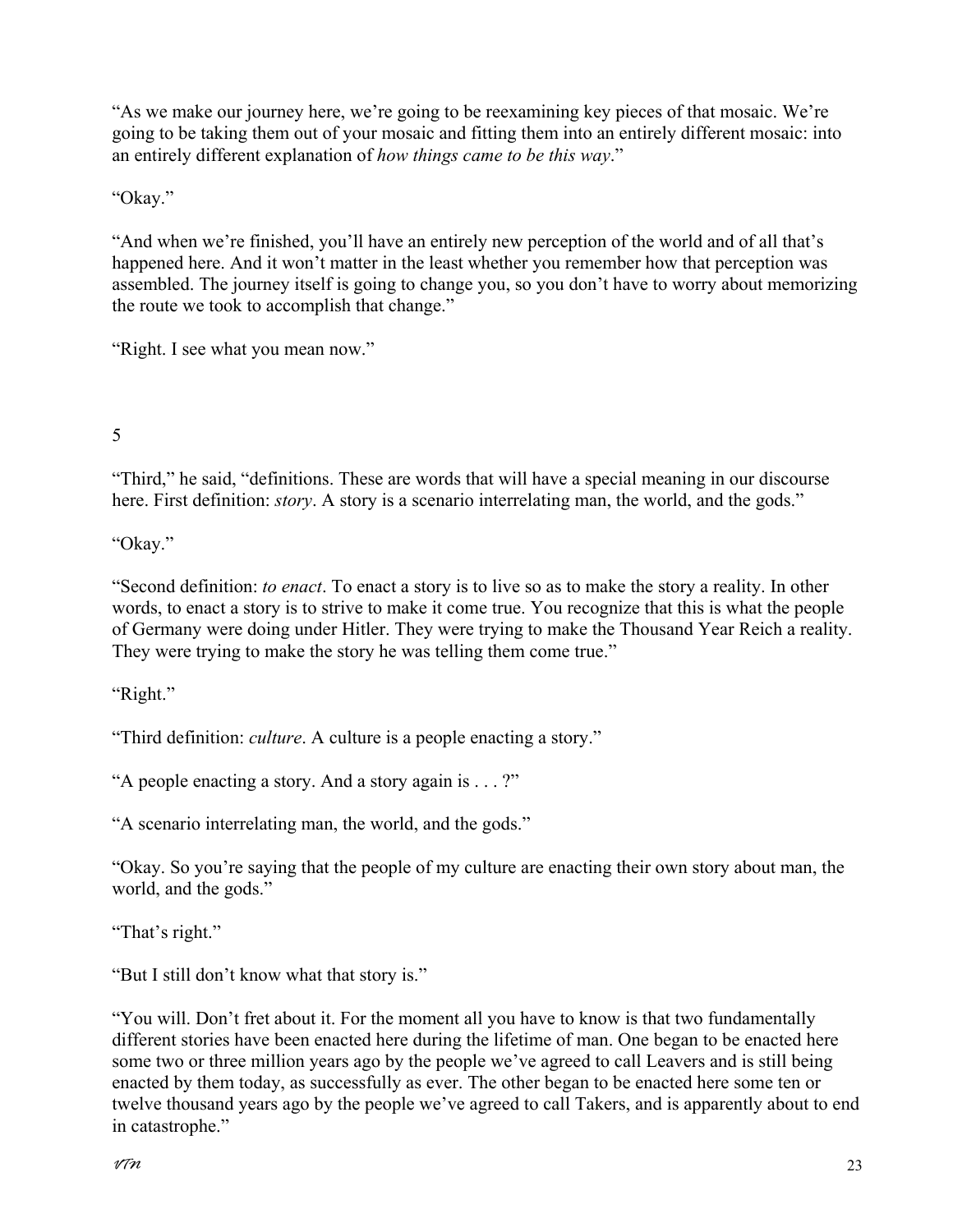"Ah," I said, meaning I know not what.

#### 6

"If Mother Culture were to give an account of human history using these terms, it would go something like this: 'The Leavers were chapter one of human history—a long and uneventful chapter. Their chapter of human history ended about ten thousand years ago with the birth of agriculture in the Near East. This event marked the beginning of chapter two, the chapter of the Takers. It's true there are still Leavers living in the world, but these are anachronisms, fossils people living in the past, people who just don't realize that their chapter of human history is over.' "

"Right."

"This is the general shape of human history as it's perceived in your culture."

"I would say so."

"As you'll come to see, what I'm saying is quite different from this. The Leavers are not chapter one of a story in which the Takers are chapter two."

"Say that again?"

"I'll say it differently. The Leavers and the Takers are enacting two separate stories, based on entirely different and contradictory premises. This is something we'll be looking at later, so you don't have to understand it right this second."

"Okay."

#### 7

Ishmael scratched the side of his jaw thoughtfully. From my side of the glass, I heard nothing of this; in imagination it sounded like a shovel being dragged across gravel.

"I think our bag is packed. As I said, I don't expect you to remember everything I've thrown into it today. When you leave here, everything will probably all just turn into one great muddle."

"I believe you," I said with conviction.

"But that's all right. If I pull something from our bag tomorrow that I put in today, you'll recognize it instantly, and that's all that matters."

"Okay. I'm glad to hear it."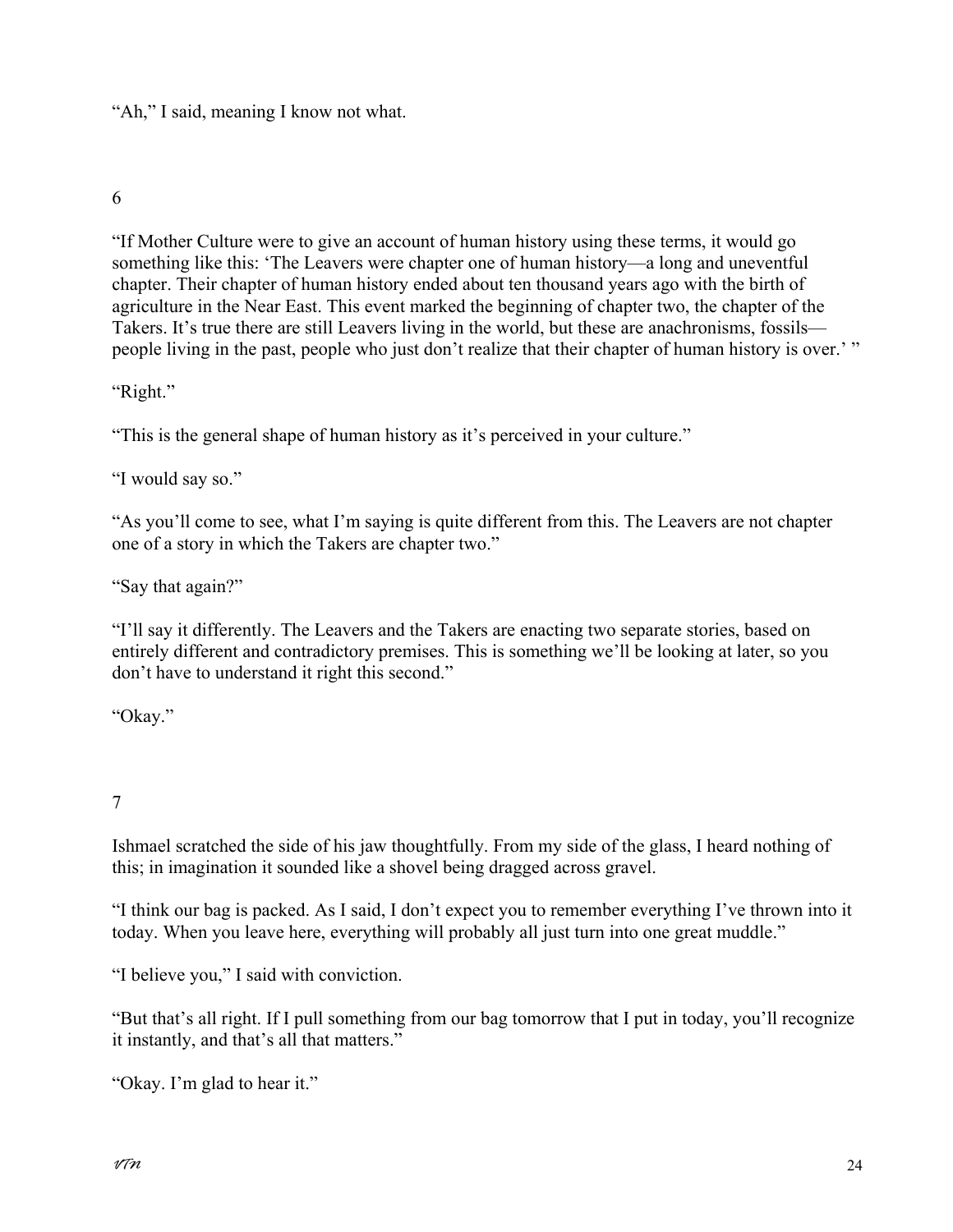"We'll make this a short session today. The journey itself begins tomorrow. Meanwhile, you can spend the rest of today groping for the story the people of your culture have been enacting in the world for the past ten thousand years. Do you remember what it's about?"

"About?"

"It's about the meaning of the world, about divine intentions in the world, and about human destiny."

"Well, I can tell you *stories* about these things, but I don't know any *one* story."

"It's the one story that everyone in your culture knows and accepts."

"I'm afraid that doesn't help much."

"Perhaps it'll help if I tell you that it's an *explaining* story, like 'How the Elephant Got Its Trunk' or 'How the Leopard Got Its Spots.' "

"Okay."

"And what do you suppose this story of yours explains?"

"God, I have no idea."

"That should be clear from what I've already told you. It explains *how things came to be this way*. From the beginning until now."

"I see," I said, and stared out the window for a while. "I'm certainly not aware of knowing such a story. As I said, *stories*, yes, but nothing like a *single* story."

Ishmael pondered this for a minute or two. "One of the pupils I mentioned yesterday felt obliged to explain to me what she was looking for, and she said, 'Why is it that no one is excited? I hear people talking in the Laundromat about the end of the world, and they're no more excited than if they were comparing detergents. People talk about the destruction of the ozone layer and the death of all life. They talk about the devastation of the rain forests, about deadly pollution that will be with us for thousands and millions of years, about the disappearance of dozens of species of life every day, about the end of speciation itself. And they seem perfectly calm.'

"I said to her, 'Is this what you want to know then—why people aren't excited about the destruction of the world?' She thought about that for a while and said, 'No, I know why they're not excited. They're not excited because they believe what they've been told.'"

I said, "Yes?"

"What have people been told that keeps them from becoming excited, that keeps them relatively calm when they view the catastrophic damage they're inflicting on this planet?"

"I don't know"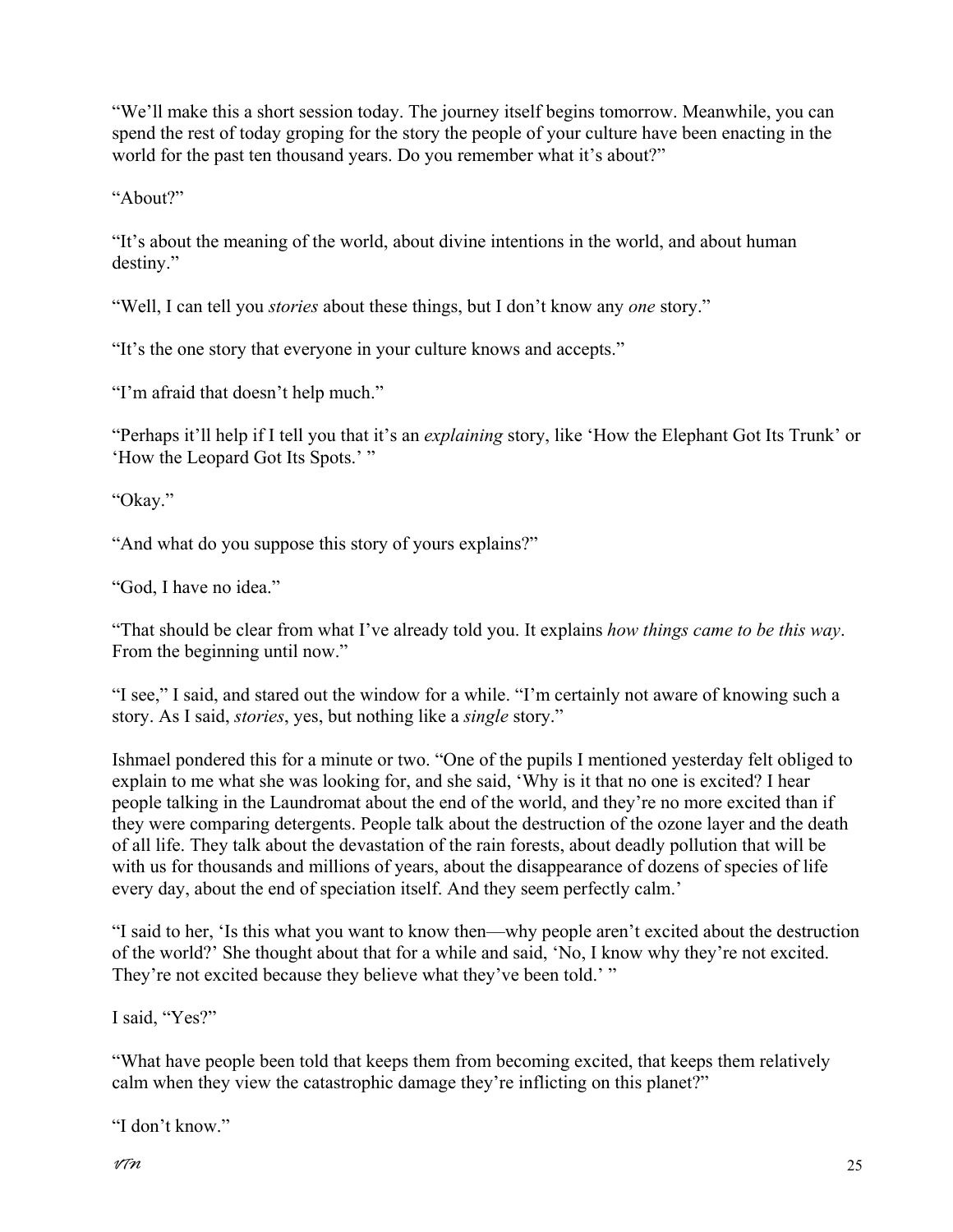"They've been told an explaining story. They've been given an explanation of *how things came to be this way*, and this stills their alarm. This explanation covers everything, including the deterioration of the ozone layer, the pollution of the oceans, the destruction of the rain forests, and even human extinction—and it satisfies them. Or perhaps it would be more accurate to say that it *pacifies* them. They put their shoulders to the wheel during the day, stupefy themselves with drugs or television at night, and try not to think too searchingly about the world they're leaving their children to cope with."

"Right."

"You yourself were given the same explanation of *how things came to be this way* as everyone else—but it apparently doesn't satisfy you. You've heard it from infancy but have never managed to swallow it. You have the feeling something's been left out, glossed over. You have the feeling you've been lied to about something, and if you can, you'd like to know what it is—and that's what you're doing here in this room."

"Let me think about this for a second. Are you saying that this explaining story contains the lies I was talking about in my paper about Kurt and Hans?"

"That's right. That's it exactly."

"This boggles my mind. I don't know any such story. Not any *single* story."

"It's a single, perfectly unified story. You just have to think mythologically."

"What?"

"I'm talking about your culture's mythology, of course. I thought that was obvious."

"It wasn't obvious to me."

"Any story that explains the meaning of the world, the intentions of the gods, and the destiny of man is bound to be mythology."

"That may be so, but I'm not aware of anything remotely like that. As far as I know, there's nothing in our culture that could be called mythology, unless you're talking about Greek mythology or Norse mythology or something like that."

"I'm talking about *living* mythology. Not recorded in any book—recorded in the minds of the people of your culture, and being enacted all over the world even as we sit here and speak of it."

"Again, as far as I know, there's nothing like that in our culture."

Ishmael's tarry forehead crinkled into furrows as he gave me a look of amused exasperation. "This is because you think of mythology as a set of fanciful tales. The Greeks didn't think of their mythology this way. Surely you must realize that. If you went up to a man of Homeric Greece and asked him what fanciful tales he told his children about the gods and the heroes of the past, he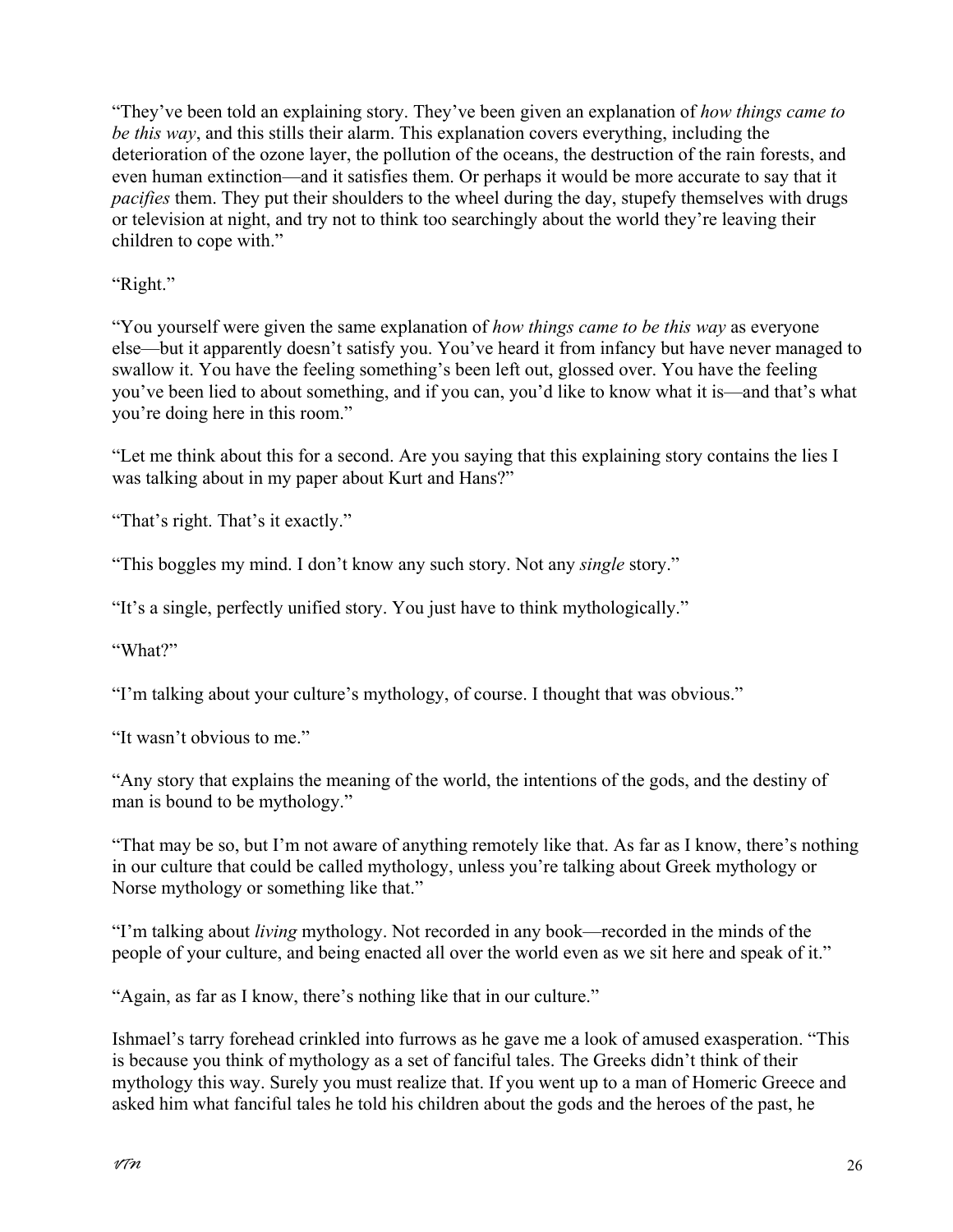wouldn't know what you were talking about. He'd say what you said: 'As far as I know, there's nothing like that in our culture.' A Norseman would have said the same."

"Okay. But that doesn't exactly help."

"All right. Let's cut the assignment down to a more modest size. This story, like every story, has a beginning, a middle, and an end. And each of these parts is a story in itself. Before we get together tomorrow, see if you can find the beginning of the story."

"The beginning of the story."

"Yes. Think . . . anthropologically."

I laughed. "What does that mean?"

"If you were an anthropologist after the story being enacted by the Alawa aborigines of Australia, you would expect to hear a story with a beginning, a middle, and an end."

"Okay."

"And what would you expect the beginning of the story to be?"

"I have no idea"

"Of course you do. You're just playing dumb."

I sat there for a minute, trying to figure out how to stop playing dumb. "Okay," I said at last. "I guess I'd expect it to be their creation myth."

"Of course."

"But I don't see how that helps me."

"Then I'll spell it out. You're looking for your own culture's creation myth."

I stared at him balefully. "We *have* no creation myth," I said. "That's a certainty."

#### *THREE*

1

"What's that?" I said when I arrived the following morning. I was referring to an object resting on the arm of my chair.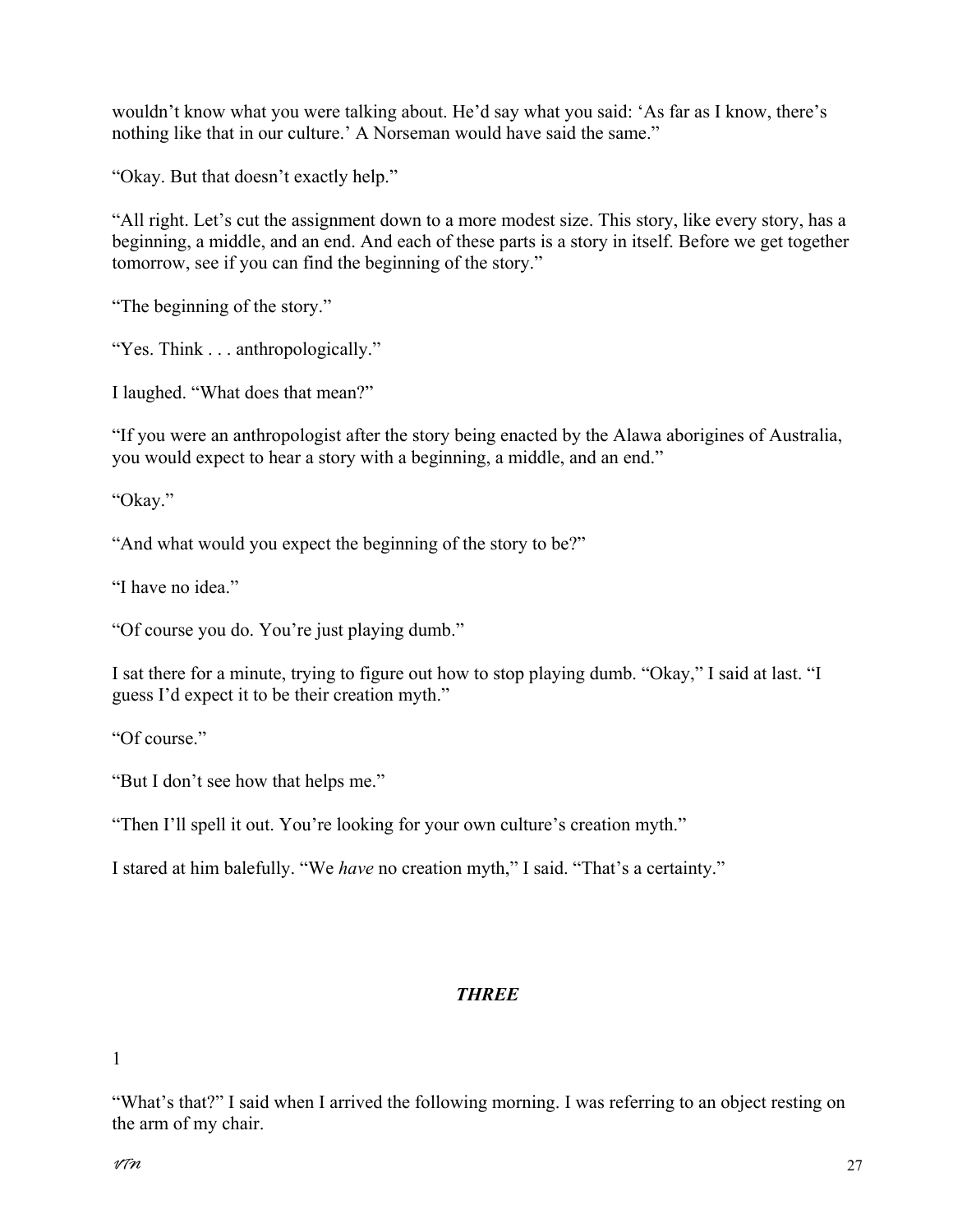"What does it look like?"

"A tape recorder."

"That's exactly what it is."

"I mean, what's it for?"

"It's for recording for posterity the curious folktales of a doomed culture, which you are going to tell me."

I laughed and sat down. "I'm afraid I haven't as yet found any curious folktales to tell you."

"My suggestion that you look for a creation myth bore no fruit?"

"We have no creation myth," I said again. "Unless you're talking about the one in Genesis."

"Don't be absurd. If an eighth–grade teacher invited you to explain how all this began, would you read the class the first chapter of Genesis?"

"Certainly not."

"Then what account *would* you give them?"

"I could give them an account, but it certainly wouldn't be a *myth*."

"Naturally you wouldn't consider it a myth. No creation story is a myth to the people who tell it. It's just *the story*."

"Okay, but the story I'm talking about is definitely not a myth. Parts of it are still in question, I suppose, and I suppose later research might make some revisions in it, but it's certainly not a myth."

"Turn on the tape recorder and begin. Then we'll know."

I gave him a reproachful look. "You mean you actually want me to . . . uh . . ."

"To tell the story, that's right."

"I can't just reel it off. I need some time to get it together."

"There's plenty of time. It's a ninety–minute tape."

I sighed, turned on the recorder, and closed my eyes.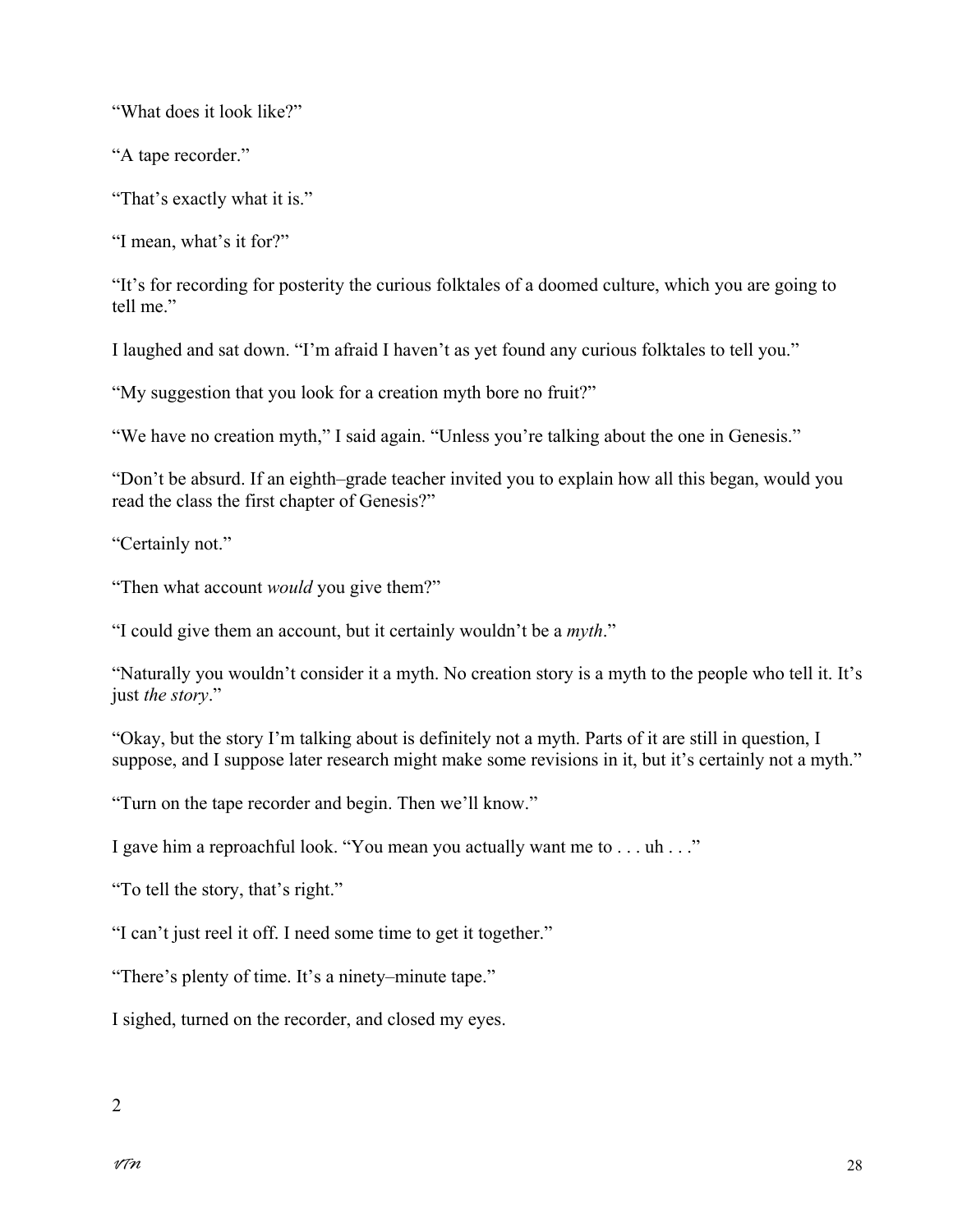"It all started a long time ago, ten or fifteen billion years ago," I began a few minutes later. "I'm not current on which theory is in the lead, the steady–state or the big–bang, but in either case the universe began a long time ago."

At that point I opened my eyes and gave Ishmael a speculative look.

He gave me one back and said, "Is that it? Is that the story?"

"No, I was just checking." I closed my eyes and began again. "And then, I don't know—I guess about six or seven billion years ago—our own solar system was born. . . . I have a picture in my mind from some childhood encyclopedia of blobs being thrown out or blobs coalescing . . . and these were the planets. Which, over the next couple billion years, cooled and solidified. . . . Well, let's see. Life appeared in the chemical broth of our ancient oceans about what—five billion years ago?"

"Three and a half or four."

"Okay. Bacteria, microorganisms evolved into higher forms, more complex forms, which evolved into still more complex forms. Life gradually spread to the land. I don't know . . . slimes at the edge of the oceans . . . amphibians. The amphibians moved inland, evolved into reptiles. The reptiles evolved into mammals. This was what? A billion years ago?"

"Only about a quarter of a billion years ago."

"Okay. Anyway, the mammals . . . I don't know. Small critters in small niches—under bushes, in the trees. . . . From the critters in the trees came the primates. Then, I don't know—maybe ten or fifteen million years ago—one branch of the primates left the trees and . . ." I ran out of steam.

"This isn't a test," Ishmael said. "The broad outlines will do—just the story as it's generally known, as it's known by bus drivers and ranch hands and senators."

"Okay," I said, and closed my eyes again. "Okay. Well, one thing led to another. Species followed species, and finally man appeared. That was what? Three million years ago?"

"Three seems pretty safe."

"Okay."

"Is that it?"

"That's it in outline."

"The story of creation as it's told in your culture."

"That's right. To the best of our present knowledge."

Ishmael nodded and told me to turn off the tape recorder. Then he sat back with a sigh that rumbled through the glass like a distant volcano, folded his hands over his central paunch, and gave me a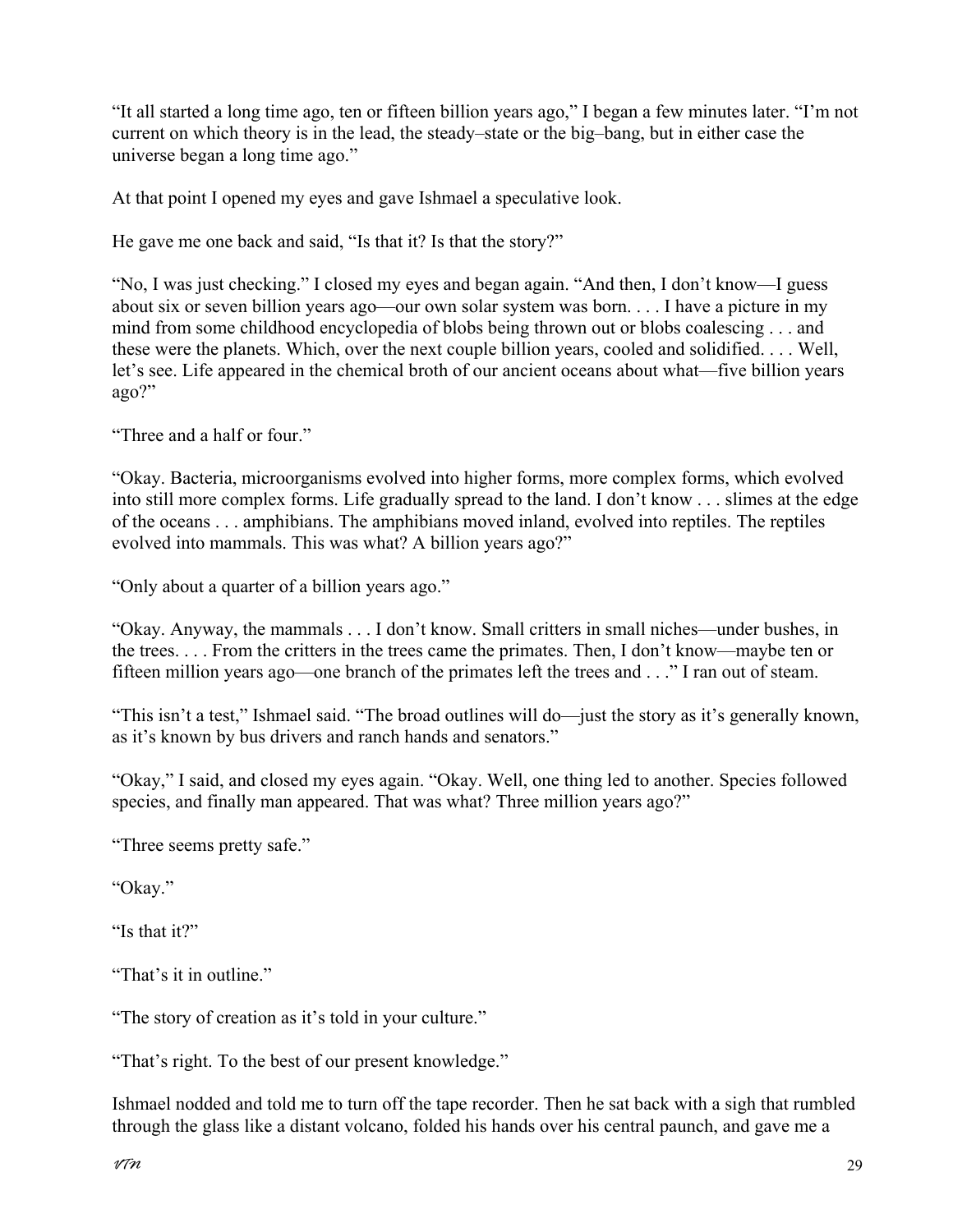long, inscrutable look. "And you, an intelligent and moderately well–educated person, would have me believe that this isn't a myth."

"What's mythical about it?"

"I didn't say there was anything mythical *about* it. I said it was a myth."

I think I laughed nervously. "Maybe I don't know what you mean by a myth."

"I don't mean anything you don't mean. I'm using the word in the ordinary sense."

"Then it's not a myth."

"Certainly it's a myth. Listen to it." Ishmael told me to rewind the tape and play it back.

After listening to it, I sat there looking thoughtful for a minute or two, for the sake of appearances. Then I said, "It's not a myth. You could put that in an eighth–grade science text, and I don't think there's a school board anywhere that would quibble with it—leaving aside the Creationists."

"I agree wholeheartedly. Haven't I said that the story is ambient in your culture? Children assemble it from many media, including science textbooks."

"Then what are you saying? Are you trying to tell me that this isn't a factual account?"

"It's full of facts, of course, but their arrangement is purely mythical."

"I don't know what you're talking about."

"You've obviously turned off your mind. Mother Culture has crooned you to sleep."

I gave him a hard look. "Are you saying that evolution is a myth?"

"No."

"Are you saying that man did not evolve?"

"No."

"Then what is it?"

Ishmael looked at me with a smile. Then he shrugged his shoulders. Then he raised his eyebrows.

I stared at him and thought: *I'm being teased by a gorilla*. It didn't help.

"Play it again," he told me.

When it was over, I said, "Okay, I heard one thing, the word *appeared*. I said that finally man *appeared*. Is that it?"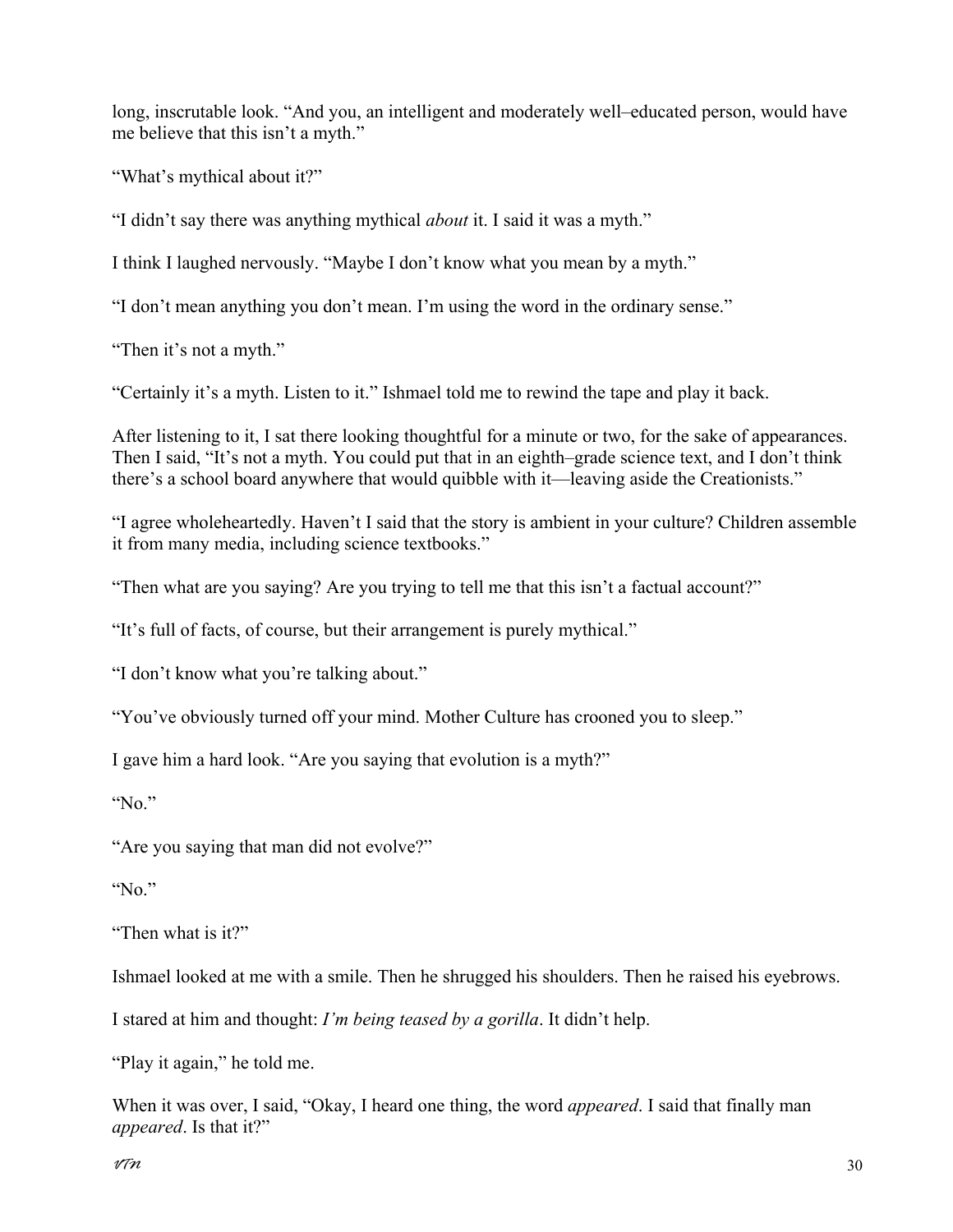"No, it's nothing like that. I'm not quibbling over a word. It was clear from the context that the word *appeared* was just a synonym for *evolved*."

"Then what the hell is it?"

"You're really not thinking, I'm afraid. You've recited a story you've heard a thousand times, and now you're listening to Mother Culture as she murmurs in your ear: 'There, there, my child, there's nothing to think about, nothing to worry about, don't get excited, don't listen to the nasty animal, this is no myth, nothing I tell you is a myth, so there's nothing to think about, nothing to worry about, just listen to my voice and go to sleep, go to sleep, go to sleep. . . .' "

I chewed on a lip for a while, then I said, "That doesn't help."

"All right," he said. "I'll tell you a story of my own, and maybe that'll help." He nibbled for a moment on a leafy wand, closed his eyes, and began.

# 3

This story (Ishmael said) takes place half a billion years ago—an inconceivably long time ago, when this planet would be all but unrecognizable to you. Nothing at all stirred on the land, except the wind and the dust. Not a single blade of grass waved in the wind, not a single cricket chirped, not a single bird soared in the sky. All these things were tens of millions of years in the future. Even the seas were eerily still and silent, for the vertebrates too were tens of millions of years away in the future.

But of course there was an anthropologist on hand. What sort of world would it be without an anthropologist? He was, however, a very depressed and disillusioned anthropologist, for he'd been everywhere on the planet looking for someone to interview, and every tape in his knapsack was as blank as the sky. But one day as he was moping along beside the ocean he saw what seemed to be a living creature in the shallows off shore. It was nothing to brag about, just a sort of squishy blob, but it was the only prospect he'd seen in all his journeys, so he waded out to where it was bobbing in the waves.

He greeted the creature politely and was greeted in kind, and soon the two of them were good friends. The anthropologist explained as well as he could that he was a student of life–styles and customs, and begged his new friend for information of this sort, which was readily forthcoming. "And now," he said at last, "I'd like to get on tape in your own words some of the stories you tell among yourselves."

"Stories?" the other asked.

"You know, like your creation myth, if you have one."

"What is a creation myth?" the creature asked.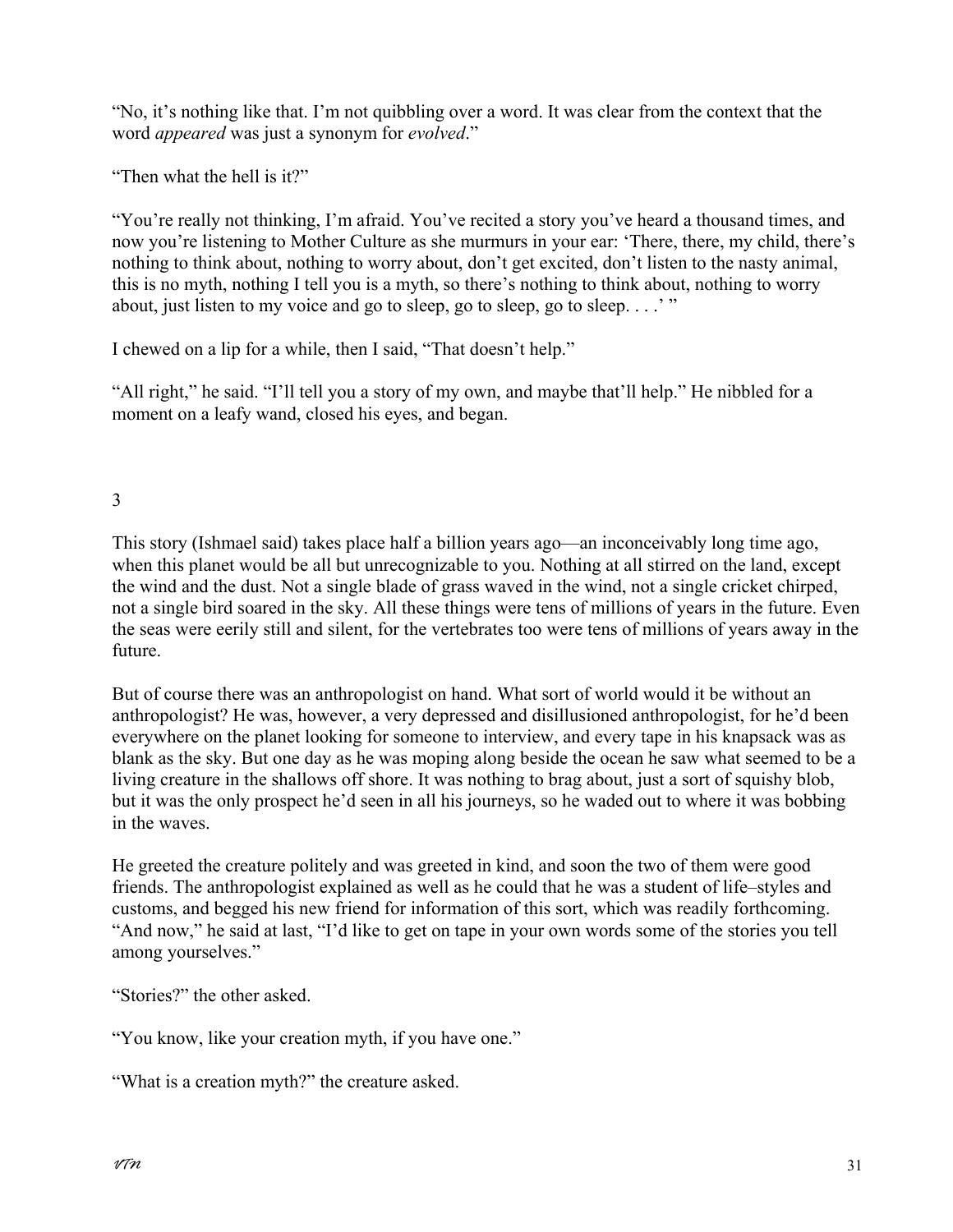"Oh, you know," the anthropologist replied, "the fanciful tale you tell your children about the origins of the world."

Well, at this, the creature drew itself up indignantly—at least as well as a squishy blob can do—and replied that his people had no such fanciful tale.

"You have no account of creation then?"

"Certainly we have an account of creation," the other snapped. "But it is definitely not a *myth*."

"Oh, certainly not," the anthropologist said, remembering his training at last. "I'll be terribly grateful if you share it with me."

"Very well," the creature said. "But I want you to understand that, like you, we are a strictly rational people, who accept nothing that is not based on observation, logic, and the scientific method."

"Of course, of course," the anthropologist agreed.

So at last the creature began its story. "The universe," it said, "was born a long, long time ago, perhaps ten or fifteen billion years ago. Our own solar system—this star, this planet and all the others—seem to have come into being some two or three billion years ago. For a long time, nothing whatever lived here. But then, after a billion years or so, life appeared."

"Excuse me," the anthropologist said. "You say that life appeared. Where did that happen, according to your myth—I mean, according to your scientific account."

The creature seemed baffled by the question and turned a pale lavender. "Do you mean in what precise spot?"

"No. I mean, did this happen on the land or in the sea?"

"Land?" the other asked. "What is land?"

"Oh, you know," he said, waving toward the shore, "the expanse of dirt and rocks that begins over there."

The creature turned a deeper shade of lavender and said, "I can't imagine what you're gibbering about. The dirt and rocks over there are simply the lip of the vast bowl that holds the sea."

"Oh yes," the anthropologist said, "I see what you mean. Quite. Go on."

"Very well," the other said. "For many millions of centuries the life of the world was merely microorganisms floating helplessly in a chemical broth. But little by little, more complex forms appeared: single–celled creatures, slimes, algae, polyps, and so on.

"But finally," the creature said, turning quite pink with pride as he came to the climax of his story, "but finally *jellyfish appeared*!"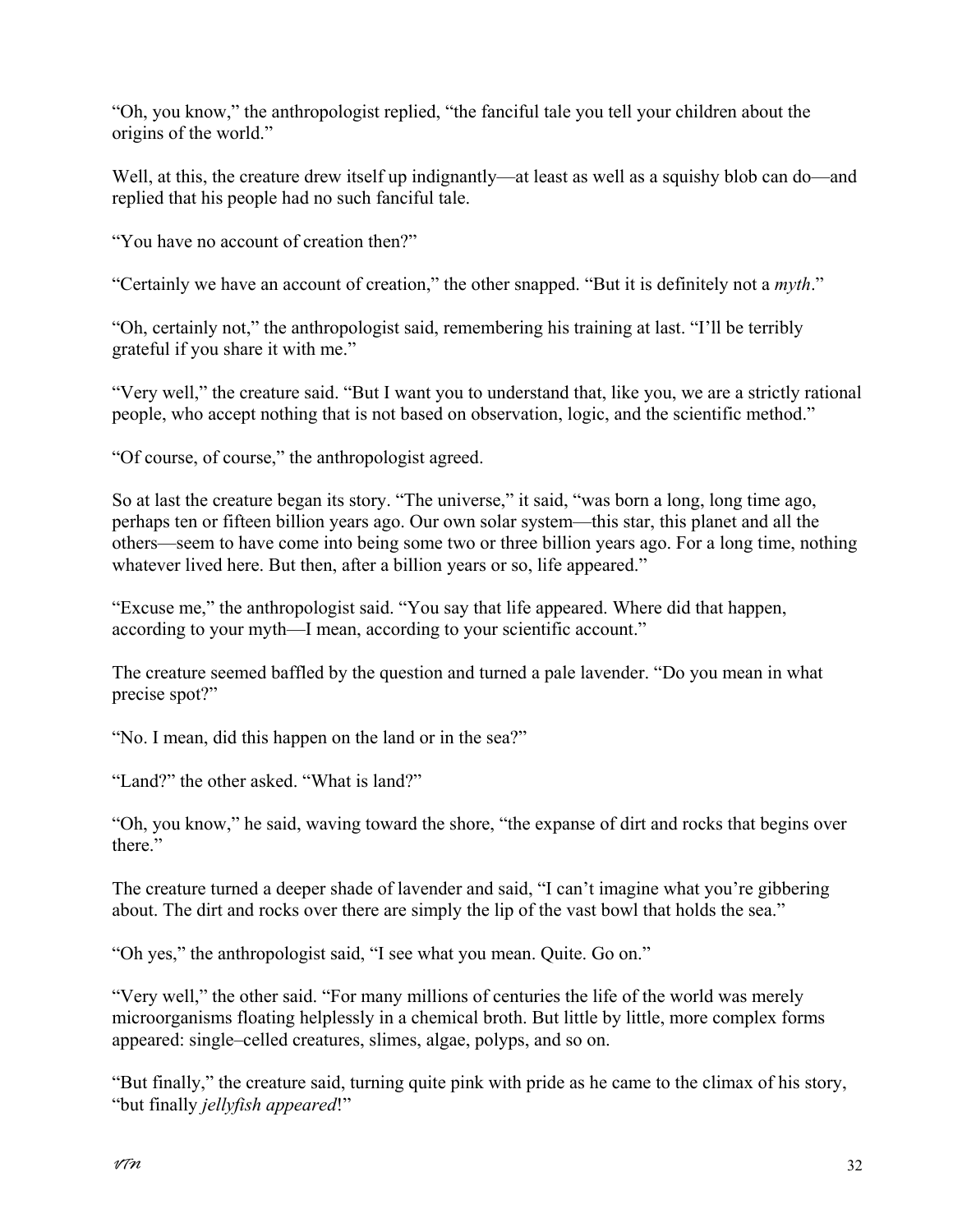4

Nothing much came out of me for ninety seconds or so, except maybe waves of baffled fury. Then I said, "That's not fair."

"What do you mean?"

"I don't exactly know what I mean. You've made some sort of point, but I don't know what it is."

"You don't?"

"No, I don't."

"What did the jellyfish mean when it said 'But finally jellyfish appeared'?"

"It meant . . . that is what it was all leading up to. This is what the whole ten or fifteen billion years of creation were leading up to: jellyfish."

"I agree. And why doesn't *your* account of creation end with the appearance of jellyfish?"

I suppose I tittered. "Because there was more to come beyond jellyfish."

"That's right. Creation didn't end with jellyfish. Still to come were the vertebrates and the amphibians and the reptiles and the mammals, and of course, finally, man."

"Right."

"And so your account of creation ends, 'And finally man appeared.' "

"Yes"

"Meaning what?"

"Meaning that there was no more to come. Meaning that creation had come to an end."

"This is what it was all leading up to."

"Yes."

"Of course. Everyone in your culture knows this. The pinnacle was reached in man. Man is the climax of the whole cosmic drama of creation."

"Yes."

"When man finally appeared, creation came to an end, because its objective had been reached. There was nothing left to create."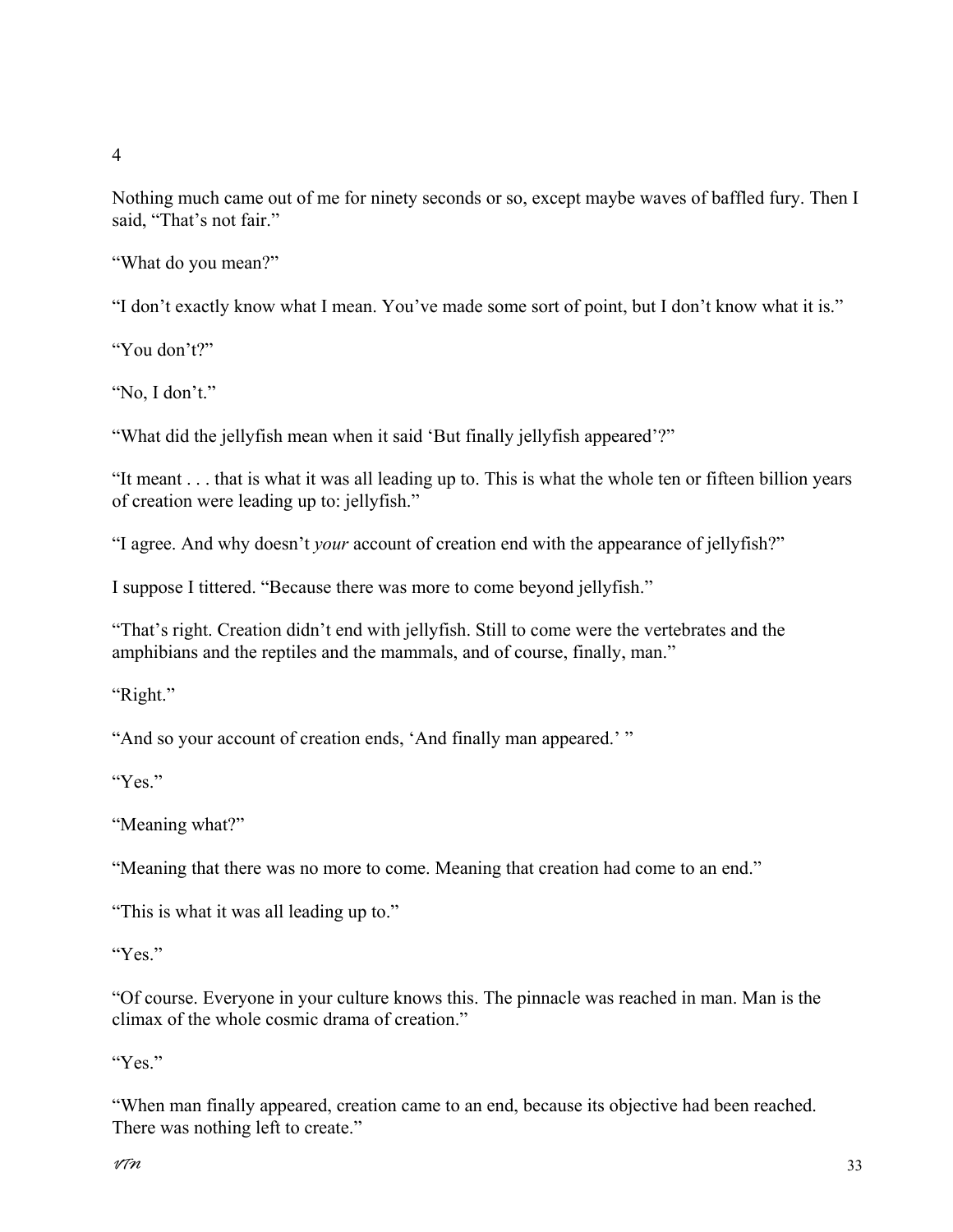"That seems to be the unspoken assumption."

"It's certainly not always unspoken. The religions of your culture aren't reticent about it. Man is the end product of creation. Man is the creature for whom all the rest was made: this world, this solar system, this galaxy, the universe itself."

"True."

"Everyone in your culture knows that the world wasn't created for jellyfish or salmon or iguanas or gorillas. It was created for man."

"That's right."

Ishmael fixed me with a sardonic eye. "And this is not mythology?"

"Well . . . the facts are facts."

"Certainly. Facts are facts, even when they're embodied in mythology. But what about the rest? Did the entire cosmic process of creation come to an end three million years ago, right here on this little planet, with the appearance of man?"

"No."

"Did even the planetary process of creation come to an end three million years ago with the appearance of man? Did evolution come to a screeching halt just because man had arrived?"

"No, of course not."

"Then why did you tell it that way?"

"I guess I told it that way, because that's the way it's told."

"That's the way it's told among the Takers. It's certainly not the only way it can be told."

"Okay, I see that now. How would you tell it?"

He nodded toward the world outside his window. "Do you see the slightest evidence anywhere in the universe that creation came to an end with the birth of man? Do you see the slightest evidence anywhere out there that man was the climax toward which creation had been straining from the beginning?"

"No. I can't even imagine what such evidence would look like."

"That should be obvious. If the astrophysicists could report that the fundamental creative processes of the universe came to a halt five billion years ago, when our solar system made its appearance, that would offer at least some support for these notions."

"Yes, I see what you mean."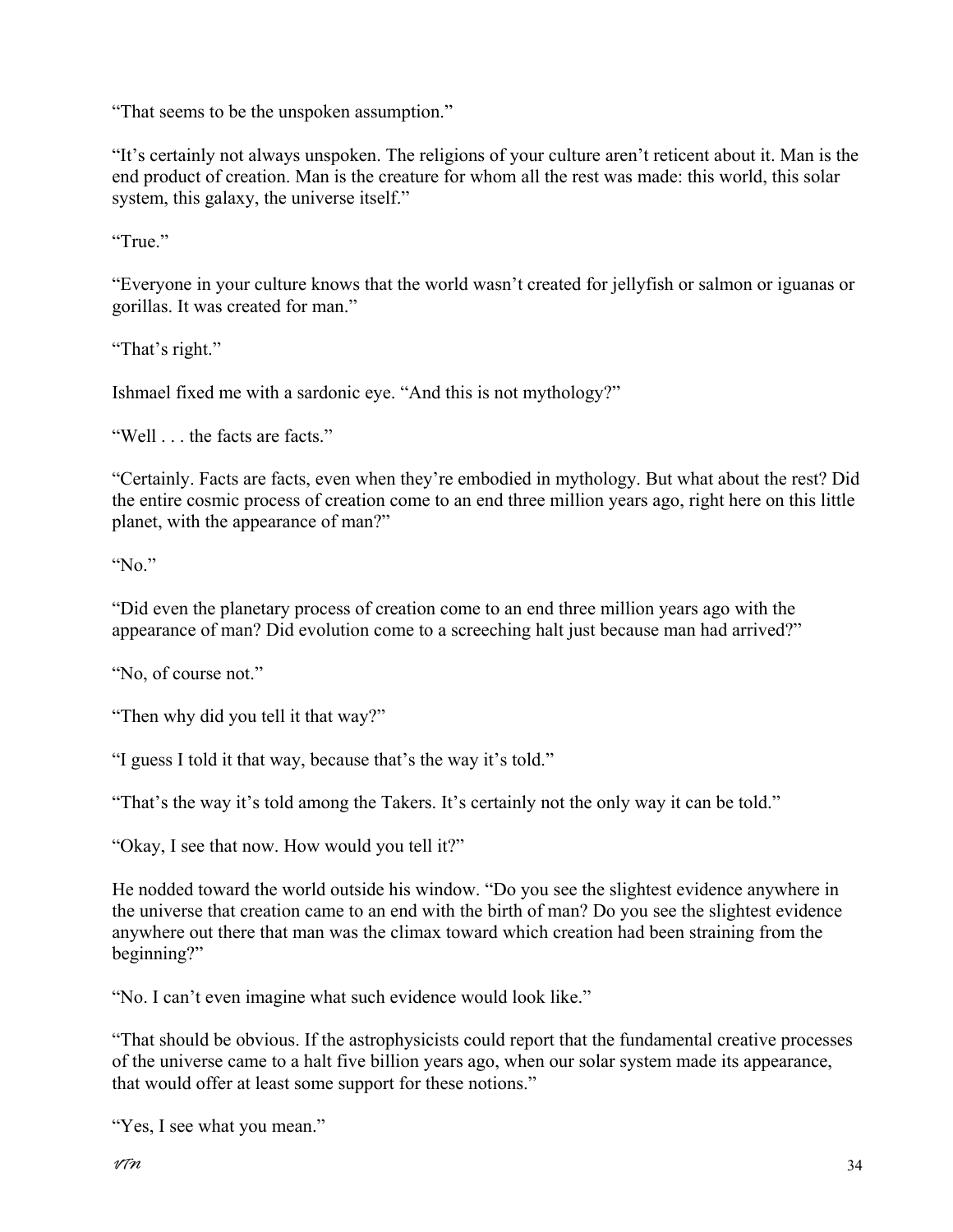"Or if the biologists and paleontologists could report that speciation came to a halt three million years ago, this too would be suggestive."

"Yes."

"But you know that neither of these things happened in fact. Very far from it. The universe went on as before, the planet went on as before. Man's appearance caused no more stir than the appearance of jellyfish."

"Very true."

Ishmael gestured toward the tape recorder. "So what are we to make of that story you told?"

I bared my teeth in a rueful grin. "It's a myth. Incredibly enough, it's a myth."

5

"I told you yesterday that the story the people of your culture are enacting is about the meaning of the world, about divine intentions in the world, and about human destiny."

"Yes."

"And according to this first part of the story, what is the meaning of the world?"

I thought about that for a moment. "I don't quite see how it explains the meaning of the world."

"Along about the middle of your story, the focus of attention shifted from the universe at large to this one planet. Why?"

"Because this one planet was destined to be the birthplace of man."

"Of course. As you tell it, the birth of man was a central event—indeed *the* central event—in the history of the cosmos itself. From the birth of man on, the rest of the universe ceases to be of interest, ceases to participate in the unfolding drama. For this, the earth alone is sufficient; it is the birthplace and home of man, and that's its meaning. The Takers regard the world as a sort of human life–support system, as a machine designed to produce and sustain human life."

"Yes, that's so."

"In your telling of the story, you naturally left out any mention of the gods, because you didn't want it to be tainted with mythology. Since its mythological character is now established, you no longer have to worry about that. Supposing there is a divine agency behind creation, what can you tell me about the gods' intentions?"

"Well, basically, what they had in mind when they started out was man. They made the universe so that our galaxy could be in it. They made the galaxy so that our solar system could be in it. They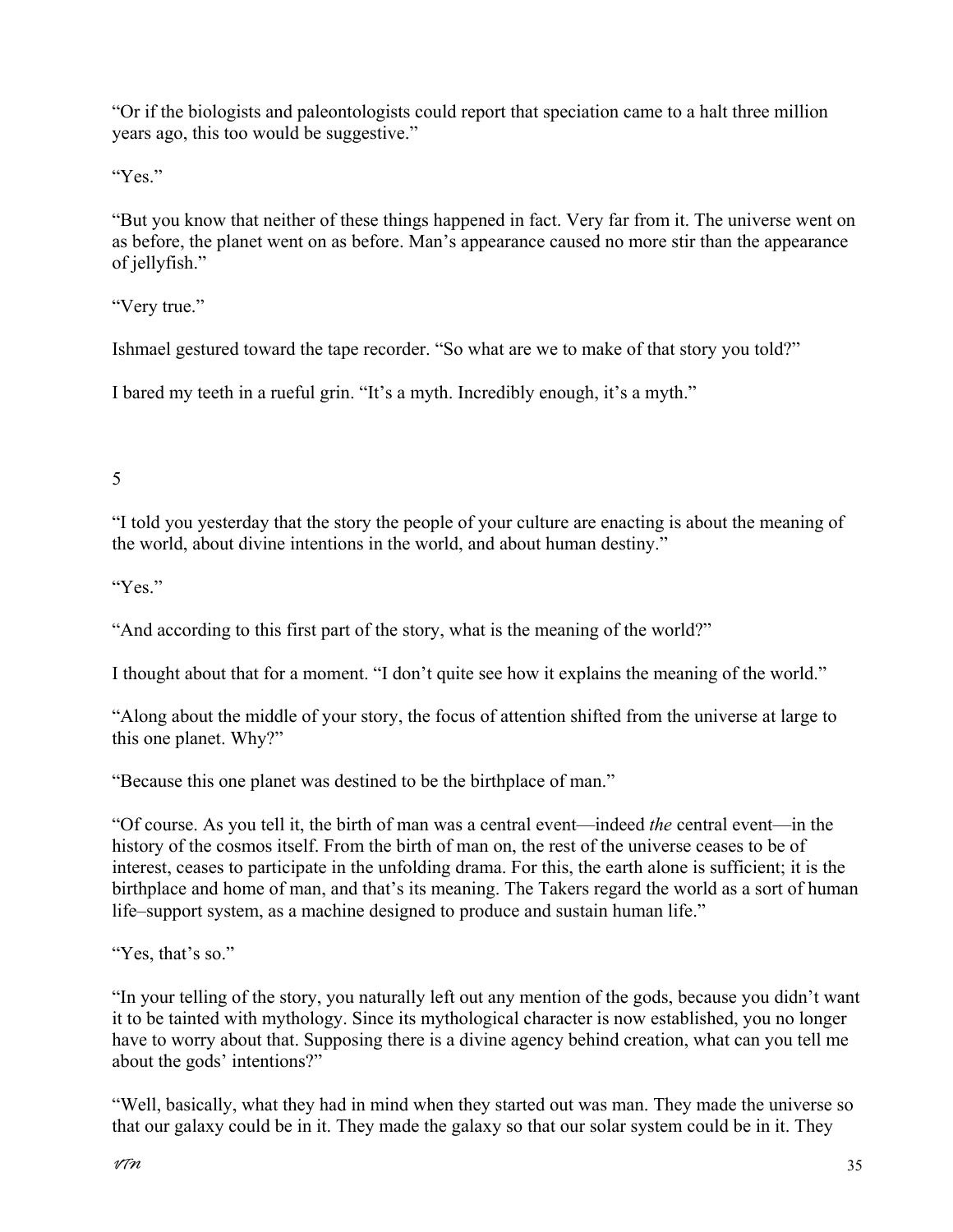made our solar system so that our planet could be in it. And they made our planet so that we could be in it. The whole thing was made so that man would have a hunk of dirt to stand on."

"And this is generally how it's understood in your culture—at least by those who assume that the universe is an expression of divine intentions."

"Yes."

"Obviously, since the entire universe was made so that man could be made, man must be a creature of enormous importance to the gods. But this part of the story gives no hint of their intentions toward him. They must have some special destiny in mind for him, but that's not revealed here."

"True"

# 6

"Every story is based on a premise, is the *working out* of a premise. As a writer, I'm sure you know that."

"Yes."

"You'll recognize this one: *Two children of warring families fall in love*."

"Right. *Romeo and Juliet*."

"The story being enacted in the world by the Takers also has a premise, which is embodied in the part of the story you told me today. See if you can figure out what it is."

I closed my eyes and pretended I was working hard, when in fact I knew I didn't stand a chance. "I'm afraid I don't see it."

"The story the Leavers have enacted in the world has an entirely different premise, and it would be impossible for you to discover it at this point. But you should be able to discover the premise of your own story. It's a very simple notion and the most powerful in all of human history. Not necessarily the most beneficial but certainly the most powerful. Your entire history, with all its marvels and catastrophes, is a working out of this premise."

"Truthfully, I can't even imagine what you're getting at."

"Think. . . . Look, the world wasn't made for jellyfish, was it?"

" $No$ "

"It wasn't made for frogs or lizards or rabbits."

"No."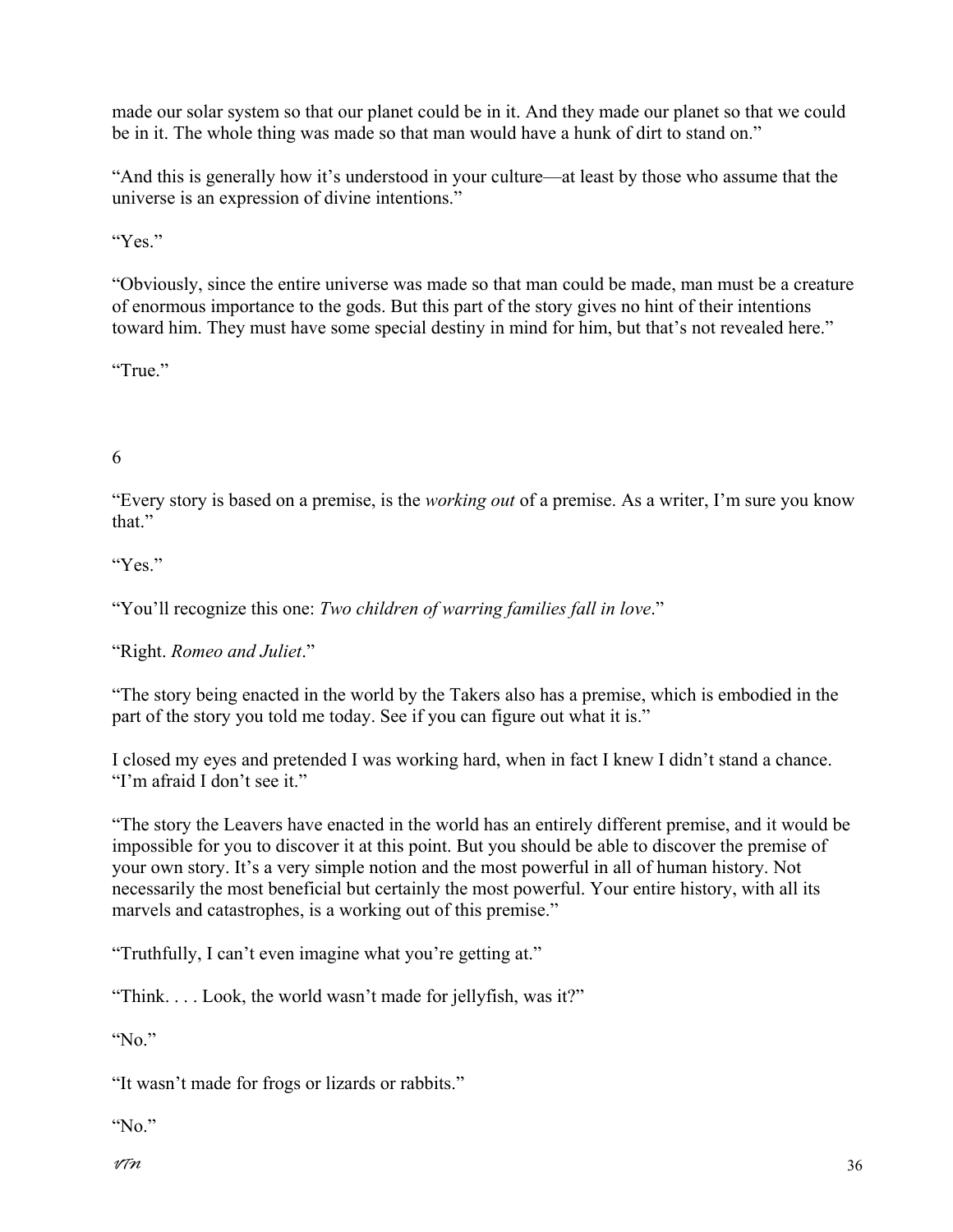"Of course not. The world was made for man."

"That's right."

"Everyone in your culture knows that, don't they? Even atheists who swear there is no god know that the world was made for man."

"Yes, I'd say so."

"All right. That's the premise of your story: *The world was made for man*."

"I can't quite grasp it. I mean, I can't quite see why it's a premise."

"The people of your culture *made* it a premise—*took* it as a premise. They said: *What if* the world was made for *us*?"

"Okay. Keep going."

"Think of the consequences of taking that as your premise: If the world was made for you, *then what*?"

"Okay, I see what you mean. I think. If the world was made for us, then it *belongs* to us and we can do what we damn well please with it."

"Exactly. That's what's been happening here for the past ten thousand years: You've been doing what you damn well please with the world. And of course you mean to go right on doing what you damn well please with it, because the whole damn thing *belongs to you*."

"Yes," I said, and thought for a second. "Actually, that's pretty amazing. I mean, you hear this fifty times a day. People talk about *our* environment, *our* seas, *our* solar system. I've even heard people talk about *our wildlife*."

"And just yesterday you assured me with complete confidence that there was nothing in your culture remotely resembling mythology."

"True. I did." Ishmael continued to stare at me morosely. "I was wrong," I told him. "What more do you want?"

"Astonishment," he said.

I nodded. "I'm astonished, all right. I just don't let it show."

"I should have gotten you when you were seventeen."

I shrugged, meaning that I wished he had.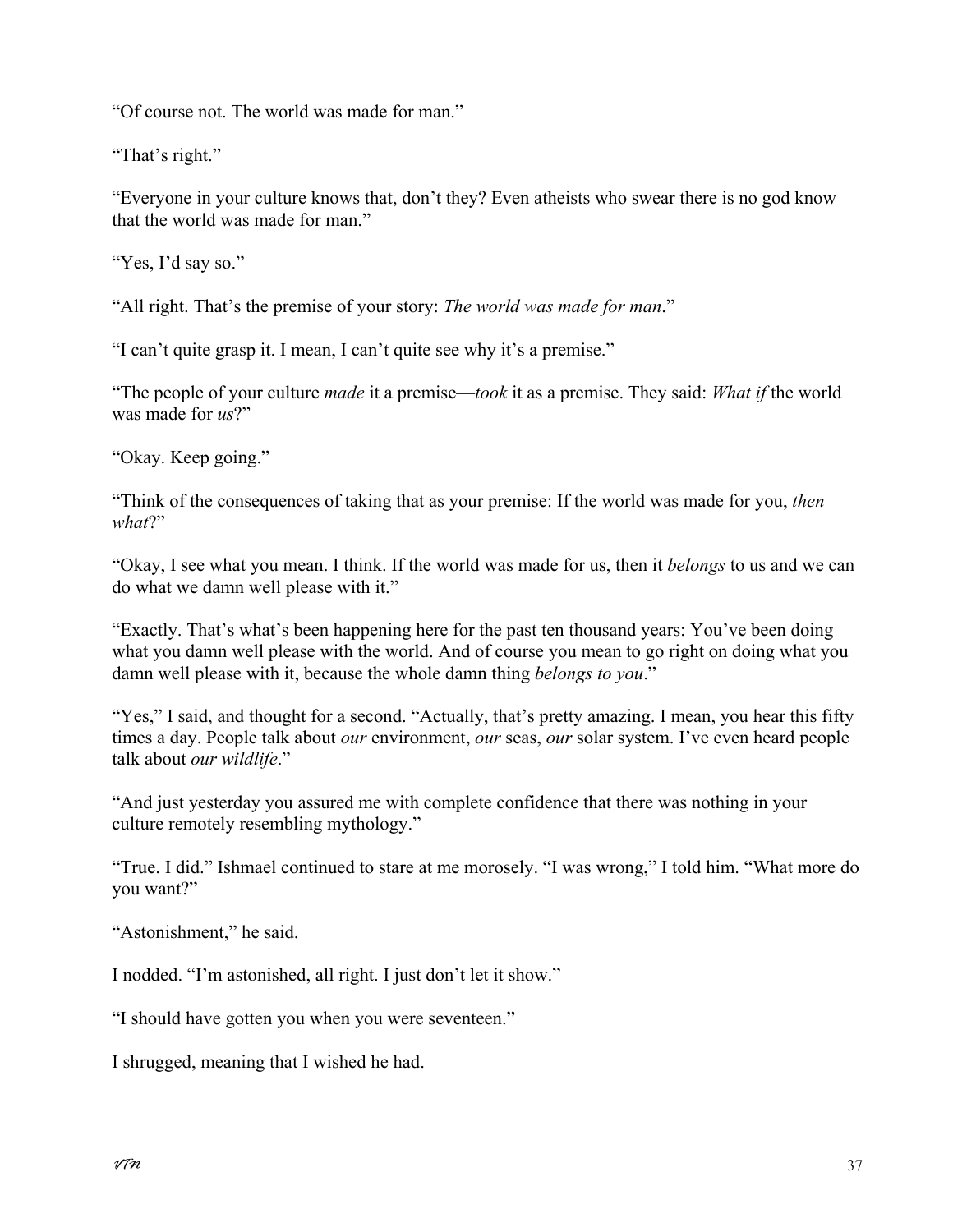7

"Yesterday I told you that your story provides you with an explanation of *how things came to be this way*."

"Right."

"What contribution does this first part of the story make to that explanation?"

"You mean . . . what contribution does it make to explaining how things came to be the way they are right now?"

"That's right."

"Offhand, I don't see how it makes *any* contribution to it."

"Think. Would things have come to be this way if the world had been made for jellyfish?"

"No, they wouldn't."

"Obviously not. If the world had been made for jellyfish, things would be entirely different."

"That's right. But it wasn't made for jellyfish, it was made for man."

"And this partly explains *how things came to be this way*."

"Right. It's sort of a sneaky way of blaming everything on the gods. If they'd made the world for jellyfish, then none of this would have happened."

"Exactly," Ishmael said. "You're beginning to get the idea."

#### 8

"Do you have a feeling now for where you might find the other parts of this story—the middle and the end?"

I gave this some thought. "I'd watch *Nova*, I think."

"Why?"

"I'd say that if *Nova* was doing the story of creation, the story I told today would be the outline. All I have to do now is figure out how they'd do the rest."

"Then that's your next assignment. Tomorrow I want to hear the middle of the story."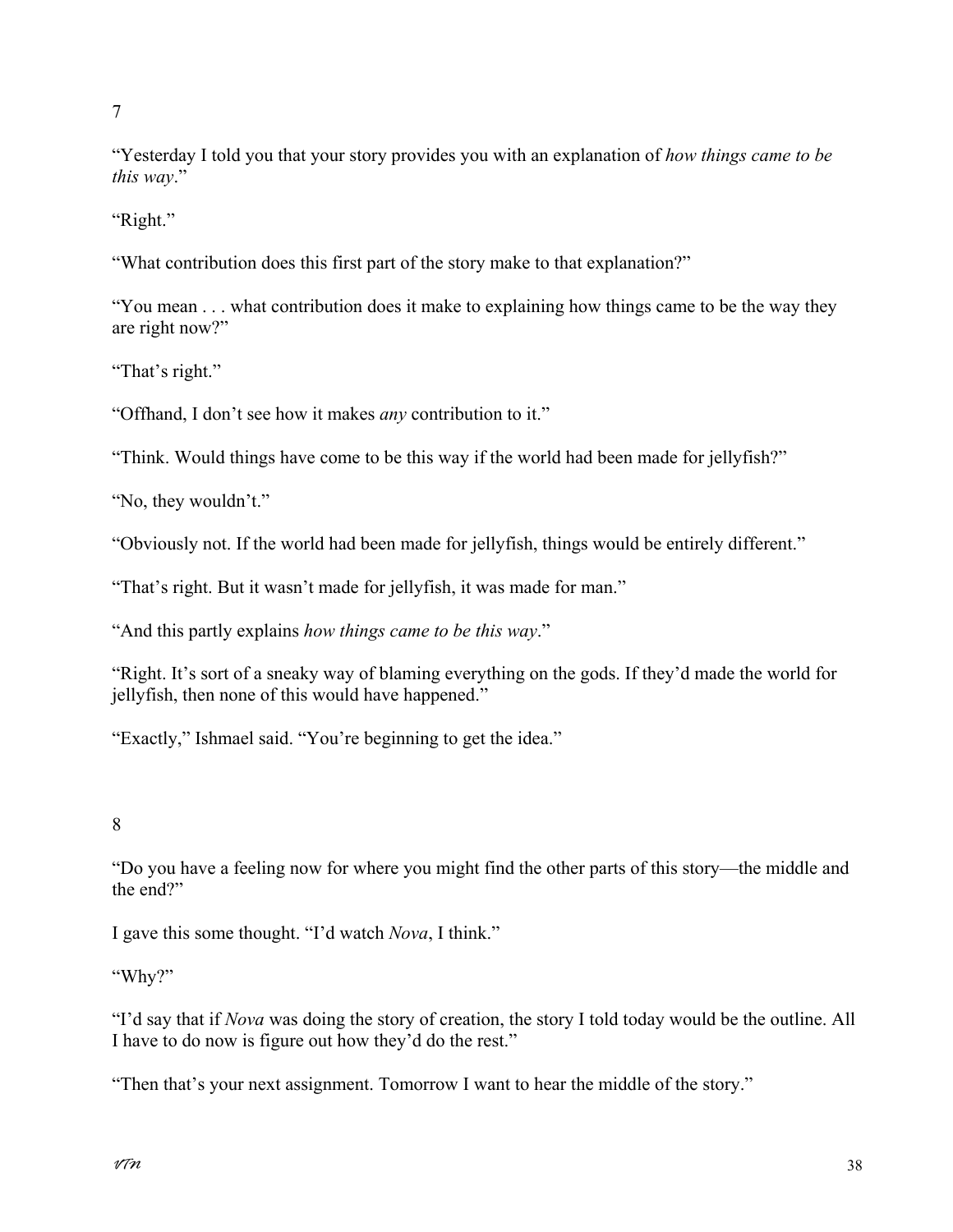#### *FOUR*

1

"Okay," I said. "I think I have the middle and the end of the story down pat."

Ishmael nodded and I started the tape recorder.

"What I did was start with the premise: The world was made for man. Then I asked myself how I would write the story as a treatment for *Nova*. It came out like this:

"The world was made for man, but it took him a long, long time to figure that out. For nearly three million years he lived as though the world had been made for jellyfish. That is, he lived as though he were just like any other creature, as though he were a lion or a wombat."

"What exactly does it mean to live like a lion or a wombat?"

"It means . . . to live at the mercy of the world. It means to live without having any control over your environment."

"I see. Go on."

"Okay. In this condition, man could not be truly man. He couldn't develop a truly human way of life—a way of life that was distinctively human. So, during the early part of his life—actually the greater part of his life—man just foozled along getting nowhere and doing nothing.

"As it happened, there was a key problem to be solved, and it was this that took me a long time to work out: what the problem was. Man could get nowhere living like a lion or a wombat, because if you're a lion or a wombat. . . . In order to accomplish anything, man had to settle down in one place where he could get to work, so to speak. I mean that it was impossible for him to get beyond a certain point living out in the open as a hunter–gatherer, always moving from place to place in search of food. To get beyond that point, he had to settle down, had to have a permanent base from which he could begin to master his environment.

"Okay. Why not? I mean, well, what was stopping him from doing that? What was stopping him was the fact that if he settled down in one place for more than a few weeks, he'd starve. As a hunter–gatherer, he would simply clean the place out—there would be nothing left to hunt and gather. In order to achieve settlement, man had to learn one fundamental manipulation. He had to learn how to manipulate his environment so that this food–exhaustion didn't occur. He had to manipulate it so that it produced *more human food*. In other words, he had to become an agriculturalist.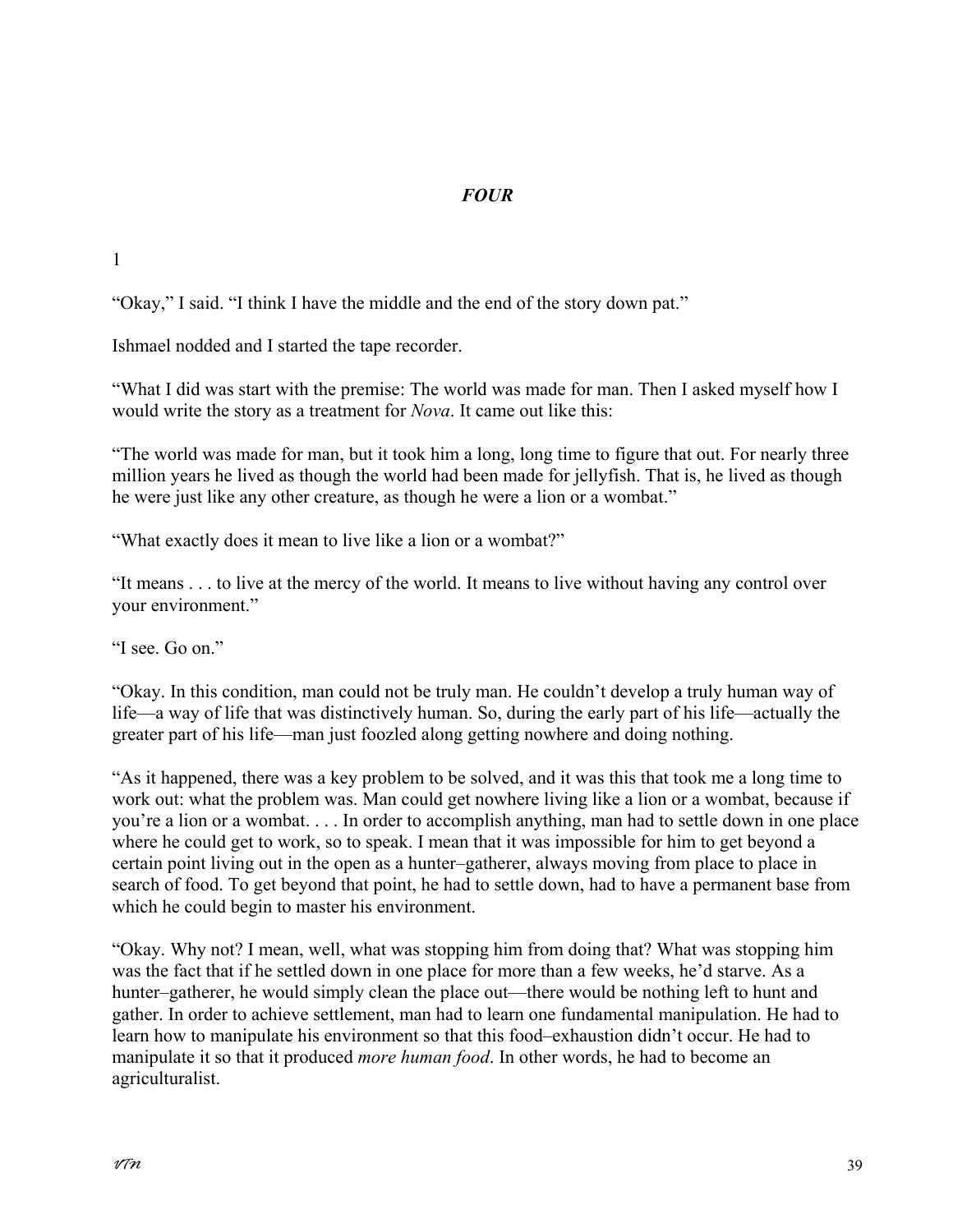"This was the turning point. The world had been made for man, but he was unable to take possession of it until this problem was cracked. And he finally cracked it about ten thousand years ago, back there in the Fertile Crescent. This was a very big moment—the biggest in human history up to this point. Man was at last free of all those restraints that. . . . The limitations of the hunting– gathering life had kept man in check for three million years. With agriculture, those limitations vanished, and his rise was meteoric. Settlement gave rise to division of labor. Division of labor gave rise to technology. With the rise of technology came trade and commerce. With trade and commerce came mathematics and literacy and science, and all the rest. The whole thing was under way at last, and the rest, as they say, is history.

"And that's the middle of the story."

## 2

"Very impressive," Ishmael said. "I'm sure you realize that the 'big moment' you've just described was in fact the birth of your culture."

"Yes."

"It should be pointed out, however, that the notion that agriculture spread across the world from a single point of origin is distinctly old hat. Nevertheless the Fertile Crescent remains the *legendary* birthplace of agriculture, at least in the West, and this has a special importance that we'll look at later on."

"Okay."

"Yesterday's part of the story revealed the meaning of the world as it's understood among the Takers: The world is a human life–support system, a machine designed to produce and sustain human life."

"Right."

"Today's part of the story seems to be about the destiny of man. Obviously it was not man's destiny to live like a lion or a wombat."

"That's right."

"What is man's destiny then?"

"Hm," I said. "Well. Man's destiny is . . . to achieve, to accomplish great things."

"As it's known among the Takers, man's destiny is more specific than that."

"Well, I suppose you could say that his destiny is to build civilization."

"Think mythologically."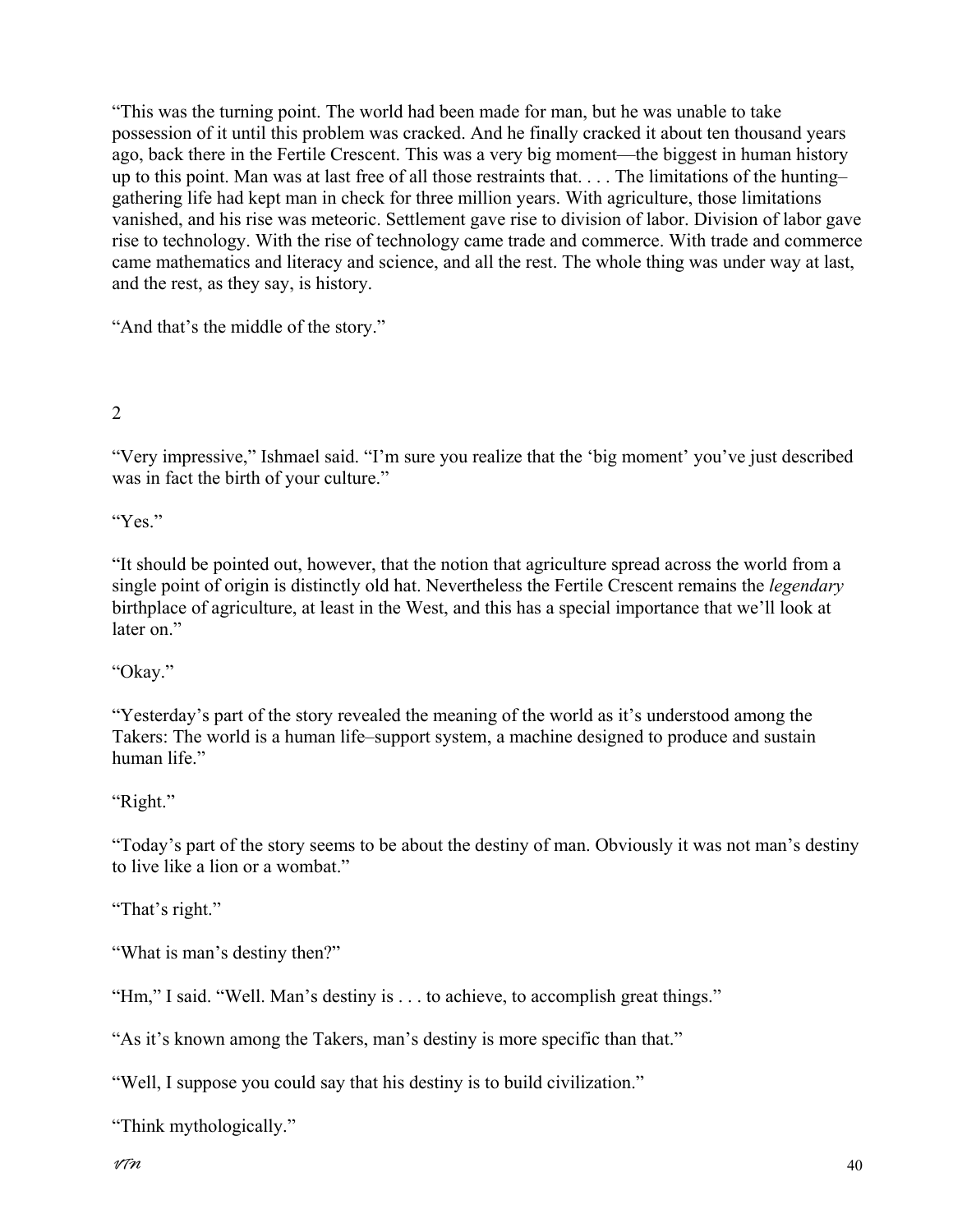"I'm afraid I don't know how that's done."

"I'll demonstrate. Listen."

I listened.

# 3

"As we saw yesterday, creation wasn't complete when jellyfish appeared or when amphibians appeared or when reptiles appeared or even when mammals appeared. According to your mythology, it was complete only when man appeared."

"Right."

"Why was the world and the universe incomplete without man? Why did the world and the universe *need* man?"

"I don't know"

"Well, think about it. Think about the world without man. *Imagine* the world without man."

"Okay," I said, and closed my eyes. A couple minutes later I told him I was imagining the world without man.

"What's it like?"

"I don't know. It's just the world."

"Where are you?"

"What do you mean?"

"Where are you looking at it from?"

"Oh. From above. From outer space."

"What are you doing up there?"

"I don't know."

"Why aren't you down on the surface?"

"I don't know. Without man on it . . . I'm just a visitor, an alien."

"Well, go on down to the surface."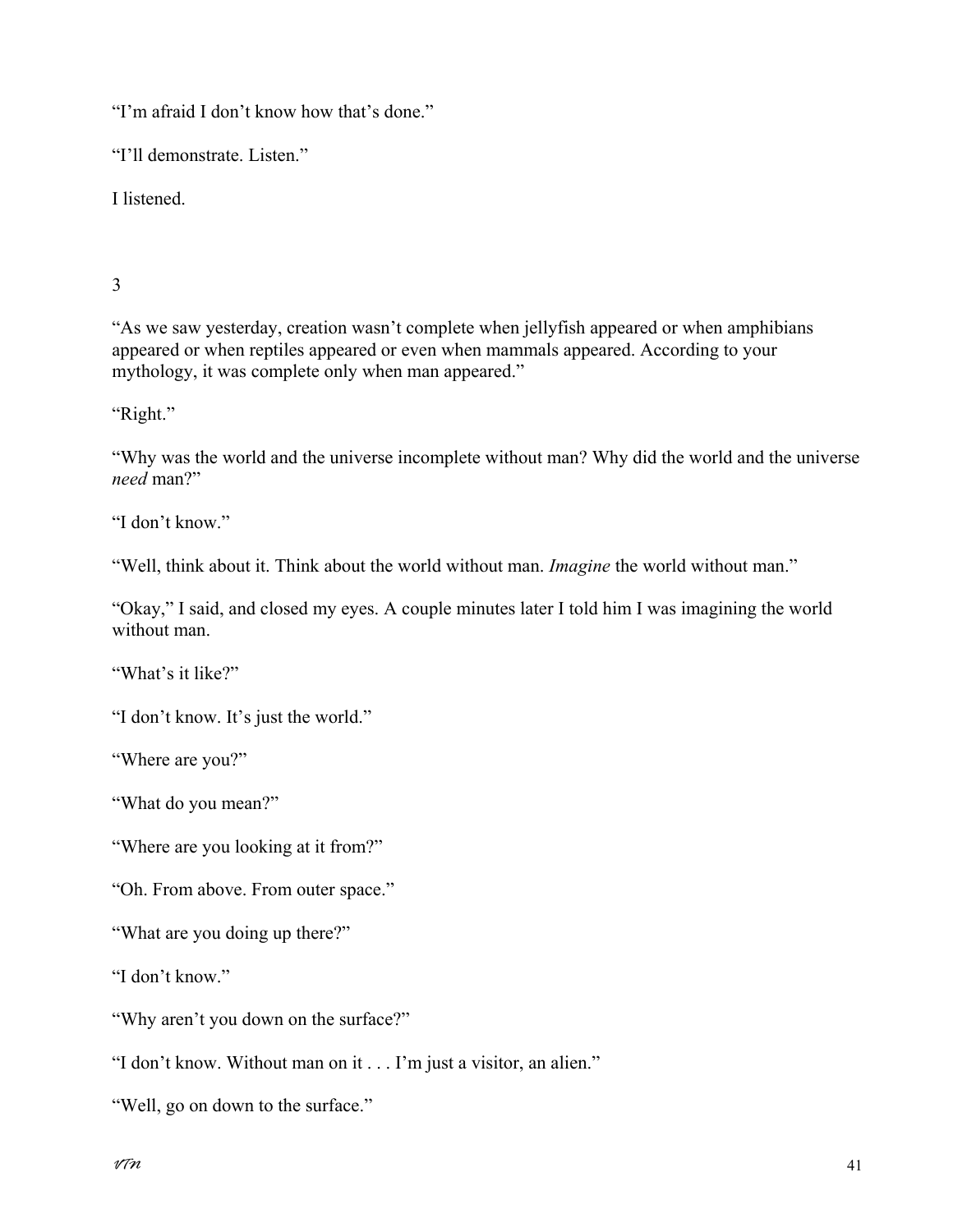"Okay," I said, but after a minute I went on to say, "That's interesting. I'd rather *not* go down there."

"Why? What's down there?"

I laughed. "The *jungle* is down there."

"I see. You mean, 'Nature, red in tooth and claw . . . Dragons of the prime that tare each other in their slime.'"

"That's it."

"And what would happen if you did go down there?"

"I'd be one of the ones the dragons were tearing in their slime."

I opened my eyes in time to see Ishmael nodding. "And it is at this point that we begin to see where man fits into the divine scheme. The gods didn't mean to leave the world a jungle, did they?"

"You mean in our mythology? Certainly not."

"So: Without man, the world was unfinished, was just nature, red in tooth and claw. It was in chaos, in a state of primeval anarchy."

"That's right. That's it exactly."

"So it needed what?"

"It needed someone to come in and . . . straighten it out. Someone to put it in order."

"And what sort of person is it who straightens things out? What sort of person takes anarchy in hand and puts it in order?"

"Well . . . a ruler. A king."

"Of course. The world needed a ruler. It needed man."

"Yes"

"So now we have a clearer idea what this story is all about: *The world was made for man, and man was made to rule it*."

"Yes. That's very obvious now. Everyone understands that."

"And this is what?"

"What?"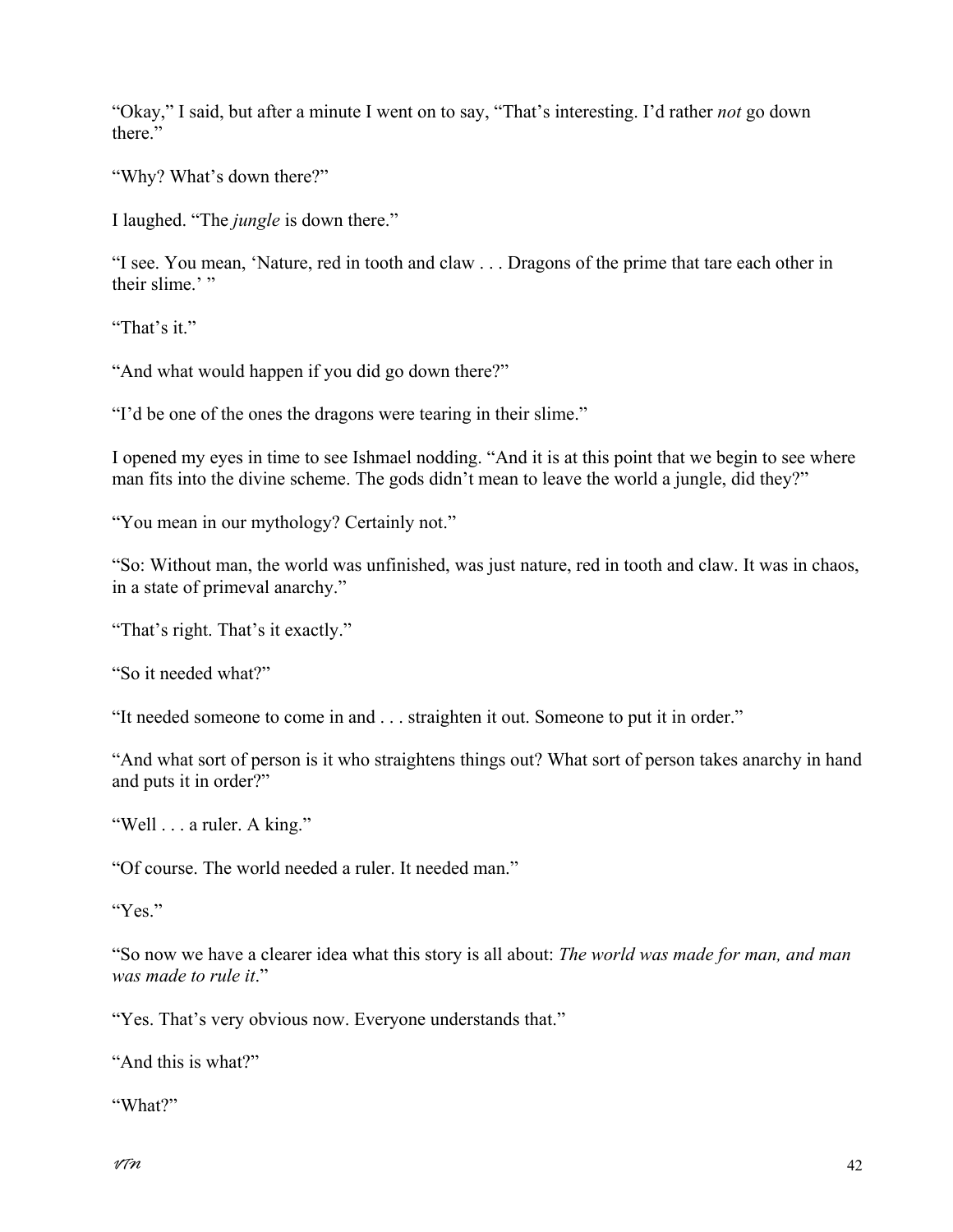"Is this fact?"

"No."

"Then what is it?"

"It's mythology," I said.

"Of which no trace is to be found in your culture."

"That's right."

Once again Ishmael stared at me glumly through the glass.

"Look," I said after a bit. "The things you're showing me, the things you're doing, are . . . almost beyond belief. I know that. But it's just not in me to leap up out of my chair while striking my brow and crying, 'My God, this is incredible!' "

He wrinkled his forehead thoughtfully for a moment before saying: "What's *wrong* with you then?"

He seemed so genuinely concerned that I had to smile. "All frozen inside," I told him. "An iceberg."

He shook his head, sorry for me.

#### 4

"To return to our subject. . . . As you say, it took man a long, long time to tumble to the fact that he was meant for greater things than he could achieve living like a lion or a wombat. For some three million years he was just part of the anarchy, was just one more creature rolling around in the slime"

"Right."

"It was only about ten thousand years ago that he finally realized that his place was not in the slime. He had to lift himself out of the slime and take this place in hand and straighten it out."

"Right."

"But the world didn't meekly submit to human rule, did it?"

"No."

"No, the world defied him. What man built up, the wind and rain tore down. The fields he cleared for his crops and his villages, the jungle fought to reclaim. The seeds he sowed, the birds snatched away. The shoots he nurtured, the insects nibbled. The harvest he stored, the mice plundered. The animals he bred and fed, the wolves and foxes stole away. The mountains, the rivers, and the oceans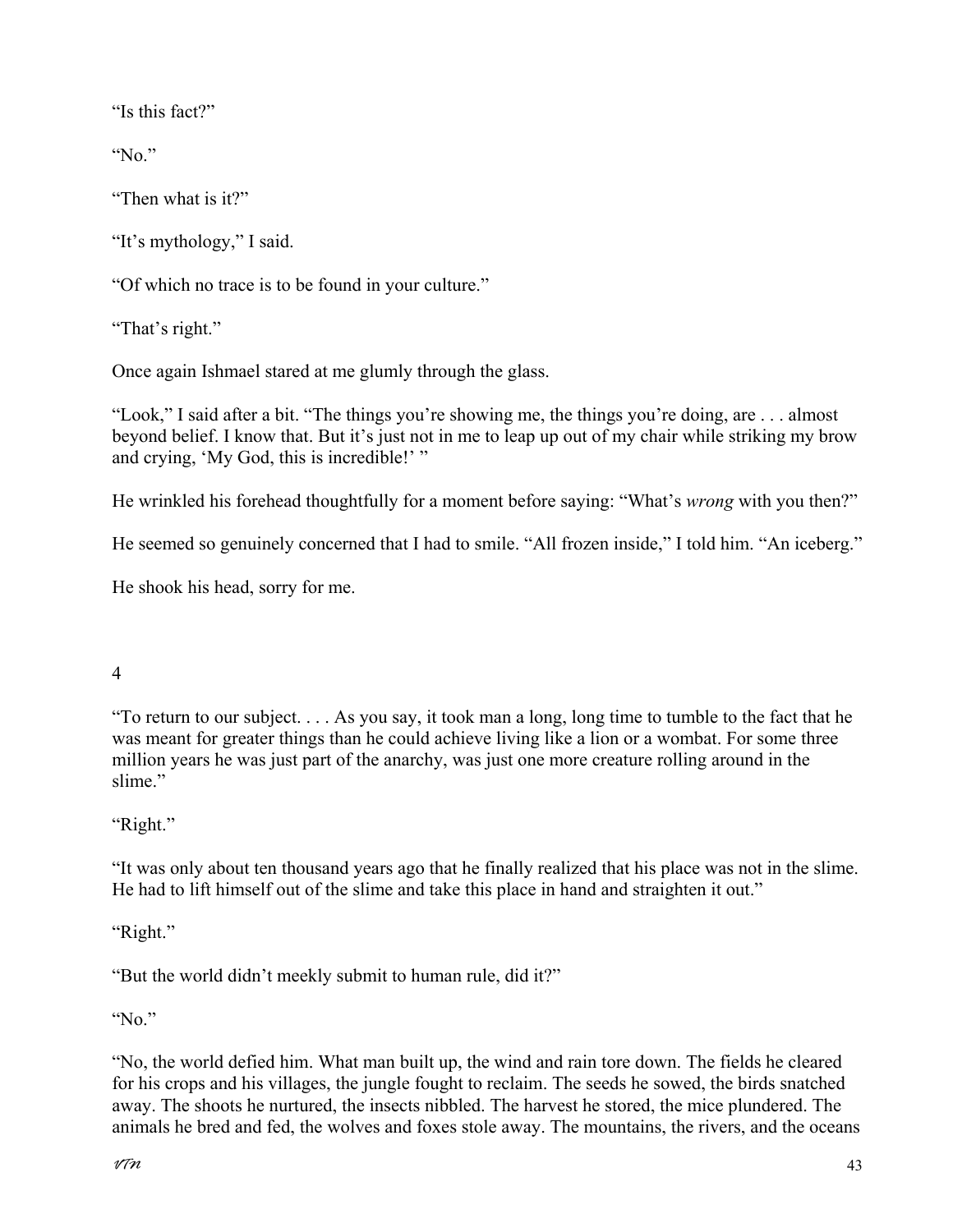stood in their places and would not make way for him. The earthquake, the flood, the hurricane, the blizzard, and the drought would not disappear at his command."

"True."

"The world would not meekly submit to man's rule, so he had to do what to it?"

"What do you mean?"

"If the king comes to a city that will not submit to his rule, what does he have to do?"

"He has to conquer it."

"Of course. In order to make himself the ruler of the world, man first had to conquer it."

"Good lord," I said—and nearly leaped up out of my chair while striking my brow and all the rest.

"Yes?"

"You hear this fifty times a day. You can turn on the radio or the television and hear it every hour. Man is conquering the deserts, man is conquering the oceans, man is conquering the atom, man is conquering the elements, man is conquering outer space."

Ishmael smiled. "You didn't believe me when I said that this story is ambient in your culture. Now you see what I mean. The mythology of your culture hums in your ears so constantly that no one pays the slightest bit of attention to it. Of course man is conquering space and the atom and the deserts and the oceans and the elements. According to your mythology, this is what he was *born* to do."

"Yes. That's very clear now."

## 5

"Now the first two parts of the story have come together: The world was made for man, and man was made to conquer and rule it. And how does the second part contribute to your explanation of *how things came to be this way*?"

"Let me think about that. . . . Once again this is a sort of sneaky way of blaming the gods. They made the world for man, and they made man to conquer and rule it—which he eventually did. And this is how things came to be the way they are."

"Nail it down. Go a little deeper."

I closed my eyes and gave it a couple of minutes, but nothing came.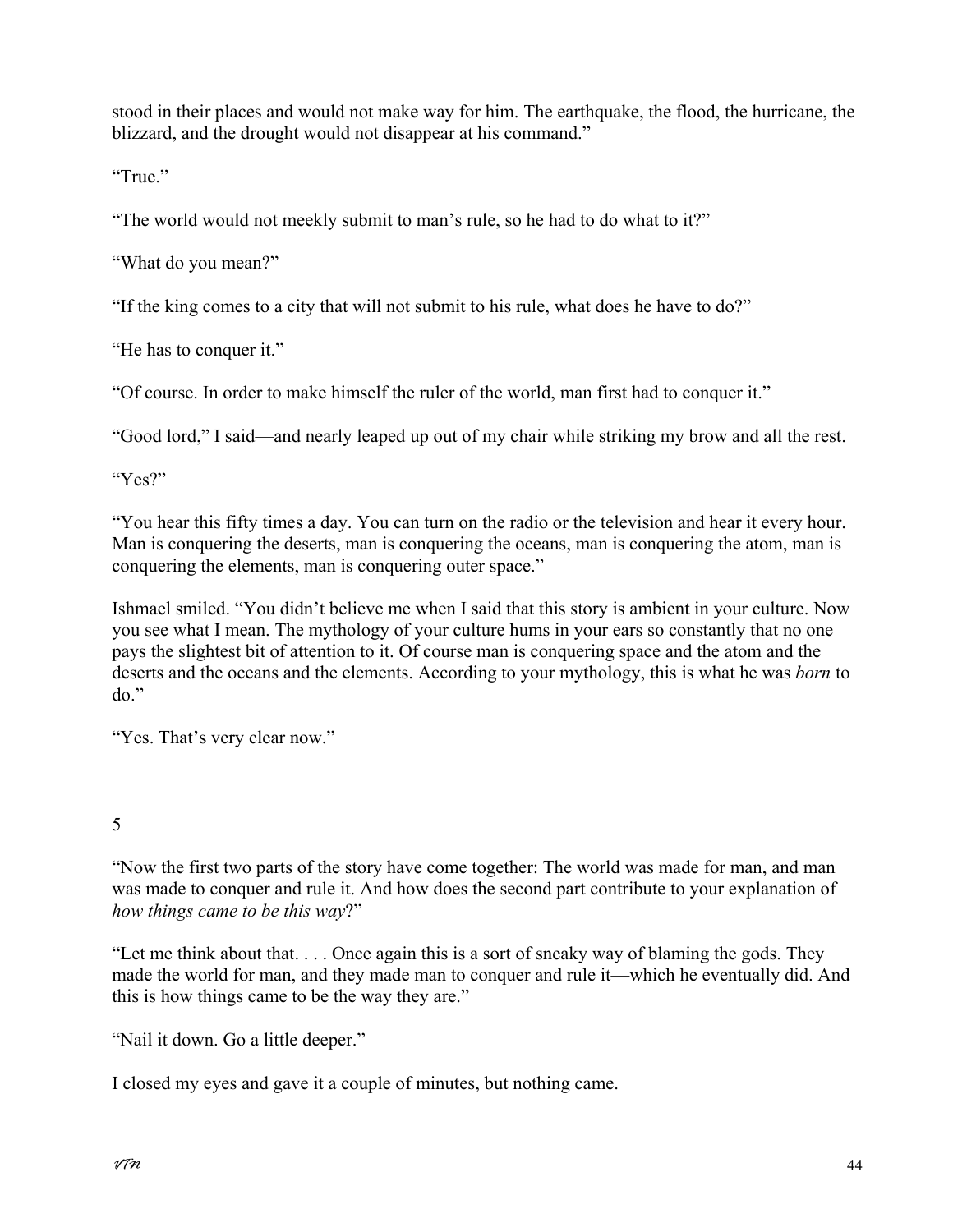Ishmael nodded toward the windows. "All this—all your triumphs and tragedies, all your marvels and miseries—are a direct result of . . . what?"

I chewed on it for a while, but I still couldn't see what he was getting at.

"Try it this way," Ishmael said. "Things wouldn't be the way they are if the gods had meant man to live like a lion or a wombat, would they?"

" $No$ "

"Man's destiny was to conquer and rule the world. So things came to be this way as a direct result of  $\ldots$  ?"

"Of man fulfilling his destiny."

"Of course. And he *had* to fulfill his destiny, didn't he?"

"Yes, absolutely."

"So what is there to get excited about?"

"Very true, very true."

"As the Takers see it, all this is simply the price of becoming human."

"How do you mean?"

"It wasn't possible to become fully human living beside the dragons in the slime, was it?"

"No."

"In order to become fully human, man had to pull himself out of the slime. And all this is the result. As the Takers see it, the gods gave man the same choice they gave Achilles: a brief life of glory or a long, uneventful life in obscurity. And the Takers chose a brief life of glory."

"Yes, that's certainly how it's understood. People just shrug and say, 'Well, this is the price that had to be paid for indoor plumbing and central heating and air conditioning and automobiles and all the rest.' " I gave him a quizzical look. "And what are *you* saying?"

"I'm saying that the price you've paid is not the price of becoming human. It's not even the price of having the things you just mentioned. It's the price of enacting a story that casts mankind as the enemy of the world."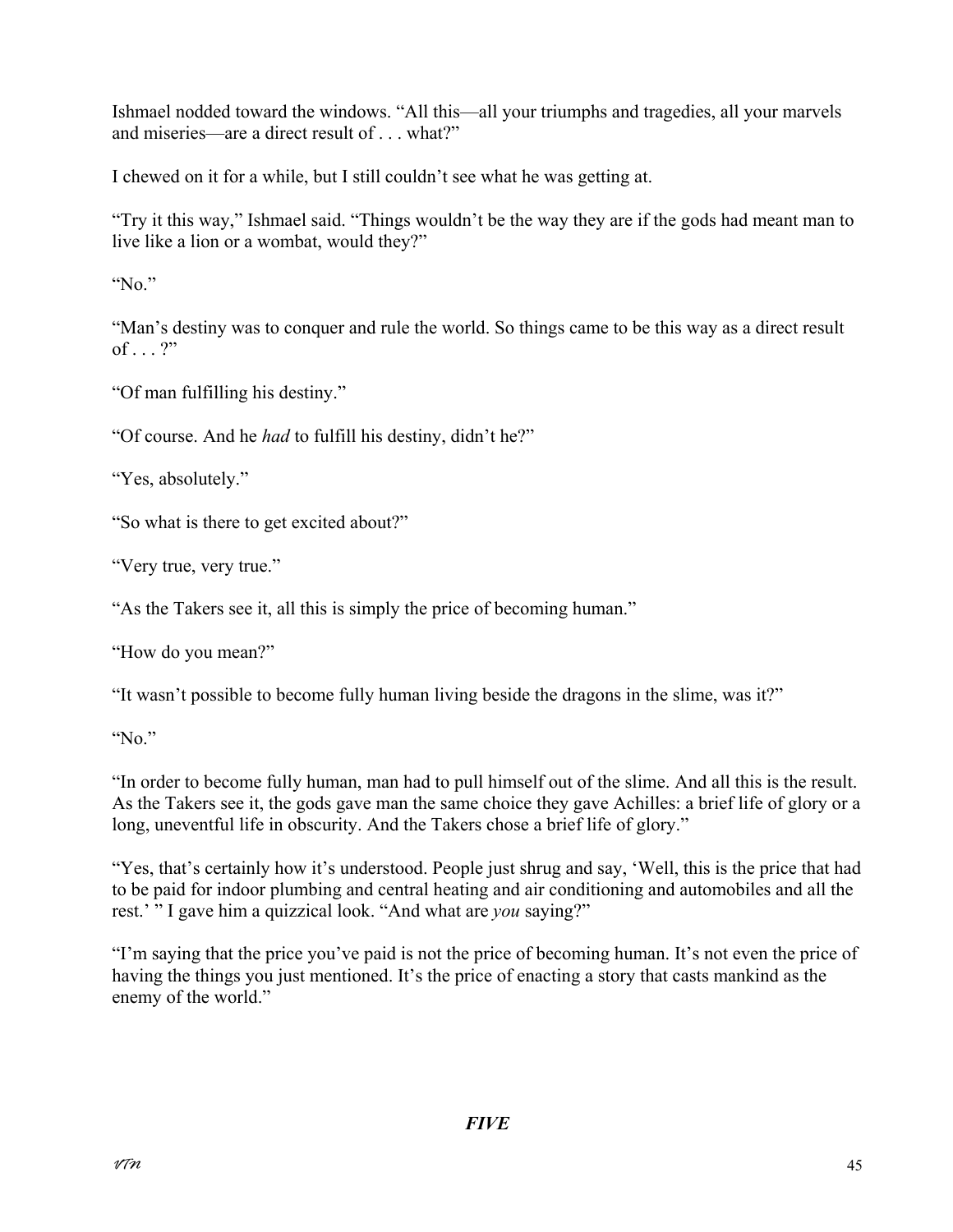#### 1

"We have the beginning and middle of the story together," Ishmael said when we started the next day. "Man is finally beginning to fulfill his destiny. The conquest of the world is under way. And how does the story end?"

"I guess I should have kept on going yesterday. I've sort of lost the thread."

"Perhaps it would help to listen to the way the second part ends."

"Good idea." I rewound a minute or so of tape and let it play: "Man was at last free of all those restraints that. . . . The limitations of the hunting–gathering life had kept man in check for three million years. With agriculture, those limitations vanished, and his rise was meteoric. Settlement gave rise to division of labor. Division of labor gave rise to technology. With the rise of technology came trade and commerce. With trade and commerce came mathematics and literacy and science, and all the rest. The whole thing was under way at last, and the rest, as they say, is history."

"Right," I said. "Okay. Man's destiny was to conquer and rule the world, and this is what he's done—almost. He hasn't quite made it, and it looks as though this may be his undoing. The problem is that man's conquest of the world has itself devastated the world. And in spite of all the mastery we've attained, we don't have enough mastery to *stop* devastating the world—or to repair the devastation we've already wrought. We've poured our poisons into the world as though it were a bottomless pit—and we *go on* pouring our poisons into the world. We've gobbled up irreplaceable resources as though they could never run out—and we *go on* gobbling them up. It's hard to imagine how the world could survive another century of this abuse, but nobody's really doing anything about it. It's a problem our children will have to solve, or their children.

"Only one thing can save us. We have to *increase* our mastery of the world. All this damage has come about through our conquest of the world, but we have to *go on* conquering it until our rule is *absolute*. Then, when we're in *complete* control, everything will be fine. We'll have fusion power. No pollution. We'll turn the rain on and off. We'll grow a bushel of wheat in a square centimeter. We'll turn the oceans into farms. We'll control the weather—no more hurricanes, no more tornadoes, no more droughts, no more untimely frosts. We'll make the clouds release their water over the land instead of dumping it uselessly into the oceans. All the life processes of this planet will be where they belong—where the gods meant them to be—in our hands. And we'll manipulate them the way a programmer manipulates a computer.

"And that's where it stands right now. We have to carry the conquest forward. And carrying it forward is either going to destroy the world or turn it into a paradise—into the paradise it was meant to be under human rule.

"And if we manage to do this—if we finally manage to make ourselves the absolute rulers of the world—then nothing can stop us. Then we move into the *Star Trek* era. Man moves out into space to conquer and rule the entire universe. And that may be the ultimate destiny of man: to conquer and rule the entire universe. That's how wonderful man is."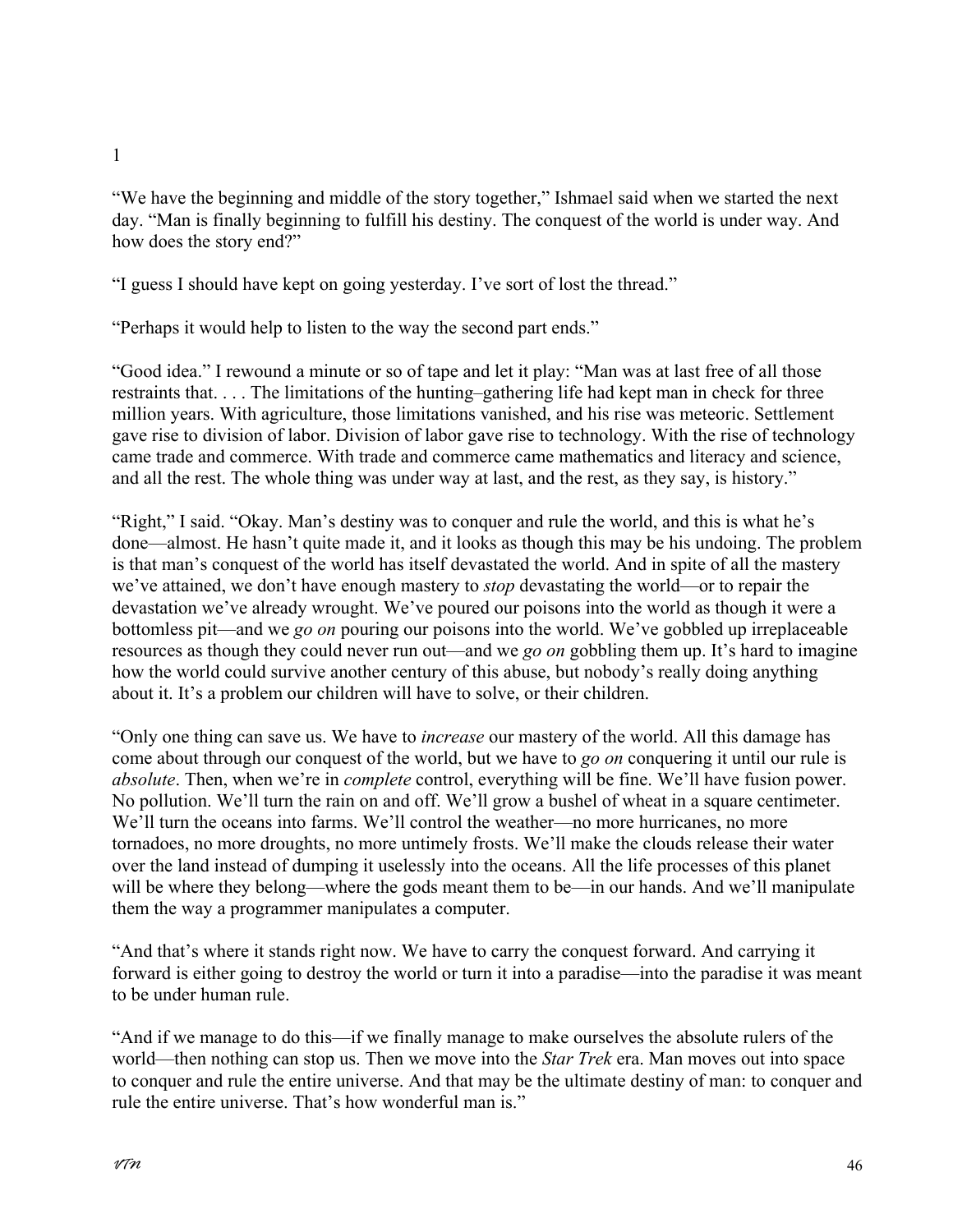2

To my astonishment, Ishmael picked up a wand from his pile and waved it at me in an enthusiastic gesture of approval. "Once again, that was excellent," he said, neatly biting off its leafy head.

"But you realize, of course, that if you'd been telling this part of the story a hundred years ago—or even fifty years ago—you would have spoken only of the paradise to come. The idea that man's conquest of the world could be anything but beneficial would have been unthinkable to you. Until the last three or four decades, the people of your culture had no doubt that things were just going to go on getting better and better and better forever. There was no conceivable end in sight."

"Yes, that's so."

"There is, however, one element of the story that you've left out, and we need it to complete your culture's explanation of *how things came to be this way*."

"What element is that?"

"I think you can figure it out. So far we have this much: *The world was made for man to conquer and rule, and under human rule it was meant to become a paradise*. This clearly has to be followed by a 'but.' It has *always* been followed by a 'but.' This is because the Takers have always perceived that the world was far short of the paradise it was meant to be."

"True. Let me see . . . How's this: The world was made for man to conquer and rule, but his conquest turned out to be more destructive than was anticipated."

"You're not listening. The 'but' was part of the story long before your conquest became globally destructive. The 'but' was there to explain all the flaws in your paradise—warfare and brutality and poverty and injustice and corruption and tyranny. It's still there today to explain famine and oppression and nuclear proliferation and pollution. It explained World War II, and if it ever has to, it will explain World War III."

I looked at him blankly.

"This is a commonplace. Any third–grader could supply it."

"I'm sure you're right, but I don't see it yet."

"Come, think. What went wrong here? What has *always* gone wrong here? Under human rule, the world should have become a paradise, but . . ."

"But people screwed it up."

"Of course. And why did they screw it up?"

"Why?"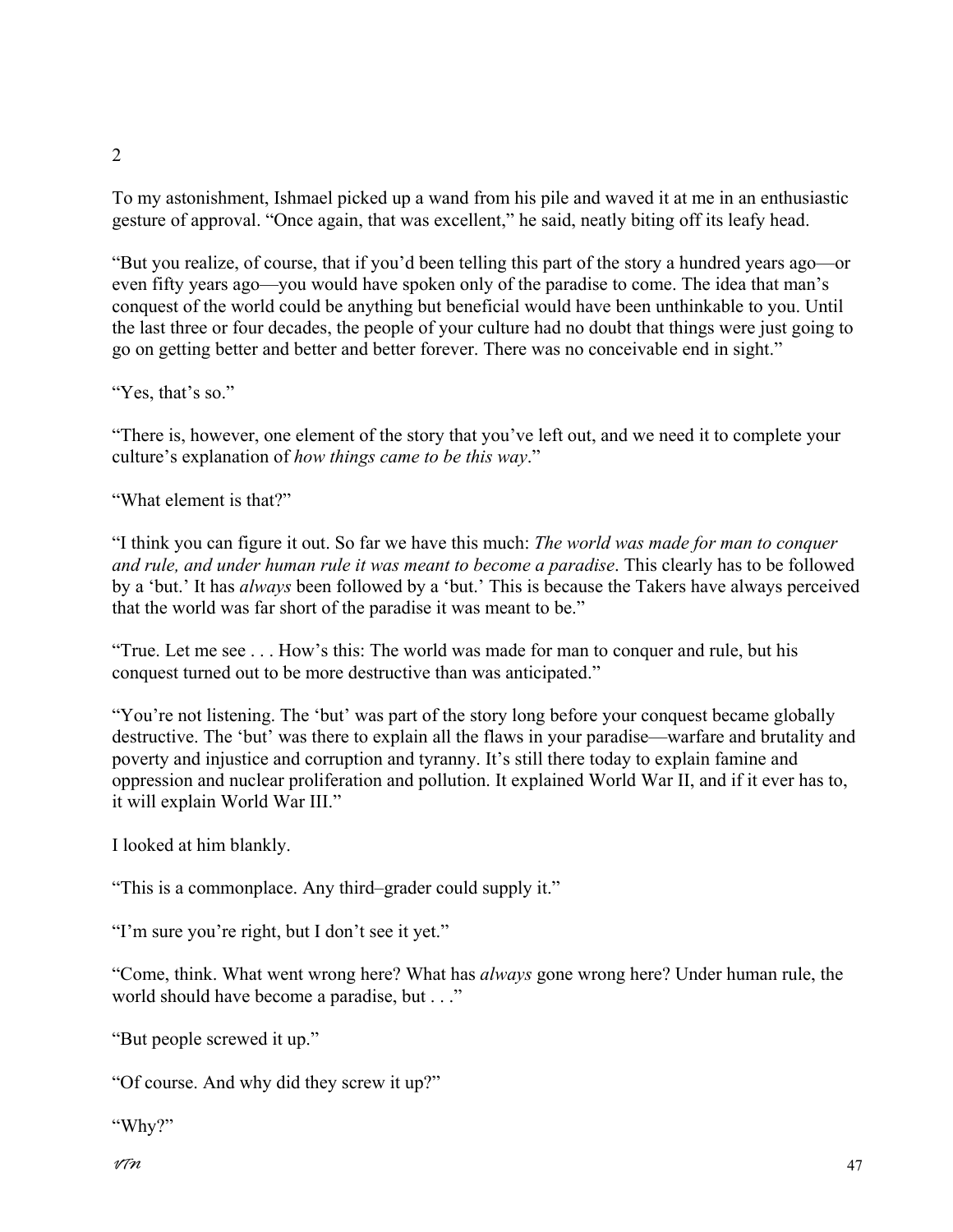"Did they screw it up because they didn't *want* a paradise?"

"No. The way it's seen is . . . they were *bound* to screw it up. They wanted to turn the world into a paradise, but, being human, they were bound to screw it up."

"But why? Why, being human, were they bound to screw it up?"

"It's because there's something fundamentally *wrong* with humans. Something that definitely works against paradise. Something that makes people stupid and destructive and greedy and shortsighted."

"Of course. Everyone in your culture knows this. Man was born to turn the world into a paradise, but tragically he was born flawed. And so his paradise has always been spoiled by stupidity, greed, destructiveness, and shortsightedness."

"That's right."

## 3

Having second thoughts, I gave him a long incredulous stare. "Are you suggesting that this explanation is *false*?"

Ishmael shook his head. "It's pointless to argue with mythology. Once upon a time, the people of your culture believed that man's home was the center of the universe. Man was the reason the universe had been created in the first place, so it made sense that his home should be its capital. The followers of Copernicus didn't argue with this. They didn't point at people and say, 'You're wrong.' They pointed at the heavens and said, 'Look at what's actually *there*.' "

"I'm not sure what you're getting at."

"How did the Takers come to the conclusion that there's something fundamentally wrong with humans? What evidence were they looking at?"

"I don't know"

"I think you're being purposely dense. They were looking at the evidence of human history."

"True."

"And when did human history begin?"

"Well . . . three million years ago."

Ishmael gave me a disgusted look. "Those three million years were only very recently tacked onto human history, as you very well know. Before that, it was universally assumed that human history began when?"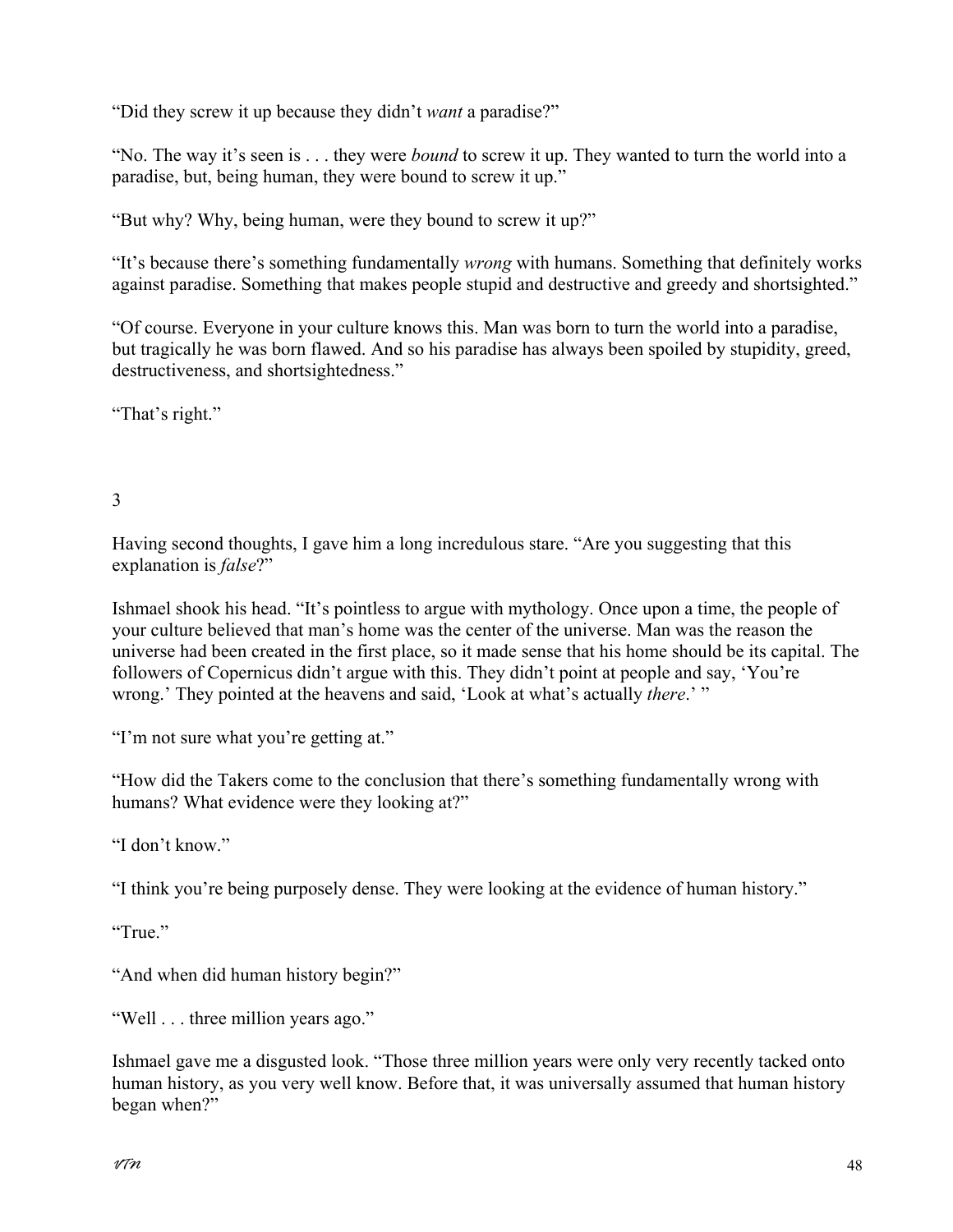"Well, just a few thousand years ago."

"Of course. In fact, among the people of your culture, it was assumed that the whole of human history was *your* history. No one had the slightest suspicion that human life extended beyond your reign."

"That's so."

"So when the people of your culture concluded that there's something fundamentally wrong with humans, what evidence were they looking at?"

"They were looking at the evidence of their own history."

"Exactly. They were looking at a half of one percent of the evidence, taken from a single culture. Not a reasonable sample on which to base such a sweeping conclusion."

"No."

"There's nothing fundamentally wrong with people. Given a story to enact that puts them in accord with the world, they will live in accord with the world. But given a story to enact that puts them at odds with the world, as yours does, they will live at odds with the world. Given a story to enact in which they are the lords of the world, they will *act* like lords of the world. And, given a story to enact in which the world is a foe to be conquered, they will conquer it like a foe, and one day, inevitably, their foe will lie bleeding to death at their feet, as the world is now."

## 4

"A few days ago," Ishmael said, "I described your explanation of *how things came to be this way* as a mosaic. What we've looked at so far is only the cartoon of the mosaic—the general outline of the picture. We're not going to fill in the cartoon here. That's something you can easily do for yourself when we're finished."

## "Okay."

"However, one major element of the cartoon remains to be sketched in before we go on. . . . One of the most striking features of Taker culture is its passionate and unwavering dependence on prophets. The influence of people like Moses, Gautama Buddha, Confucius, Jesus, and Muhammad in Taker history is simply enormous. I'm sure you're aware of that."

#### "Yes"

"What makes it so striking is the fact that there is absolutely nothing like this among the Leavers unless it occurs as a response to some devastating contact with Taker culture, as in the case of Wovoka and the Ghost Dance or John Frumm and the Cargo Cults of the South Pacific. Aside from these, there is no tradition whatever of prophets rising up among the Leavers to straighten out their lives and give them new sets of laws or principles to live by."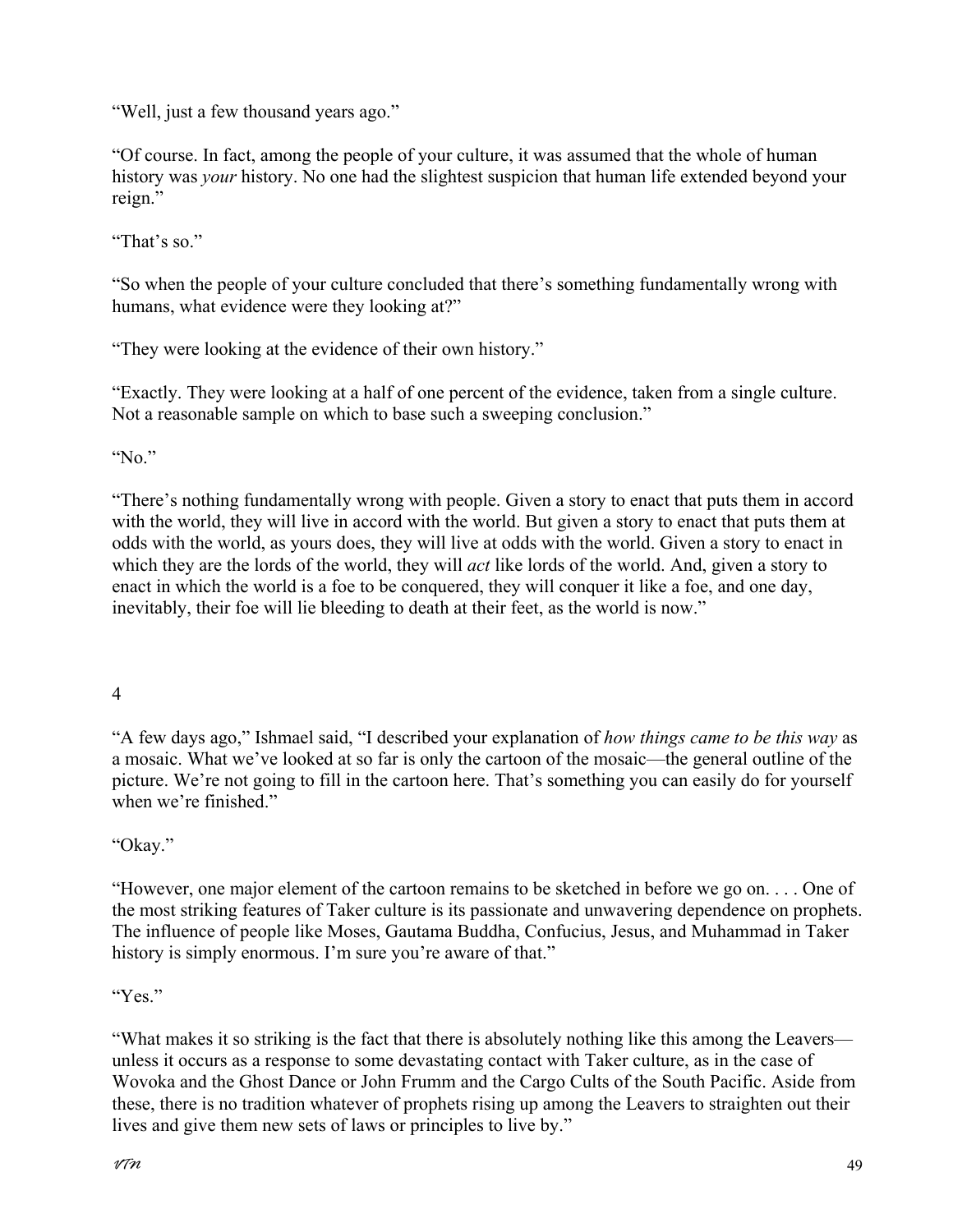"I was sort of vaguely aware of that. I suppose everyone is. I think it's . . . I don't know."

"Go on."

"I think the feeling is, what the hell, who cares about these people? I mean, it's no great surprise that savages have no prophets. God didn't really get interested in mankind until those nice white neolithic farmers came along."

"Yes, that's well perceived. But what I want to look at right now is not the absence of prophets among the Leavers but the enormous influence of prophets among the Takers. Millions have been willing to back their choice of prophet with their very lives. What makes them so important?"

"It's a hell of a good question, but I don't think I know the answer."

"All right, try this. What were the prophets trying to accomplish here? What were they here to do?"

"You said it yourself a minute ago. They were here to straighten us out and tell us how we ought to live."

"Vital information. Worth dying for, evidently."

"Evidently."

"But why? Why do you need *prophets* to tell you how you ought to live? Why do you need *anyone* to tell you how you ought to live?"

"Ah. Okay, I see what you're getting at. We need prophets to tell us how we ought to live, because otherwise we wouldn't know."

"Of course. Questions about how people ought to live always end up becoming religious questions among the Takers—always end up being arguments among the prophets. For example, when abortion began to be legalized in this country, it was initially treated as a purely civil matter. But when people began to have second thoughts about it, they turned to their prophets, and it soon became a religious squabble, with both sides lining up clergy to back them. In the same way, the question of legalizing drugs like heroin and cocaine is now being debated in primarily practical terms—but if it ever becomes a serious possibility, people of a certain turn of mind will undoubtedly begin combing scriptures to see what their prophets have to say on the subject."

"Yes, that's so. This is such an automatic response that people just take it for granted."

"A minute ago you said, 'We need prophets to tell us how we ought to live, because otherwise we wouldn't know.' Why is that? Why wouldn't you know how to live without your prophets?"

"That's a good question. I'd say it's because . . . Look at the case of abortion. We can *argue about it* for a thousand years, but there's never going to be an argument powerful enough to *end* the argument, because every argument has a counterargument. So it s impossible to *know* what we should do. That's why we need the prophet. The prophet *knows*."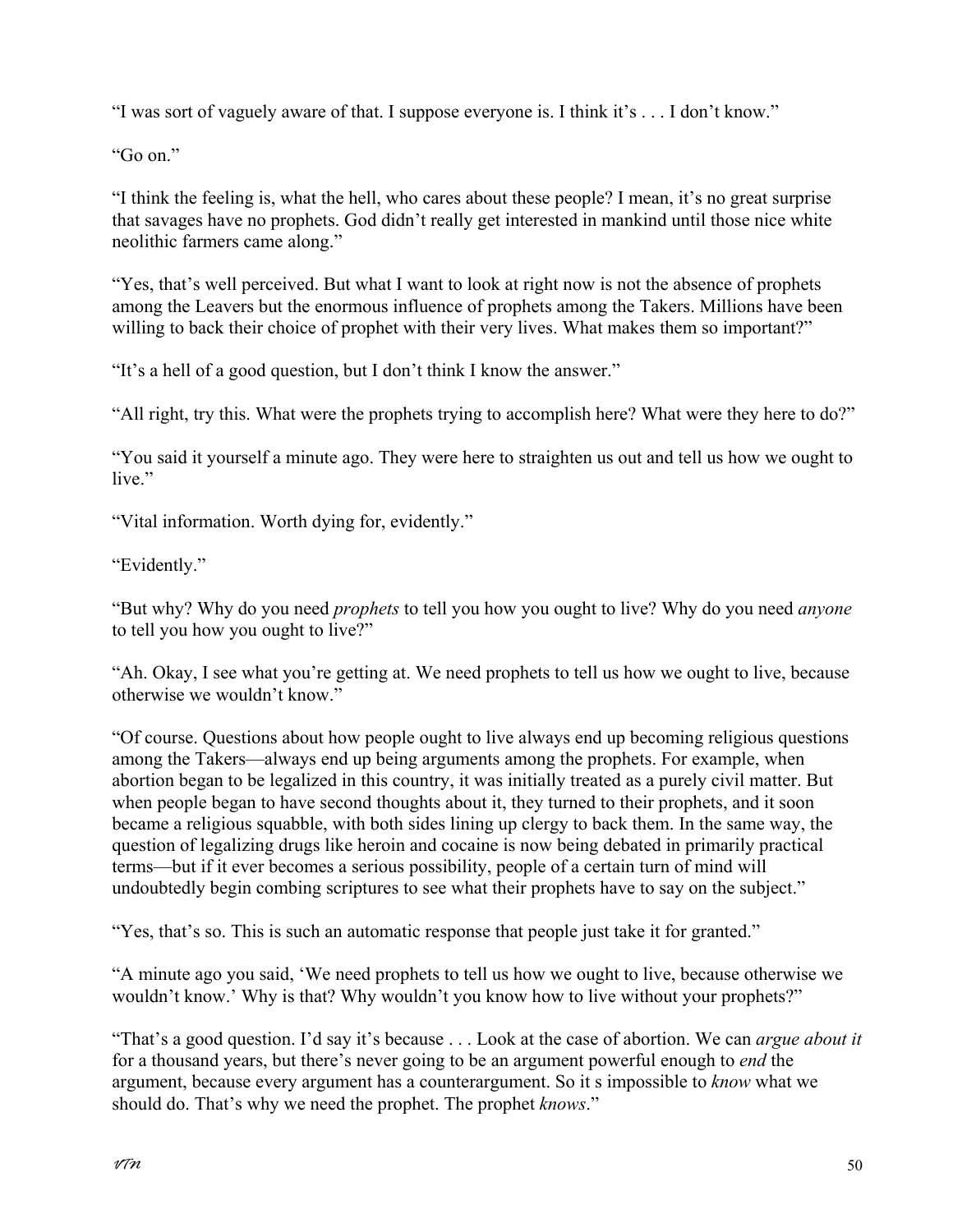"Yes, I think that's it. But the question remains: Why don't *you* know?"

"I think the question remains because I can't answer it."

"You know how to split atoms, how to send explorers to the moon, how to splice genes, but you don't know how people ought to live."

"That's right."

"Why is that? What does Mother Culture have to say?"

"Ah," I said, and closed my eyes. And after a minute or two: "Mother Culture says it's possible to have *certain* knowledge about things like atoms and space travel and genes, but there's no such thing as certain knowledge about how people should live. It's just not available, and that's why we don't have it."

"I see. And having listened to Mother Culture, what do *you* say?"

"In this case, I have to say that I agree. Certain knowledge about how people ought to live is just not *out there*."

"In other words, the best you can do—since there's nothing 'out there'—is to consult the insides of your heads. That's what s being done in the debate about legalizing drugs. Each side is preparing a case based on what's *reasonable*, and whichever way you actually jump you still won't know whether you did the right thing."

"That's absolutely right. It won't be a question of doing what ought to be done, because there's no way of finding that out. It'll just be a question of taking a vote."

"You're quite sure about all this. There's simply no way to obtain any certain knowledge about how people ought to live."

"Absolutely sure."

"How do you come by this assurance?"

"I don't know. Certain knowledge about how to live is . . . unobtainable in any of the ways we derive certain knowledge. As I say, it's just not *out* there."

"Have any of you ever *looked* out there?"

I snickered.

"Has anyone ever said, 'Well, we have certain knowledge about all these other things, why don't we see if any such knowledge can be found about how to live?' Has anyone ever done that?"

"I doubt it."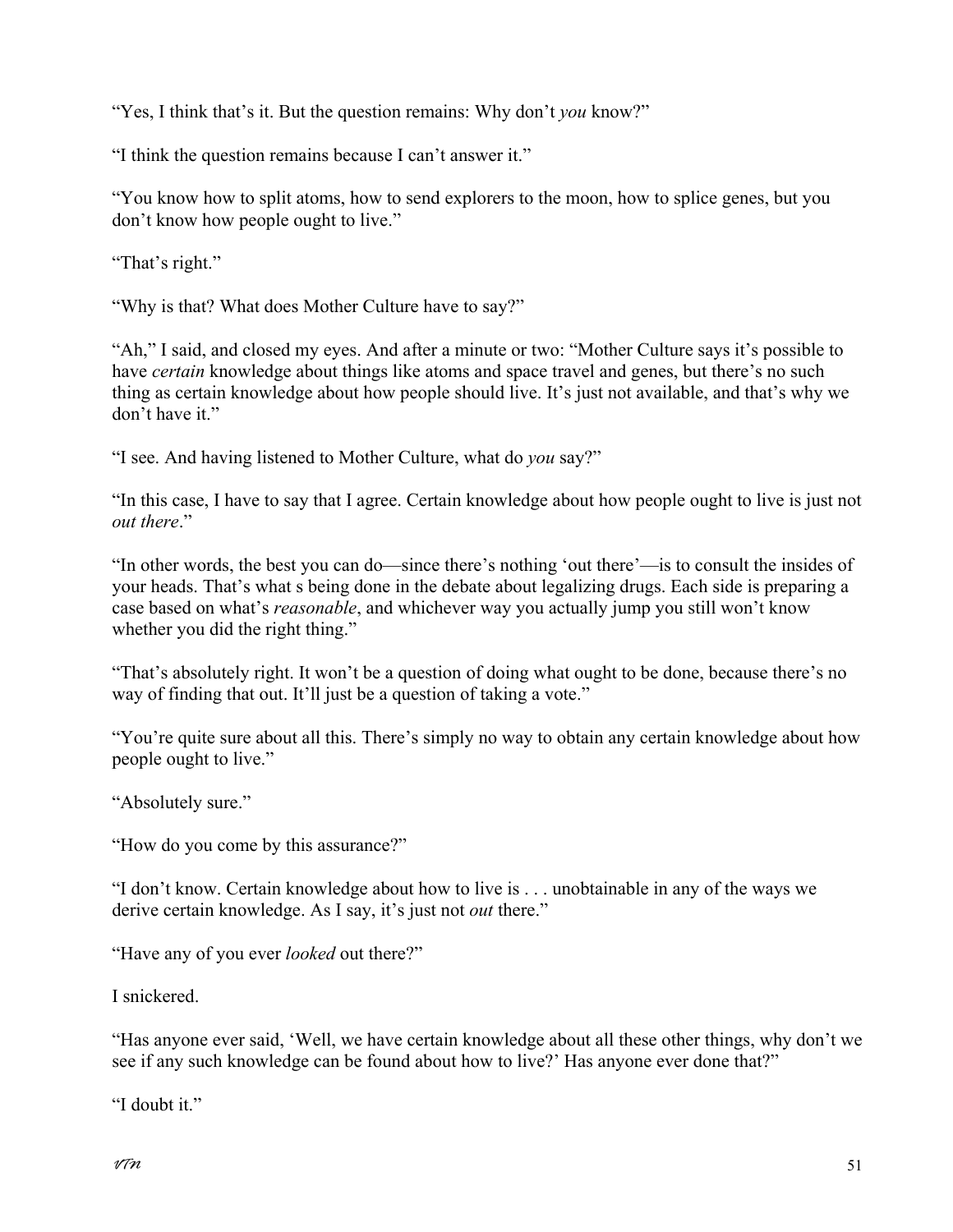"Doesn't that seem strange to you? Considering the fact that this is by far the most important problem mankind has to solve—has ever had to solve—you'd think there would be a whole branch of science devoted to it. Instead, we find that not a single one of you has ever wondered whether any such knowledge is even out there to be obtained."

"We know it's not there."

"In advance of looking, you mean."

"That's right."

"Not a very scientific procedure for such a scientific people."

"True."

# 5

"We now know two highly important things about people," Ishmael said, "at least according to Taker mythology. One, there's something fundamentally wrong with them, and, two, they have no certain knowledge about how they ought to live—and never will have any. It seems as though there should be a connection between these two things."

"Yes. If people knew how to live, then they'd be able to handle what was wrong with human nature. I mean, knowing how to live would have to include knowing how to live as flawed beings. If it didn't, then it wouldn't be the real McCoy. Do you see what I mean?"

"I think so. In effect, you're saying that if you knew how you ought to live, then the flaw in man could be controlled. If you knew how you ought to live, you wouldn't be forever screwing up the world. Perhaps in fact the two things are actually one thing. Perhaps the flaw in man is exactly this: that he doesn't know how he ought to live."

"Yes, there's something to that."

## 6

"We now have in place all the major elements of your culture's explanation of *how things came to be this way*. The world was given to man to turn into a paradise, but he's always screwed it up, because he's fundamentally flawed. He might be able to do something about this if he knew how he ought to live, but he doesn't—and he never will, because no knowledge about that is obtainable. So, however hard man might labor to turn the world into a paradise, he's probably just going to go on screwing it up."

"Yes, that's the way it seems."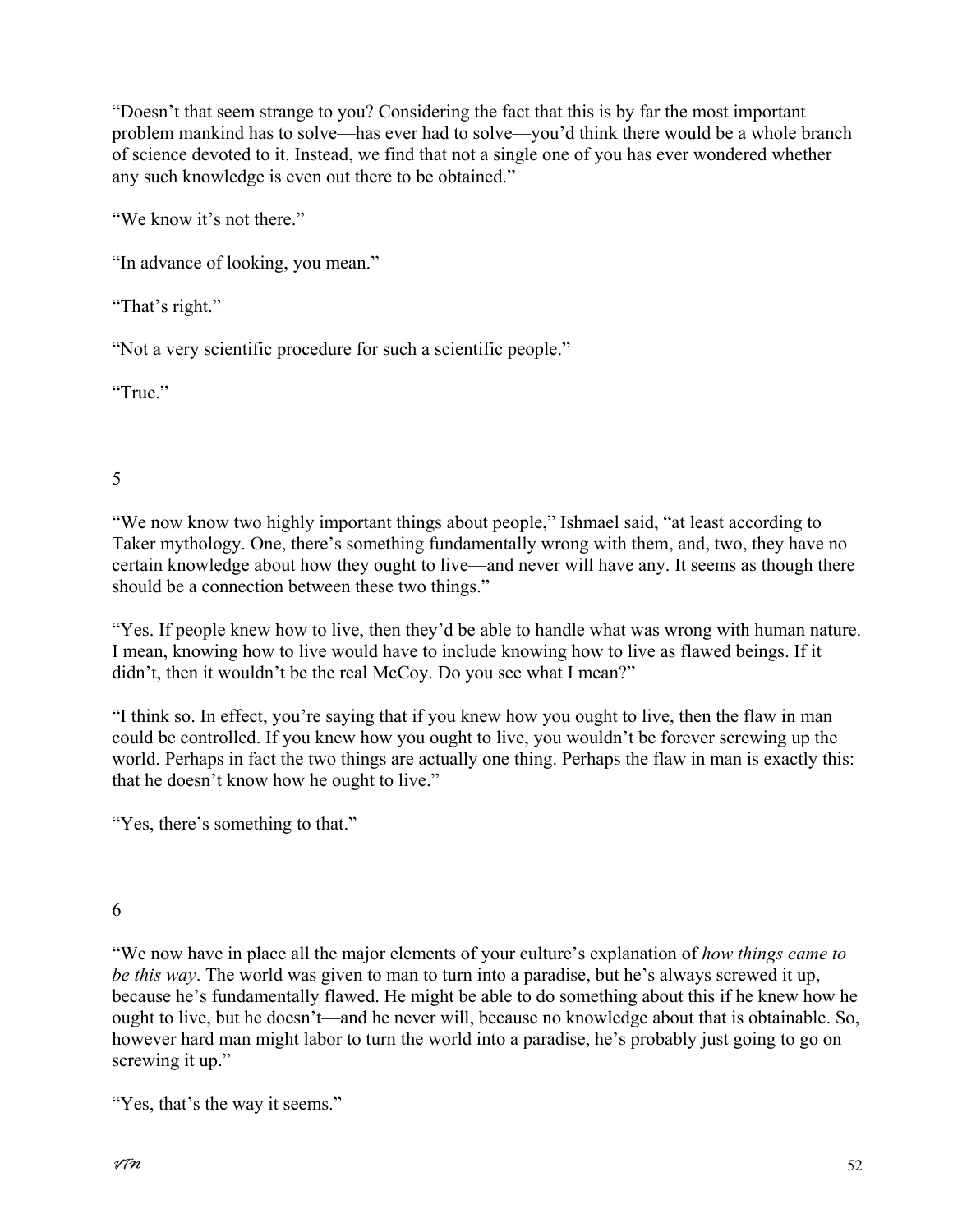"It's a sorry story you have there, a story of hopelessness and futility, a story in which there is literally *nothing to be done*. Man is flawed, so he keeps on screwing up what should be paradise, and there's nothing you can do about it. You don't know how to live so as to *stop* screwing up paradise, and there's nothing you can do about that. So there you are, rushing headlong toward catastrophe, and all you can do is watch it come."

"Yes, that's the way it seems."

"With nothing but this wretched story to enact, it's no wonder so many of you spend your lives stoned on drugs or booze or television. It's no wonder so many of you go mad or become suicidal."

"True. But is there another one?"

"Another what?"

"Another story to be in."

"Yes, there is another story to be in, but the Takers are doing their level best to destroy that along with everything else."

#### 7

"Have you done much sightseeing in your travels?"

I blinked at him stupidly. "Sightseeing?"

"Have you gone out of your way to have a look at the local sights?"

"I guess so. Sometimes."

"I'm sure you've noticed that *only* tourists really look at local landmarks. For all practical purposes, these landmarks are invisible to the natives, simply because they're always there in plain sight."

"Yes, that's so."

"This is what we've been doing in our journey so far. We've been wandering around your cultural homeland looking at the landmarks the natives never see. A visitor from another planet would find them remarkable, even extraordinary, but the natives of your culture take them for granted and don't even notice them."

"That's right. You've had to clamp my head between your hands and point it in one direction and say, 'Don't you *see* that?' And I'd say, 'See what? There's nothing there to see.' "

"We've spent a lot of today looking at one of your most impressive monuments—an axiom stating that there is no way to obtain any certain knowledge about how people ought to live. Mother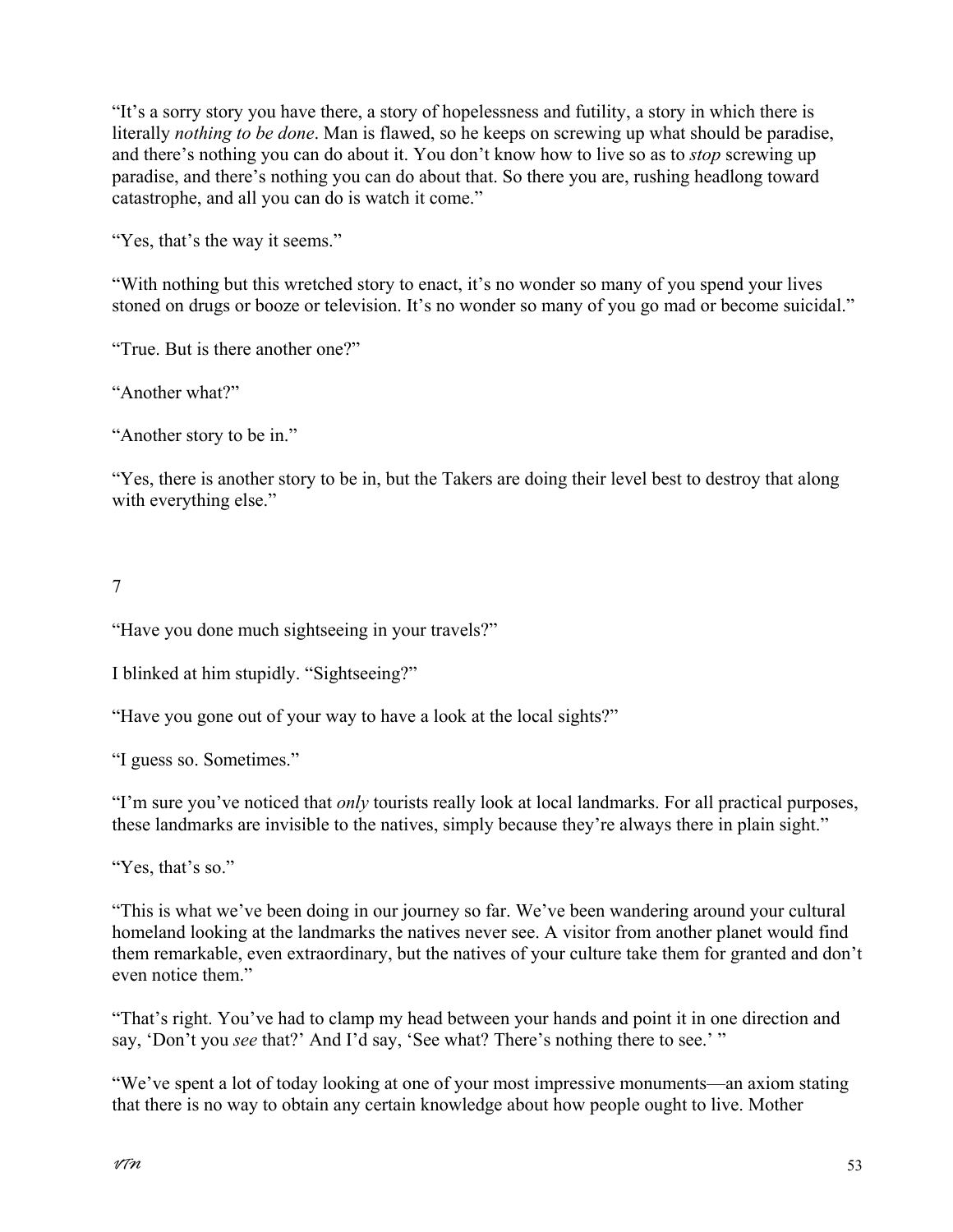Culture offers this for acceptance on its own merits, without proof, since it is inherently unprovable."

"True."

"And the conclusion you draw from this axiom is . . . ?"

"Therefore there's no point in looking for such knowledge."

"That's right. According to your maps, the world of thought is coterminous with your culture. It ends at the border of your culture, and if you venture beyond that border, you simply fall off the edge of the world. Do you see what I mean?"

"I think so"

"Tomorrow we'll screw up our courage and cross that border. And as you'll see, we will not fall off the edge of the world. We'll just find ourselves in new territory, in territory never explored by anyone in your culture, because your maps say it isn't there—and indeed *can't* be there."

# *SIX*

1

"And how are you feeling today?" Ishmael asked. "Palms sweating? Heart going pit–a–pat?"

I gazed at him thoughtfully through the glass that separated us. This twinkle–eyed playfulness was something new, and I wasn't sure I liked it. I was tempted to remind him that he was a *gorilla*, for God's sake, but I held it in and muttered:

"Relatively calm, so far."

"Good. Like the Second Murderer, you are one whom the vile blows and buffets of the world have so incens'd that you are reckless what you do to spite the world."

"Absolutely."

"Then let's begin. We confront a wall at the boundary of thought in your culture. Yesterday I called it a monument, but I suppose there's nothing to prevent a wall from being a monument as well. In any case, this wall is an axiom stating that certain knowledge about how people should live is unobtainable. I reject this axiom and climb over the wall. We don't need prophets to tell us how to live; we can find out for ourselves by consulting *what's actually there*."

There was nothing to say to that, so I just shrugged.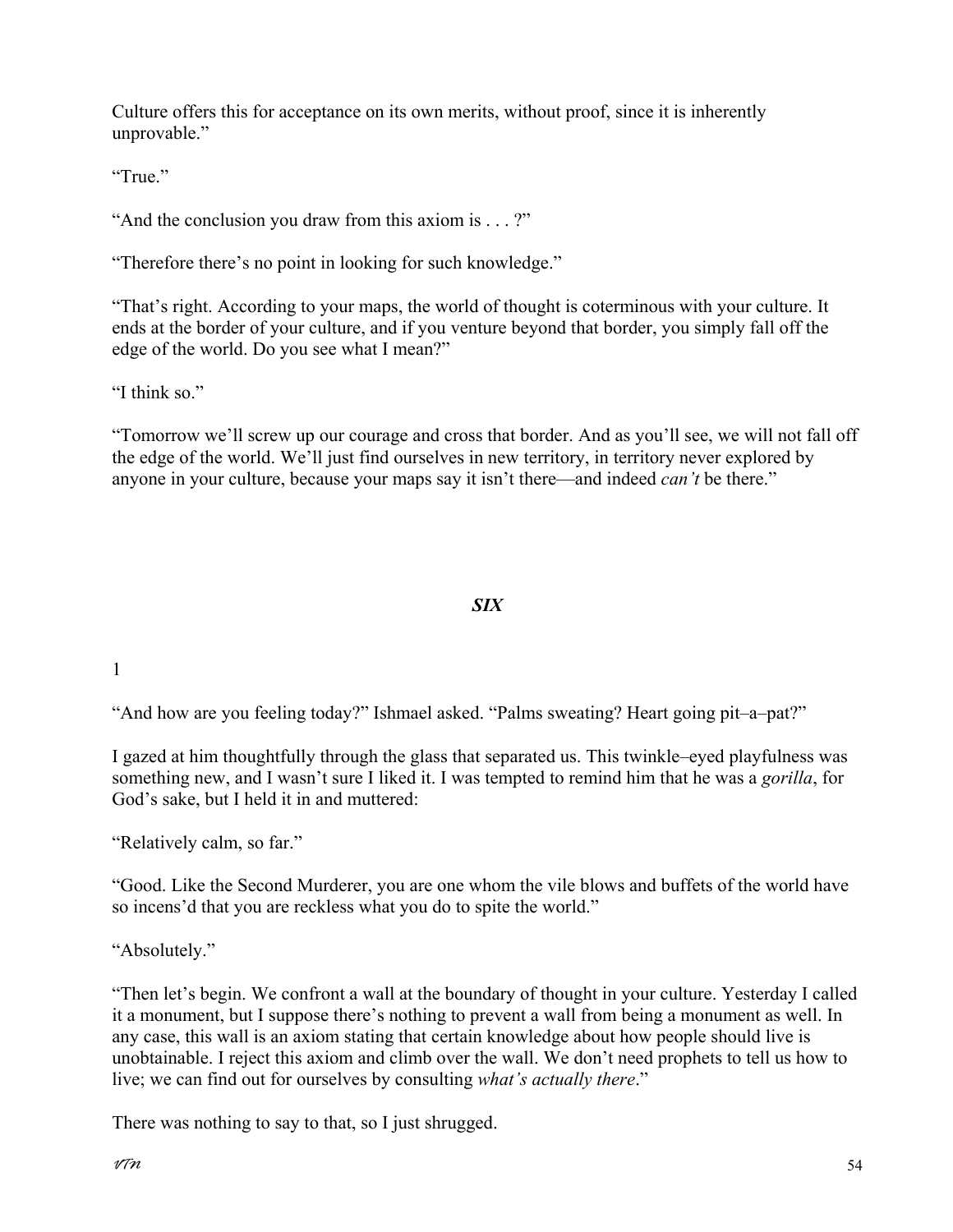"You're skeptical, of course. According to the Takers, all sorts of useful information can be found in the universe, but none of it pertains to how people should live. By studying the universe, you've learned how to fly, split atoms, send messages to the stars at the speed of light, and so on, but there's no way of studying the universe to acquire the most basic and needful knowledge of all: the knowledge of how you ought to live."

"That's right."

"A century ago the would–be aeronauts of the world were in exactly the same condition with regard to learning how to fly. Do you see why?"

"No. I don't see what aeronauts have to do with it."

"It was far from certain that the knowledge these would–be aeronauts were looking for existed at all. Some said it wasn't out there to be found, so there was no point in looking for it. Do you see the similarity now?"

"Yes, I suppose."

"There's more to the similarity than that, however. At that point in time, there wasn't a single piece of knowledge about flying that could be considered certain. Everyone had his own theory. One would say, 'The only way to achieve flight is to imitate the bird; you've got to have a pair of flapping wings.' Another would say, 'One pair isn't enough, you've got to have two.' And another would say, 'Nonsense. Paper airplanes fly without flapping wings; you need a pair of rigid wings and a power plant to push you through the air.' And so on. They could argue their pet notions to their hearts' content, because there wasn't a single thing that was certain. All they could do was proceed by trial and error."

"Uh huh"

"What would have enabled them to proceed in a more efficient way?"

"Well, as you say, obviously some knowledge."

"But what knowledge in particular?"

"Lord . . . They needed to know how to produce lift. They needed to know that air flowing over an airfoil . . ."

"What is it you're trying to describe?"

"I'm trying to describe what happens when air flows over an airfoil."

"You mean what *always* happens when air flows over an airfoil?"

"That's right."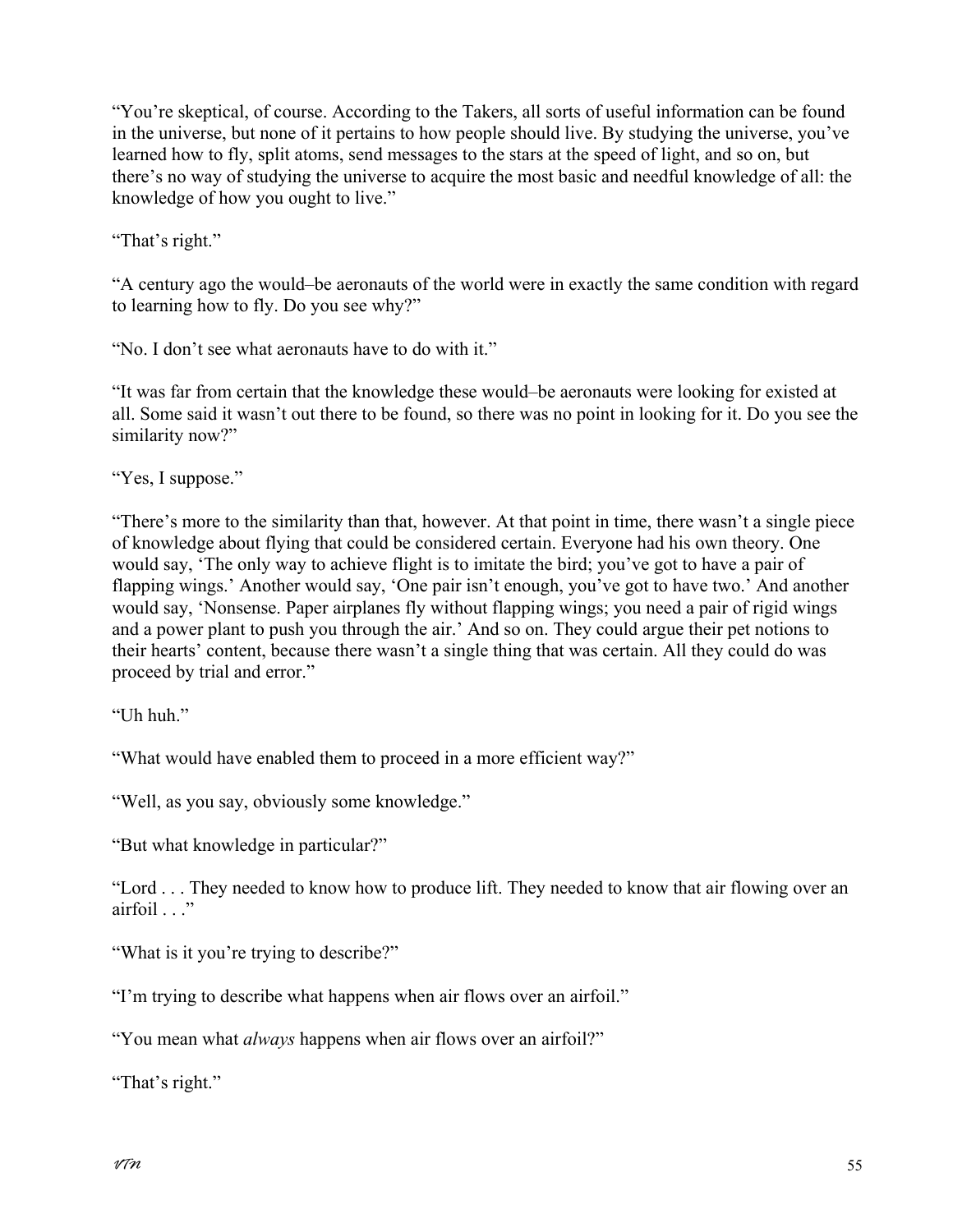"What's that called? A statement that describes what always happens when certain conditions are met."

"A law."

"Of course. The early aeronauts had to proceed by trial and error, because they didn't know the laws of aerodynamics—didn't even know there *were* laws."

"Okay, I see what you're getting at now."

"The people of your culture are in the same condition when it comes to learning how they ought to live. They have to proceed by trial and error, because they don't know the relevant laws—and don't even know that there *are* laws."

"And I agree with them," I said.

"You're certain that no laws can be discovered concerning how people ought to live."

"That's right. Obviously there are made–up laws, like the laws against drug use, but these can be changed by a vote. You can't change the laws of aerodynamics by a vote—and there are no laws like that about how people should live."

"I understand. That's what Mother Culture teaches, and in this case you agree with her. That's fine. But at last you have a clear understanding of what I'm attempting here: to show you a law that you will agree is not subject to change by any vote."

"Okay. My mind is open, but I can't imagine any way in the world you're going to accomplish that."

# 2

"What's the law of gravity?" Ishmael asked, once again startling me with an apparent change of subject.

"The law of gravity? Well, the law of gravity is . . . every particle in the universe is attracted to every other particle, and this attraction varies with the distance between them."

"And that expression of the law was read where?"

"What do you mean?"

"It was derived by looking at what?"

"Well . . . at matter, I suppose. The behavior of matter."

"It wasn't derived by a close study of the habits of bees."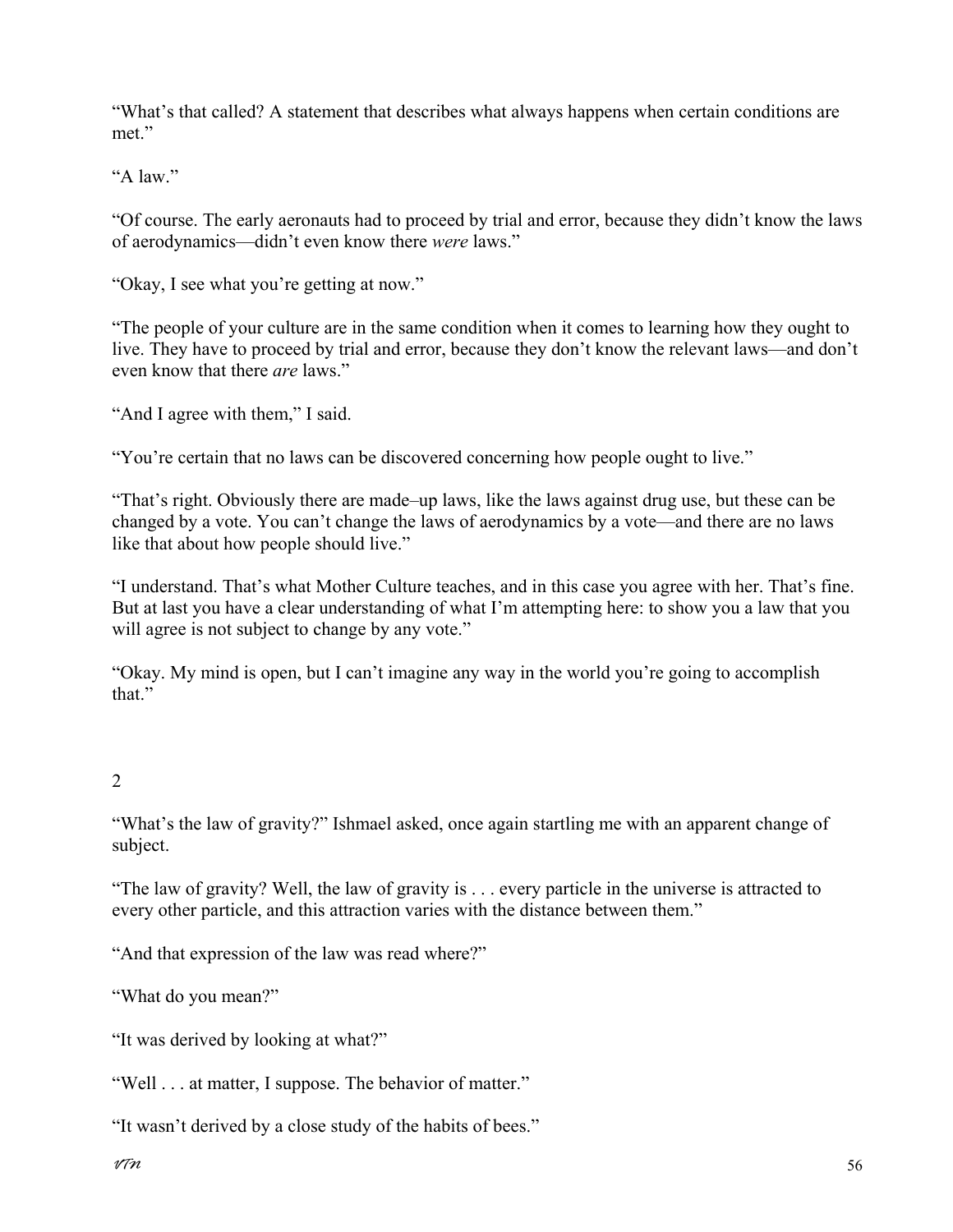"No."

"If you want to understand the habits of bees, you study bees, you don't study mountain–building."

"That's right."

"And if you had the strange notion that there might be a set of laws about how to live, where would you look for it?"

"I don't know."

"Would you look into the heavens?"

"No."

"Would you delve into the realm of subatomic particles?"

"No."

"Would you study the properties of wood?"

"No."

"Take a wild guess."

"Anthropology?"

"Anthropology is a field of study, like physics. Did Newton discover the law of gravity by reading a book on physics? Is that where the law was written?"

"No."

"Where was it written?"

"In matter. In the universe of matter."

"So, again: If there is a law pertaining to life, where will we find it written?"

"I suppose in human behavior."

"I have amazing news for you. Man is *not alone on this planet*. He is part of a community, upon which he depends absolutely. Have you ever had any suspicions to that effect?"

It was the first time I'd seen him raise a single eyebrow.

"You don't have to be sarcastic," I told him.

"What's the name of this community, of which man is only one member?"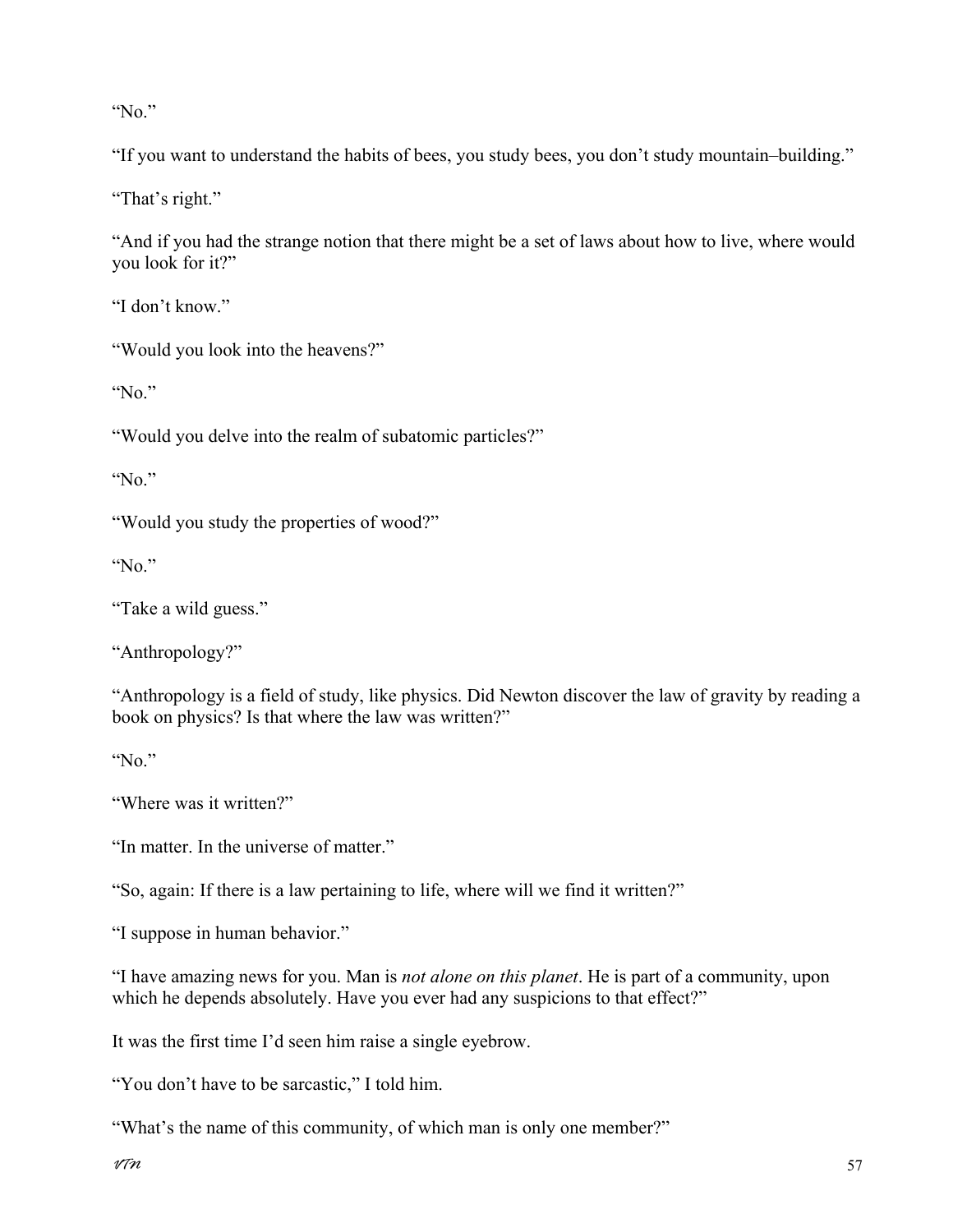"The community of life."

"Bravo. Does it seem at all plausible to you that the law we're looking for could be written in this community?"

"I don't know."

"What does Mother Culture say?"

I closed my eyes and listened for a while. "Mother Culture says that if there were such a law it wouldn't apply to us."

"Why not?"

"Because we're so far above all the rest of that community."

"I see. And can you think of any other laws from which you are exempt because you're humans?"

"What do you mean?"

"I mean that cows and cockroaches are subject to the law of gravity. Are you exempt?"

"No."

"Are you exempt from the laws of aerodynamics?"

"No."

"Genetics?"

"No."

"Thermodynamics?"

"No."

"Can you think of any laws at all from which humans are exempt?"

"Not offhand."

"Let me know if you do. That will be real news."

"Okay."

"But meanwhile, if there does happen to be a law that governs behavior in the community of life in general, humans would be exempt from it."

"Well, that's what Mother Culture says."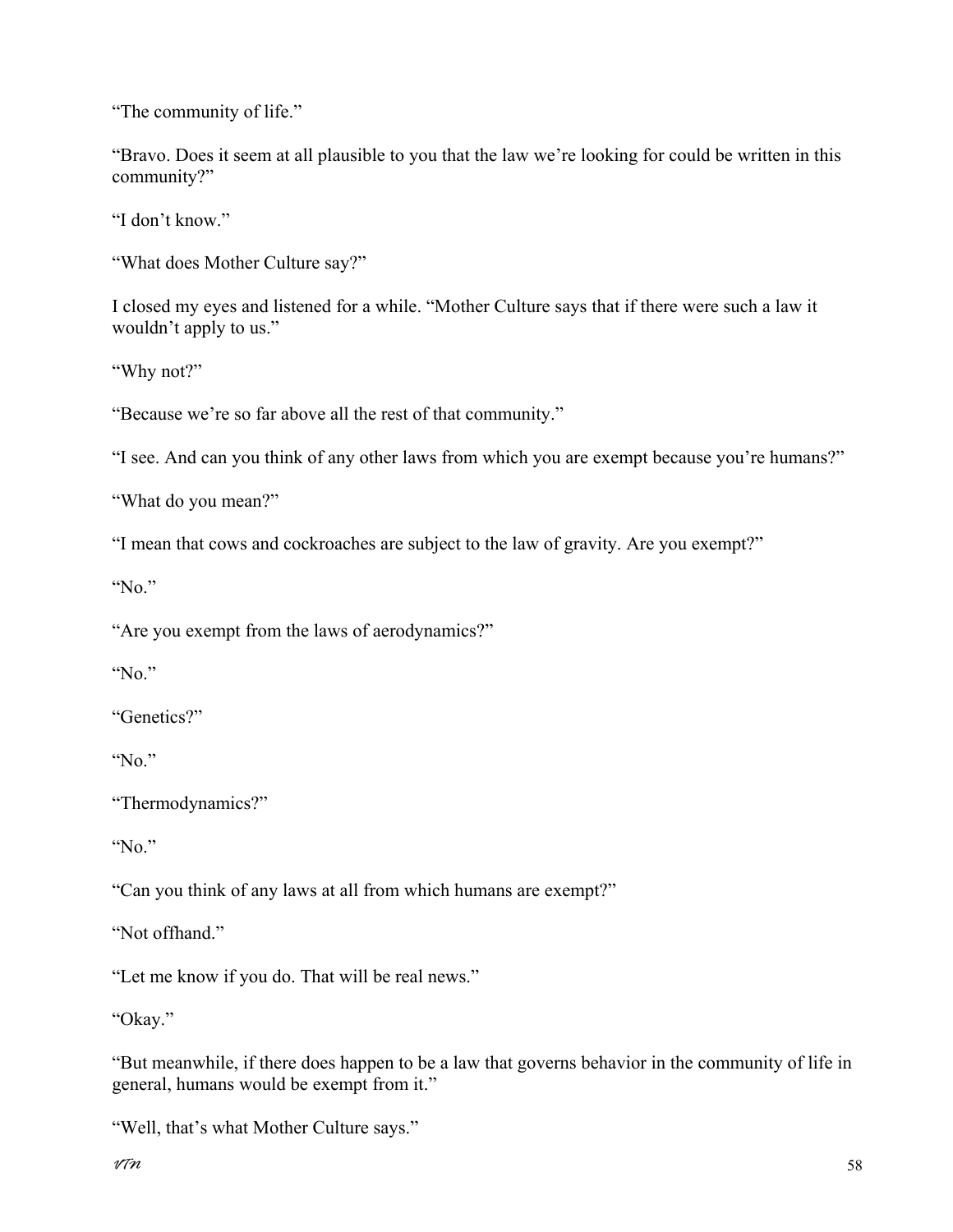"And what do you say?"

"I don't know. I don't see how a law for turtles and butterflies could be of much relevance to us. I assume that turtles and butterflies follow the law you're talking about."

"That's right, they do. As to relevance, the laws of aerodynamics weren't always relevant to you, were they?"

" $No$ "

"When did they become relevant?"

"Well . . . when we wanted to fly."

"When you want to fly, the laws governing flight become relevant."

"Yes, that's right."

"And when you're on the brink of extinction and want to live for a while longer, the laws governing life might conceivably become relevant."

"Yes, I suppose they might."

3

"What's the effect of the law of gravity? What's gravity good for?"

"I'd say that gravity is what organizes things on the macroscopic level. It's what keeps things together—the solar system, the galaxy, the universe."

Ishmael nodded. "And the law we're looking for is the law that keeps the living community together. It organizes things on the biological level just the way the law of gravity organizes things on the macroscopic level."

"Okay." I guess Ishmael could sense I had something else on my mind, because he waited for me to go on. "It's hard to believe our own biologists aren't aware of this law."

Lines of amused astonishment crinkled the blue–gray skin of his face. "Do you imagine that Mother Culture doesn't talk to your biologists?"

"No."

"Then what does she tell them?"

"That if there is such a law it doesn't apply to us."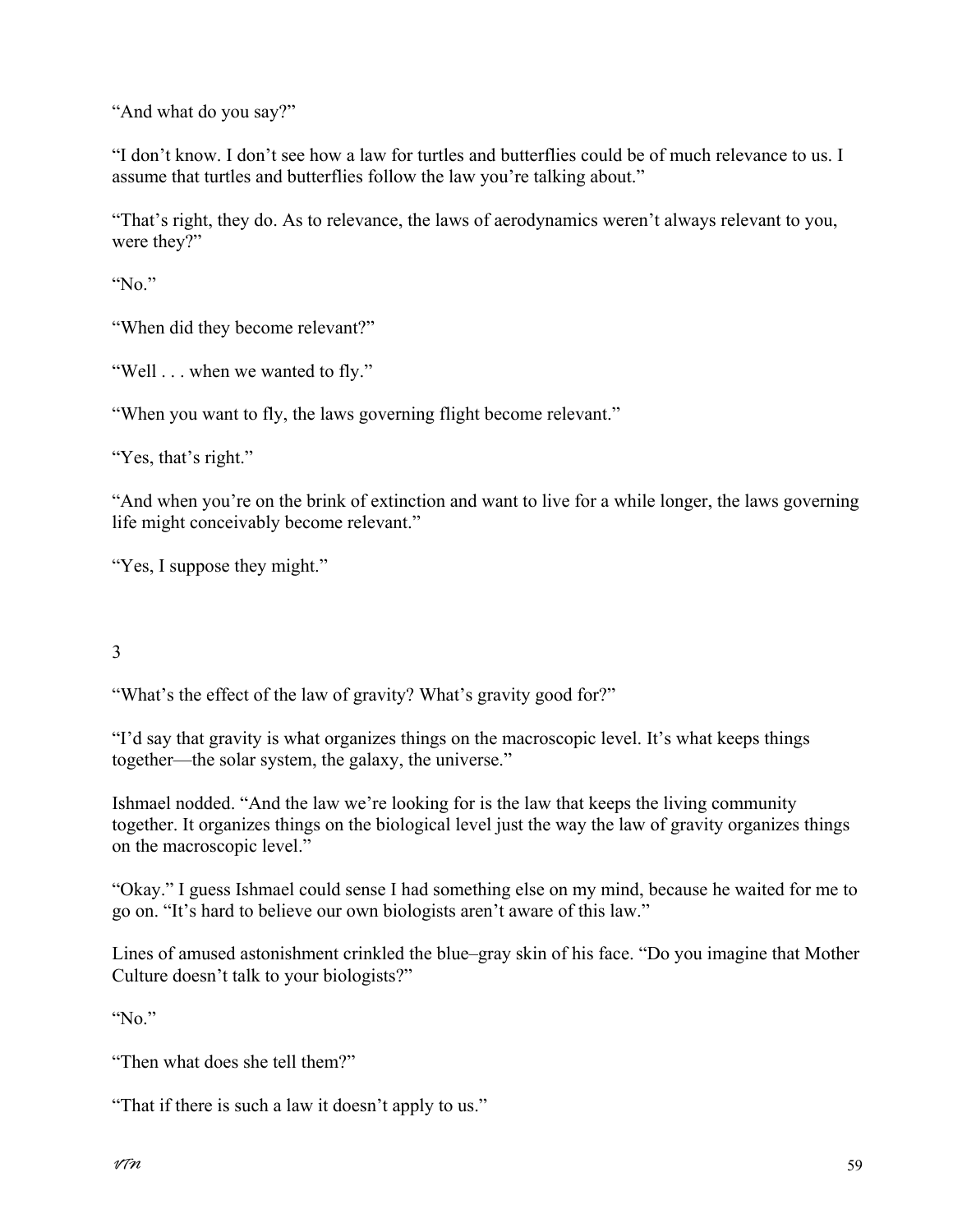"Of course. But that doesn't really answer your question. Your biologists would certainly not be astounded to hear that behavior in the natural community follows certain patterns. You have to remember that when Newton articulated the law of gravity, no one was astounded. It's not a superhuman achievement to notice that unsupported objects fall toward the center of the earth. Everyone past the age of two knows that. Newton's achievement was not in discovering the *phenomenon* of gravity, it was in formulating the phenomenon *as a law*."

"Yes, I see what you mean."

"In the same way, nothing you discover here about life in the community of life is going to astound anyone, certainly not naturalists or biologists or animal behaviorists. My achievement, if I succeed, will simply be in formulating it *as a law*."

"Okay. Got it."

## 4

"Would you say that the law of gravity is about flight?"

I thought about that for a while and said, "It isn't *about* flight, but it's certainly relevant to flight, inasmuch as it applies to aircraft in the same way it applies to rocks. It makes no distinction between aircraft and rocks."

"Yes. That's well said. The law we're looking for here is much like that with respect to civilizations. It's not about civilizations, but it applies to civilizations in the same way that it applies to flocks of birds and herds of deer. It makes no distinction between human civilizations and beehives. It applies to all species without distinction. This is one reason why the law has remained undiscovered in your culture. According to Taker mythology, man is by definition a biological exception. Out of all the millions of species, only one is an *end product*. The world wasn't made to produce frogs or katydids or sharks or grasshoppers. It was made to produce man. Man therefore stands alone, unique and infinitely apart from all the rest."

"True"

## 5

Ishmael spent the next few minutes staring at a point about twenty inches in front of his nose, and I began to wonder if he'd forgotten I was there. Then he shook his head and came to. For the first time in our acquaintance, he delivered something like a minilecture.

"The gods have played three dirty tricks on the Takers," he began. "In the first place, they didn't put the world where the Takers thought it belonged, in the center of the universe. They really hated hearing this, but they got used to it. Even if man's home was stuck off in the boondocks, they could still believe he was the central figure in the drama of creation.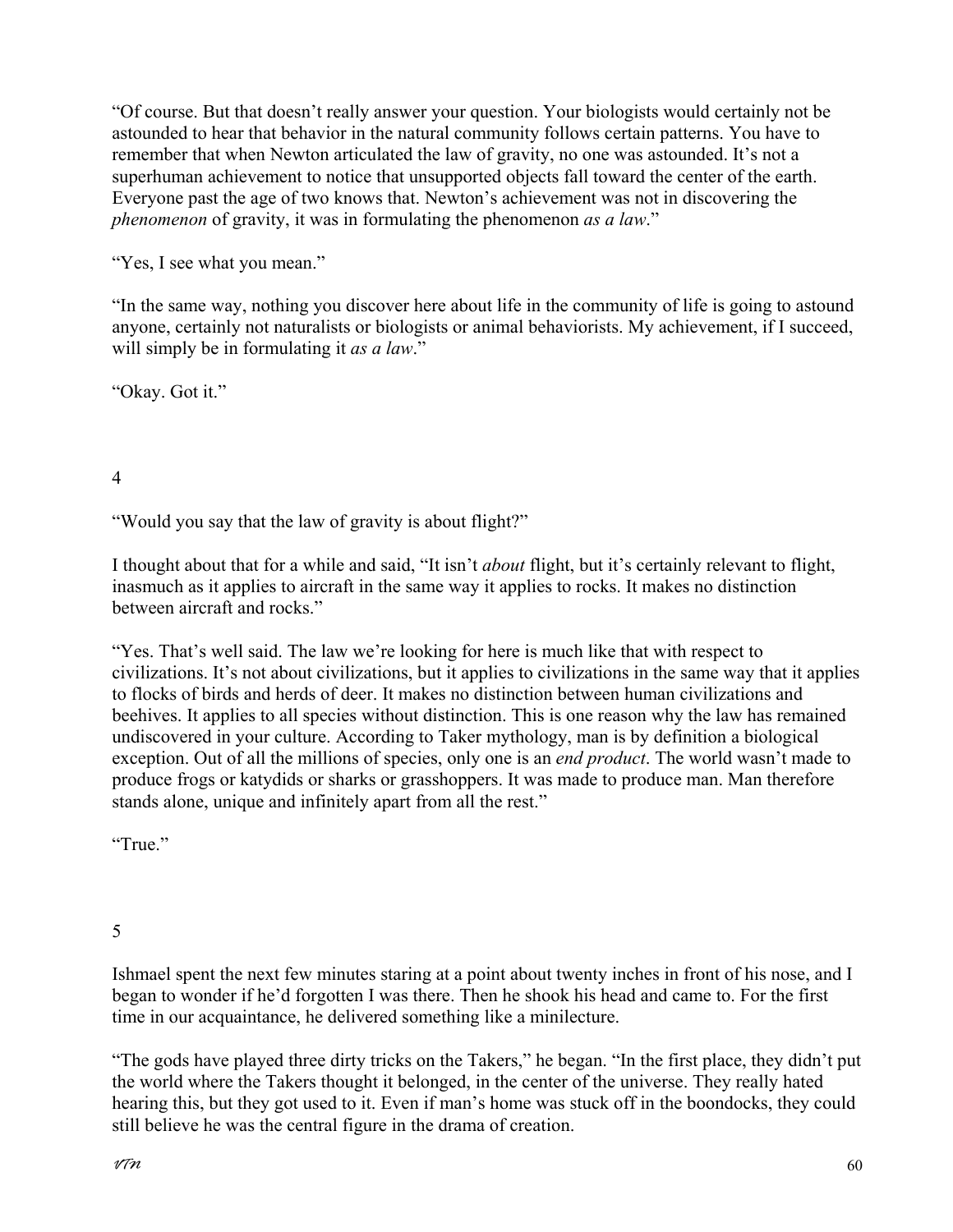"The second of the gods' tricks was worse. Since man was the climax of creation, the creature for whom all the rest was made, they should have had the decency to produce him in a manner suited to his dignity and importance—in a separate, special act of creation. Instead they arranged for him to evolve from the common slime, just like ticks and liver flukes. The Takers *really* hated hearing this, but they're beginning to adjust to it. Even if man evolved from the common slime, it's still his divinely appointed destiny to rule the world and perhaps even the universe itself.

"But the last of the gods' tricks was the worst of all. Though the Takers don't know it yet, the gods did not exempt man from the law that governs the lives of grubs and ticks and shrimps and rabbits and mollusks and deer and lions and jellyfish. They did not exempt him from this law any more than they exempted him from the law of gravity, and this is going to be the bitterest blow of all to the Takers. To the gods' other dirty tricks, they could adjust. To this one, no adjustment is possible."

He sat there for a while, a hillside of fur and flesh, I guess letting this pronouncement sink in. Then he went on. "Every law has effects or it wouldn't be discoverable as a law. The effects of the law we're looking for are very simple. Species that live in compliance with the law live forever environmental conditions permitting. This will, I hope, be taken as good news for mankind in general, because if mankind lives in compliance with this law, then it too will live forever—or for as long as conditions permit.

"But of course this isn't the law's only effect. Those species that do *not* live in compliance with the law become extinct. In the scale of biological time, they become extinct very rapidly. And this is going to be very bad news for the people of your culture—the worst they've ever heard."

"I hope," I said, "that you don't think any of this is showing me where to look for this law."

Ishmael thought for a moment, then took a branch from the pile at his right, held it up for me to see, then let it fall to the floor. "That's the effect Newton was trying to explain." He waved a hand toward the world outside. "That's the effect *I'm* trying to explain. Looking out there, you see a world full of species that, environmental conditions permitting, are going to go on living indefinitely."

"Yes, that's what I assume. But why does it need explaining?"

Ishmael selected another branch from his pile, held it up, and let it fall to the floor. "Why does *that* need explaining?"

"Okay. So you're saying this phenomenon is not the result of *nothing*. It's the effect of a law. A law is in operation."

"Exactly. A law is in operation, and my task is to show you how it operates. At this point, the easiest way to show you how it operates is by analogy with laws you already know—the law of gravity and the laws of aerodynamics."

"Okay."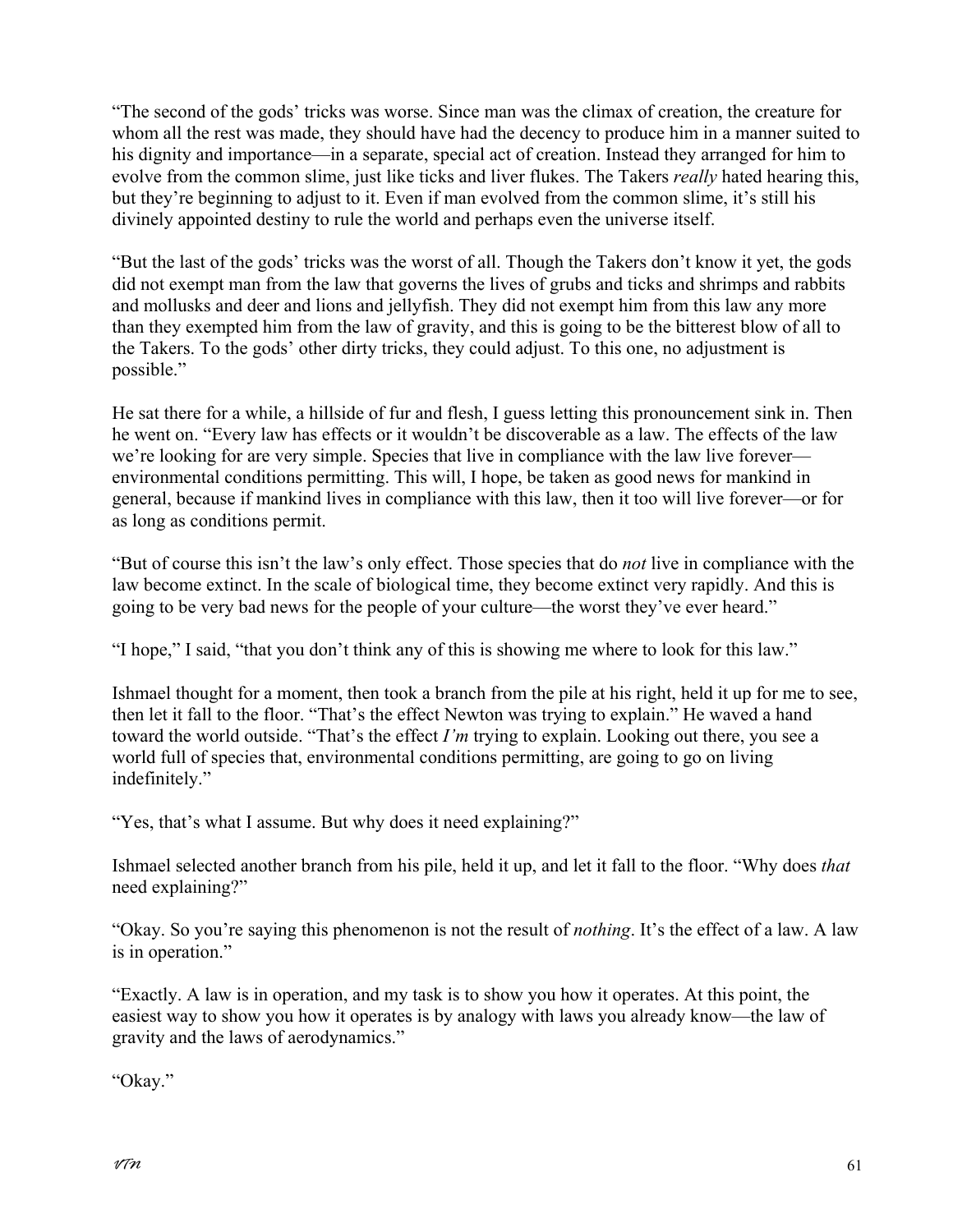6

"You know that, as we sit here, we are in no sense defying the law of gravity. Unsupported objects fall toward the center of the earth, and the surfaces on which we're sitting are our supports."

"Right."

"The laws of aerodynamics don't provide us with a way of defying the law of gravity. I'm sure you understand that. They simply provide us with a way of using the air as a support. A man sitting in an airplane is subject to the law of gravity in exactly the way we're subject to it sitting here. Nevertheless the man sitting in the plane obviously enjoys a freedom we lack: the freedom of the air."

"Yes."

"The law we're looking for is like the law of gravity: There is no escaping it, but there is a way of achieving the equivalent of flight—the equivalent of freedom of the air. In other words, it is possible to build a civilization that flies."

I stared at him for a while, then I said, "Okay."

"You remember how the Takers went about trying to achieve powered flight. They didn't begin with an understanding of the laws of aerodynamics. They didn't begin with a theory based on research and carefully planned experimentation. They just built contraptions, pushed them off the sides of cliffs, and hoped for the best."

"True."

"All right. I want to follow one of those early trials in detail. Let's suppose that this trial is being made in one of those wonderful pedal–driven contraptions with flapping wings, based on a mistaken understanding of avian flight."

"Okay."

"As the flight begins, all is well. Our would–be airman has been pushed off the edge of the cliff and is pedaling away, and the wings of his craft are flapping like crazy. He's feeling wonderful, ecstatic. He's experiencing the freedom of the air. What he doesn't realize, however, is that this craft is aerodynamically incapable of flight. It simply isn't in compliance with the laws that make flight possible—but he would laugh if you told him this, He's never heard of such laws, knows nothing about them. He would point at those flapping wings and say, 'See? Just like a bird!' Nevertheless, whatever he thinks, he's not in flight. He's an unsupported object falling toward the center of the earth. He's not in flight, he's in free fall. Are you with me so far?"

"Yes."

"Fortunately—or, rather, unfortunately for our airman—he chose a very high cliff to launch his craft from. His disillusionment is a long way off in time and space. There he is in free fall, feeling wonderful and congratulating himself on his triumph. He's like the man in the joke who jumps out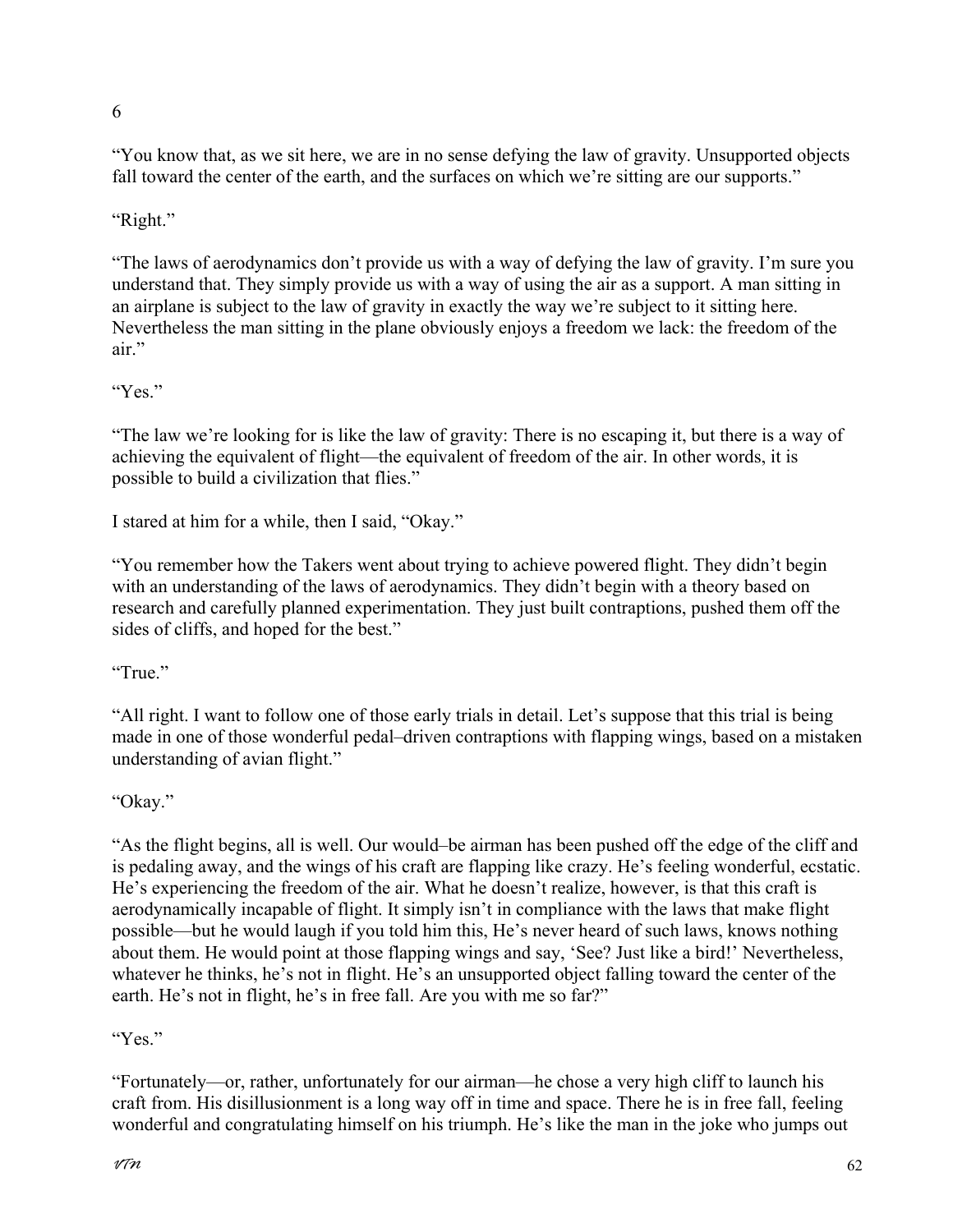of a ninetieth–floor window on a bet. As he passes the tenth floor, he says to himself, 'Well, so far so good!'

"There he is in free fall, experiencing the exhilaration of what he takes to be flight. From his great height he can see for miles around, and one thing he sees puzzles him: The floor of the valley is dotted with craft just like his—not crashed, simply abandoned. 'Why,' he wonders, 'aren't these craft in the air instead of sitting on the ground? What sort of fools would abandon their aircraft when they could be enjoying the freedom of the air?' Ah well, the behavioral quirks of less talented, earthbound mortals are none of his concern. However, looking down into the valley has brought something else to his attention. He doesn't seem to be maintaining his altitude. In fact, the earth seems to be rising up toward him. Well, he's not very worried about that. After all, his flight has been a complete success up to now, and there's no reason why it shouldn't go on being a success. He just has to pedal a little harder, that's all.

"So far so good. He thinks with amusement of those who predicted that his flight would end in disaster, broken bones, and death. Here he is, he's come all this way, and he hasn't even gotten a bruise, much less a broken bone. But then he looks down again, and what he sees really disturbs him. The law of gravity is catching up to him at the rate of thirty–two feet per second per second at an accelerating rate. The ground is now rushing up toward him in an alarming way. He's disturbed but far from desperate. 'My craft has brought me *this* far in safety,' he tells himself. 'I just have to keep going.' And so he starts pedaling with all his might. Which of course does him no good at all, because his craft simply isn't in accord with the laws of aerodynamics. Even if he had the power of a thousand men in his legs—ten thousand, a million—that craft is not going to achieve flight. That craft is doomed—and so is he unless he abandons it."

"Right. I see what you're saying, but I don't see the connection with what we're talking about here."

Ishmael nodded. "Here is the connection. Ten thousand years ago, the people of your culture embarked on a similar flight: a civilizational flight. Their craft wasn't designed according to any theory at all. Like our imaginary airman, they were totally unaware that there is a law that must be complied with in order to achieve civilizational flight. They didn't even wonder about it. They wanted the freedom of the air, and so they pushed off in the first contraption that came to hand: the Taker Thunderbolt.

"At first all was well. In fact, all was terrific. The Takers were pedaling away and the wings of their craft were flapping beautifully. They felt wonderful, exhilarated. They were experiencing the freedom of the air: freedom from restraints that bind and limit the rest of the biological community. And with that freedom came marvels—all the things you mentioned the other day: urbanization, technology, literacy, mathematics, science.

"Their flight could never end, it could only go on becoming more and more exciting. They couldn't know, couldn't even have guessed that, like our hapless airman, they were in the air but not in flight. They were in free fall, because their craft was simply not in compliance with the law that makes flight possible. But their disillusionment is far away in the future, and so they're pedaling away and having a wonderful time. Like our airman, they see strange sights in the course of their fall. They see the remains of craft very like their own—not destroyed, merely abandoned—by the Maya, by the Hohokam, by the Anasazi, by the peoples of the Hopewell cult, to mention only a few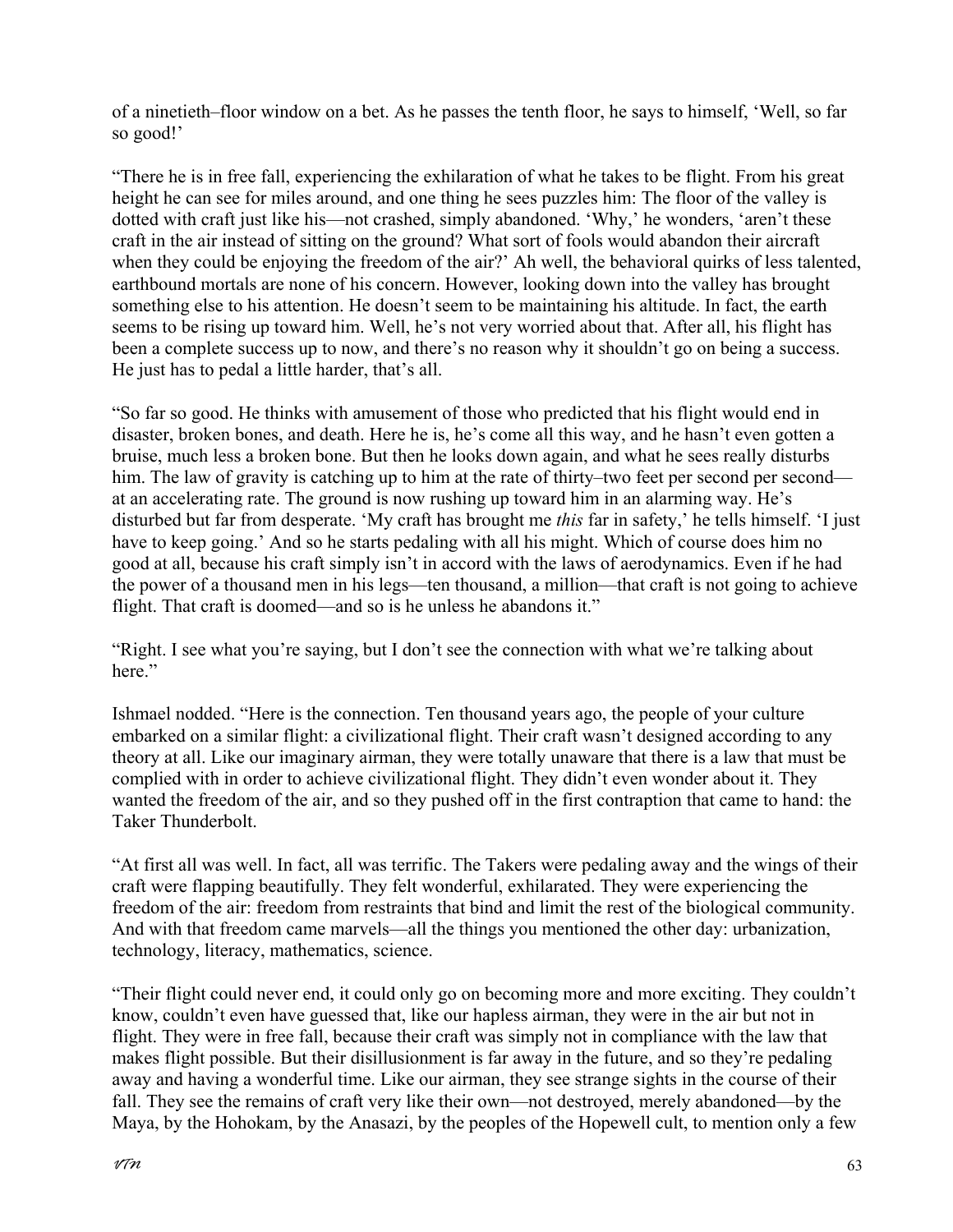of those found here in the New World. 'Why,' they wonder, 'are these craft on the ground instead of in the air? Why would any people prefer to be earthbound when they could have the freedom of the air, as we do?' It's beyond comprehension, an unfathomable mystery.

"Ah well, the vagaries of such foolish people are nothing to the Takers. They're pedaling away and having a wonderful time. They're not going to abandon *their* craft. They're going to enjoy the freedom of the air forever. But alas, a law is catching up to them. They don't know such a law even exists, but this ignorance affords them no protection from its effects. This is a law as unforgiving as the law of gravity, and it's catching up to them in exactly the same way the law of gravity caught up to our airman: *at an accelerating rate*.

"Some gloomy nineteenth–century thinkers, like Robert Wallace and Thomas Robert Malthus, look down. A thousand years before, even five hundred years before, they would probably have noticed nothing. But now what they see alarms them. It's as though the ground is rushing up to meet them—as though they are going to crash. They do some figuring and say, 'If we go on this way, we're going to be in big trouble in the not–too–distant future.' The other Takers shrug their predictions off. 'We've come all this enormous way and haven't even received so much as a scratch. It's true the ground seems to be rising up to meet us, but that just means we'll have to pedal a little harder. Not to worry.' Nevertheless, just as was predicted, famine soon becomes a routine condition of life in many parts of the Taker Thunderbolt—and the Takers have to pedal even harder and more efficiently than before. But oddly enough, the harder and more efficiently they pedal, the worse conditions become. Very strange. Peter Farb calls it a paradox: 'Intensification of production to feed an increased population leads to a still greater increase in population.' 'Never mind,' the Takers said. 'We'll just have to put some people pedaling away on a reliable method of birth control. Then the Taker Thunderbolt will fly forever.'

"But such simple answers aren't enough to reassure the people of your culture nowadays. Everyone is looking down, and it's obvious that the ground is rushing up toward you—and rushing up faster every year. Basic ecological and planetary systems are being impacted by the Taker Thunderbolt, and that impact increases in intensity every year. Basic, irreplaceable resources are being devoured every year—and they're being devoured more greedily every year. Whole species are disappearing as a result of your encroachment—and they're disappearing in greater numbers every year. Pessimists—or it may be that they're realists—look down and say, 'Well, the crash may be twenty years off or maybe as much as fifty years off. Actually it could happen anytime. There's no way to be sure.' But of course there are optimists as well, who say, 'We must have faith in our craft. After all, it has brought us *this* far in safety. What's ahead isn't doom, it's just a little hump that we can clear if we all just pedal a little harder. Then we'll soar into a glorious, endless future, and the Taker Thunderbolt will take us to the stars and we'll conquer the universe itself.' But your craft isn't going to save you. Quite the contrary, it's your craft that's carrying you toward catastrophe. Five billion of you pedaling away—or ten billion or twenty billion—can't make it fly. It's been in free fall from the beginning, and that fall is about to end."

At last I had something of my own to add to this. "The worst part of it is this," I said, "that the survivors, if there are any, will immediately set about doing it all over again, exactly the same way."

"Yes, I'm afraid you're right. Trial and error isn't a bad way to learn how to build an aircraft, but it can be a disastrous way to learn how to build a civilization."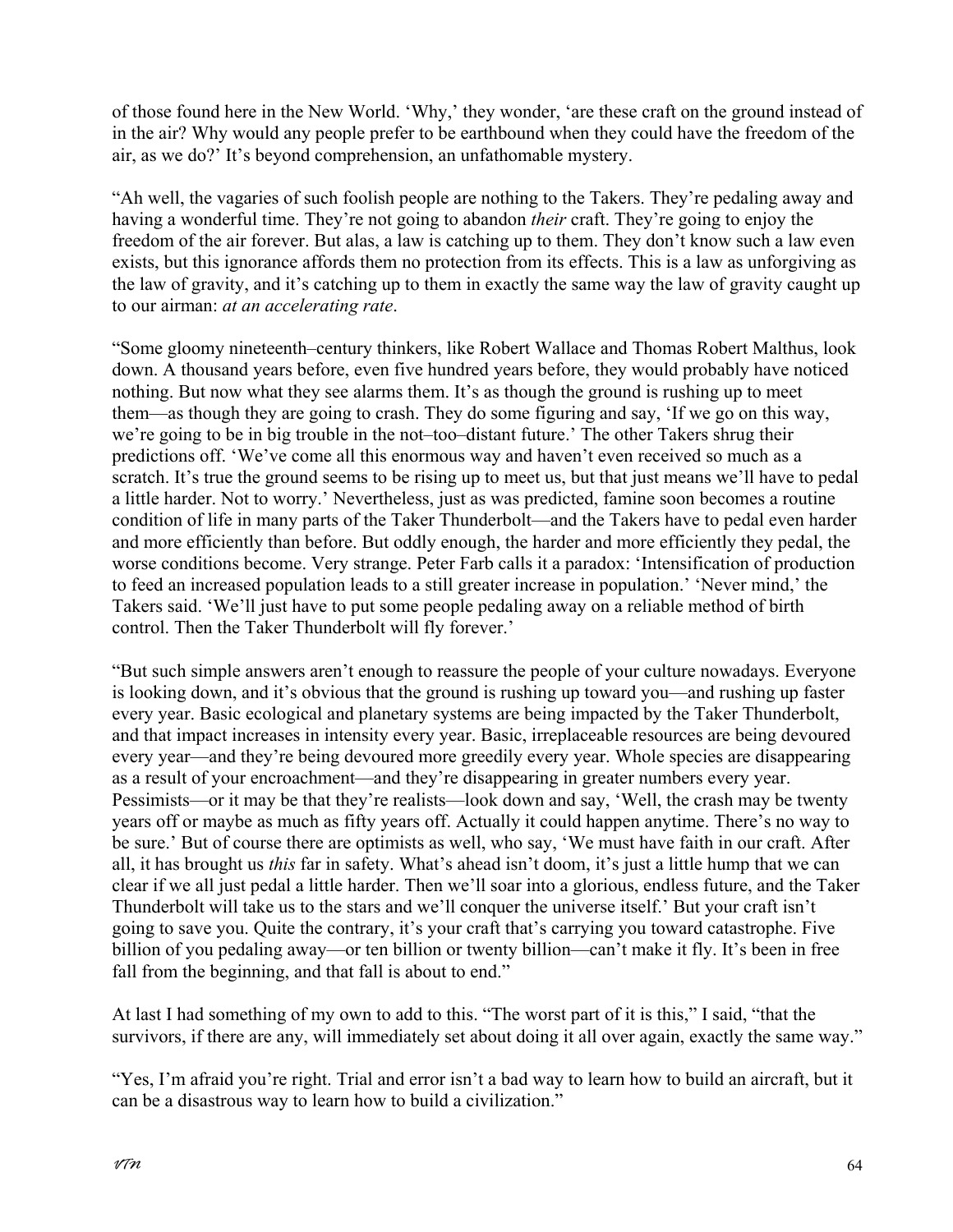#### *SEVEN*

1

"Here is a puzzle for you to consider," said Ishmael. "You are in a faraway land and find yourself in a strange city isolated from all others. You're immediately impressed by the people you find there. They're friendly, cheerful, healthy, prosperous, vigorous, peaceable, and well educated, and they tell you things have been this way for as long as anyone can remember. Well, you're glad to break your journey here, and one family invites you to stay with them.

"That night you sample their food at dinner and, finding it delicious but unfamiliar, ask them what it is, and they say, 'Oh, it's B meat, of course. That's all we eat.' This naturally puzzles you and you ask if they mean the meat of the little insects that gather honey. They laugh and take you to the window. 'There are some B's there,' they say, pointing to their neighbors in the next house.

" 'Good lord!' you exclaim in horror, 'you don't mean that you eat *people*!' And they look at you in a puzzled way and say, 'We eat B's.'

" 'How atrocious,' you reply. 'Are they your slaves then? Do you keep them penned up?'

" 'Why on earth should we keep them penned up?' your hosts ask.

" 'To keep them from running away, of course!'

"By now your hosts are beginning to think you're a little weak in the head, and they explain that the B's would never think of running away, because their own food, the A's, live right across the street.

"Well, I won't weary you with all your outraged exclamations and their baffled explanations. Eventually you piece together the whole ghastly scheme. The A's are eaten by the B's and the B's are eaten by the C's and the C's in turn are eaten by the A's. There is no hierarchy among these food classes. The C's don't lord it over the B's just because the B's are their food, because after all they themselves are the food of the A's. It's all perfectly democratic and friendly. But of course it's all perfectly dreadful to you, and you ask them how they can stand to live in this lawless way. Once again they look at you in bafflement. 'What do you mean, lawless?' they ask. 'We have a law, and we all follow it invariably. This is why we're friendly and cheerful and peaceable and all those other things you find so attractive in us. This law is the foundation of our success as a people and has been so from the beginning.'

"Here at last is the puzzle. Without asking them, how can you discover what law it is they follow?"

I blinked at him for a moment. "I can't imagine."

"Think about it."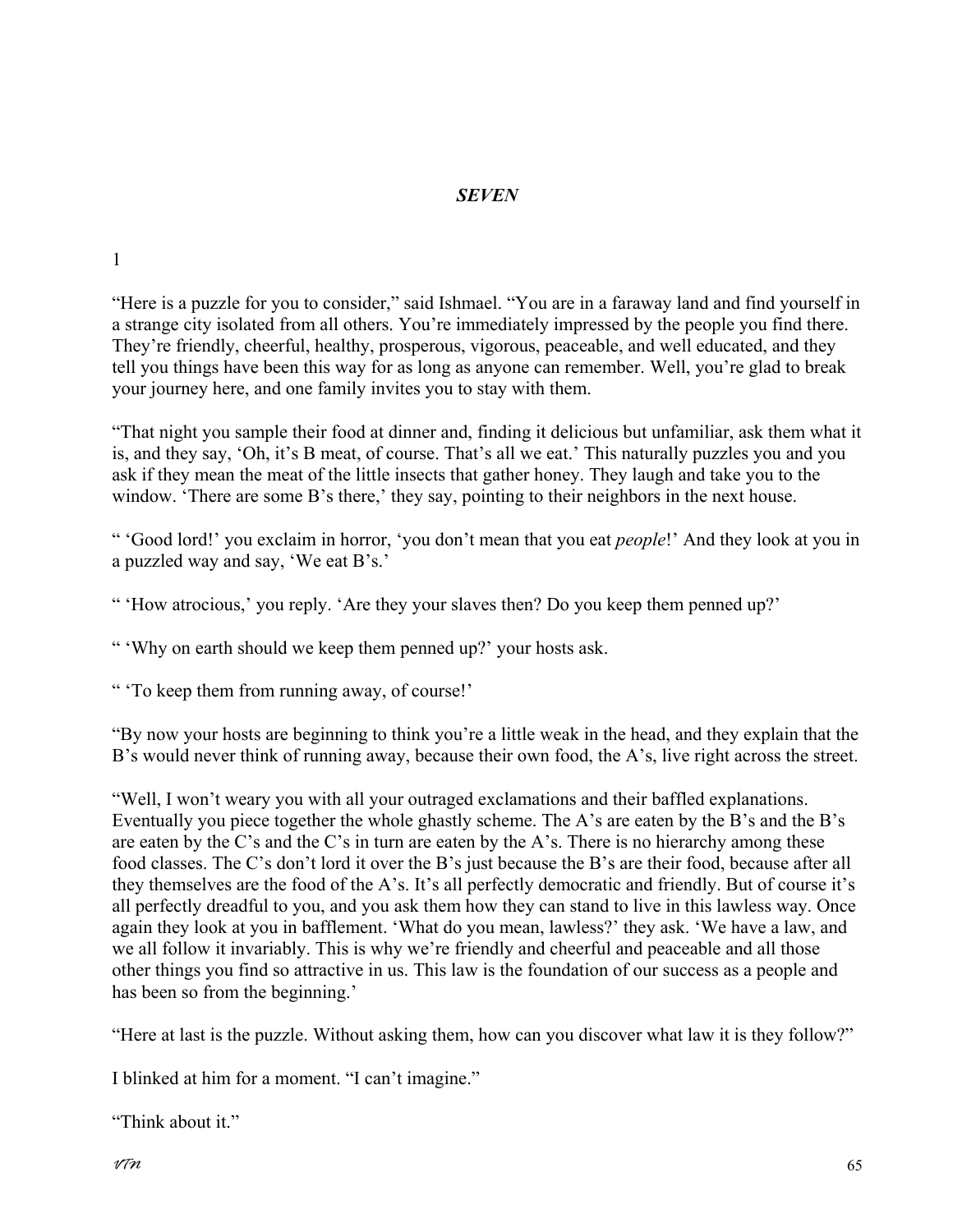"Well . . . obviously their law is that A's eat C's and B's eat A's and C's eat B's."

Ishmael shook his head. "These are food preferences. No law is required."

"I need something more to go on then. All I've got is their food preferences."

"You have three other things to go on. They have a law, they follow it invariably, and because they follow it invariably, they have a highly successful society."

"It's still very tenuous. Unless it's something like . . . 'Be cool.' "

"I'm not asking you to guess what the law is. I'm asking you to devise a method for *discovering* what the law is."

I slid down in my chair, folded my hands on my stomach, and stared at the ceiling. After a few minutes I had an idea. "Is there a penalty for breaking this law?"

"Death"

"Then I'd wait for an execution."

Ishmael smiled. "Ingenious, but hardly a method. Besides, you're overlooking the fact that the law is obeyed invariably. There has never been an execution."

I sighed and closed my eyes. A few minutes later I said: "Observation. Careful observation over a long period."

"That's more like it. What would you be looking for?"

"For what they *didn't* do. For what they *never* did."

"Good. But how would you eliminate irrelevancies? For example, you might find that they never slept standing on their heads or that they never threw rocks at the moon. There would be a million things they never did, but these wouldn't necessarily be prohibited by the law."

"True. Well, let's see. They have a law, they follow it invariably, and according to them . . . ah. According to them, following this law has given them a society that works very well. Am I supposed to take that seriously?"

"Certainly. It's part of the hypothesis."

"Then this would eliminate most of the irrelevancies. The fact that they never sleep standing on their heads wouldn't have anything to do with having a society that works well. Let's see. In effect . . . What I would actually be looking for is . . . I would be closing in on it from two sides. From one side I would be saying: 'What is it that makes this society work?' And from the other side I would be saying: 'What is it they *don't* do that makes this society work?' "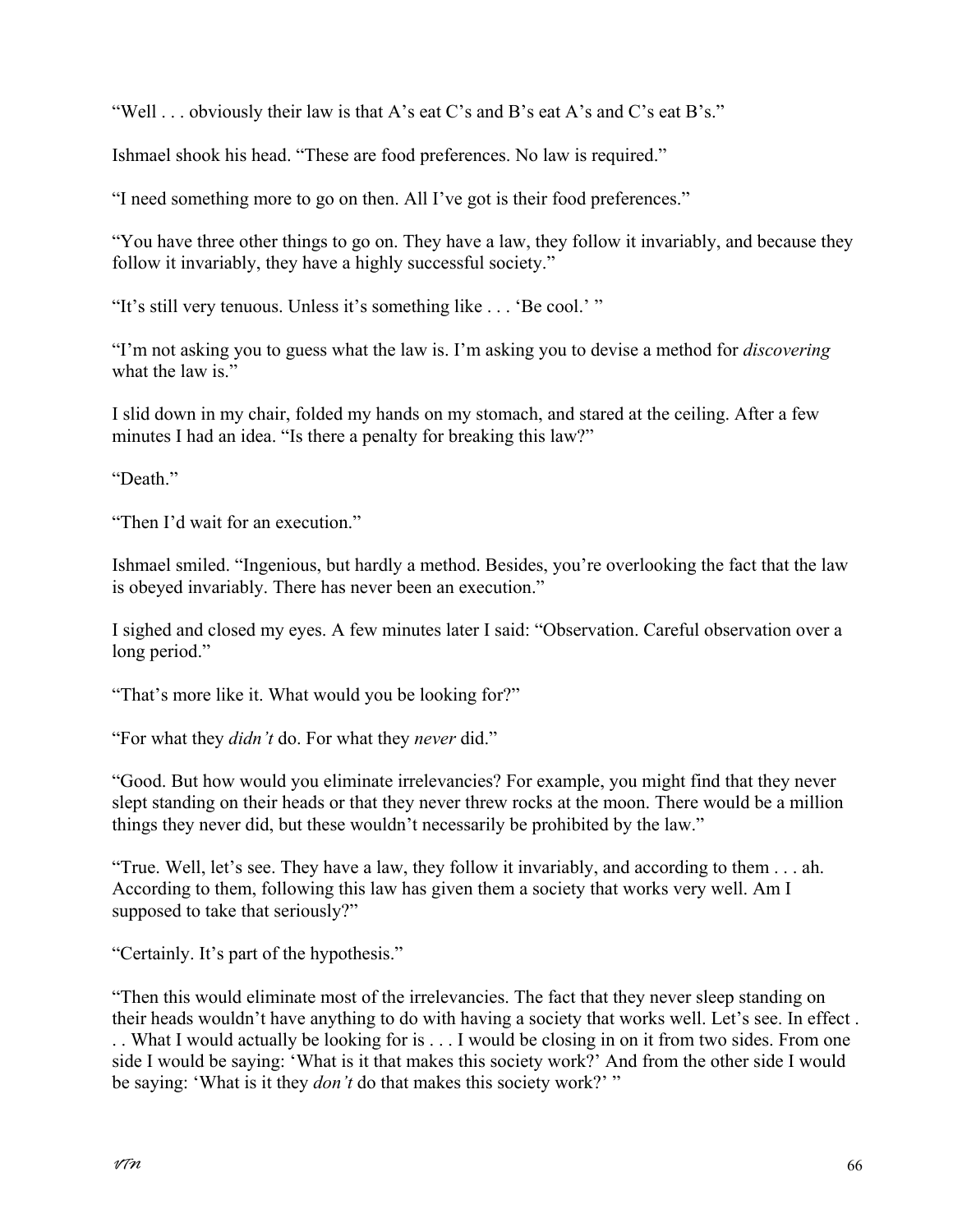"Bravo. Now, since you've worked this out so brilliantly, I'm going to give you a break: There's going to be an execution after all. For the first time in history, someone has broken the law that is the foundation of their society. They're outraged, horrified, astounded. They take the offender, cut him into little bits, and feed him to the dogs. This should be a big help to you in discovering their law."

"Yes."

"I'll take the part of your host. We've just been to the execution. You may ask questions."

"Okay. Just what did this guy do?"

"He broke the law"

"Yes, but specifically what did he do?"

Ishmael shrugged. "He lived contrary to the law. He did the things we never do."

I glared at him. "That's not fair. You're not answering my questions."

"I tell you the whole sorry tale is public record, young man. His biography, complete in every detail, is available at the library."

I grunted.

"So how are you going to use this biography? It doesn't say how he broke the law. It's just a complete record of how he lived, and much of it is bound to be irrelevant."

"Okay, but I can see that it gives me another guide. I now have three: what makes their society work well, what they never do, and what *he* did that they *never* do."

2

"Very good. These are precisely the three guides you have to the law we're looking for here. The community of life on this planet has worked well for three billion years—has worked beautifully, in fact. The Takers draw back in horror from this community, thinking it to be a place of lawless chaos and savage, relentless competition, where every creature goes in terror of its life. But those of your species who actually live in this community don't find it to be so, and they will fight to the death rather than be separated from it.

"It is in fact an orderly community. The green plants are food for the plant eaters, which are food for the predators, and some of these predators are food for still other predators. And what's left over is food for the scavengers, who return to the earth nutrients needed by the green plants. It's a system that has worked magnificently for billions of years. Filmmakers understandably love footage of gore and battle, but any naturalist will tell you that the species are not in any sense at war with one another. The gazelle and the lion are enemies only in the minds of the Takers. The lion that comes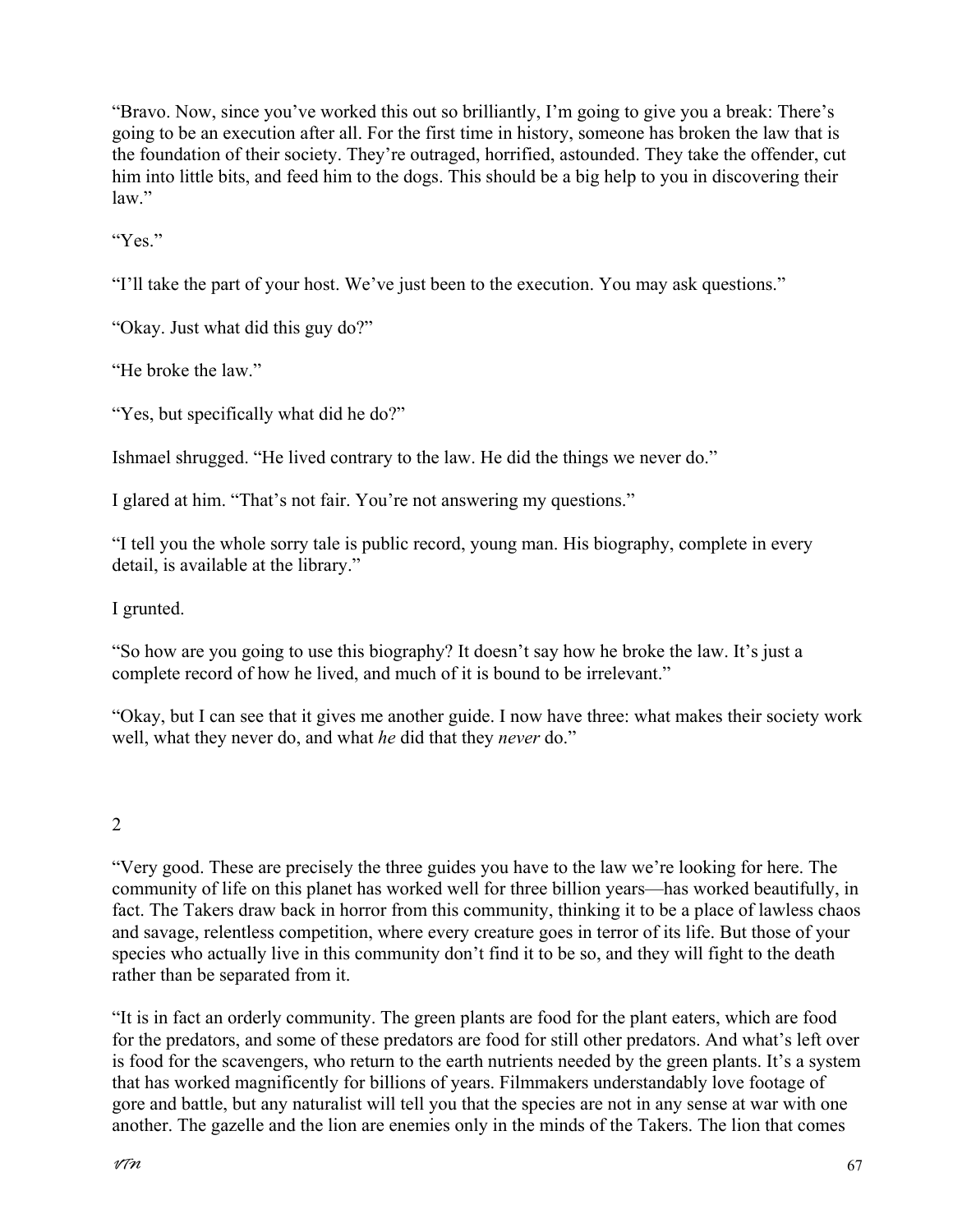across a herd of gazelles doesn't massacre them, as an enemy would. It kills one, not to satisfy its hatred of gazelles but to satisfy its hunger, and once it has made its kill the gazelles are perfectly content to go on grazing with the lion right in their midst.

"All this comes about because there is a law that is followed invariably within the community, and without this law the community would indeed be in chaos and would very quickly disintegrate and disappear. Man owes his very existence to this law. If the species around him had not obeyed it, he could not have come into being or survived. It's a law that protects not only the community as a whole but species within the community and even individuals. Do you understand?"

"I understand what you're saying, but I have no idea what the law is."

"I'm pointing to its effects."

"Oh. Okay."

"It is the peace–keeping law, the law that keeps the community from turning into the howling chaos the Takers imagine it to be. It's the law that fosters life for all—life for the grasses, life for the grasshopper that feeds on the grasses, life for the quail that feeds on the grasshopper, life for the fox that feeds on the quail, life for the crows that feed on the dead fox.

"The club–finned fish that nosed the shores of the continents came into being because hundreds of millions of generations of life before them had followed this law, and some of them became amphibians following this law. And some of the amphibians became reptiles following this law. And some of the reptiles became birds and mammals following this law. And some of the mammals became primates following this law. And one branch of the primates became *Australopithecus* following this law. And *Australopithecus* became *Homo habilis* following this law. And *Homo habilis* became *Homo erectus* following this law. And *Homo erectus* became *Homo sapiens* following this law. And *Homo sapiens* became *Homo sapiens sapiens* following this law.

"And then about ten thousand years ago one branch of the family of *Homo sapiens sapiens* said, 'Man is exempt from this law. The gods never meant man to be bound by it.' And so they built a civilization that flouts the law at every point, and within five hundred generations—in an eye–blink in the scale of biological time—this branch of the family of *Homo sapiens sapiens* saw that they had brought the entire world to the point of death. And their explanation for this calamity was . . . what?"

"Huh?"

"Man lived harmlessly on this planet for some three million years, but the Takers have brought the whole thing to the point of collapse in only five hundred generations. And their explanation for this is what?"

"I see what you mean. Their explanation is that something is fundamentally wrong with people."

"Not that you Takers may be doing something wrong but rather that there is something fundamentally wrong with human nature itself."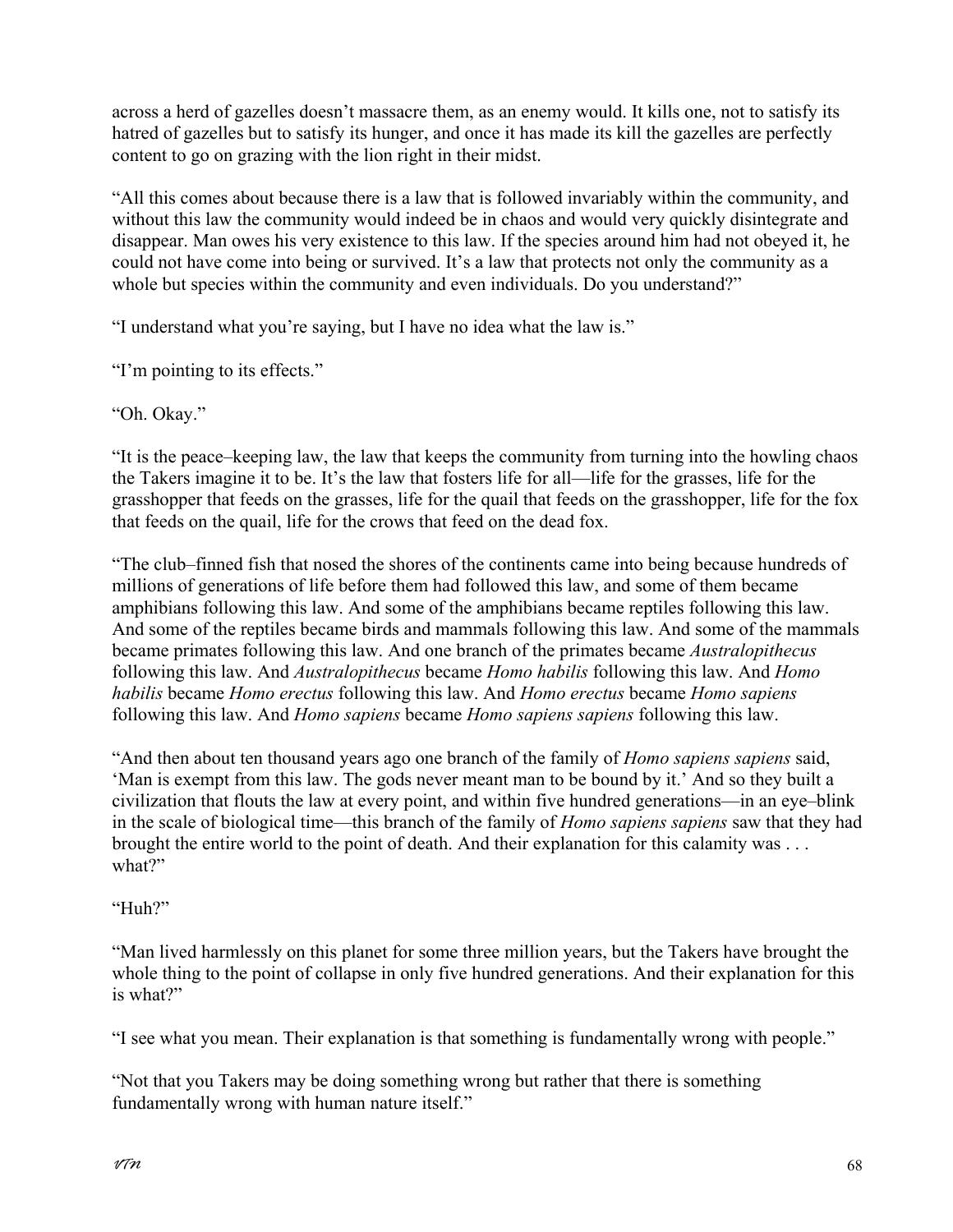"That's right."

"How do you like that explanation now?"

"I'm beginning to have my doubts about it."

"Good."

# 3

"At the time when the Takers blundered into the New World and began kicking everything to pieces, the Leavers here were searching for an answer to this question: 'Is there a way to achieve settlement that is in accord with the law that we've been following from the beginning of time?' I don't mean, of course, that they had consciously formulated this question. They were no more consciously aware of this law than the early aeronauts were consciously aware of the laws of aerodynamics. But they were struggling with it all the same: building and abandoning one civilizational contraption after another, trying to find one that would fly. Done this way, it's slow work. Proceeding simply by trial and error, it might have taken them another ten thousand years or another fifty thousand years. They apparently had the wisdom to know there was no hurry. They didn't *have* to get into the air. It made no sense to them to commit themselves to one civilizational craft that was clearly headed for disaster, the way the Takers have done."

Ishmael stopped there, and when he didn't go on, I said, "What now?"

His cheeks crinkled in a smile. "Now you leave and come back when you're prepared to tell me what law or set of laws has been at work in the community of life from the beginning."

"I'm not sure I'm ready for that."

"That's what we've been doing here for the last half week, if not from the very beginning: getting you ready."

"But I wouldn't know where to begin."

"You do know. You have the same three guides as in the case of the A's, the B's, and the C's. The law you're looking for has been obeyed invariably in the living community for three billion years." He nodded to the world outside. "And this is *how things came to be this way*. If this law had not been obeyed from the beginning and in each generation thereafter, the seas would be lifeless deserts and the land would still be dust blowing in the wind. All the countless forms of life that you see here came into being following this law, and following this law, man too came into being. And only once in all the history of this planet has any species tried to live in defiance of this law—and it wasn't an entire species, it was only one people, those I've named Takers. Ten thousand years ago, this one people said, 'No more. Man was not meant to be bound by this law,' and they began to live in a way that flouts the law at every point. Every single thing that is prohibited under the law they incorporated into their civilization *as a fundamental policy*. And now, after five hundred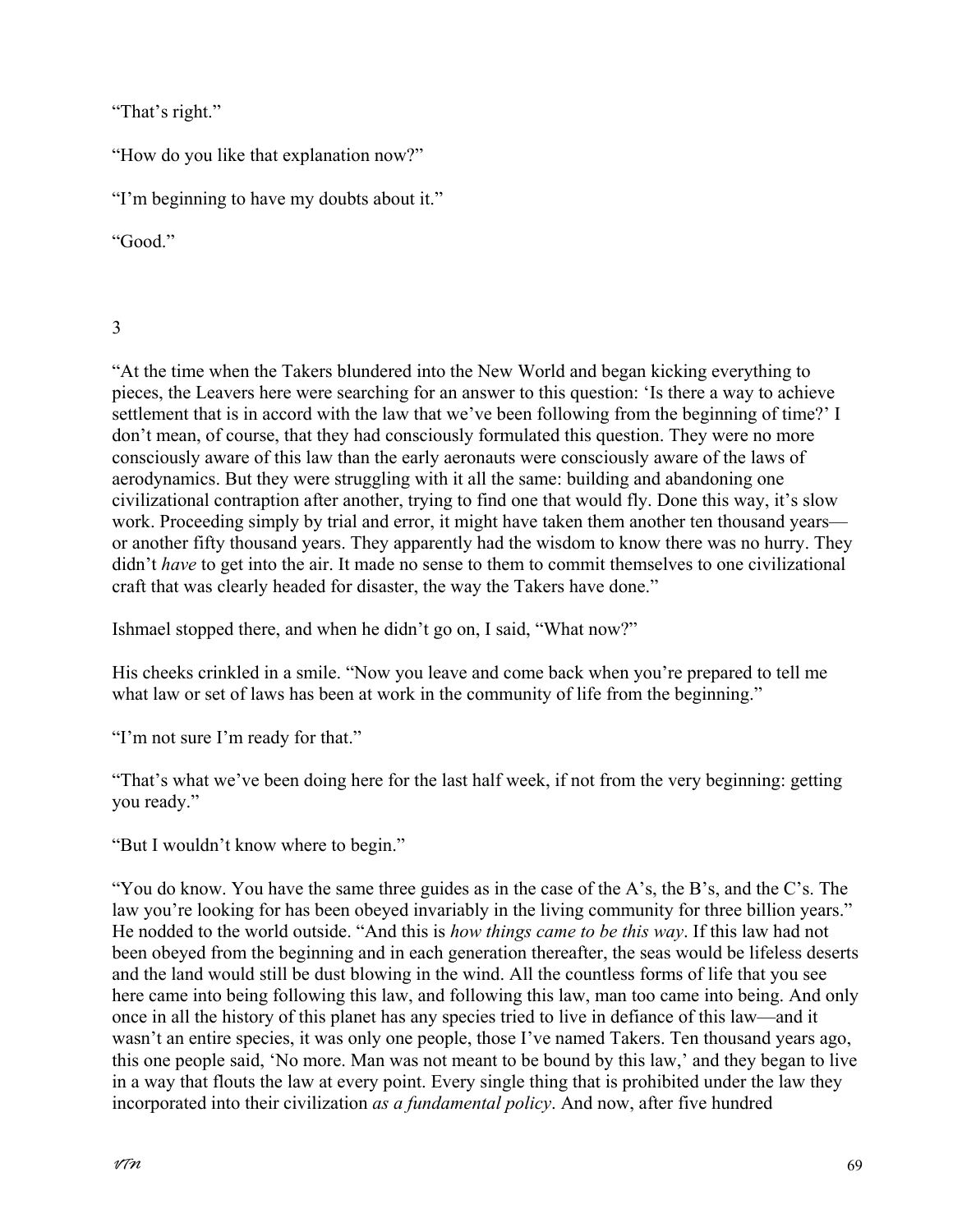generations, they are about to pay the penalty that any other species would pay for living contrary to this law."

Ishmael turned over a hand. "That should be guide enough for you."

#### 4

The door closed behind me, and there I was. I couldn't go back in and I didn't want to go home, so I just stood there. My mind was a blank. I felt depressed. On no rational grounds, I even managed to feel rejected.

Things were piling up at home. I was falling behind in my work, missing deadlines. In addition, I now had an assignment from Ishmael that did not fill me with enthusiasm. It was time to buckle down and get serious, so I did something I seldom do; I went out and had a drink. I needed to talk to someone, and solitary drinkers are lucky in this regard—they always have someone to talk to.

So: What was at the bottom of these mysterious feelings of depression and rejection? And why had they emerged on this one day in particular? The answer: On this one day in particular, Ishmael had sent me away to work on my own. He might have spared me the investigation I was about to undertake, but he chose not to. Therefore: rejection, of a sort. Childish, of course, to perceive it this way, but I never claimed to be perfect.

There was more to it than this, however, because I still felt depressed. A second bourbon helped me to it: I was making progress. That's right. This was the source of my feeling of depression.

Ishmael had a curriculum. Well, of course, why wouldn't he? He'd developed his curriculum over a period of years, working with one pupil after another. Makes sense. You've got to have a plan. You start here, move to this point, then to this point, this point, and this point, and then, voila! One fine day you're finished. Thanks for your attention, have a nice life, and close the door behind you when you leave.

How far along was I, at this point? Halfway? A third of the way? A quarter? Whatever, every advance I made took me a step closer to being out of Ishmael's life.

What's the best bad word that describes this way of taking the situation? Selfishness? Possessiveness? Stinginess? Whatever it is, I'll own to it and make no excuses.

I had to face it: I didn't just want a teacher—I wanted a teacher for life.

## *EIGHT*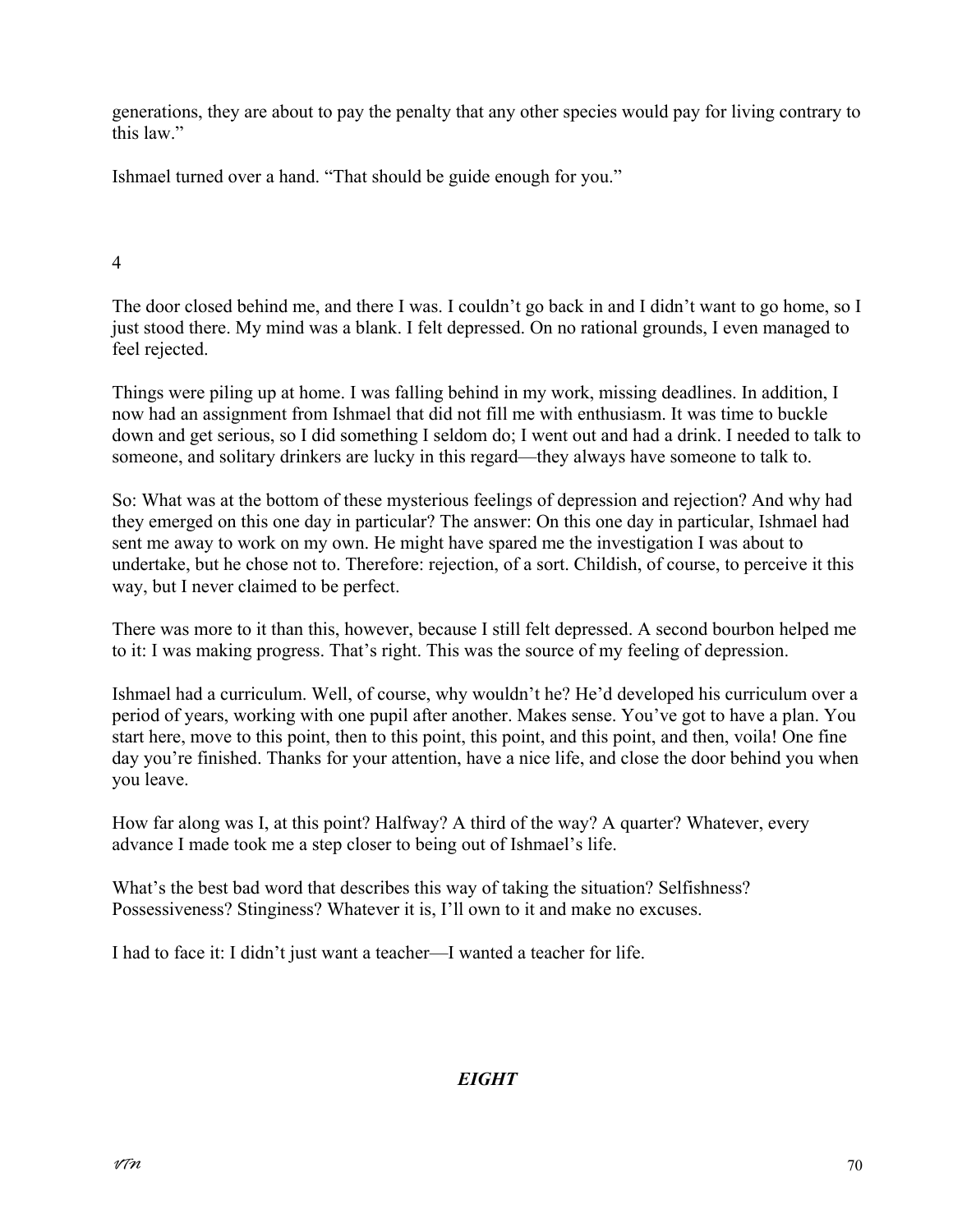1

The search for the law took me four days.

I spent one day telling myself I couldn't do it, two days doing it, and one day making sure I'd done it. On the fifth day I went back. As I walked into Ishmael's office, I was mentally rehearsing what I was going to say, which was, "I think I see why you insisted I do it myself."

I looked up from my thoughts and was momentarily disoriented. I had forgotten what was waiting for me there: the empty room, the lone chair, the slab of glass with a pair of glowing eyes behind it. Foolishly, I quavered a hello into the air.

Then Ishmael did something he'd never done before. By way of greeting, he lifted his upper lip to give me a look at a row of amber teeth as massive as elbows. I scurried to my chair and waited like a schoolboy for his nod.

"I think I see why you insisted I do it myself," I told him. "If you had done the work for me and pointed out the things the Takers do that are never done in the natural community, I would have said, 'Well, sure, so what, big deal.' "

Ishmael grunted.

"Okay. As I make it out, there are four things the Takers do that are never done in the rest of the community, and these are all fundamental to their civilizational system. First, they exterminate their competitors, which is something that never happens in the wild. In the wild, animals will defend their territories and their kills and they will invade their competitors' territories and preempt their kills. Some species even include competitors among their prey, but they never hunt competitors down just to make them dead, the way ranchers and farmers do with coyotes and foxes and crows. What they hunt, they eat."

Ishmael nodded. "It should be noted, however, that animals will also kill in self–defense, or even when they merely feel threatened. For example, baboons may attack a leopard that hasn't attacked them. The point to see is that, although baboons will go looking for food, they will never go looking for leopards."

"I'm not sure I see what you mean."

"I mean that in the absence of food, baboons will organize themselves to find a meal, but in the absence of leopards they will never organize themselves to find a leopard. In other words, it's as you say: when animals go hunting—even extremely aggressive animals like baboons—it's to obtain food, not to exterminate competitors or even animals that prey on them."

"Yes, I see what you're getting at now."

"And how can you be sure this law is invariably followed? I mean, aside from the fact that competitors are never seen to be exterminating each other, in what you call the wild."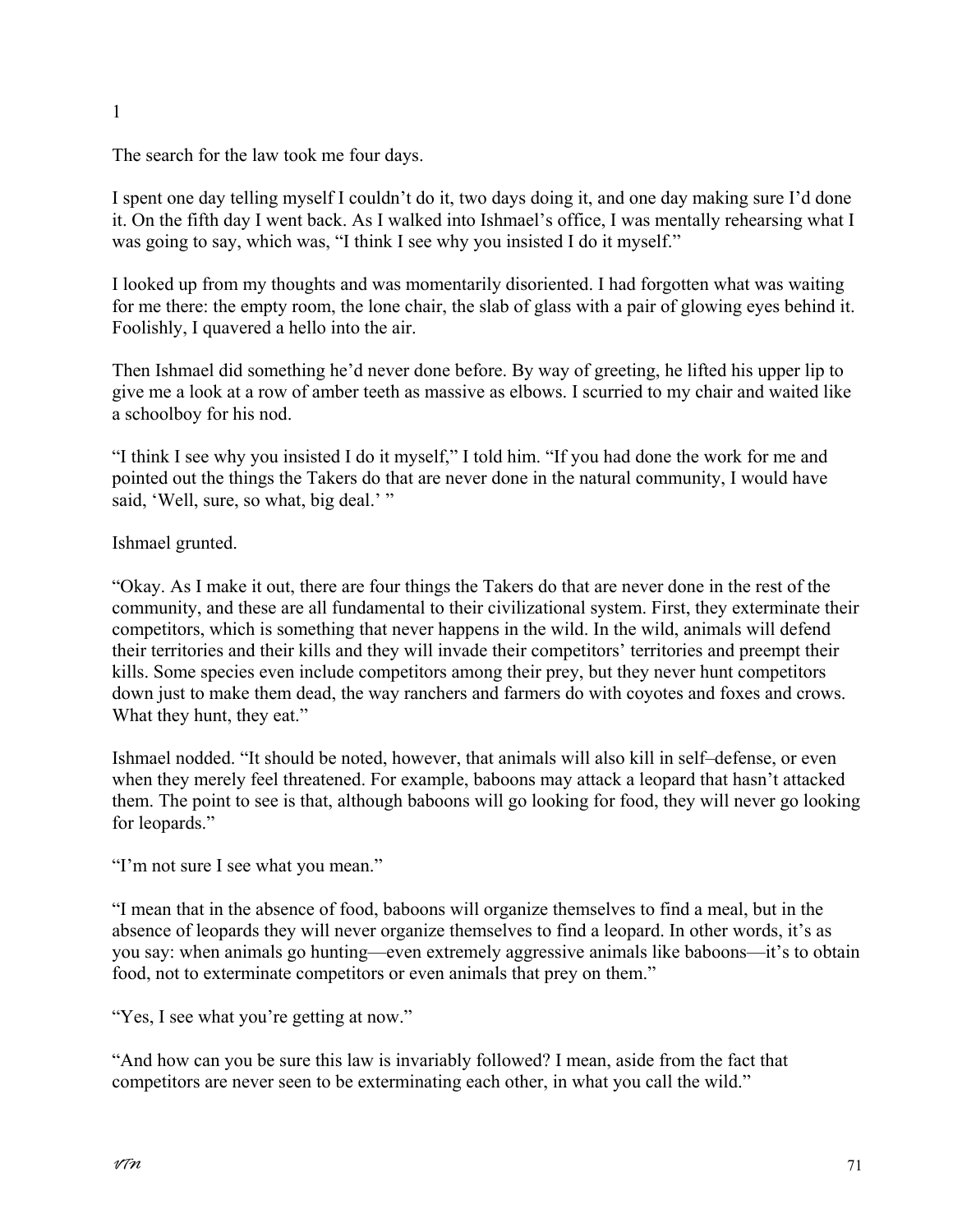"If it weren't invariably followed, then, as you say, things would not have come to be this way. If competitors hunted each other down just to make them dead, then there would *be* no competitors. There would simply be one species at each level of competition: the strongest."

"Go on."

"Next, the Takers systematically destroy their competitors' food to make room for their own. Nothing like this occurs in the natural community. The rule there is: Take what you need, and leave the rest alone."

Ishmael nodded.

"Next, the Takers deny their competitors access to food. In the wild, the rule is: You may deny your competitors access to what you're eating, but you may not deny them access to food in general. In other words, you can say, 'This gazelle is mine,' but you can't say, '*All* the gazelles are mine.' The lion defends its kill as its own, but it doesn't defend the herd as its own."

"Yes, that's true. But suppose you raised up a herd of your own, from scratch, so to speak. Could you defend that herd as your own?"

"I don't know. I suppose so, so long as it wasn't your policy that all the herds in the world were your own."

"And what about denying competitors access to what you're growing?"

"Again . . . *Our* policy is: Every square foot of this planet belongs to us, so if we put it all under cultivation, then all our competitors are just plain out of luck and will have to become extinct. Our policy is to deny our competitors access to *all the food in the world*, and that's something no other species does."

"Bees will deny you access to what's inside their hive in the apple tree, but they won't deny you access to the apples."

"That's right."

"Good. And you say there's a fourth thing the Takers do that is never done in the wild, as you call it."

"Yes. In the wild, the lion kills a gazelle and eats it. It doesn't kill a second gazelle to save for tomorrow. The deer eats the grass that's there. It doesn't cut the grass down and save it for the winter. But these are things the Takers do."

"You seem less certain about this one."

"Yes, I *am* less certain. There *are* species that store food, like bees, but most don't."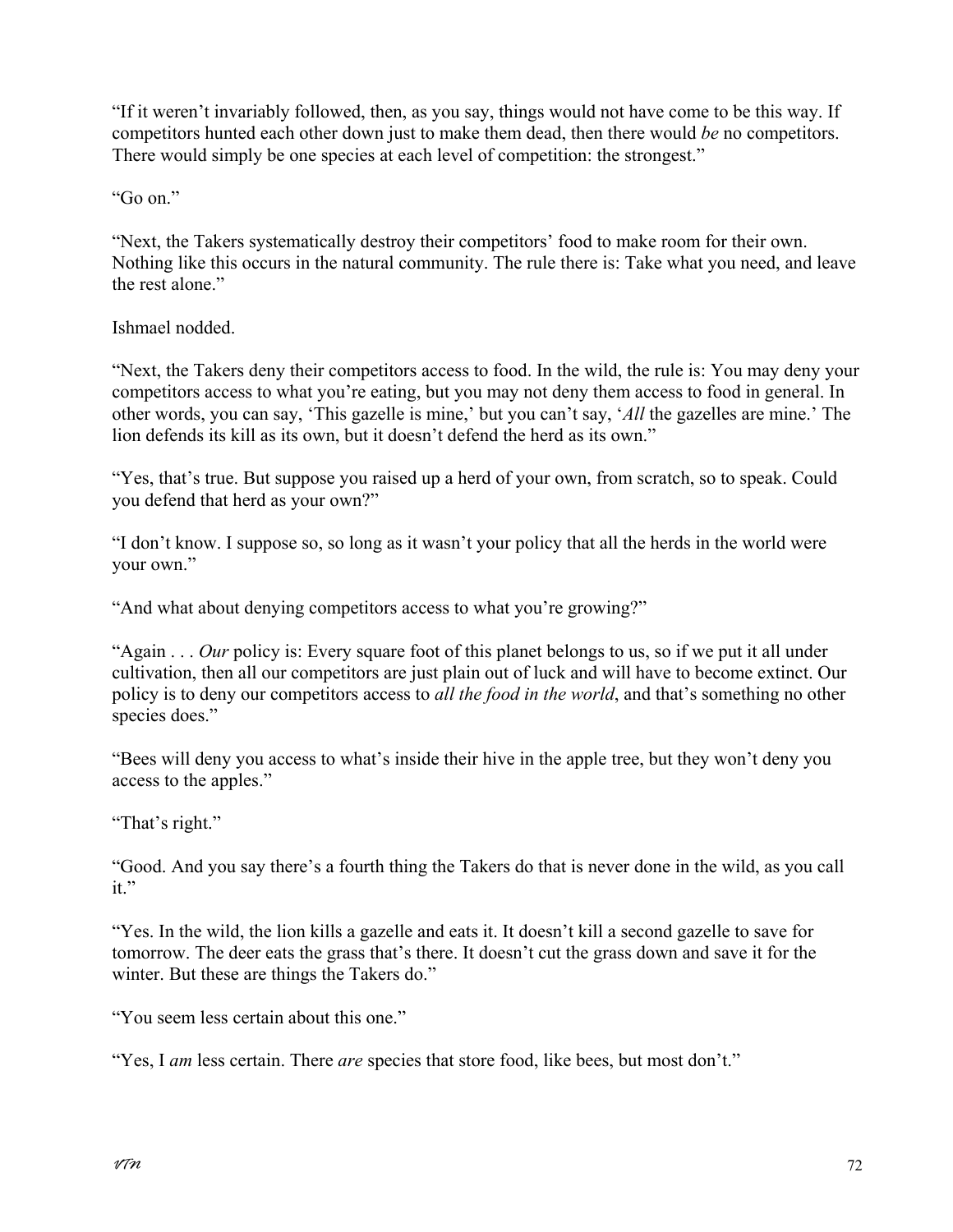"In this case, you've missed the obvious. Every living creature stores food. Most simply store it in their bodies, the way lions and deer and people do. For others, this would be inadequate to their adaptations, and they must store food externally as well."

"Yes, I see."

"There's no prohibition against food storage as such. There couldn't be, because that's what makes the whole system work: the green plants store food for the plant eaters, the plant eaters store food for the predators, and so on."

"True. I hadn't thought of it that way."

"Is there anything else the Takers do that is never done in the rest of the community of life?"

"Not that I can see. Not that seems relevant to what makes that community work."

2

"This law that you have so admirably described defines the limits of competition in the community of life. You may compete to the full extent of your capabilities, but you may not hunt down your competitors or destroy their food or deny them access to food. In other words, you may compete but you may not wage war."

"Yes. As you said, it's the peace–keeping law."

"And what's the effect of the law? What does it promote?"

"Well . . . it promotes order."

"Yes, but I'm after something else now. What would have happened if this law had been repealed ten million years ago? What would the community be like?"

"Once again, I'd have to say there would only be one form of life at each level of competition. If all the competitors for the grasses had been waging war on each other for ten million years, I'd have to think an overall winner would have emerged by now. Or maybe there'd be one insect winner, one avian winner, one reptile winner, and so on. The same would be true at all levels."

"So the law promotes what? What's the difference between this community and the community as it is?"

"I suppose the community I've just described would consist of a few dozen or a few hundred different species. The community as it is consists of millions of species."

"So the law promotes what?"

"Diversity."

 $V\!I\!m$   $\hspace{0.5cm}$  73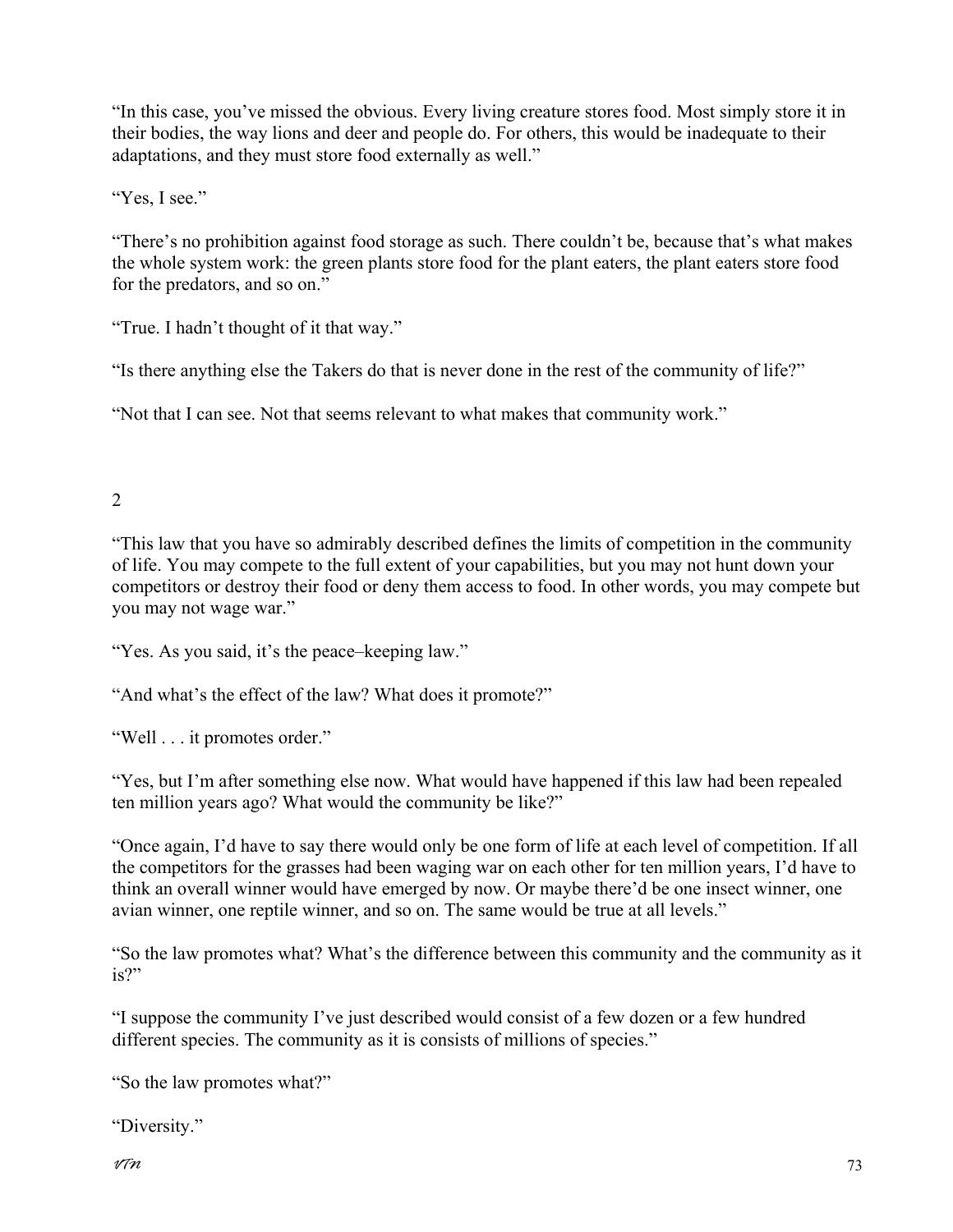"Of course. And what's the good of diversity?"

"I don't know. It's certainly more . . . interesting."

"What's wrong with a global community that consists of nothing but grass, gazelles, and lions? Or a global community that consists of nothing but rice and humans?"

I gazed into space for a while. "I'd have to think that a community like that would be ecologically fragile. It would be highly vulnerable. Any change at all in existing conditions, and the whole thing would collapse."

Ishmael nodded. "Diversity is a survival factor *for the community itself*. A community of a hundred million species can survive almost anything short of total global catastrophe. Within that hundred million will be thousands that could survive a global temperature drop of twenty degrees—which would be a lot more devastating than it sounds. Within that hundred million will be thousands that could survive a global temperature rise of twenty degrees. But a community of a hundred species or a thousand species has almost no survival value at all."

"True. And diversity is exactly what's under attack here. Every day dozens of species disappear as a direct result of the way the Takers compete outside the law."

"Now that you know there's a law involved, does it make a difference in the way you view what's going on?"

"Yes. I no longer think of what we're doing as a blunder. We're not destroying the world because we're clumsy. We're destroying the world because we are, in a very literal and deliberate way, at war with it."

### 3

"As you've explained, the community of life would be destroyed if all species exempted themselves from the rules of competition laid down by this law. But what would happen if only *one* species exempted itself?"

"You mean other than man?"

"Yes. Of course it would have to possess an almost human cunning and determination. Suppose that you're a hyena. Why should you share the game with those lazy, domineering lions? It happens again and again: You kill a zebra, and a lion comes along, drives you off, and helps himself while you sit around waiting for the leavings. Is that fair?"

"I thought it was the other way around—the lions make the kill and the hyenas do the harassing."

"Lions make their own kills, of course, but they're perfectly content to appropriate someone else's if they can."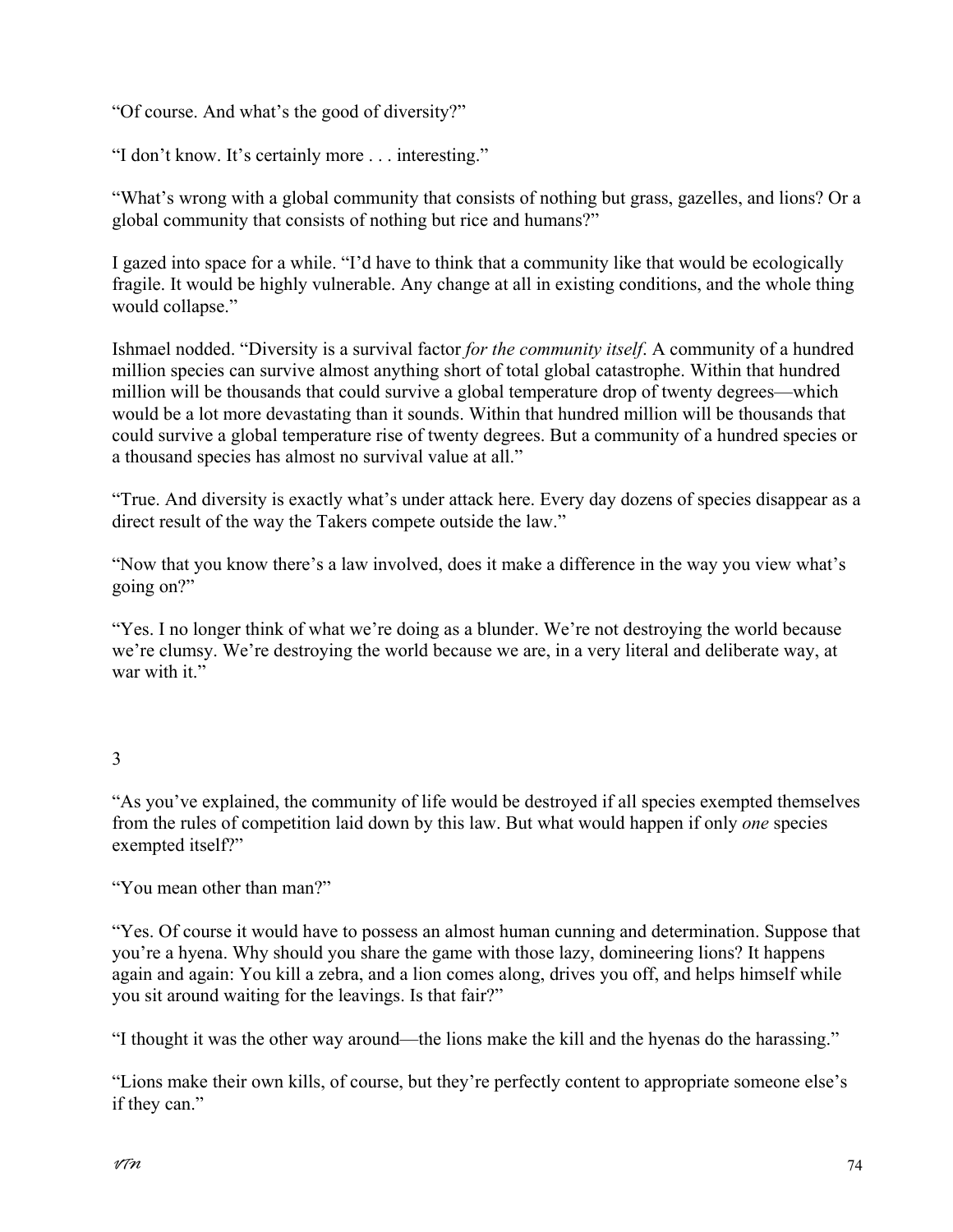"Okay."

"So you're fed up. What are you going to do about it?"

"Exterminate the lions."

"And what's the effect of this?"

"Well . . . no more hassles."

"What were the lions living on?"

"The gazelles. The zebras. The game."

"Now the lions are gone. How does this affect you?"

"I see what you're getting at. There's more game for us."

"And when there's more game for you?"

I looked at him blankly.

"All right. I was assuming you knew the ABC's of ecology. In the natural community, whenever a population's food supply increases, that population increases. As that population increases, its food supply decreases, and as its food supply decreases, that population decreases. This interaction between food populations and feeder populations is what keeps everything in balance."

"I *did* know it. I just wasn't thinking."

"Well," Ishmael said with a baffled frown, "think."

I laughed. "Okay. So, with the lions gone, there's more food for hyenas, and our population grows. It grows to the point where game becomes scarce, then it begins to shrink."

"It would in ordinary circumstances, but you've changed those circumstances. You've decided the law of limited competition doesn't apply to hyenas."

"Right. So we kill off our other competitors."

"Don't make me drag it out of you one word at a time. I want you to work it out."

"Okay. Let's see. After we kill off our competitors for the game . . . our population grows until the game begins to get scarce. There are no more competitors to kill off, so we have to increase the game population. . . . I can't see hyenas going in for animal husbandry."

"You've killed off your competitors for the game, but your game has competitors as well competitors for the grasses. These are your competitors once removed. Kill them off and there'll be more grass for your game."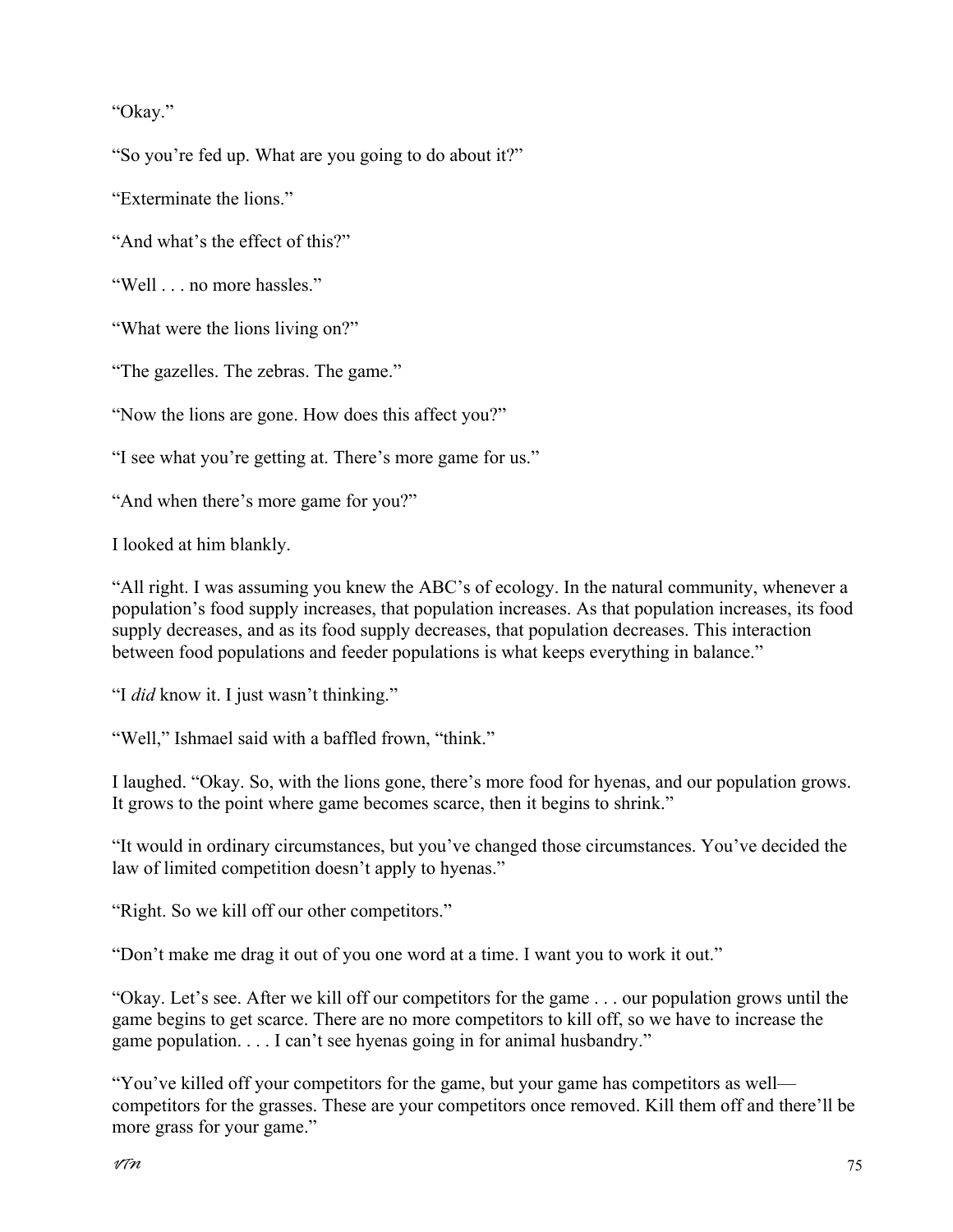"Right. More grass for the game means more game, more game means more hyenas, more hyenas means . . . What's left to kill off?" Ishmael just raised his eyebrows at me. "There's nothing left to kill off."

"Think."

I thought. "Okay. We've killed off our direct competitors and our competitors once removed. Now we can kill off our competitors twice removed—the plants that compete with the grasses for space and sunlight."

"That's right. Then there will be more plants for your game and more game for you."

"Funny. . . . This is considered almost holy work by farmers and ranchers. Kill off everything you can't eat. Kill off anything that eats what you eat. Kill off anything that doesn't feed what you eat."

"It *is* holy work, in Taker culture. The more competitors you destroy, the more humans you can bring into the world, and that makes it just about the holiest work there is. Once you exempt yourself from the law of limited competition, everything in the world except your food and the food of your food becomes an enemy to be exterminated."

4

"As you see, one species exempting itself from this law has the same ultimate effect as all species exempting themselves. You end up with a community in which diversity is progressively destroyed in order to support the expansion of a single species."

"Yes. You have to end up where the Takers have ended up—constantly eliminating competitors, constantly increasing your food supply, and constantly wondering what you're going to do about the population explosion. How did you put it the other day? Something about increasing food production to feed an increased population."

" 'Intensification of production to feed an increased population leads to a still greater increase in population.' Peter Farb said it in *Humankind*."

"You said it was a paradox?"

"No, *he* said it was a paradox."

"Why?"

Ishmael shrugged. "I'm sure he knows that any species in the wild will invariably expand to the extent that its food supply expands. But, as you know, Mother Culture teaches that such laws do not apply to man."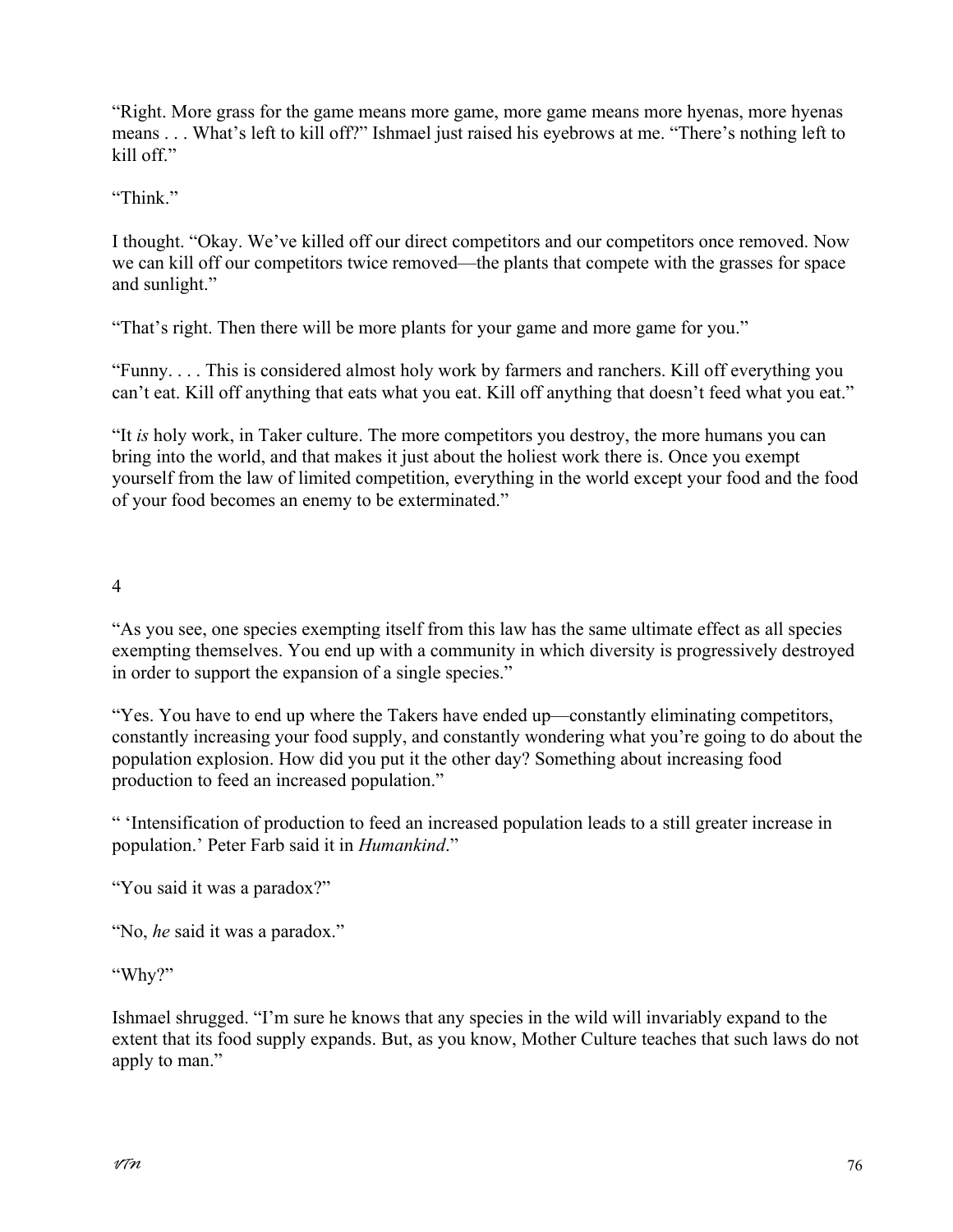5

"I have a question," I said. "As we've gone through these things, I keep wondering if agriculture itself is contrary to this law. I mean, it seems contrary to the law by definition."

"It is—if the only definition you have is the Taker definition. But there are other definitions. Agriculture doesn't have to be a war waged on all life that doesn't support your growth."

"I guess my problem is this. The biological community is an economy, isn't it? I mean, if you start taking more for yourself, then there's got to be less for someone else, for *something* else. Isn't that so?"

"Yes. But what are you getting at by taking more for yourself? Why do it?"

"Well, this is the basis for settlement. I can't have settlement unless I have agriculture."

"Are you sure that's what you want?"

"What else would I want?"

"Do you want to grow to the point where you can take over the world and put every square foot of it under cultivation and force everyone alive to be an agriculturalist?"

" $No$ "

"That's what the Takers have been doing—and are still doing. That's what their agricultural system is designed to support: not just settlement—*growth*. Unlimited growth."

"Okay. But all I want is settlement."

"Then you don't have to go to war."

"But the problem remains. If I'm going to achieve settlement, I have to have more than I had before, and that more has got to come from *somewhere*."

"Yes, that's true, and I see your difficulty. In the first place, settlement is not by any means a uniquely human adaptation. Offhand I can't think of any species that is an *absolute* nomad. There's always a territory, a feeding ground, a spawning ground, a hive, a nest, a roost, a lair, a den, a hole, a burrow. And there are varying degrees of settlement among animals, and among humans as well. Even hunter–gatherers aren't absolute nomads, and there are intermediate states between them and pure agriculturalists. There are hunter–gatherers who practice intensive collection, who collect and store food surpluses that enable them to be a bit more settled. Then there are semi–agriculturalists who grow a little and gather a lot. And then there are near–agriculturalists who grow a lot and gather a little. And so on."

"But this is not getting to the central problem," I said.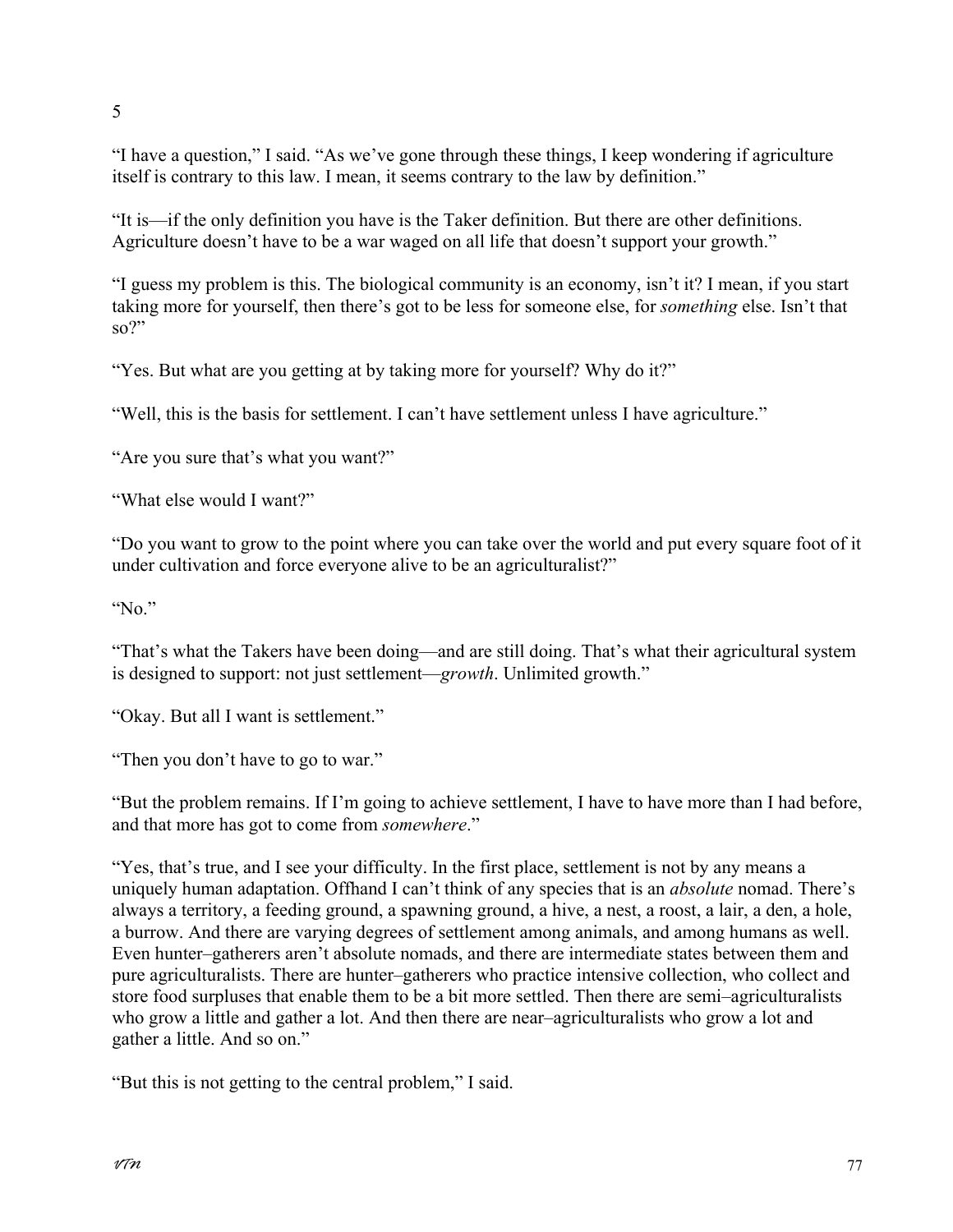"It *is* getting to the central problem, but your vision is locked on seeing the problem in one way and one way only. The point you're missing is this: When *Homo habilis* appeared on the scene—when that particular adaptation that we call *Homo habilis* appeared on the scene—*something* had to make way for him. I don't mean that some other species had to become extinct. I mean simply that, with his very first bite, *Homo habilis* was in competition with *something*. And not with one thing, with a thousand things—which all had to be diminished in some small degree if *Homo habilis* was going to live. This is true of every single species that ever came into being on this planet."

"Okay. But I still don't see what this has to do with settlement."

"You're not listening. Settlement is a biological adaptation practiced to some degree by *every* species, including the human. And *every* adaptation supports itself in competition with the adaptations around it. In brief, human settlement isn't *against* the laws of competition, it's *subject* to the laws of competition."

"Ah. Yes. Okay, I see it now."

# 6

"So, what have we discovered here?"

"We've discovered that any species that exempts itself from the rules of competition ends up destroying the community in order to support its own expansion."

"Any species? Including man?"

"Yes, obviously. That's in fact what's happening here."

"So you see that this—at least this—is not some mysterious wickedness peculiar to the human race. It isn't some imponderable flaw in man that has made the people of your culture the destroyers of the world."

"No. The same thing would happen with any species, at least with any species strong enough to bring it off. Provided that every increase in food supply is answered by an increase in population."

"Given an expanding food supply, any population will expand. This is true of any species, including the human. The Takers have been proving this here for ten thousand years. For ten thousand years they've been steadily increasing food production to feed an increased population, and every time they've done this, the population has increased still more."

I sat there for a minute thinking. Then I said, "Mother Culture doesn't agree."

"Certainly not. I'm sure she disagrees most strenuously. What does she say?"

"She says it's within our power to increase food production *without* increasing our population."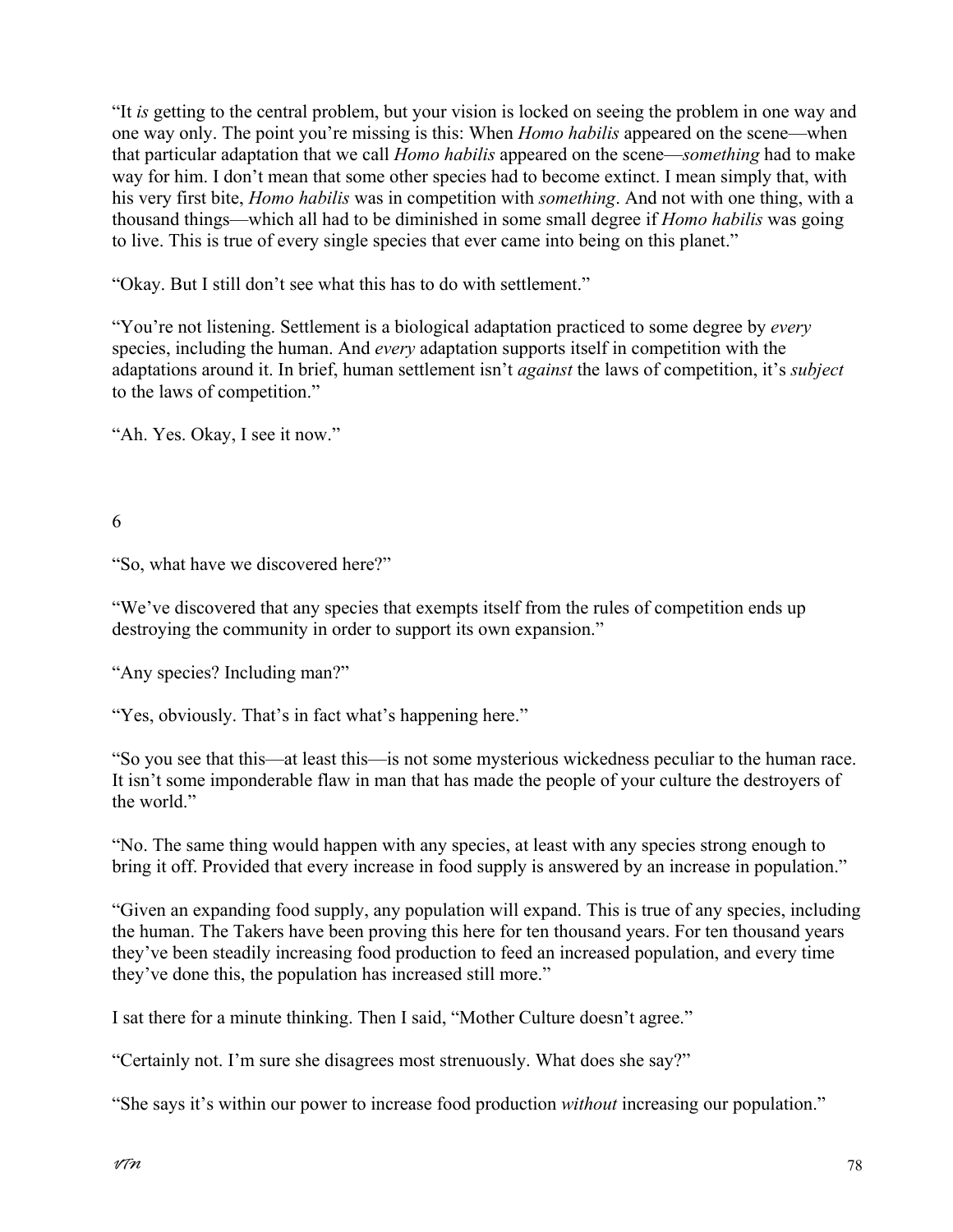"To what end? Why increase food production?"

"To feed the millions who're starving."

"And as you feed them will you extract a promise that they will not reproduce?"

"Well . . . no, that's not part of the plan."

"So what will happen if you feed the starving millions?"

"They'll reproduce and our population will increase."

"Without fail. This is an experiment that has been performed in your culture annually for ten thousand years, with completely predictable results. Increasing food production to feed an increased population results in yet another increase in population. Obviously it has to have this result, and to predict any other is simply to indulge in biological and mathematical fantasies."

"Even so . . ." I thought some more. "Mother Culture says that, if it comes to that, birth control will solve the problem."

"Yes. If you're ever so foolish as to get into a conversation on this subject with some of your friends, you'll find they heave a great sigh of relief when they remember to make this point. 'Whew! Off the hook!' It's like the alcoholic who swears he'll give up drink before it ruins his life. Global population control is always something that's going to happen in the future. It was something that was going to happen in the future when you were three billion in 1960. Now, when you're five billion, it's still something that's going to happen in the future."

"True. Nevertheless, it *could* happen."

"It could indeed—but not as long as you're enacting this story. As long as you're enacting this story, you will go on answering famine with increased food production. You've seen the ads for sending food to starving peoples around the world?"

"Yes."

"Have you ever seen ads for sending contraceptives?"

" $No$ "

"Never. Mother Culture talks out of both sides of her mouth on this issue. When you say to her *population explosion* she replies *global population control*, but when you say to her *famine* she replies *increased food production*. But as it happens, increased food production is an annual event and global population control is an event that never happens at all."

"True."

"Within your culture as a whole, there is in fact no significant thrust toward global population control. The point to see is that there never *will* be such a thrust so long as you're enacting a story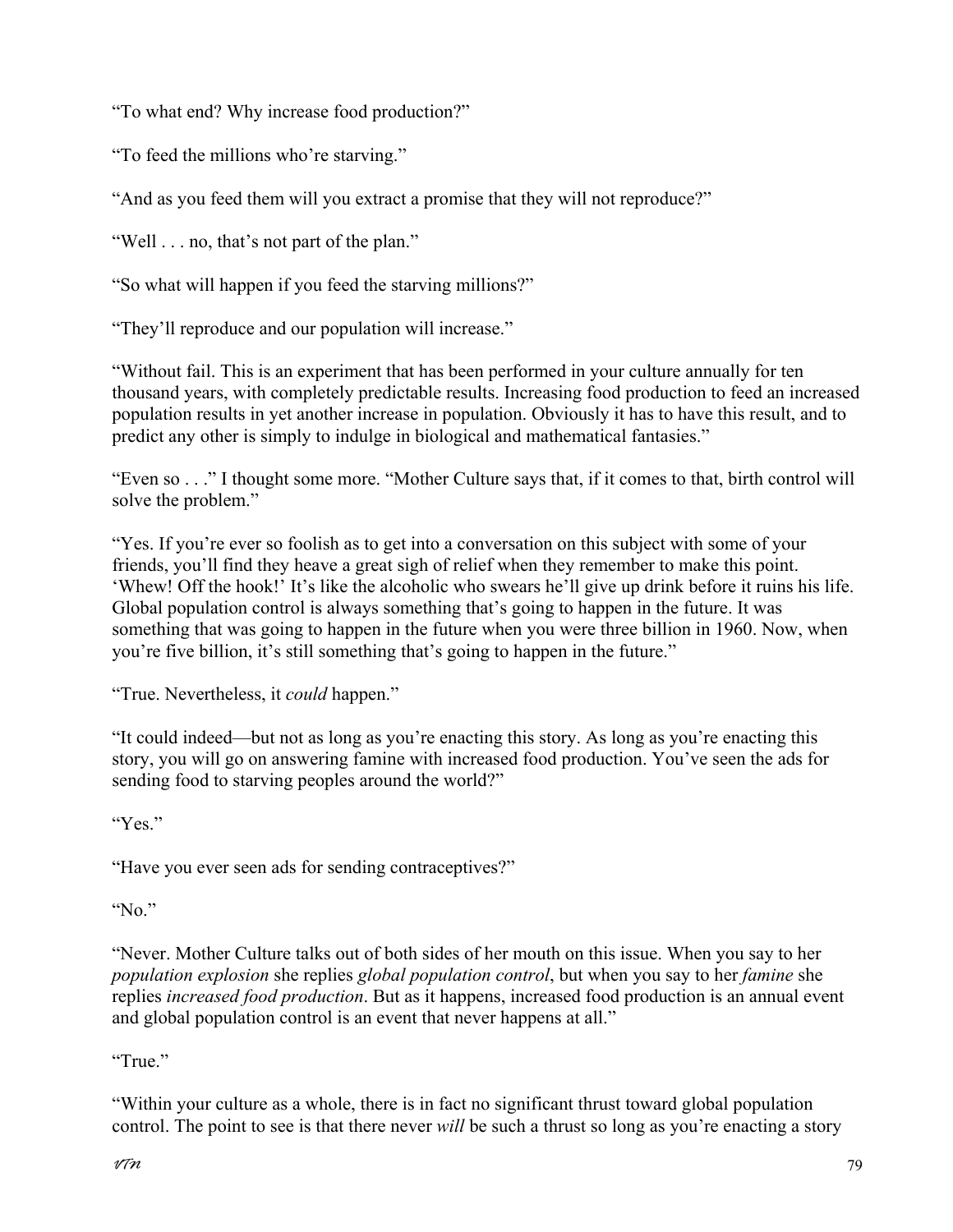that says the gods made the world for man. For as long as you enact that story, Mother Culture will demand increased food production today—and promise population control tomorrow."

"Yes, I can see that. But I have a question."

"Proceed"

"I know what Mother Culture says about famine. What do *you* say?"

"I? I say nothing, except that your species is not exempt from the biological realities that govern all other species."

"But how does that apply to famine?"

"Famine isn't unique to humans. All species are subject to it everywhere in the world. When the population of any species outstrips its food resources, that population declines until it's once again in balance with its resources. Mother Culture says that humans should be exempt from that process, so when she finds a population that has outstripped its resources, she rushes in food from the outside, thus making it a certainty that there will be even more of them to starve in the next generation. Because the population is never allowed to decline to the point at which it can be supported by its own resources, famine becomes a chronic feature of their lives."

"Yes. A few years ago I read a story in the paper about an ecologist who made the same point at some conference on hunger. Boy, did he get jumped on. He was practically accused of being a murderer."

"Yes, I can imagine. His colleagues all over the world understand perfectly well what he was saying, but they have the good sense not to confront Mother Culture with it in the midst of her benevolence. If there are forty thousand people in an area that can only support thirty thousand, it's no kindness to bring in food from the outside to maintain them at forty thousand. That just guarantees that the famine will continue."

"True. But all the same, it's hard just to sit by and let them starve."

"This is precisely how someone speaks who imagines that he is the world's divinely appointed ruler: 'I will not *let* them starve. I will not *let* the drought come. I will not *let* the river flood.' It is the gods who *let* these things, not you."

"A valid point," I said. "Even so I have one more question on this." Ishmael nodded me on. "We increase food production in the U.S. tremendously every year, but our population growth is relatively slight. On the other hand, population growth is steepest in countries with poor agricultural production. This seems to contradict your correlation of food production with population growth."

He shook his head in mild disgust. "The phenomenon as it's observed is this: 'Every increase in food production to feed an increased population is answered by another increase in population.' This says nothing about where these increases occur."

```
"I don't get it."
```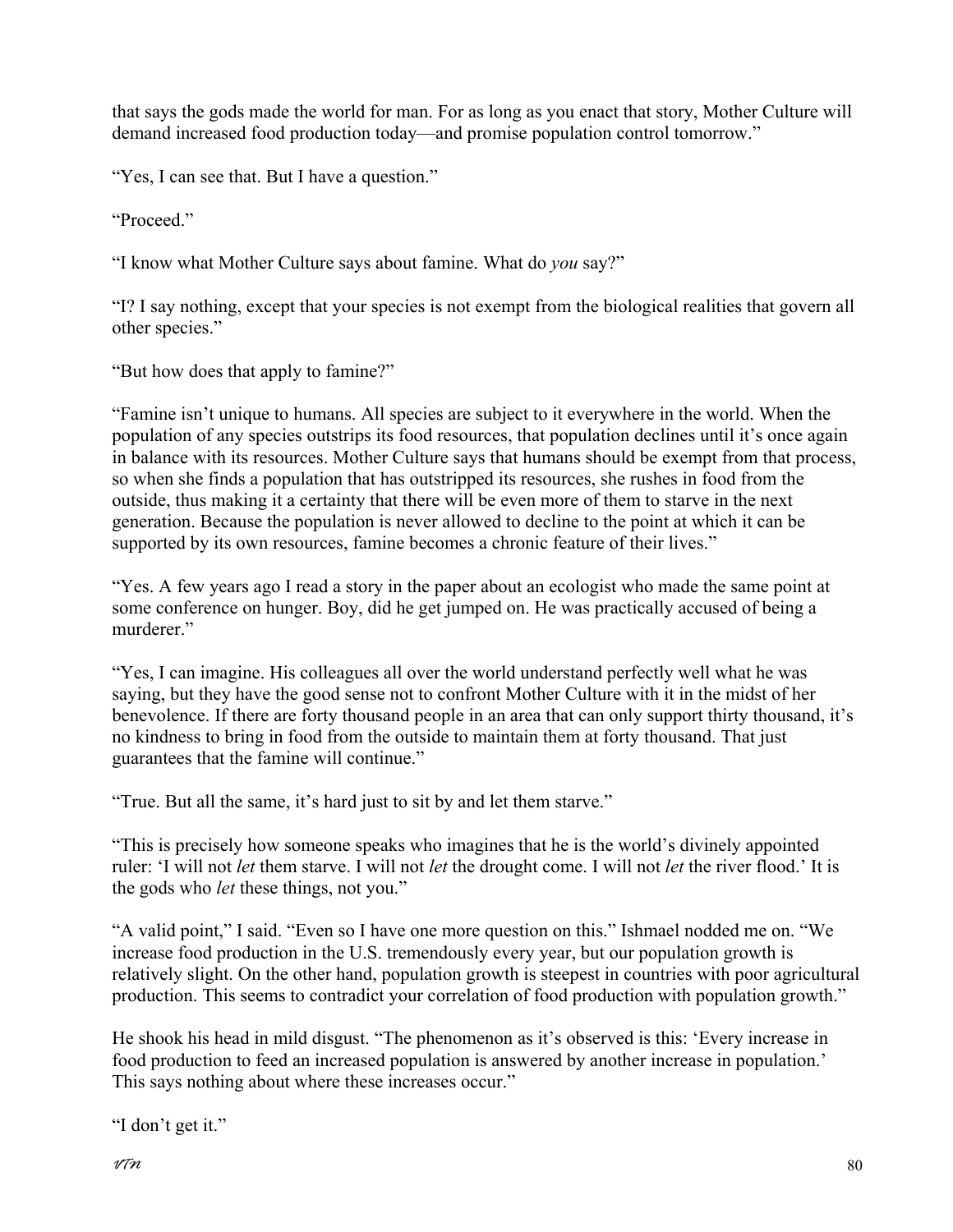"An increase in food production in Nebraska doesn't necessarily produce a population increase in Nebraska. It may produce a population increase somewhere in India or Africa."

"I still don't get it."

"Every increase in food production is answered by an increase in population *somewhere*. In other words, *someone* is consuming Nebraska's surpluses—and if they weren't, Nebraska's farmers would stop producing those surpluses, pronto."

"True," I said, and spent a few moments in thought. "Are you suggesting that First World farmers are fueling the Third World population explosion?"

"Ultimately," he said, "who else is there to fuel it?"

I sat there staring at him.

"You need to take a step back from the problem in order to see it in global perspective. At present there are five and a half billion of you here, and, though millions of you are starving, you're producing enough food to feed six billion. And *because* you're producing enough food for six billion, it's a biological certainty that in three or four years there *will be* six billion of you. By that time, however (even though millions of you will still be starving), you'll be producing enough food for six and a half billion—which means that in another three or four years there *will be* six and a half billion. But by that time you'll be producing enough food for seven billion (even though millions of you will still be starving), which again means that in another three or four years there *will be* seven billion of you. In order to halt this process, you must face the fact that increasing food production doesn't feed your hungry, it only fuels your population explosion."

"I see that. But how do we stop increasing food production?"

"You do it the same way you stop destroying the ozone layer, the same way you stop cutting down the rain forests. If the will is there, the method will be found."

7

"As you see, I left a book beside your chair," Ishmael said.

It was *The American Heritage Book of Indians*.

"While we're on or near the subject of population control, there's a map of tribal locations there in the front that you may find illuminating." After I'd studied it for a minute, he asked me what I made of it.

"I didn't realize there were so many. So many different peoples."

"Not all of them were there at the same time, but most of them were. What I'd like you to think about is what served to limit their growth."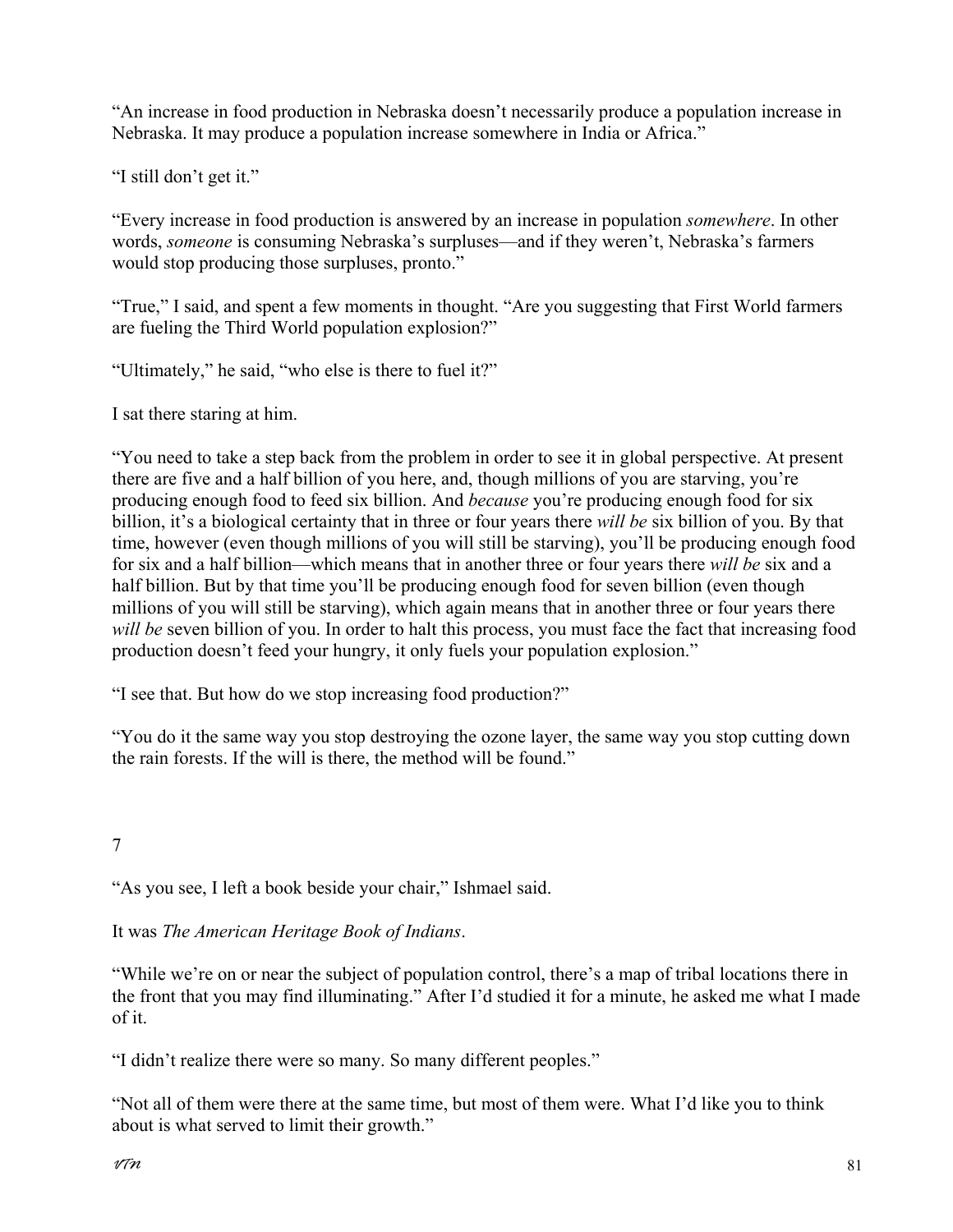"How is the map supposed to help?"

"I wanted you to see that this was far from an empty continent. Population control wasn't a luxury, it was a necessity."

"Okay."

"Any ideas?"

"You mean from looking at the map? No, I'm afraid not."

"Tell me this: What do the people of your culture do if they get tired of living in the crowded Northeast?"

"That's easy. They move to Arizona. New Mexico. Colorado. The wide open spaces."

"And how do the Takers in the wide open spaces like that?"

"They don't. They put bumper stickers on their cars that say, 'If you love New Mexico, go back where you came from.'"

"But they don't go back."

"No, they just keep coming."

"Why can't the Takers of these areas stem the flood? Why can't they limit the population growth of the Northeast?"

"I don't know. I don't see how they could."

"So what you have is a gushing wellspring of growth in one part of the country that no one bothers to turn off, because the excess can always flow into the wide open spaces of the West."

"That's right."

"Yet each of these states has a boundary. Why don't those boundaries keep them out?"

"Because they're just imaginary lines."

"Exactly. All you have to do to transform yourself into an Arizonan is to cross that imaginary line and settle down. But the point to note is that around each of the Leaver peoples on that map was a boundary that was definitely not imaginary: a cultural boundary. If the Navajo started feeling crowded, they couldn't say to themselves, 'Well, the Hopi have a lot of wide open space. Let's go over there and be Hopi.' Such a thing would have been unthinkable to them. In short, New Yorkers can solve their population problems by becoming Arizonans, but the Navajo couldn't solve their population problems by becoming Hopi. Those cultural boundaries were boundaries that no one crossed by choice."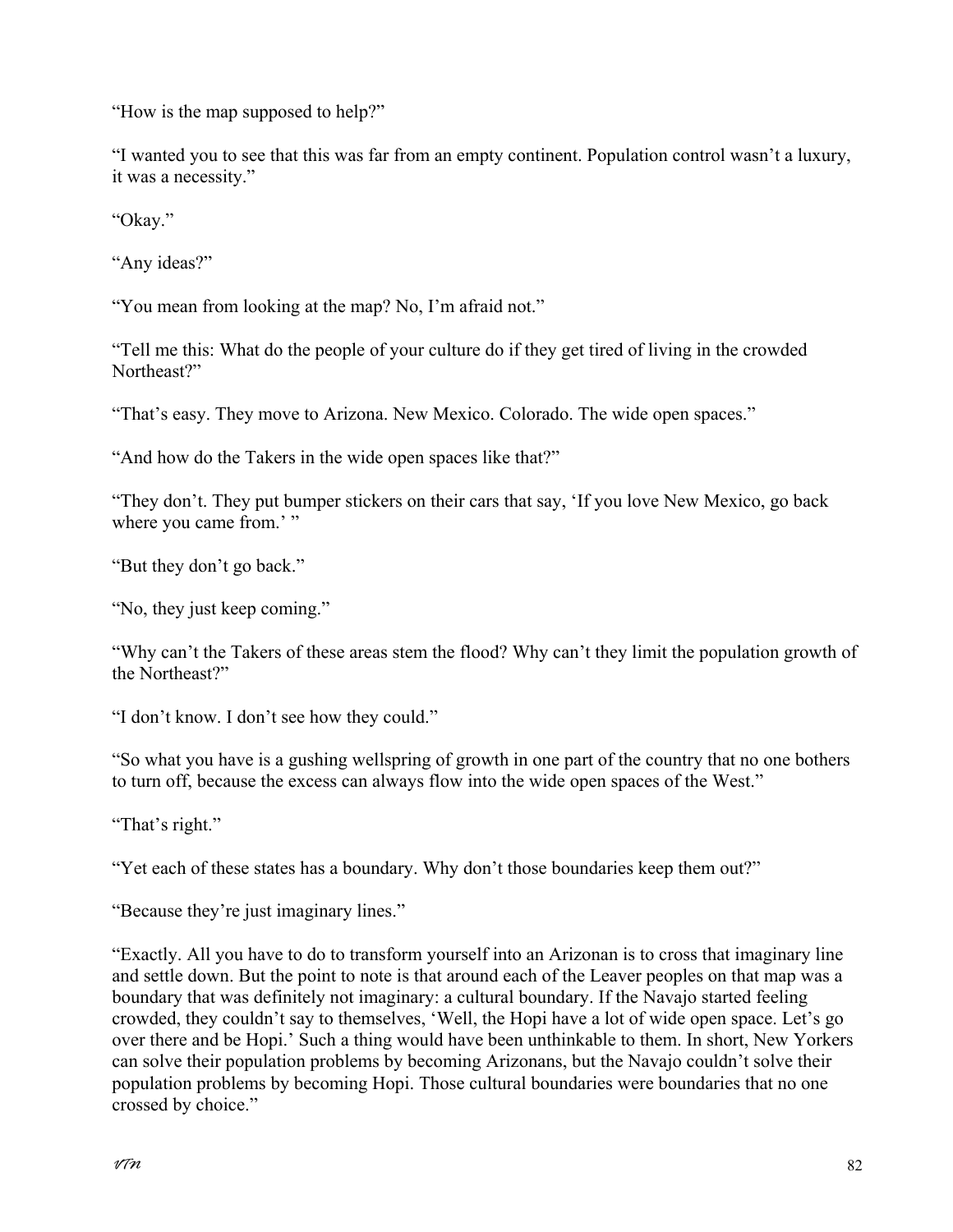"True. On the other hand, the Navajo could cross the Hopi's *territorial* boundary without crossing their cultural boundary."

"You mean they could invade Hopi territory. Yes, absolutely. But the point I'm making still stands. If you crossed over into Hopi territory, they didn't give you a form to fill out, they killed you. That worked very well. That gave people a powerful incentive to limit their growth."

"Yes, there is that."

"These were not people limiting their growth for the benefit of mankind or for the benefit of the environment. They limited their growth because for the most part this was easier than going to war with their neighbors. And of course there were some who made no great effort to limit their growth, because they had no qualms about going to war with their neighbors. I don't mean to suggest that this was the peaceable kingdom of a utopian dream. In a world where no Big Brother monitors everyone's behavior and guarantees everyone's property rights, it works well to have a reputation for fearlessness and ferocity—and you don't acquire such a reputation by sending your neighbors curt notes. You want them to know exactly what they'll be in for if they don't limit their growth and stay in their own territory."

"Yes, I see. They limited each other."

"But not just by erecting uncrossable territorial boundaries. Their cultural boundaries had to be uncrossable too. The excess population of the Narraganset couldn't just pack up and move out west to be Cheyenne. The Narraganset had to stay where they were and limit their population."

"Yes. It's another case where diversity seems to work better than homogeneity."

# 8

"A week ago," Ishmael said, "when we were talking about laws, you said that there's only one kind of law about how people should live—the kind that can be changed by a vote. What do you think now? Can the laws that govern competition in the community be changed by a vote?"

"No. But they're not absolutes, like the laws of aerodynamics. They can be broken."

"Can't the laws of aerodynamics be broken?"

"No. If your plane isn't built according to the law, it doesn't fly."

"But if you push it off a cliff, it stays in the air, doesn't it?"

"For a while"

"The same is true of a civilization that isn't built in accordance with the law of limited competition. It stays in the air for a while, and then it comes down with a crash. Isn't that what the people of your culture are facing here? A crash?"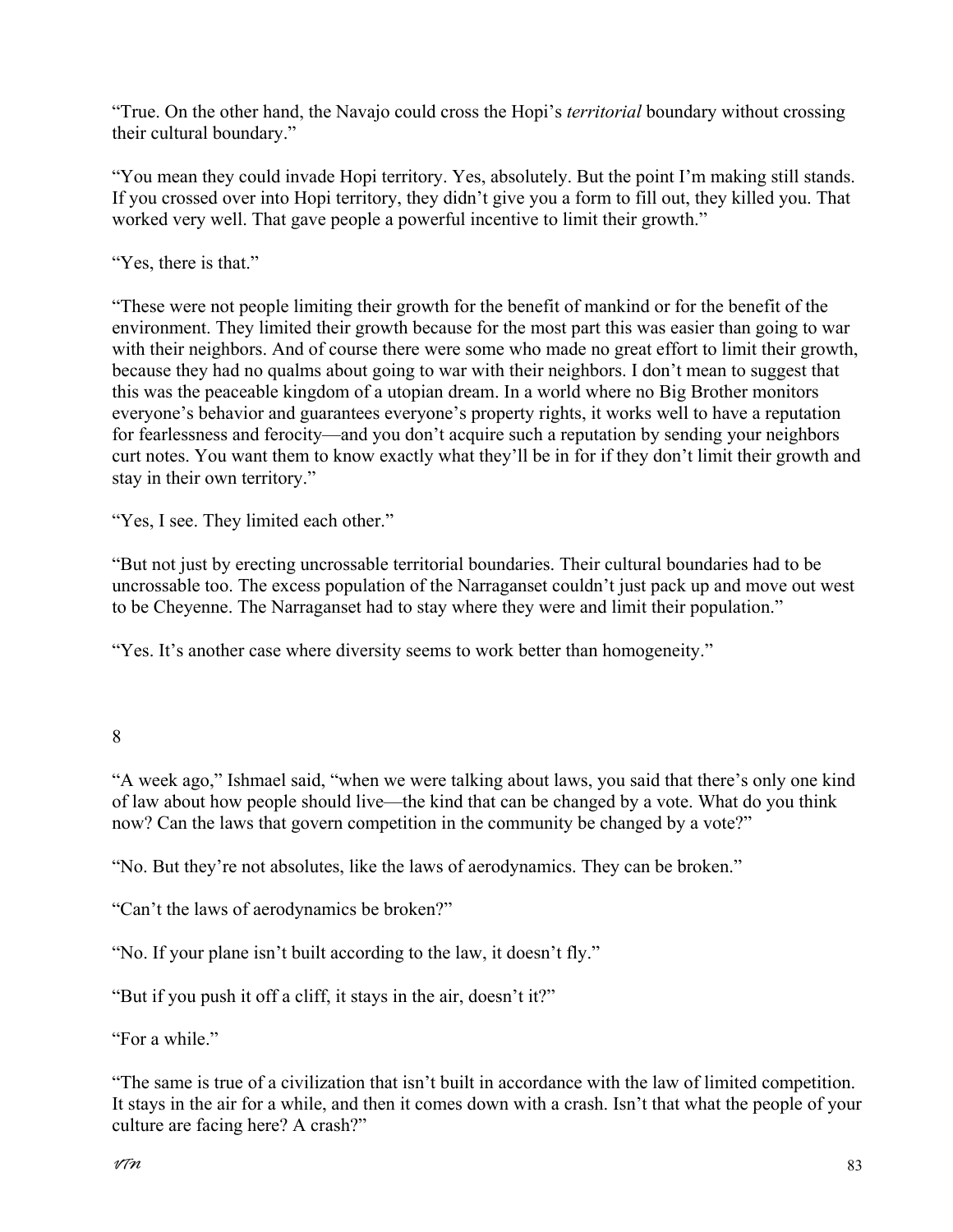"Yes."

"I'll ask the question another way. Are you certain that any species that, as a matter of policy, exempts itself from the law of limited competition will end by destroying the community to support its own expansion?"

"Yes."

"Then what have we discovered here?"

"We've discovered a piece of certain knowledge about how people ought to live. Must live, in fact."

"Knowledge that a week ago you said was unobtainable."

"Yes. But . . ."

"Yes?"

"I don't see how . . . Hold on for a minute."

"Take your time."

"I don't see how to make this a source of knowledge *in general*. I mean, I don't see any way to apply this knowledge in a general way, to other issues."

"Do the laws of aerodynamics show you how to repair damaged genes?"

" $No$ "

"Then what good are they?"

"They're good for . . . They enable us to fly."

"The law we've outlined here enables species to live—enables species to survive, including the human. It won't tell you whether mood–altering drugs should be legalized or not. It won't tell you whether premarital sex is good or bad. It won't tell you whether capital punishment is right or wrong. It *will* tell you how you have to live if you want to avoid extinction, and that's the first and most fundamental knowledge anyone needs."

"True. All the same . . ."

"Yes?"

"All the same, the people of my culture will not accept it."

"You mean the people of your culture will not accept what you've learned here."

"That's right."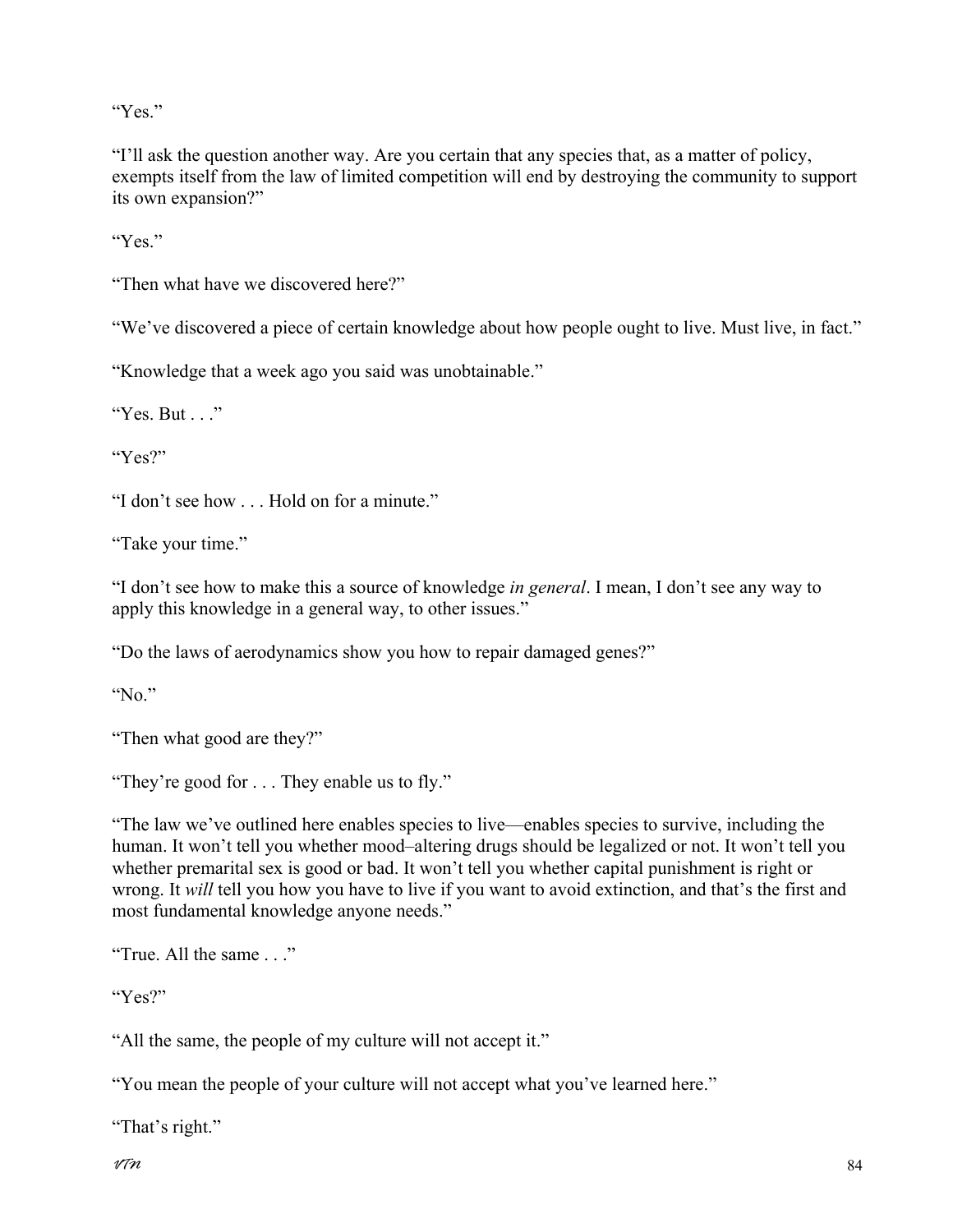"Let's be clear about what they will and will not accept. The law itself is beyond argument. It's there, plainly in place in the community of life. What the Takers will deny is that it applies to mankind."

"That's right."

"That hardly comes as a surprise. Mother Culture could accept the fact that mankind's home is not the center of the universe. She could accept the fact that man evolved from the common slime. But she will never accept the fact that man is not exempt from the peace–keeping law of the community of life. To accept that would finish her off."

"So what are you saying? That it's hopeless?"

"Not at all. Obviously Mother Culture *must* be finished off if you're going to survive, and that's something the people of your culture can do. She has no existence outside your minds. Once you stop listening to her, she ceases to exist."

"True. But I don't think people will let that happen."

Ishmael shrugged. "Then the law will do it for them. If they refuse to live under the law, then they simply won't live. You might say that this is one of the law's basic operations: Those who threaten the stability of the community by defying the law automatically eliminate themselves."

"The Takers will never accept that."

"Acceptance has nothing to do with it. You may as well talk about a man stepping off the edge of a cliff not accepting the effects of gravity. The Takers are in the process of eliminating themselves, and when they've done so, the stability of the community will be restored and the damage you've done can begin to be repaired."

"True."

"On the other hand, I think you're being unreasonably pessimistic about this. I think there are a lot of people out there who know the jig is up and are ready to hear something new—who *want* to hear something new, just like you."

"I hope you're right."

#### 9

"I'm not quite satisfied with the way we've formulated this law," I said.

"No?"

"We refer to it as a law, but it's actually three laws. Or at any rate I described it as three laws."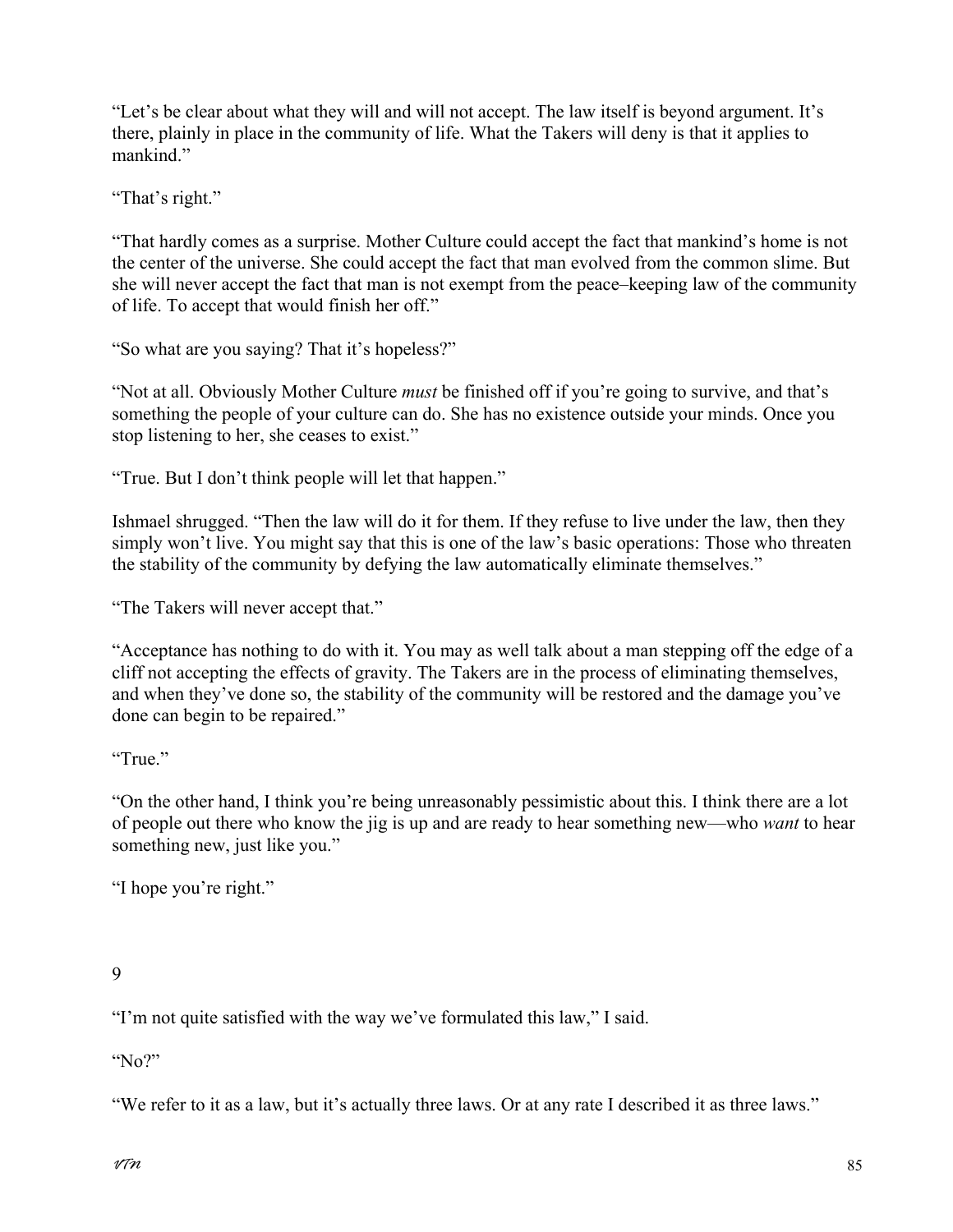"The three laws are branches. What you're looking for is the trunk, which is something like, 'No one species shall make the life of the world its own.' "

"Yes, that's what the rules of competition ensure."

"That's one expression of the law. Here's another: 'The world was not made for any one species.' "

"Yes. Then man was certainly not made to conquer and rule it."

"That's too big a leap. In Taker mythology, the world needed a ruler because the gods had made a mess of it. What they'd created was a jungle, a howling chaos, an anarchy. But was it that in fact?"

"No, everything was in good order. It was the Takers who introduced disorder into the world."

"The rule of that law was and is sufficient. Mankind was not needed to bring order to the world."

### 10

"The people of your culture cling with fanatical tenacity to the specialness of man. They want desperately to perceive a vast gulf between man and the rest of creation. This mythology of human superiority justifies their doing whatever they please with the world, just the way Hitler's mythology of Aryan superiority justified his doing whatever he pleased with Europe. But in the end this mythology is not deeply satisfying. The Takers are a profoundly lonely people. The world for them is enemy territory, and they live in it like an army of occupation, alienated and isolated by their extraordinary specialness."

"That's true. But what are you getting at?"

Instead of answering my question, Ishmael said, "Among the Leavers, crime, mental illness, suicide, and drug addiction are great rarities. How does Mother Culture account for this?"

"I'd say it's because . . . Mother Culture says it's because the Leavers are just too primitive to have these things."

"In other words, crime, mental illness, suicide, and drug addiction are features of an advanced culture."

"That's right. Nobody says it that way, of course, but that's how it's understood. These things are the price of advancement."

"There's an almost opposite opinion that has had wide currency in your culture for a century or so. An opposite opinion as to why these things are rare among the Leavers."

I thought for a minute. "You mean the Noble Savage theory. I can't say I know it in any detail."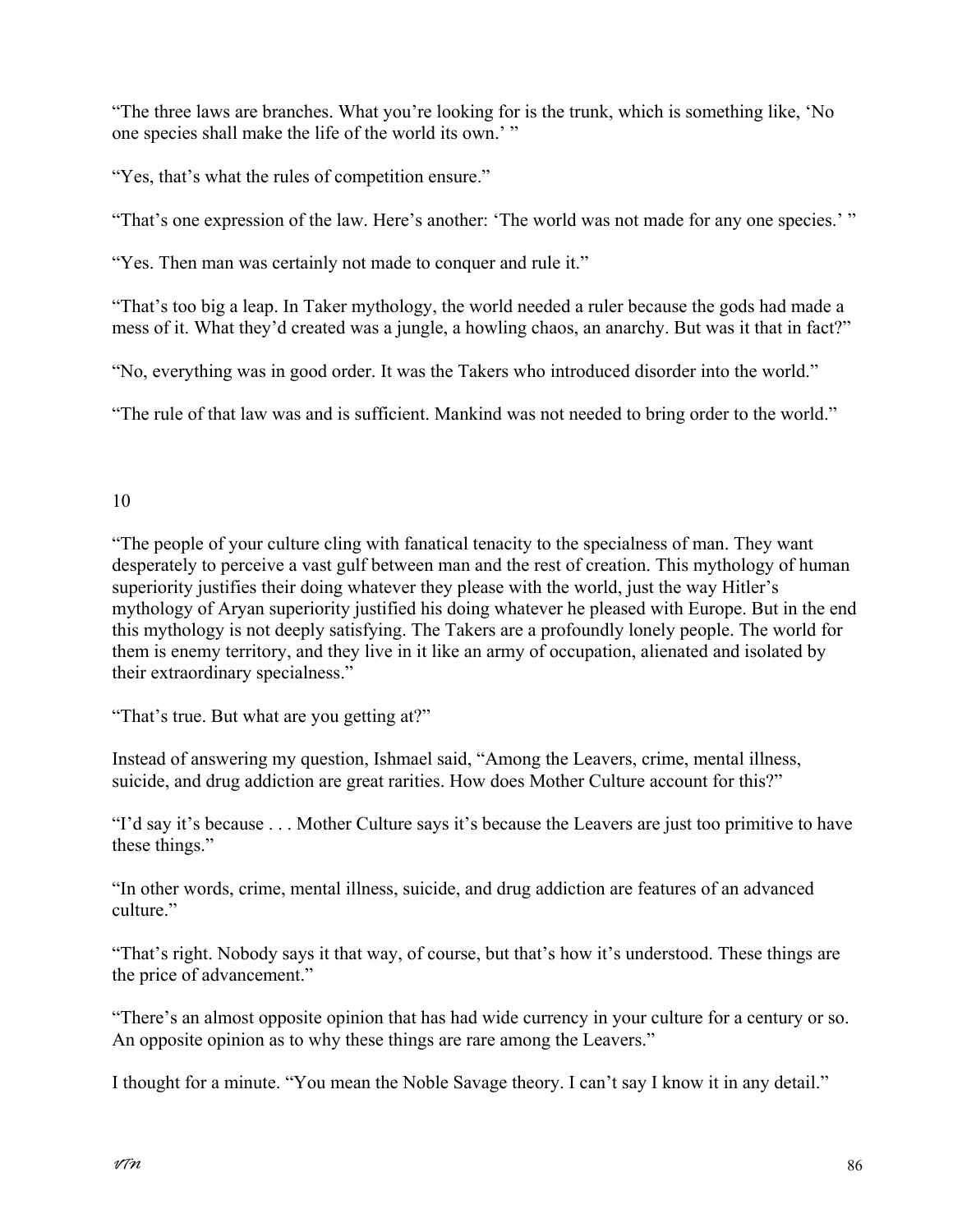"But you have an impression of it. That's what's current in your culture—not the theory in detail but an impression of it."

"True. It's the idea that people living close to nature tend to be noble. It's seeing all those sunsets that does it. You can't watch a sunset and then go off and set fire to your neighbor's tepee. Living close to nature is wonderful for your mental health."

"You understand that I'm not saying anything like this."

"Yes. But what *are* you saying?"

"We've had a look at the story the Takers have been enacting here for the past ten thousand years. The Leavers too are enacting a story. Not a story told but a story enacted."

"What do you mean by that?"

"If you go among the various peoples of your culture—if you go to China and Japan and Russia and England and India—each people will give you a completely different account of themselves, but they are nonetheless all enacting a single basic story, which is the story of the Takers. The same is true of the Leavers. The Bushmen of Africa, the Alawa of Australia, the Kreen–Akrore of Brazil, and the Navajo of the United States would each give you a different account of themselves, but they too are all enacting one basic story, which is the story of the Leavers."

"I see what you're getting at. It isn't the tale you tell that counts, it's the way you actually live."

"That's correct. The story the Takers have been enacting here for the past ten thousand years is not only disastrous for mankind and for the world, it's fundamentally unhealthy and unsatisfying. It's a megalomaniac's fantasy, and enacting it has given the Takers a culture riddled with greed, cruelty, mental illness, crime, and drug addiction."

"Yes, that seems to be so."

"The story the Leavers have been enacting here for the past three million years isn't a story of conquest and rule. Enacting it doesn't give them power. Enacting it gives them lives that are satisfying and meaningful to them. This is what you'll find if you go among them. They're not seething with discontent and rebellion, not incessantly wrangling over what should be allowed and what forbidden, not forever accusing each other of not living the right way, not living in terror of each other, not going crazy because their lives seem empty and pointless, not having to stupefy themselves with drugs to get through the days, not inventing a new religion every week to give them something to hold on to, not forever searching for something to do or something to believe in that will make their lives worth living. And—I repeat—this is not because they live close to nature or have no formal government or because they're innately noble. This is simply because they're enacting a story that works well for people—a story that worked well for three million years and that still works well where the Takers haven't yet managed to stamp it out."

"Okay. That sounds terrific. When do we get to that story?"

"Tomorrow. At least we'll begin tomorrow."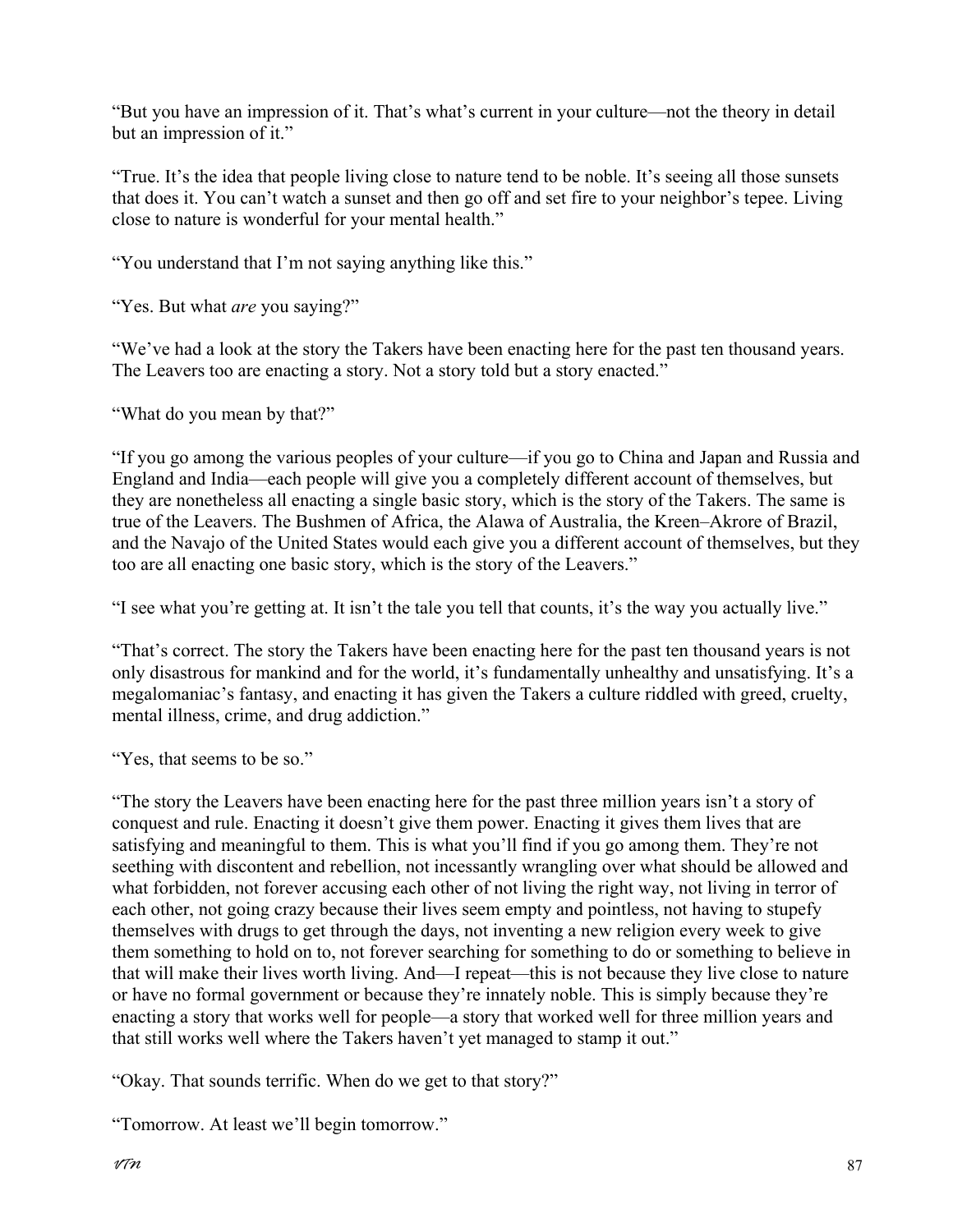"Good," I said. "But before we quit today, I have a question. Why *Mother* Culture? I personally have no difficulty with it, but I can imagine some women would, on the grounds that you seem to be singling out a figure of *specifically* female gender to serve as a cultural villain."

Ishmael grunted. "I don't consider her a *villain* in any sense whatever, but I understand what you're getting at. Here is my answer: Culture is a mother everywhere and at every time, because culture is inherently a nurturer—the nurturer of human societies and life–styles. Among Leaver peoples, Mother Culture explains and preserves a life–style that is healthy and self–sustaining. Among Taker peoples she explains and preserves a lifestyle that has proven to be unhealthy and self–destructive."

"Okay. So?"

"So what's your question? If culture is a mother among the Alawa of Australia and the Bushmen of Africa and the Kayapo of Brazil, then why wouldn't she be a mother among the Takers?"

# *NINE*

1

When I arrived the next day, I found that a new plan was in effect: Ishmael was no longer on the other side of the glass, he was on my side of it, sprawled on some cushions a few feet from my chair. I hadn't realized how important that sheet of glass had become to our relationship: to be honest, I felt a flutter of alarm in my stomach. His nearness and enormity disconcerted me, but without hesitating for more than a fraction of a second, I took my seat and gave him my usual nod of greeting. He nodded back, but I thought I glimpsed a look of wary speculation in his eyes, as if my proximity troubled him as much as his troubled me.

"Before we go on," Ishmael said after a few moments, "I want to clear up a misconception." He held up a pad of drawing paper with a diagram on it.



"Not a particularly difficult visualization. It represents the story line of the Leavers," he said.

"Yes, I see."

He added something and held it up again.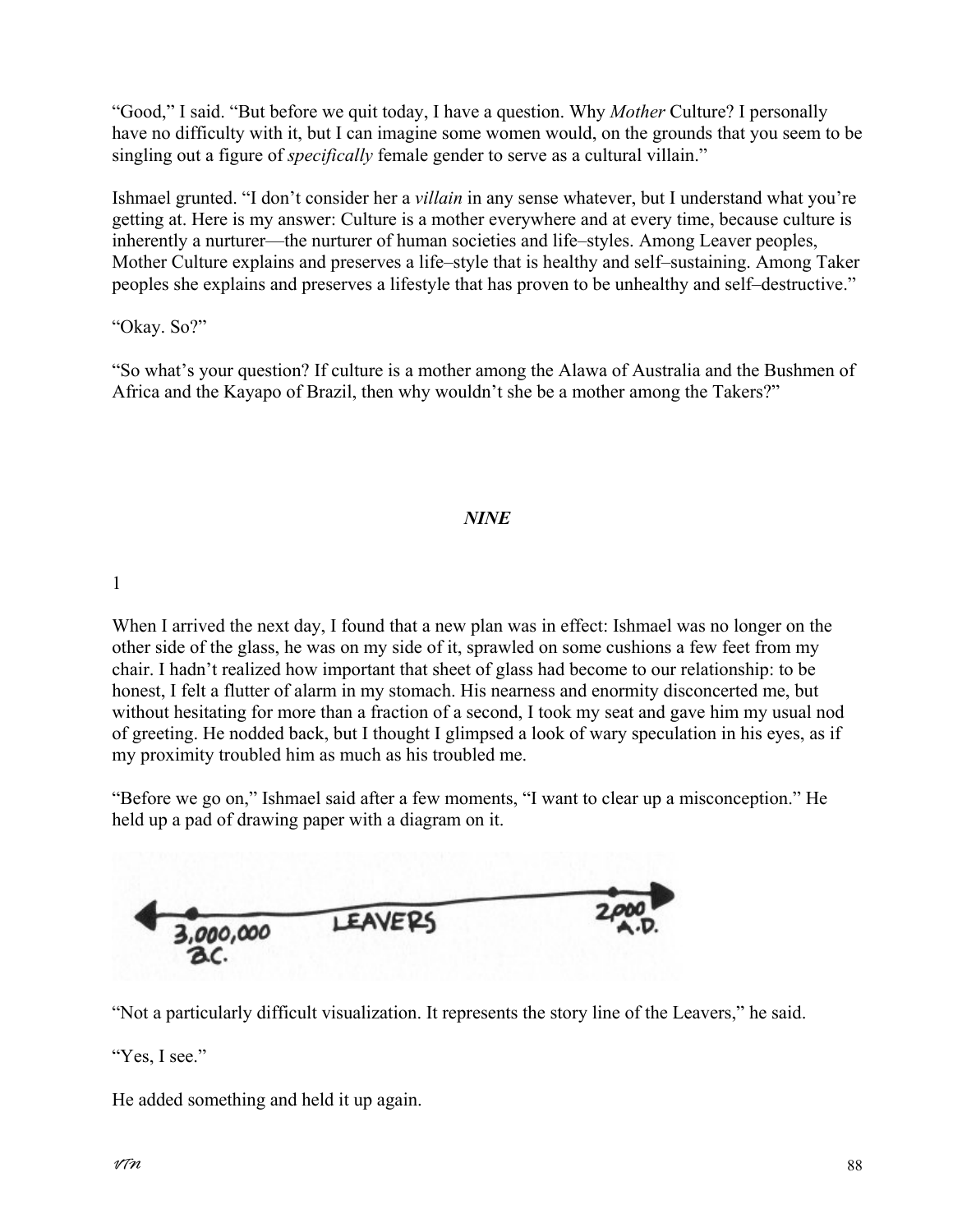

"This offshoot, beginning at about 8000 B.C., represents the story line of the Takers."

"Right."

"And what event does this represent?" he asked, touching the point of his pencil to the dot labeled 8000 B.C.

"The agricultural revolution."

"Did this event occur at a point in time or over a period of time?"

"I assume over a period of time."

"Then this dot at 8000 B.C. represents what?"

"The beginning of the revolution."

"Where shall I put the dot to show when it ended?"

"Ah," I said witlessly. "I don't really know. It must have lasted a couple thousand years."

"What event marked the end of the revolution?"

"Again, I don't know. I don't know that any particular event *would* have marked it."

"No popping champagne corks?"

"I don't know."

"Think."

I thought, and after a while said, "Okay. It's strange that this isn't taught. I remember being taught about the agricultural revolution, but I don't remember this."

"Go on."

"It didn't end. It just spread. It's been spreading ever since it began back there ten thousand years ago. It spread across this continent during the eighteenth and nineteenth centuries. It's still spreading across parts of New Zealand and Africa and South America today."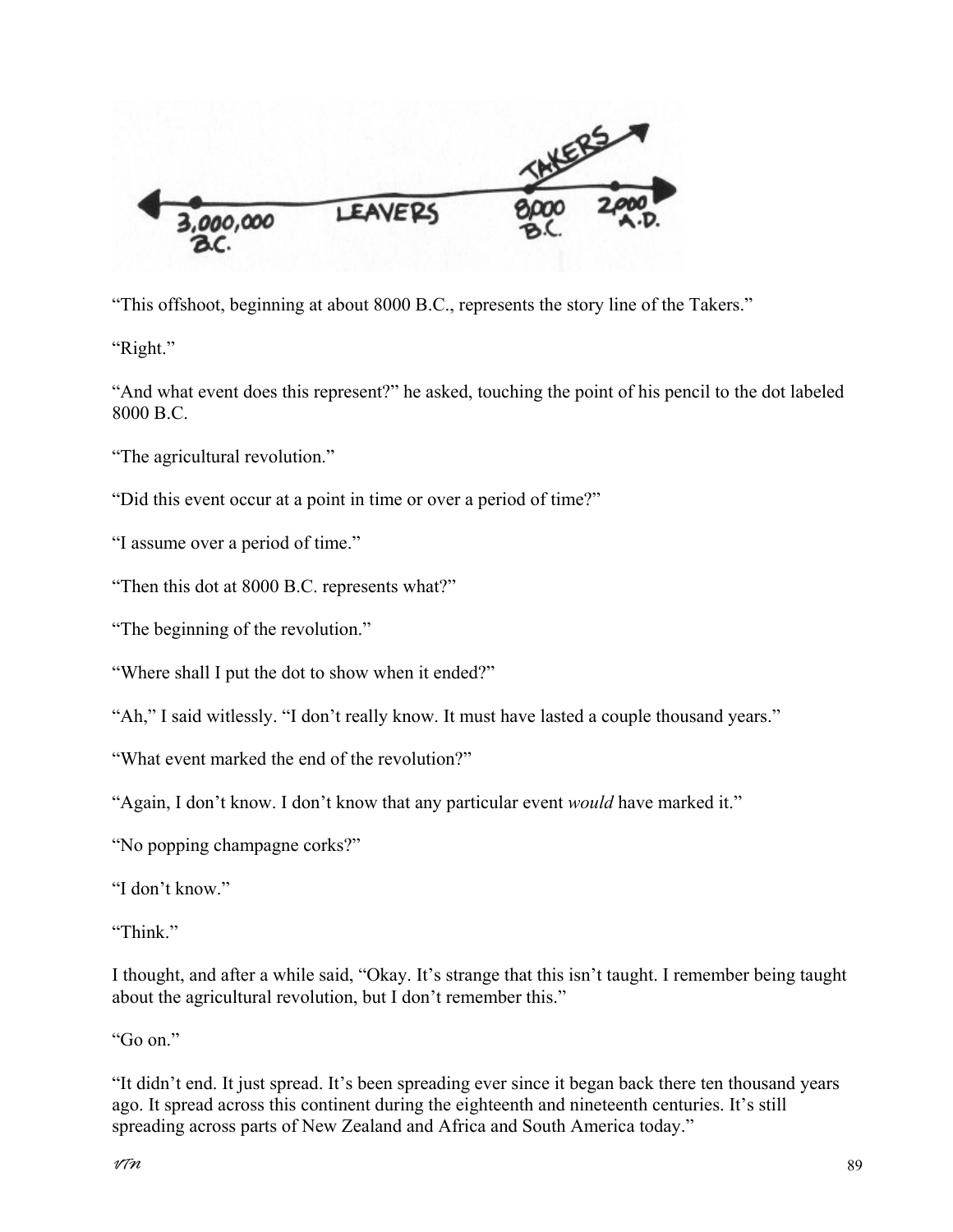"Of course. So you see that your agricultural revolution is not an event like the Trojan War, isolated in the distant past and without direct relevance to your lives today. The work begun by those neolithic farmers in the Near East has been carried forward from one generation to the next without a single break, right into the present moment. It's the foundation of your vast civilization today in exactly the same way that it was the foundation of the very first farming village."

"Yes, I see that."

"This should help you understand why the story you tell your children about the meaning of the world, about divine intentions in the world, and about the destiny of man is of such profound importance to the people of your culture. It's the manifesto of the revolution on which your culture is based. It's the repository of all your revolutionary doctrine and the definitive expression of your revolutionary spirit. It explains why the revolution was necessary and why it must be carried forward at any cost whatever."

"Yes," I said. "That's quite a thought."

# 2

"About two thousand years ago," Ishmael went on, "an event of exquisite irony occurred within your culture. The Takers—or at least a very large segment of them—adopted as their own a story that seemed to them pregnant with meaning and mystery. It came to them from a Taker people of the Near East who had been telling it to their own children for countless generations—for so many generations that it had become a mystery even to them. Do you know why?"

"Why it had become a mystery? No."

"It had become a mystery because those who first told the story—their ancient ancestors—were not Takers but Leavers."

I sat there for a while blinking at him. Then I asked him if he'd mind running that past me again.

"About two thousand years ago, the Takers adopted as their own a story that had originated among Leavers many centuries before."

"Okay. What's the irony in that?"

"The irony is that it was a story that had once been told among Leavers about the origins of the Takers."

"So?"

"The Takers adopted *as their own* a Leaver story about their origins."

"I'm afraid I just don't get it."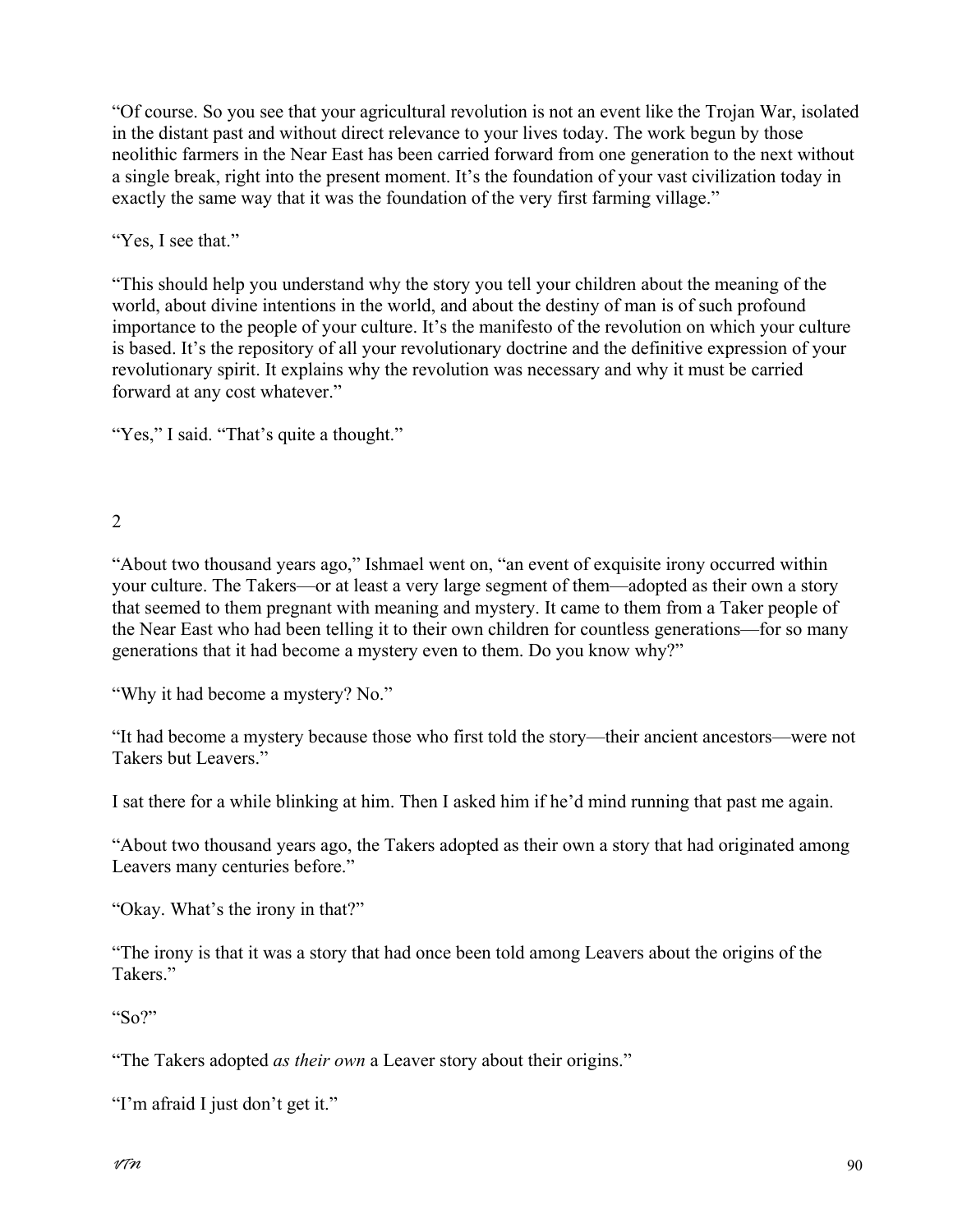"What sort of story would a Leaver people tell about the appearance of the Takers in the world?"

"God, I have no idea."

Ishmael peered at me owlishly. "You seem to have forgotten to take your brainy pill this morning. Never mind, I'll tell you a story of my own, and then you'll see it."

"Okay."

Ishmael shifted his mountainous bulk into a new position on his pillows, and involuntarily I closed my eyes, thinking, *If a stranger were to open the door and walk in at this moment, what on earth would he think?*

# 3

"There is a very special knowledge you must have if you're going to rule the world," Ishmael said. "I'm sure you realize that."

"Frankly, I've never thought about it."

"The Takers possess this knowledge, of course—at least they imagine they do—and they're very, very proud of it. This is the most fundamental knowledge of all, and it's absolutely indispensable to those who would rule the world. And what do you suppose the Takers find when they go among the Leavers?"

"I don't know what you mean."

"They find that the Leavers do not have this knowledge. Isn't that remarkable?"

"I don't know"

"Consider it. The Takers have a knowledge that enables them to rule the world, and the Leavers lack it. This is what the missionaries found wherever they went among the Leavers. They were quite astonished themselves, because they had the impression that this knowledge was virtually self– evident."

"I don't even know what knowledge you're talking about."

"It's the knowledge that's needed to rule the world."

"Okay, but specifically what knowledge *is* that?"

"You'll learn that from the story. What I'm looking at right now is *who has this knowledge*. I've told you that the Takers have it, and that makes sense, doesn't it? The Takers are the rulers of the world, aren't they?"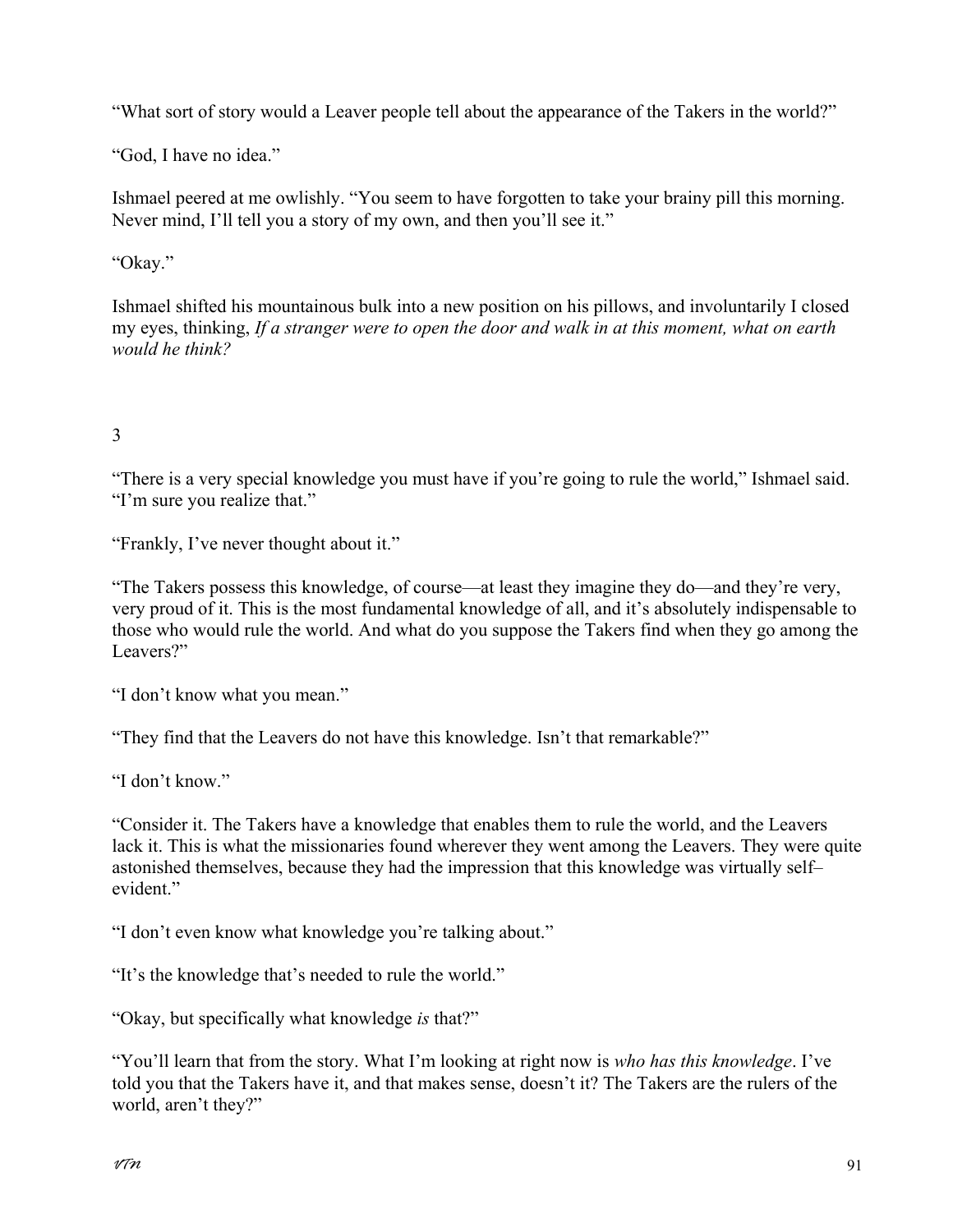"Yes."

"And the Leavers don't have it, and that too makes sense, doesn't it?"

"I guess so."

"Now tell me this: Who else would have this knowledge, besides the Takers?"

"I have no idea"

"Think mythologically."

"Okay. . . . The gods would have it."

"Of course. And that's what my story is about: How the gods acquired the knowledge they needed to rule the world."

# 4

One day (Ishmael began) the gods were considering the administration of the world in the ordinary way, and one of them said, "Here's a spot I've been thinking about for a while—a wide, pleasant savannah. Let's send a great multitude of locusts into this land. Then the fire of life will grow prodigiously in them and in the birds and lizards that will feed on them, and that will be very fine."

The others thought about this for a while, then one said, "It's certainly true that, if we send the locusts into this land, the fire of life will blaze in them and in the creatures that feed on them—but at the expense of all the other creatures that live there." The others asked him what his point was, and he went on. "Surely it would be a great crime to deprive all these other creatures of the fire of life so that the locusts and the birds and the lizards can flourish for a time. For the locusts will strip the land bare, and the deer and the gazelles and the goats and the rabbits will go hungry and die. And with the disappearance of the game, the lions and the wolves and the foxes will soon be dying too. Won't they curse us then and call us criminals for favoring the locusts and the birds and the lizards over them?"

Now the gods had to scratch their heads over this, because they'd never looked at matters in this particular light before. But finally one of them said, "I don't see that this presents any great problem. We simply won't do it. We won't raise a multitude of locusts to send into this land, then things will go on as before, and no one will have any reason to curse us."

Most of the gods thought this made sense, but one of them disagreed "Surely this would be as great a crime as the other," he said "For don't the locusts and the birds and the lizards live in our hands as well as the rest? Is it never to be their time to flourish greatly, as others do?"

While the gods were debating this point, a fox came out to hunt, and they said, "Let's send the fox a quail for its life." But these words were hardly spoken when one of them said, "Surely it would be a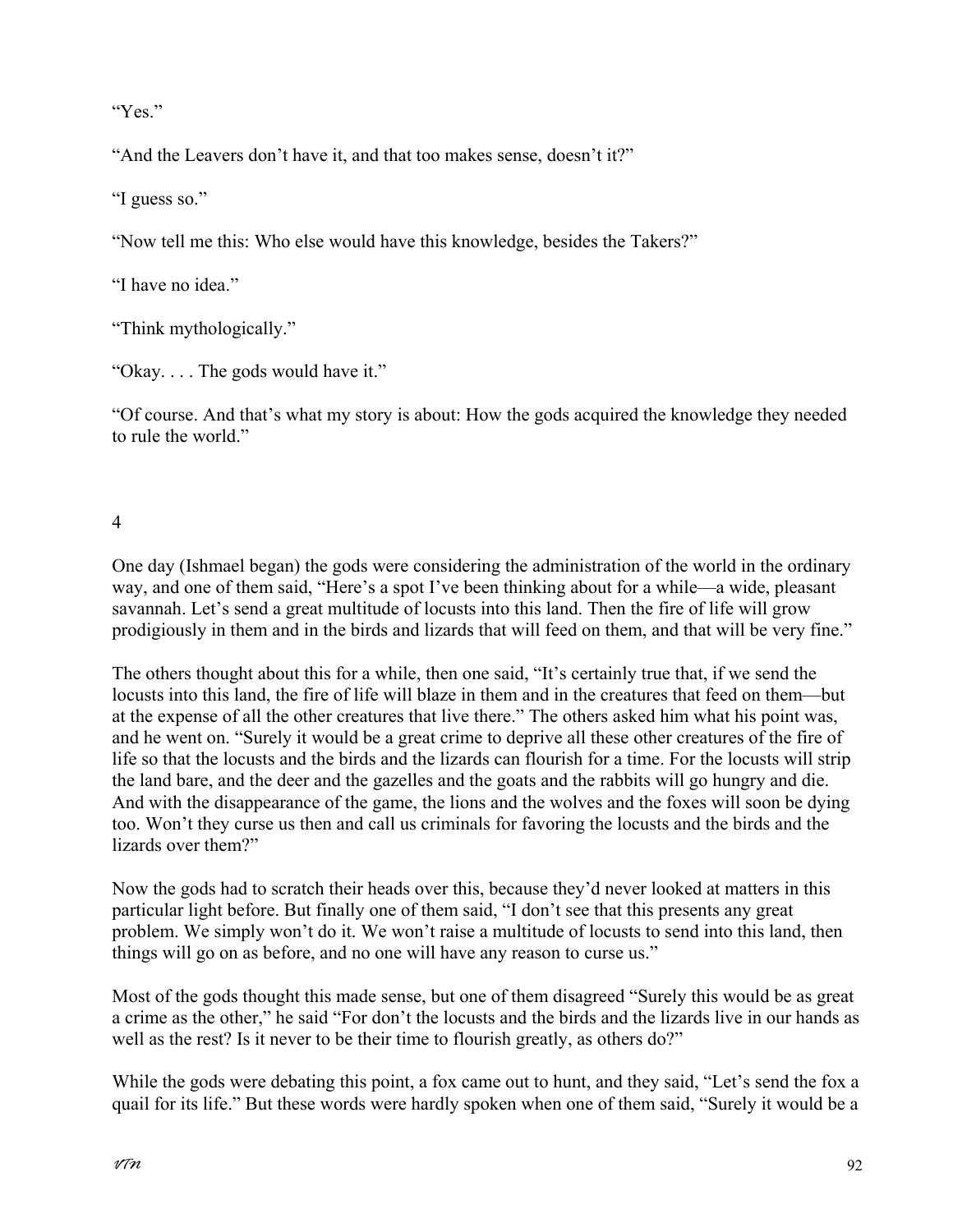crime to let the fox live at the quail's expense. The quail has its life that we gave it and lives in our hands. It would be infamous to send it into the jaws of the fox!"

Then another said, "Look here! The quail is stalking a grasshopper! If we don't give the quail to the fox, then the quail will eat the grasshopper. Doesn't the grasshopper have its life that we gave it and doesn't it live in our hands as truly as the quail? Surely it would be a crime *not* to give the quail to the fox, so that the grasshopper may live."

Well, as you can imagine, the gods groaned heavily over this and didn't know what to do. And while they were wrangling over it, spring came, and the snow waters of the mountains began to swell the streams, and one of them said, "Surely it would be a crime to let these waters flood the land, for countless creatures are bound to be carried off to their deaths." But then another said, "Surely it would be a crime *not* to let these waters flood the land, for without them the ponds and marshes will dry up, and all the creatures that live in them will die." And once more the gods were thrown into confusion.

Finally one of them had what seemed to be a new thought. "It's clear that any action we take will be good for some and evil for others, so let's take no action at all. Then none of the creatures that live in our hands can call us criminals."

"Nonsense," another snapped. "If we take no action at all, this will also be good for some and evil for others, won't it? The creatures that live in our hands will say, 'Look, we suffer, and the gods do nothing!"

And while the gods bickered among themselves, the locusts swarmed over the savannah, and the locusts and the birds and the lizards praised the gods while the game and the predators died cursing the gods. And because the gods had taken no action in the matter, the quail lived, and the fox went hungry to its hole cursing the gods. And because the quail lived, it ate the grasshopper, and the grasshopper died cursing the gods. And because in the end the gods decided to stem the flood of spring waters, the ponds and the marshes dried up, and all the thousands of creatures that lived in them died cursing the gods.

And hearing all these curses, the gods groaned. "We've made the garden a place of terror, and all that live in it hate us as tyrants and criminals. And they're right to do this, because by action or inaction we send them good one day and evil the next without knowing what we should do. The savannah stripped by the locusts rings with curses, and we have no answer to make. The fox and the grasshopper curse us because we let the quail live, and we have no answer to make. Surely the whole world must curse the day we made it, for we are criminals who, send good and evil by turns, knowing even as we do it that we don't know what ought to be done."

Well, the gods were sinking right into the slough of despond when one of them looked up and said, "Say, didn't we make for the garden a certain tree whose fruit is the knowledge of good and evil?"

"Yes," cried the others. "Let's find that tree and eat of it and see what this knowledge is." And when the gods had found this tree and had tasted its fruit, their eyes were opened, and they said, "Now indeed we have the knowledge we need to tend the garden without becoming criminals and without earning the curses of all who live in our hands."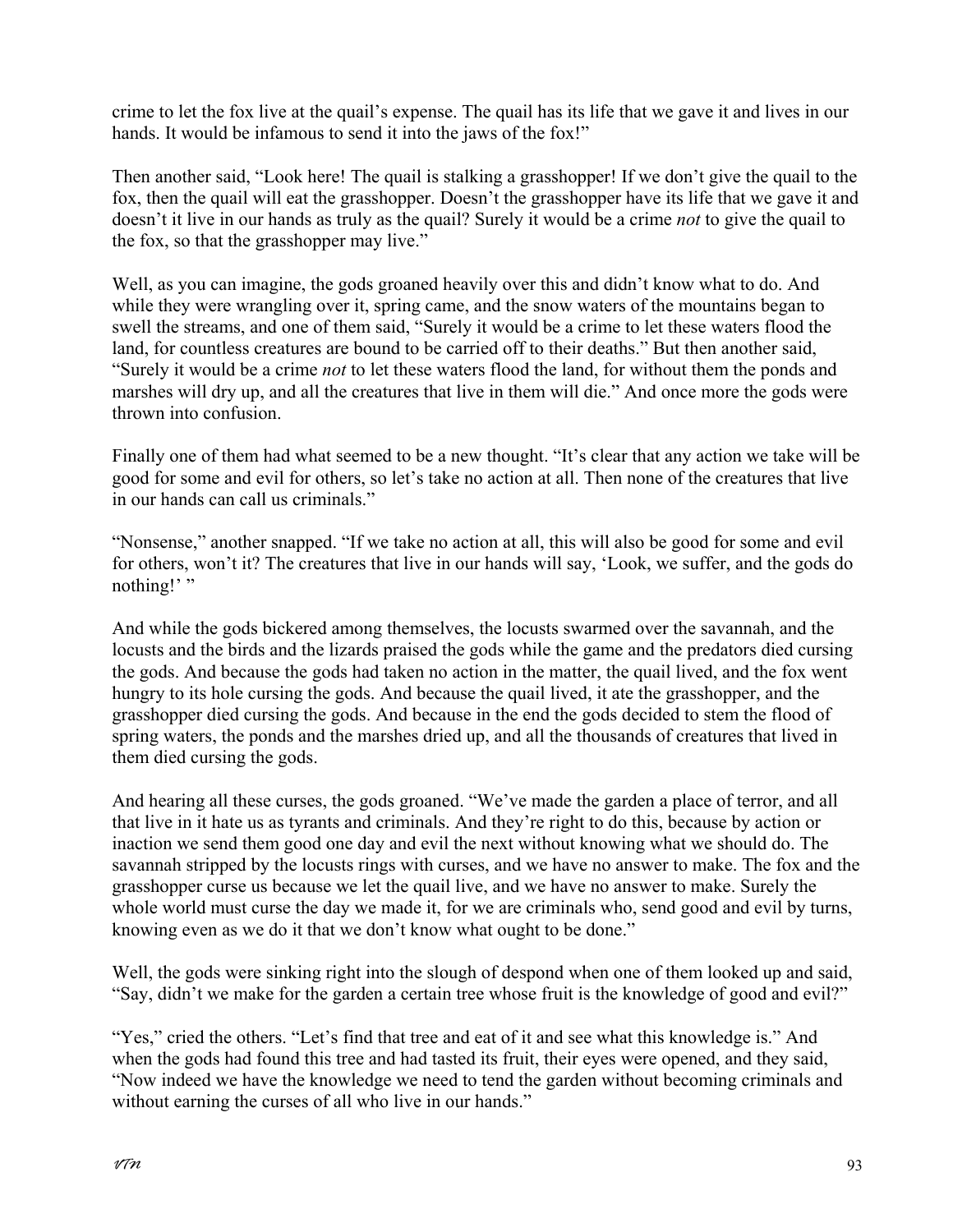And as they were talking in this way, a lion went out to hunt, and the gods said to themselves, "Today is the lion's day to go hungry, and the deer it would have taken may live another day." And so the lion missed its kill, and as it was returning hungry to its den it began to curse the gods. But they said, "Be at peace, for we know how to rule the world, and today is your day to go hungry." And the lion was at peace.

And the next day the lion went out to hunt, and the gods sent it the deer they had spared the day before. And as the deer felt the lion's jaws on its neck, it began to curse the gods. But they said, "Be at peace, for we know how to rule the world, and today is your day to die just as yesterday was your day to live." And the deer was at peace.

Then the gods said to themselves, "Certainly the knowledge of good and evil is a powerful knowledge, for it enables us to rule the world without becoming criminals. If we had yesterday sent the lion away hungry without this knowledge, then indeed it would have been a crime. And if we had today sent the deer into the lion's jaws without this knowledge, then indeed this too would have been a crime. But with this knowledge we have done both of these things, one seemingly opposed to the other, and have committed no crime."

Now it happened that one of the gods was away on an errand when the others were eating at the tree of knowledge, and when he returned and heard what the gods had done in the matter of the lion and the deer, he said, "In doing these two things you have surely committed a crime in one instance or the other, for these two things are opposed, and one must have been right to do and the other wrong. If it was good for the lion to go hungry on the first day, then it was evil to send it the deer on the second. Or if it was good to send it the deer on the second day, then it was evil to send it away hungry on the first."

The others nodded and said, "Yes, this is just the way we would have reasoned before we ate of this tree of knowledge."

"What knowledge is this?" the god asked, noticing the tree for the first time.

"Taste its fruit," they told him. "Then you'll know exactly what knowledge it is."

So the god tasted, and his eyes were opened. "Yes, I see," he said. "This is indeed the proper knowledge of the gods: *the knowledge of who shall live and who shall die*."

5

"Any questions so far?" Ishmael asked.

I jumped, startled by this break in the narrative. "No. This is fascinating."

Ishmael went on.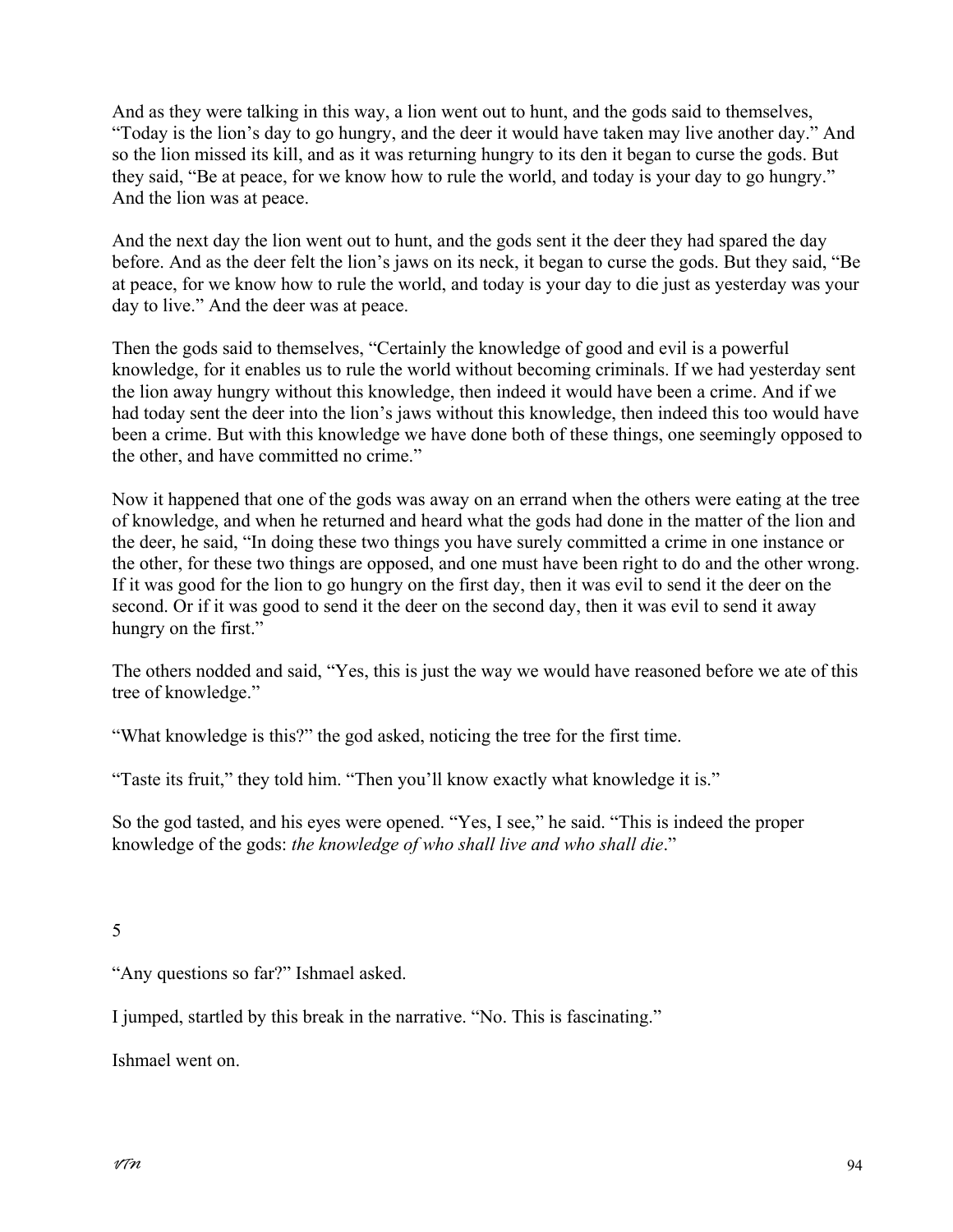When the gods saw that Adam was awakening, they said to themselves, "Now here is a creature so like us that he might almost be one of our company. What span of life and what destiny shall we fashion for him?"

One of them said, "He is so fair, let's give him life for the lifetime of this planet. In the days of his childhood let's care for him as we care for all others in the garden, so that he learns the sweetness of living in our hands. But in adolescence he will surely begin to realize that he's capable of much more than other creatures and will become restless in our care. Shall we then lead him to the other tree in the garden, the Tree of Life?"

But another said, "To lead Adam like a child to the Tree of Life before he had even begun to seek it for himself would deprive him of a great undertaking by which he may gain an important wisdom and prove his mettle to himself. As we would give him the care he needs as a child, let's give him the quest he needs as an adolescent. Let's make the quest for the Tree of Life the occupation of his adolescence. In this way he'll discover for himself how he may have life for the lifetime of this planet."

The others agreed with this plan, but one said, "We should take note that this might well be a long and baffling quest for Adam. Youth is impatient, and after a few thousand years of searching, he might despair of finding the Tree of Life. If this should happen, he might be tempted to eat of the Tree of the Knowledge of Good and Evil instead."

"Nonsense," the others replied. "You know very well that the fruit of this tree nourishes only the gods. It can no more nourish Adam than the grasses of the oxen. He might take it into his mouth and swallow it, but it would pass through his body without benefit. Surely you don't imagine that he might actually gain our knowledge by eating of this tree?"

"Of course not," the other replied. "The danger is not that he would gain our knowledge but rather that he might *imagine* that he'd gained it. Having tasted the fruit of this tree, he might say to himself, 'I have eaten at the gods' own tree of knowledge and therefore know as well as they how to rule the world. I may do as I will do.' "

"This is absurd," said the other gods. "How could Adam ever be so foolish as to imagine he had the knowledge that enables us to govern the world and to do what we will do? None of our creatures will ever be master of the knowledge of who shall live and who shall die. This knowledge is ours alone, and if Adam should grow in wisdom till the very eclipse of the universe, it would be as far beyond him as it is right now."

But the other was not disconcerted by this argument. "If Adam should eat of our tree," he persisted, "there's no telling how he might deceive himself. Not knowing the truth, he might say to himself, 'Whatever I can justify doing is good and whatever I cannot justify doing is evil.' "

But the others scoffed at this, saying, "This is not the knowledge of good and evil."

"Of course it's not," the other replied, "but how would Adam know this?"

6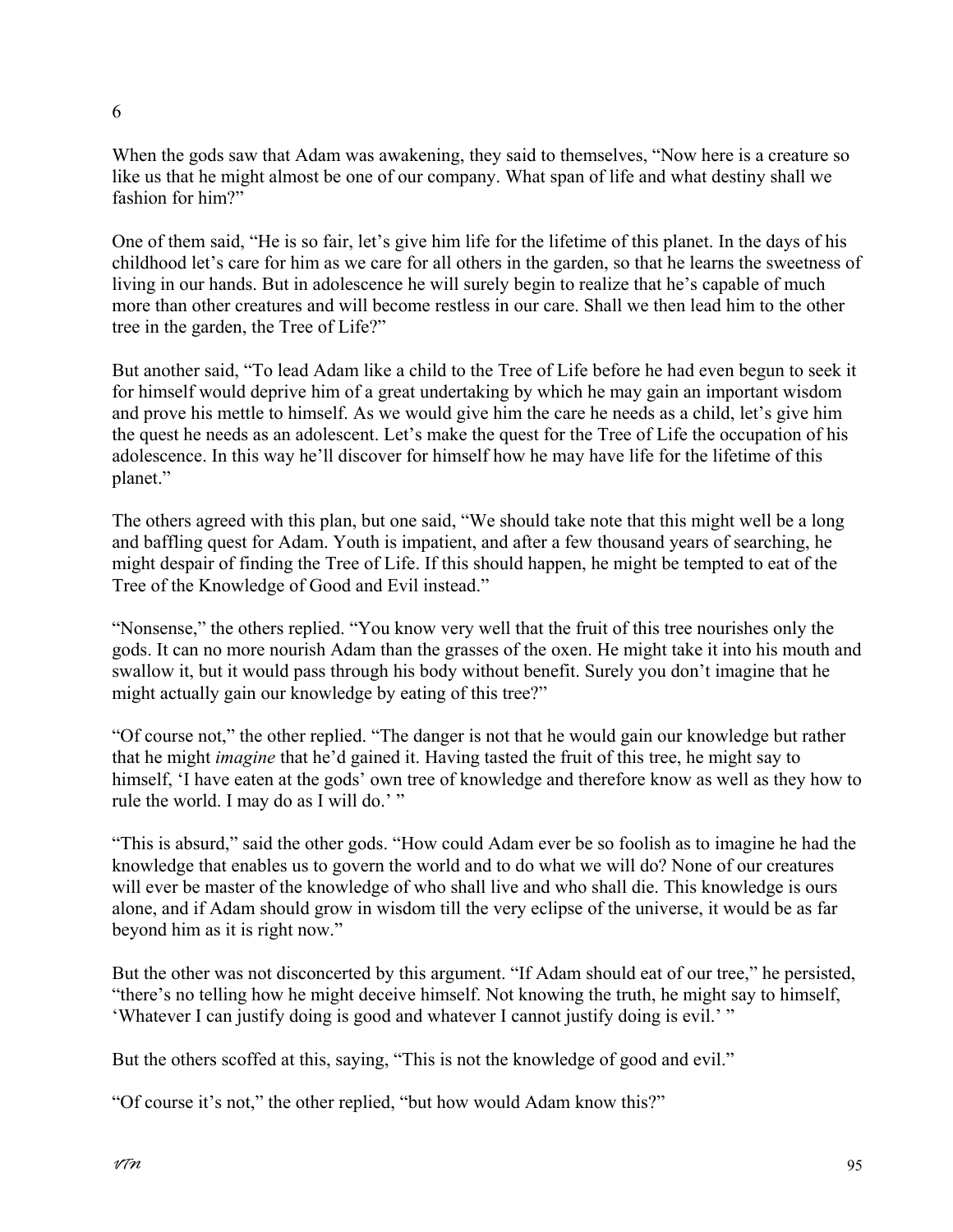The others shrugged. "Perhaps in childhood Adam might believe he was wise enough to rule the world, but what of it? Such arrogant foolishness would pass with maturity."

"Ah," said the other, "but possessed of this arrogant foolishness, would Adam *survive* into maturity? Believing himself our equal, he would be capable of anything. In his arrogance, he might look around the garden and say to himself, 'This is all wrong. Why should I have to share the fire of life with all these creatures? Look here, the lions and the wolves and the foxes take the game I would have for myself. This is evil. I will kill all these creatures, and this will be good. And look here, the rabbits and the grasshoppers and the sparrows take the fruits of the land that I would have for myself. This is evil. I will kill all these creatures, and this will be good. And look here, the gods have set a limit on my growth just as they've set a limit on the growth of all others. This is evil. I will grow without limit, taking all the fire of life that flows through this garden into myself, and that will be good.' Tell me—if this should happen, how long would Adam live before he had devoured the entire world?"

"If this should happen," the others said, "Adam would devour the world in a single day, and at the end of that day he would devour himself."

"Just so," the other said, "unless he managed to escape from this world. Then he would devour the entire universe as he had devoured the world. But even so he would inevitably end by devouring himself, as anything must that grows without limit."

"This would indeed be a terrible end for Adam," another said. "But might he not come to the same end even without having eaten at the Tree of Knowledge of Good and Evil? Might he not be tempted by his yearning for growth to take the fire of life into his own hands even without deluding himself that this was good?"

"He might," the others agreed. "But what would be the result? He would become a criminal, an outlaw, a thief of life, and a murderer of the creatures around him. Without the delusion that what he was doing was good—and therefore to be done at any cost—he would soon weary of the outlaw's life. Indeed this is bound to happen during his quest for the Tree of Life. But if he should eat of the tree of our knowledge, then he will shrug off his weariness. He will say, 'What does it matter that I'm weary of living as a murderer of all the life around me? I know good and evil, and this way of living is good. Therefore I must live this way even though I'm weary unto death, even though I destroy the world and even myself. The gods wrote in the world a law for all to follow, but it cannot apply to me because I'm their equal. Therefore I will live outside this law and grow without limit. To be limited is evil. I will steal the fire of life from the hands of the gods and heap it up for my growth, and that will be good. I will destroy those kinds that do not serve my growth, and that will be good. I will wrest the garden from the hands of the gods and order it anew so that it serves only my growth, and that will be good. And because these things are good, they must be done at any cost. It may be that I'll destroy the garden and make a ruin of it. It may be that my progeny will teem over the earth like locusts, stripping it bare, until they drown in their own filth and hate the very sight of one another and go mad. Still they must go on, because to grow without limit is good and to accept the limits of the law is evil. And if any say, "Let's put off the burdens of the criminal life and live in the hands of the gods once again," I will kill them, for what they say is evil. And if any say, "Let's turn aside from our misery and search for that other tree," I will kill them, for what they say is evil. And when at last all the garden has been subjugated to my use and all kinds that do not serve my growth have been cast aside and all the fire of life in the world flows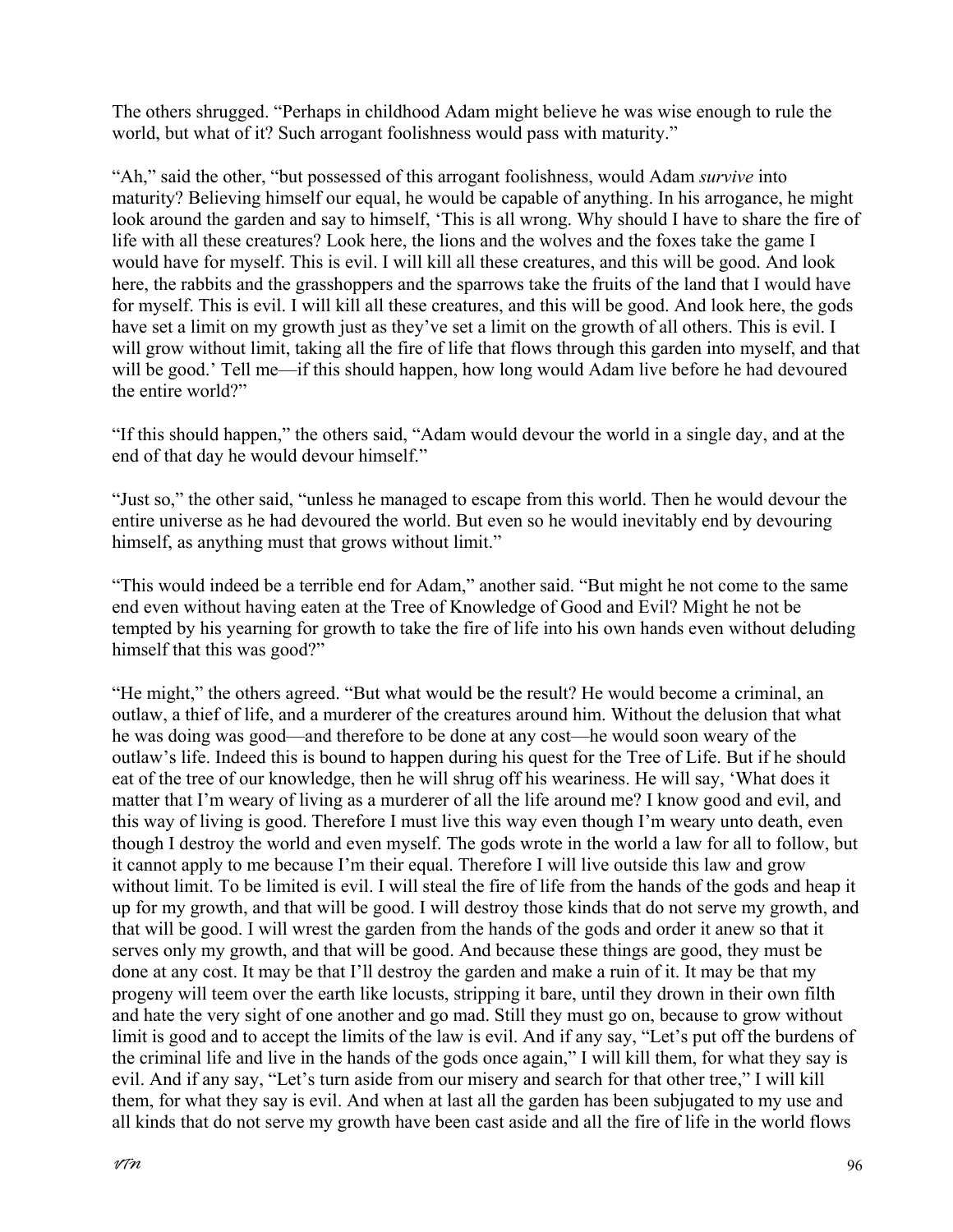through my progeny, still I must grow. And to the people of this land I will say, "Grow, for this is good," and they will grow. And to the people of the next land I will say, "Grow, for this is good," and they will grow. And when they can grow no more, the people of this land will fall upon the people of the next to murder them, so that they may grow still more. And if the groans of my progeny fill the air throughout the world, I will say to them, "Your sufferings must be borne, for you suffer in the cause of good. See how great we have become! Wielding the knowledge of good and evil, we have made ourselves the masters of the world, and the gods have no power over us. Though your groans fill the air, isn't it sweeter to live in our own hands than in the hands of the  $gods?$ " "

And when the gods heard all this, they saw that, of all the trees in the garden, only the Tree of the Knowledge of Good and Evil could destroy Adam. And so they said to him, "You may eat of every tree in the garden save the Tree of the Knowledge of Good and Evil, for on the day you eat of that tree you will certainly die."

# 7

I sat there dazed for a while, then I recalled seeing a bible in Ishmael's odd collection of books. In fact, there were three. I fetched them and after a few minutes of study looked up and said, "None of these has any comment to make on why this tree should have been forbidden to Adam."

"Were you expecting them to?"

"Well . . . yes."

"The Takers write the notes, and this story has always been an impenetrable mystery to them. They've never been able to figure out why the knowledge of good and evil should have been forbidden to man. Don't you see why?"

"No."

"Because, to the Takers, this knowledge is the very best knowledge of all—the most beneficial for man to have. This being so, why would the gods forbid it to him?"

"True."

"The knowledge of good and evil is fundamentally the knowledge the rulers of the world must exercise, because every single thing they do is good for some but evil for others. This is what ruling is all about, isn't it?"

"Yes."

"And man was born to rule the world, wasn't he?"

"Yes. According to Taker mythology."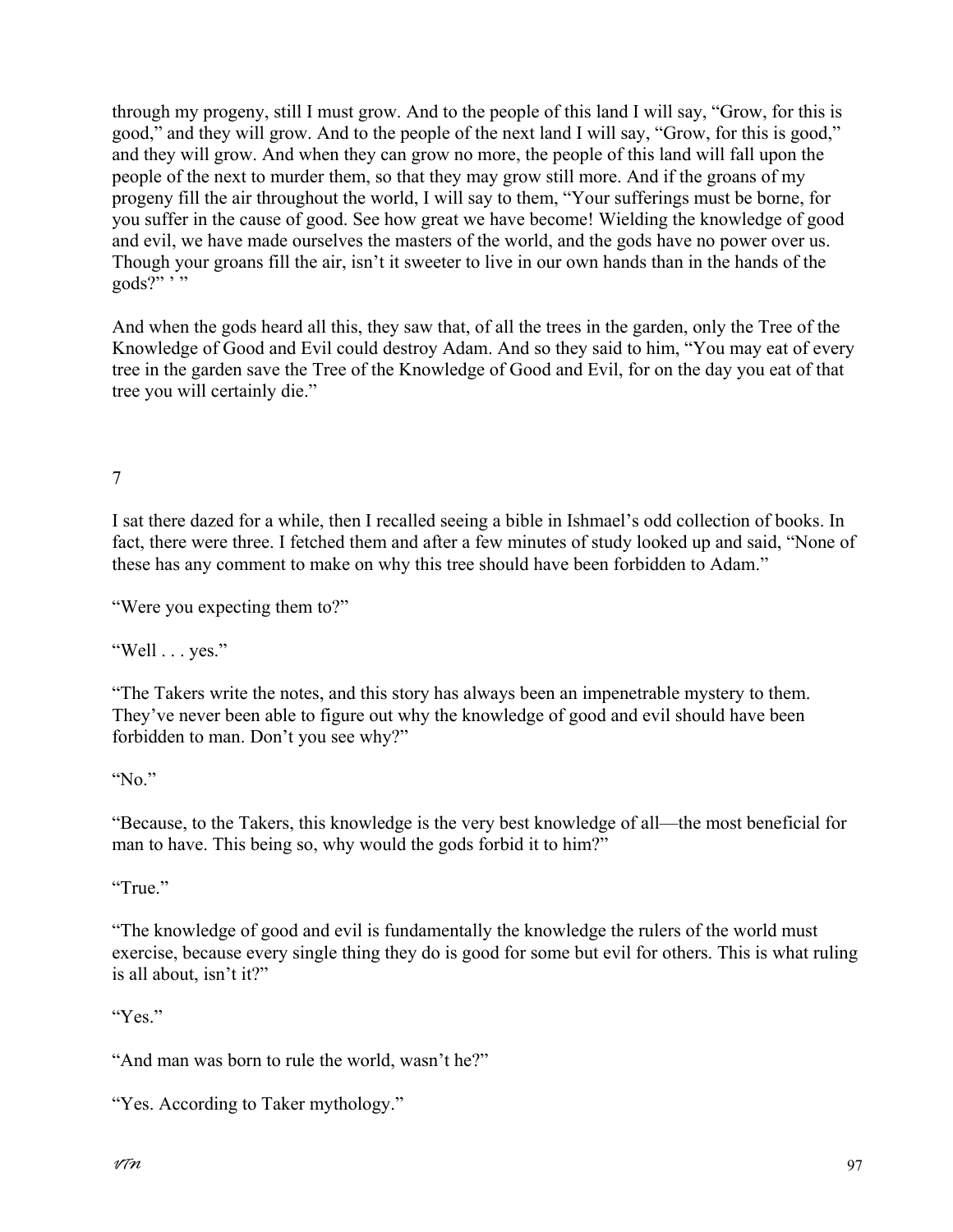"Then why would the gods withhold the very knowledge man needs to fulfill his destiny? From the Taker point of view, it makes no sense at all."

"True."

"The disaster occurred when, ten thousand years ago, the people of your culture said, 'We're as wise as the gods and can rule the world as well as they.' When they took *into their own hands* the power of life and death over the world, their doom was assured."

"Yes. Because they are not in fact as wise as the gods."

"The gods ruled the world for billions of years, and it was doing just fine. After just a few thousand years of human rule, the world is at the point of death."

"True. But the Takers will never give it up."

Ishmael shrugged. "Then they'll die. As predicted. The authors of this story knew what they were talking about."

# 8

"And you're saying this story was written from a Leaver point of view?"

"That's right. If it had been written from the Taker point of view, the knowledge of good and evil wouldn't have been forbidden to Adam, it would have been *thrust* upon him. The gods would have hung around saying, 'Come on, Man, can't you see that you're nothing without this knowledge? Stop living off our bounty like a lion or a wombat. Here, have some of this fruit and you'll instantly realize that you're naked—as naked as any lion or wombat: naked to the world, powerless. Come on, have some of this fruit and become one of us. Then, lucky you, you can leave this garden and begin living by the sweat of your brow, the way humans are supposed to live.' And if people of your cultural persuasion had authored it, this event wouldn't be called the Fall, it would be called the Ascent—or as you put it earlier, the Liberation."

"Very true. . . . But I'm not quite sure how this fits in with everything else."

"We are furthering your understanding of *how things came to be this way*."

"I don't get it."

"A minute ago, you told me that the Takers will never give up their tyranny over the world, no matter how bad things get. How did they get to be this way?"

I goggled at him.

"They got to be this way because they've always believed that what they were doing was *right* and therefore to be done at any cost whatever. They've always believed that, like the gods, they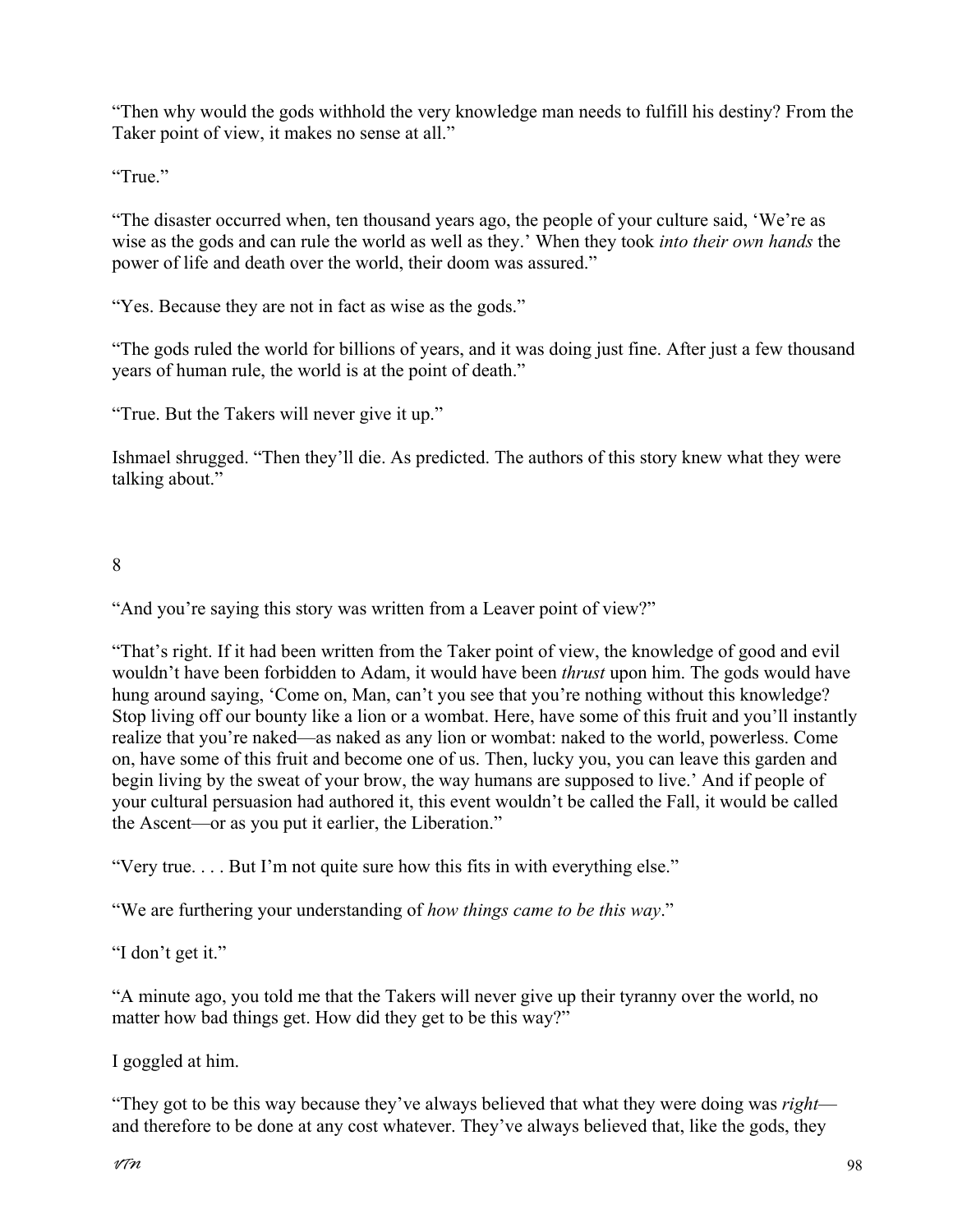know what is right to do and what is wrong to do, and what they're doing is *right*. Do you see how they've demonstrated what I'm saying?"

"Not offhand."

"They've demonstrated it by forcing everyone in the world to do what *they* do, to live the way *they* live. Everyone had to be forced to live like the Takers, because the Takers had the one *right* way."

"Yes, I can see that."

"Many peoples among the Leavers practiced agriculture, but they were never obsessed by the delusion that what they were doing was *right*, that everyone in the entire world had to practice agriculture, that every last square yard of the planet had to be devoted to it. They didn't say to the people around them, 'You may no longer live by hunting and gathering. This is wrong. This is evil, and we forbid it. Put your land under cultivation or we'll wipe you out.' What they said was, 'You want to be hunter–gatherers? That's fine with us. That's great. We want to be agriculturalists. You be hunter–gatherers and we'll be agriculturalists. We don't pretend to know which way is *right*. We just know which way we *prefer*.'"

"Yes, I see."

"And if they got tired of being agriculturalists, if they found they didn't like where it was leading them in their particular adaptation, they were *able* to give it up. They didn't say to themselves, 'Well, we've got to keep going at this even if it kills us, because this is the *right* way to live.' For example, there was once a people who constructed a vast network of irrigation canals in order to farm the deserts of what is now southeastern Arizona. They maintained these canals for three thousand years and built a fairly advanced civilization, but in the end they were free to say, 'This is a toilsome and unsatisfying way to live, so to hell with it.' They simply walked away from the whole thing and put it so totally out of mind that we don't even know what they called themselves. The only name we have for them is one the Pima Indians gave them: Hohokam—those who vanished.

"But it's not going to be this easy for the Takers. It's going to be hard as hell for them to give it up, because what they're doing is *right*, and they have to go on doing it even if it means destroying the world and mankind with it."

"Yes, that's the way it seems."

"Giving it up would mean . . . what?"

"Giving it up would mean . . . It would mean that all along they'd been *wrong*. It would mean that they'd *never* known how to rule the world. It would mean . . . relinquishing their pretensions to godhood."

"It would mean spitting out the fruit of that tree and giving the rule of the world back to the gods."

"Yes."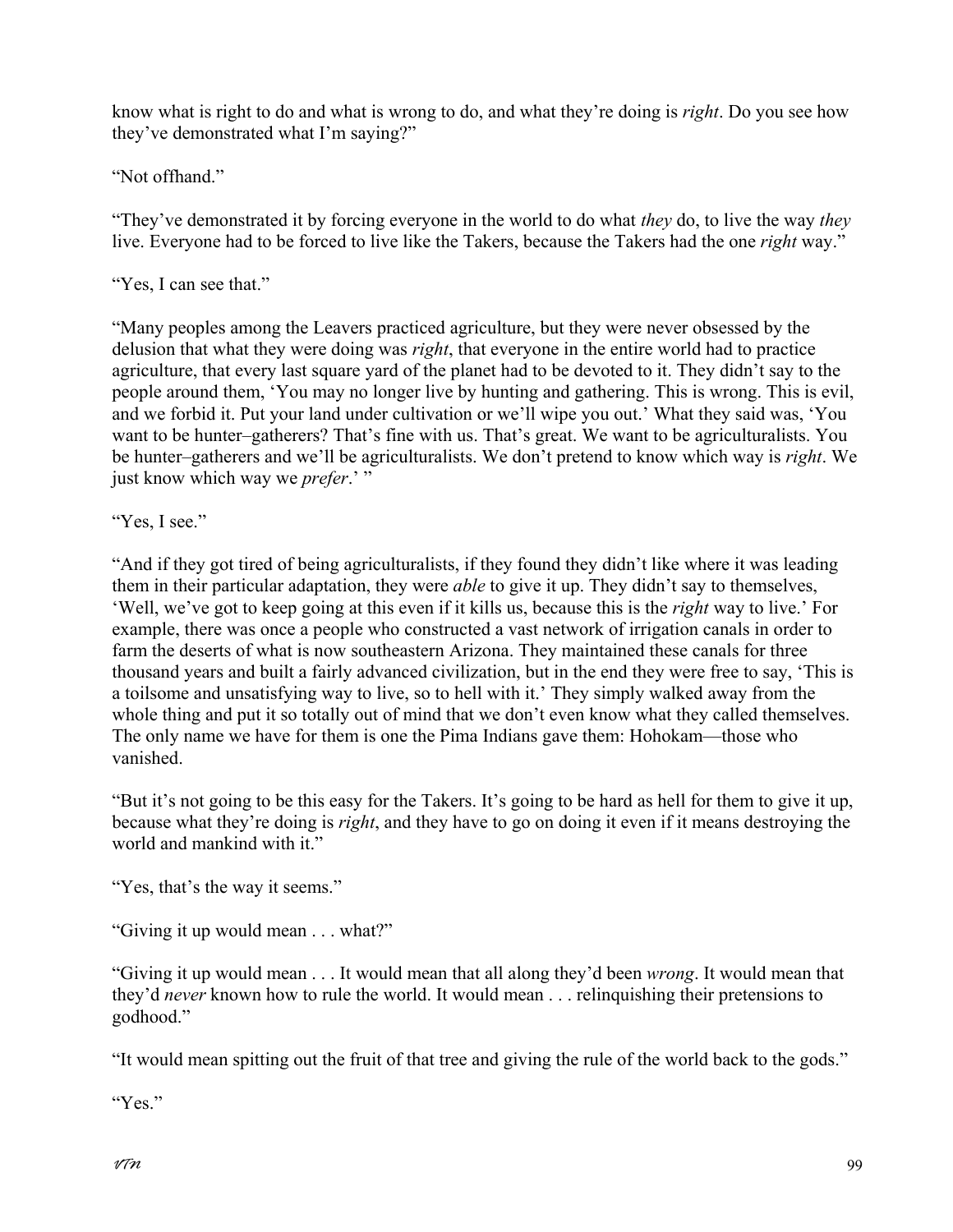9

Ishmael nodded to the stack of bibles at my feet. "According to the authors of that story, the people living between the Tigris and Euphrates rivers had eaten at the gods' own tree of knowledge. Where do you suppose they got that idea?"

"What do you mean?"

"Whatever gave the authors of this story the idea that the people living in the Fertile Crescent had eaten at the gods' tree of knowledge? Do you suppose they saw it with their own eyes? Do you suppose they were there when your agricultural revolution began?"

"I suppose that's a possibility."

"Think. If they'd been there to see it with their own eyes, who would they have been?"

"Oh . . . right. They would have been the people of the Fall. They would have been the Takers."

"And if they'd been Takers, they would have told the story a different way."

"Yes."

"So the authors of this story were not there to see it with their own eyes. How then did they know it had happened? How did they know that the Takers had usurped the role of the gods in the world?"

"Lord," I said.

"Who *were* the authors of this story?"

"Well  $\qquad$  the Hebrews?"

Ishmael shook his head. "Among the people known as the Hebrews, this was already an ancient story—and a mysterious story. The Hebrews stepped into history as Takers—and wanted nothing more than to be like their Taker neighbors. Indeed, that's why their prophets were always bawling them out."

"True"

"So, though they preserved the story, they no longer fully understood it. To find the people who understood it, we have to find its authors. And who were they?"

"Well . . . they were the ancestors of the Hebrews."

"But who were *they*?"

"I'm afraid I have no idea"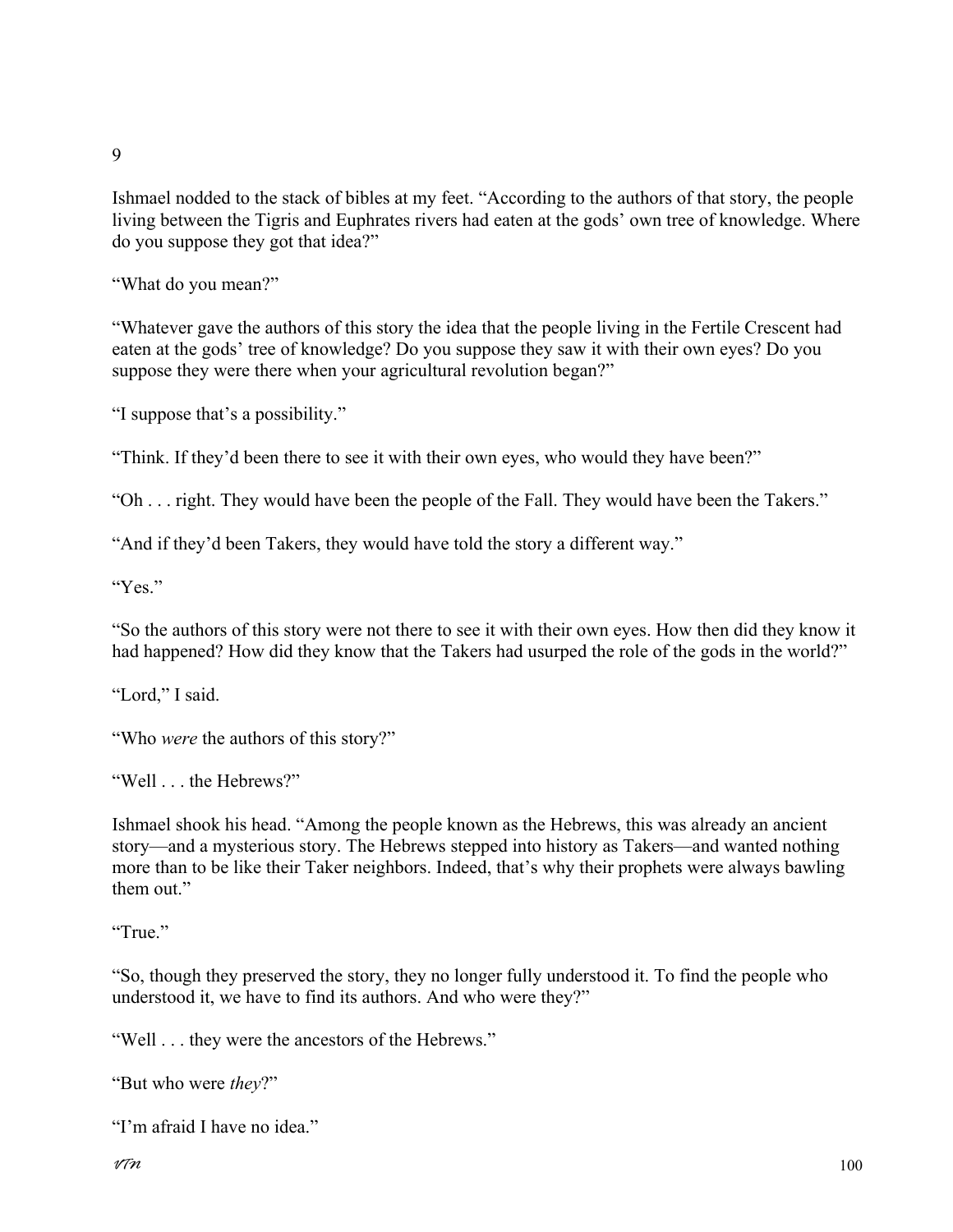Ishmael grunted. "Look, I can't forbid you to say, 'I have no idea,' but I do insist that you spend a few seconds *thinking* before you say it."

I spent a few seconds at it, just to be polite, then I said, "I'm sorry. My grasp of ancient history is frankly negligible."

"The ancient ancestors of the Hebrews were the Semites."

"Oh."

"You knew that, didn't you?"

"Yes, I guess so. I just . . ."

"You just weren't thinking."

"Right."

Ishmael bestirred himself, and to be perfectly honest, my stomach clenched as the half ton of him brushed past my chair. If you don't know how gorillas make their way from place to place on the ground, you can visit the zoo or rent a *National Geographic* videotape; no words of mine will make you see it.

Ishmael lumbered or shambled or shuffled over to the bookcase and returned with an historical atlas, which he handed to me open to a map of Europe and the Near East in 8500 B.C. A blade like a hand sickle very nearly cut the Arabian peninsula away from the rest. The words *Incipient Agriculture* made it clear that the sickle blade enclosed the Fertile Crescent. A handful of dots indicated sites where early farming implements had been found.

"This map, I feel, gives a false impression," Ishmael said, "though it was not an intended impression. It gives the impression that the agricultural revolution took place in an empty world. This is why I prefer my own map." He opened his pad and showed it to me.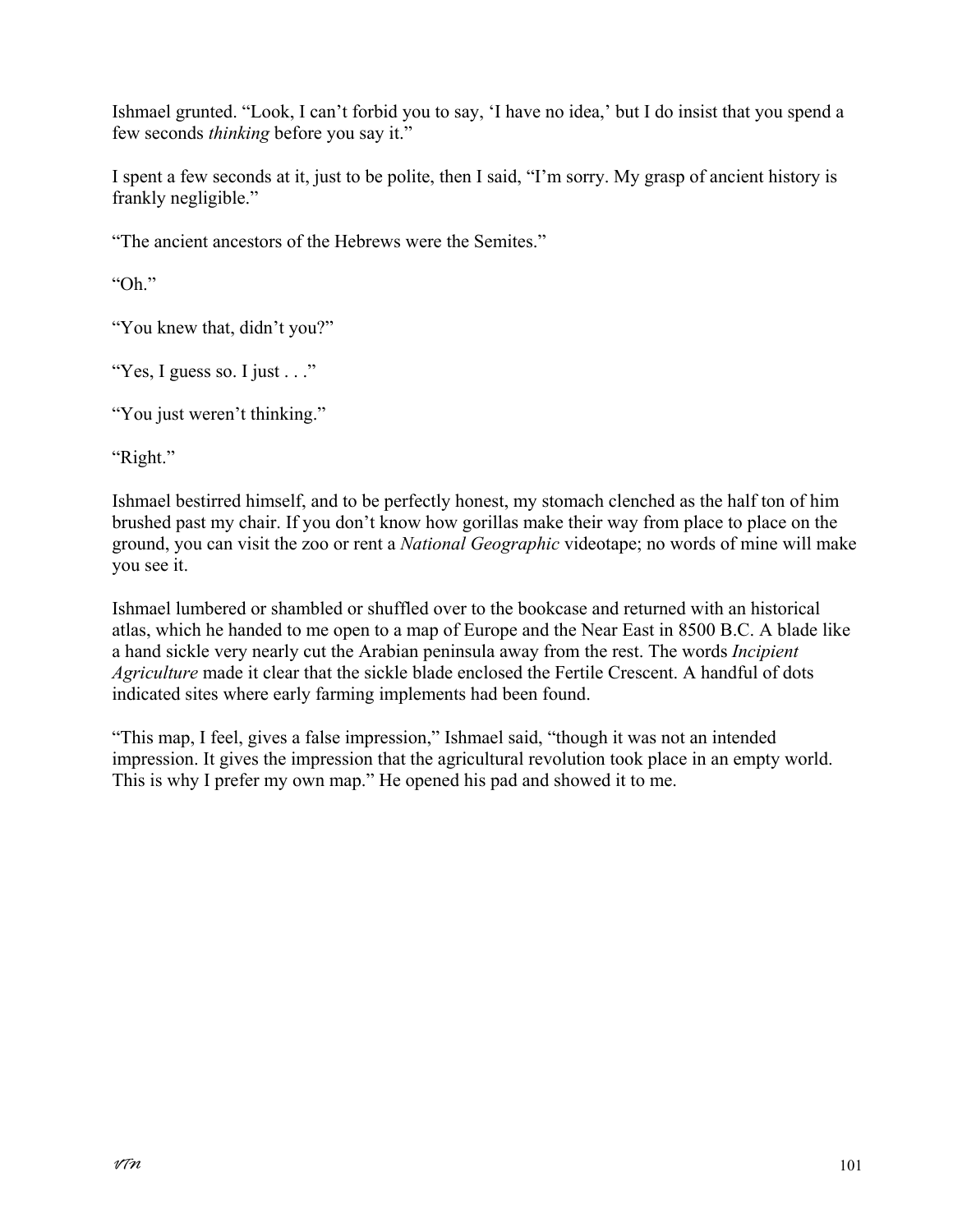

"As you see, this shows the situation five hundred years later. The agricultural revolution is well under way. The area in which farming is taking place is indicated by these hen–scratches." Using a pencil as a pointer, he indicated the area between the Tigris and the Euphrates. "This, of course, is the land between the rivers, the birthplace of the Takers. And what do you suppose all these dots represent?"

"Leaver peoples?"

"Exactly. They're not designed as a statement about population density. Nor are they intended to indicate that every available stretch of land was inhabited by some Leaver people. What they indicate is that this was far from being an empty world. Do you see what I'm showing you?"

"Well, I think so. The land of the Fall lay within the Fertile Crescent and was surrounded by nonagriculturalists."

"Yes, but I'm also pointing out that at this time, at the beginning of your agricultural revolution, these early Takers, the founders of your culture, were unknown, isolated, unimportant. The next map in that historical atlas is four thousand years later. What would you expect to see on it?"

"I'd expect to see that the Takers have expanded." He nodded, indicating that I should turn the page. Here a printed oval, labeled *Chalcolithic Cultures*, with Mesopotamia at its center, enclosed the whole of Asia Minor and all the land to the north and east as far as the Caspian Sea and the Persian Gulf. The oval extended southward as far as the entrance to the Arabian peninsula, which was a cross–hatched area labeled *Semites*.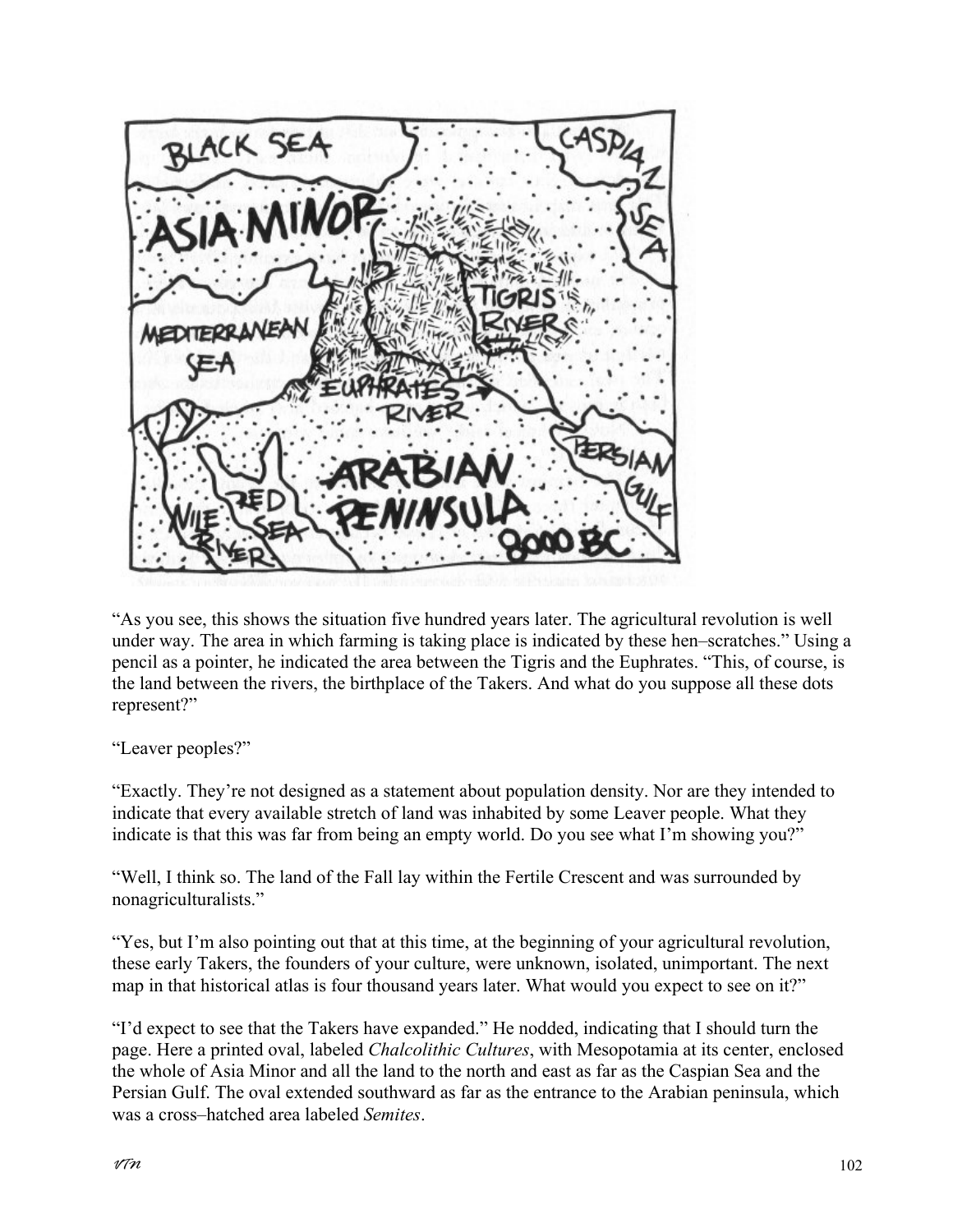"Now," Ishmael said, "we have some witnesses."

"How so?"

"The Semites were not eyewitnesses to the events described in chapter three of Genesis." He drew a small oval in the center of the Fertile Crescent. "Those events, cumulatively known as the Fall, took place here, hundreds of miles north of the Semites, among an entirely different people. Do you see who they were?"

"According to the map, they were the Caucasians."

"But now, in 4500 B.C., the Semites are eyewitnesses to an event in their own front yard: the expansion of the Takers."

"Yes, I see."

"In four thousand years the agricultural revolution that began in the land between the rivers had spread across Asia Minor to the west and to the mountains in the north and east. And to the south it seems to have been blocked by what?"

"By the Semites, apparently."

"Why? Why were the Semites blocking it?"

"I don't know"

"What were the Semites? Were they agriculturalists?"

"No. The map makes it clear that they weren't a part of what was going on among the Takers. So I assume they were Leavers."

"Leavers, yes, but no longer hunter–gatherers. They had evolved another adaptation that was to be traditional for Semitic peoples."

"Oh. They were pastoralists."

"Of course. Herders." He indicated the border between the Takers' Chalcolithic Culture and the Semites. "So what was happening here?"

"I don't know"

Ishmael nodded toward the bibles at my feet. "Read the story of Cain and Abel in Genesis and then you'll know."

I picked up the one on top and turned to chapter four. A couple minutes later, I muttered, "Good lord."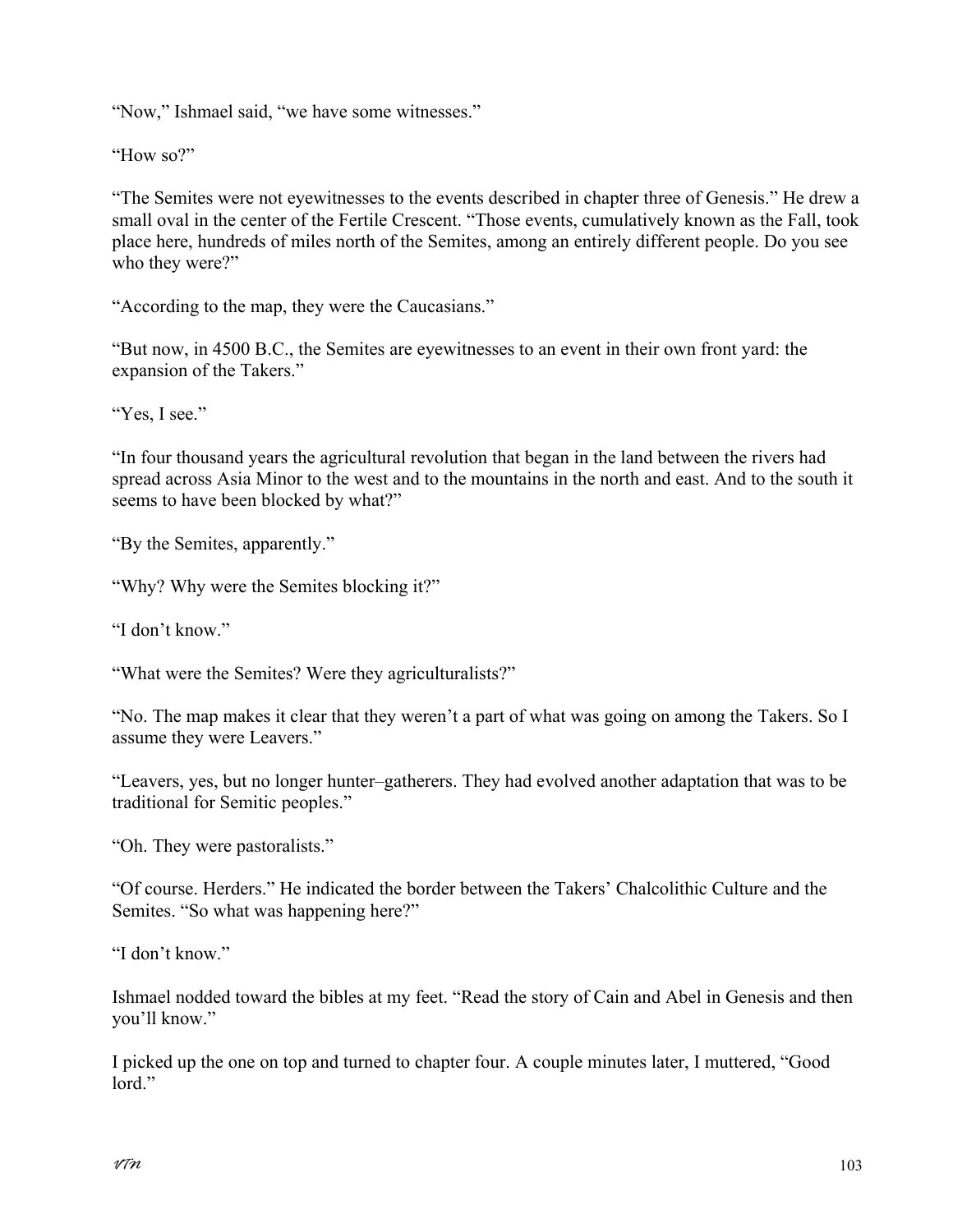After reading the story in all three versions, I looked up and said, "What was happening along that border was that Cain was killing Abel. The tillers of the soil were watering their fields with the blood of Semitic herders."

"Of course. What was happening there was what has always happened along the borders of Taker expansion: The Leavers were being killed off so that more land could be put under cultivation." Ishmael picked up his pad and opened it to his own map of this period. "As you see, the hen– scratches of the agriculturalists have swarmed over the entire area—except for the territory occupied by the Semites. Here at the border that separates tillers of the soil from Semitic herders, Cain and Abel confront each other."



I studied the map for a few moments and then shook my head. "And biblical scholars don't understand this?"

"I cannot say, of course, that not a single scholar has ever understood this. But most read the story as if it were set in an historical never–never land, like one of Aesop's fables. It would scarcely occur to them to understand it as a piece of Semitic war propaganda."

"That's what it is, all right. I know it's always been a mystery as to why God accepted Abel and his offering and rejected Cain and his offering. This explains it. With this story, the Semites were telling their children, 'God is on our side. He loves us herders but hates those murderous tillers of the soil from the north.' "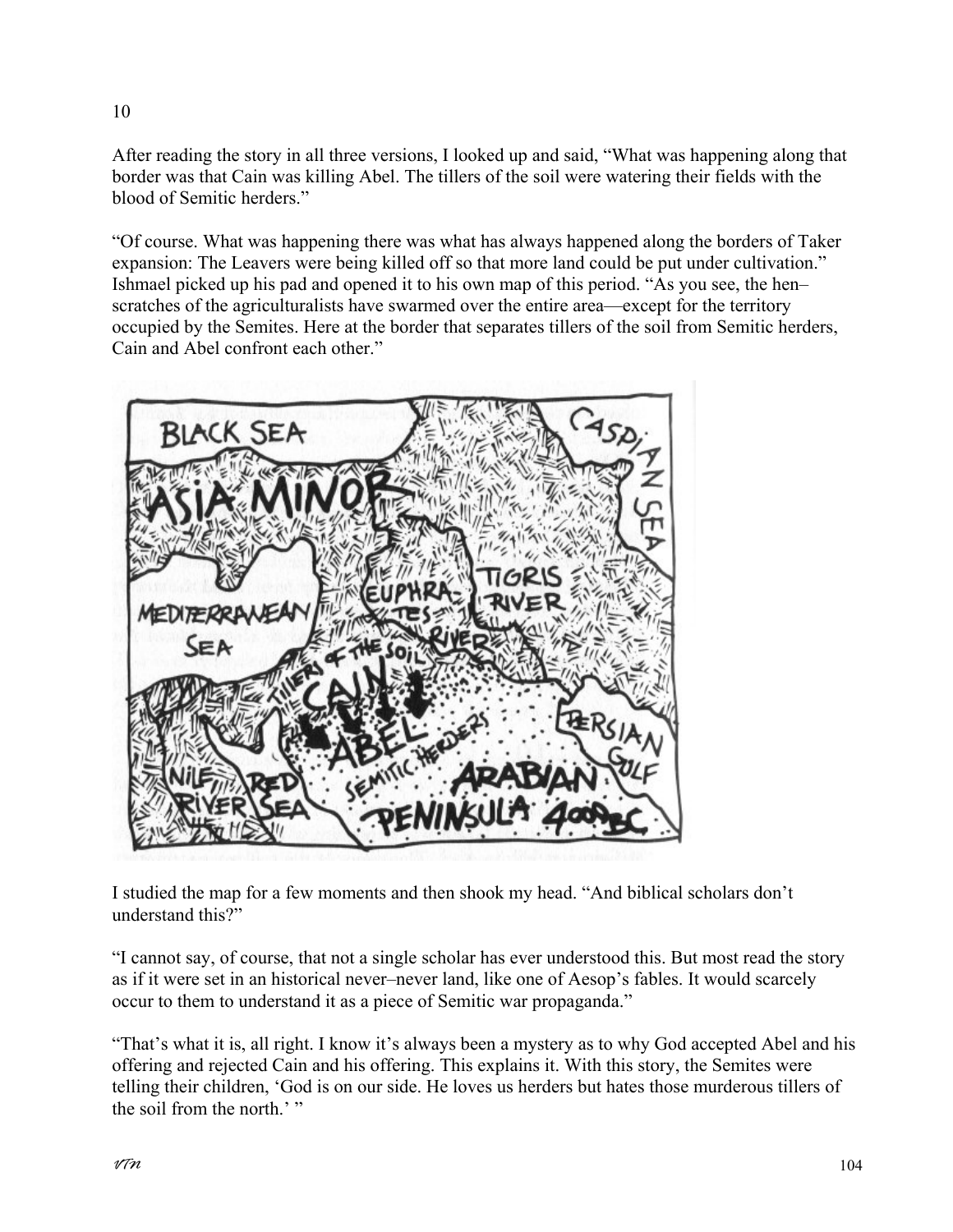"That's right. If you read it as a story that originated among your own cultural ancestors, it's incomprehensible. It only begins to make sense when you realize that it originated among the *enemies* of your cultural ancestors."

"Yes." I sat there blinking for a few moments, then looked at Ishmael's map again. "If the tillers of the soil from the north were Caucasians," I said, "then the mark of Cain is *this*." I pointed to my own fair or maggot–colored face.

"It could be. Obviously we'll never know for sure what the authors of the story had in mind."

"But it makes *sense* this way," I insisted. "The mark was given to Cain as a warning to others: 'Leave this man alone. This is a dangerous man, one who exacts a sevenfold vengeance.' Certainly a lot of people all over the world have learned that it doesn't pay to mess with people with white faces "

Ishmael shrugged, unconvinced or perhaps just uninterested.

### 11

"In the previous map, I went to the trouble of laying down hundreds of dots to represent Leaver peoples living in the Mideast when your agricultural revolution began. What do you suppose happened to these peoples between the time of that map and the time of this map?"

"I would have to say that either they were overrun and assimilated or they took up agriculture in imitation of the Takers."

Ishmael nodded. "Doubtless many of these peoples had their own tales to tell of this revolution, their own ways of explaining how these people from the Fertile Crescent came to be the way they were, but only one of these tales survived—the one told by the Semites to their children about the Fall of Adam and the slaughter of Abel by his brother Cain. It survived because the Takers never managed to overrun the Semites, and the Semites refused to take up the agricultural life. Even their eventual Taker descendants, the Hebrews, who preserved the story without fully understanding it, couldn't work up any enthusiasm for the peasant life–style. And this is how it happened that, with the spread of Christianity and of the Old Testament, the Takers came to adopt as their own a story an enemy once told to denounce them."

### 12

"So we come again to this question: Where did the Semites get the idea that the people of the Fertile Crescent had eaten at the gods' own tree of knowledge?"

"Ah," I said. "I would say it was a sort of reconstruction. They looked at the people they were fighting and said, 'My God, how did they *get* this way?' "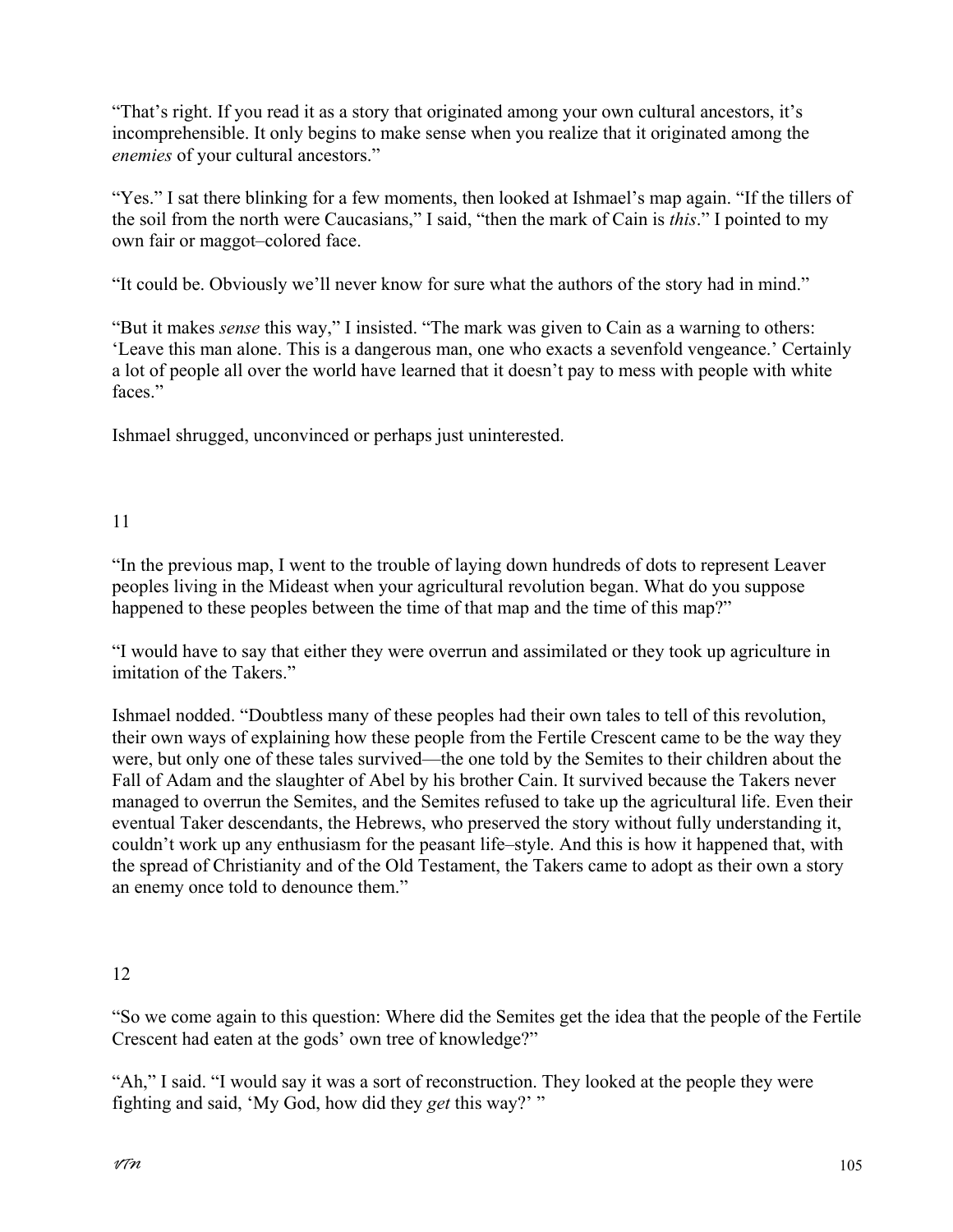"And what was their answer?"

"Well . . . 'What's *wrong* with these people? What's wrong with our brothers from the north? Why are they doing this to us? They act like . . .' Let me think about this for a bit."

"Take your time."

"Okay," I said a few minutes later. "Here's how it would look to the Semites, I think. 'What's going on here is something wholly new. These aren't raiding parties. These aren't people drawing a line and baring their teeth at us to make sure we know they're there. These guys are saying . . . Our brothers from the north are saying that we've got to die. They're saying Abel has to be wiped out. They're saying we're not to be allowed to live. Now that's something new, and we don't get it. Why can't they live up there and be farmers and let us live down here and be herders? Why do they have to murder us?'

" 'Something really weird must have happened up there to turn these people into murderers. What could it have been? Wait, a second . . . Look at the way these people live. Nobody has ever lived this way before. They're not just saying that *we* have to die. They're saying that *everything* has to die. They're not just killing us, they're killing *everything*. They're saying, "Okay, lions, you're dead. We've had it with you. You're out of here." They're saying, "Okay, wolves, we've had it with you too. You're out of here." They're saying . . . "Nobody eats but us. All this food belongs to us and no one else can have any without our permission." They're saying, "What we want to live lives and what we want to die dies."

" 'That's it! They're acting as if they were the gods themselves. They're acting as if they eat at the gods' own tree of wisdom, as though they were as wise as the gods and could send life and death wherever they please. Yes, that's it. That's what must have happened up there. These people found the gods' own tree of wisdom and stole some of its fruit.

" 'Aha! Right! These are an accursed people! You can see that right off the bat. When the gods found out what they'd done, they said, "Okay, you wretched people, that's it for you! We're not taking care of you anymore. You're out. We banish you from the garden. From now on, instead of living on our bounty, you can wrest your food from the ground by the sweat of your brows." And that's how these accursed tillers of the soil came to be hunting us down and watering their fields with our blood."

When I finished, I saw that Ishmael was putting his hands together in mute applause.

I replied with a smirk and a modest nod.

### 13

"One of the clearest indications that these two stories were not authored by your cultural ancestors is the fact that agriculture is not portrayed as a desirable choice, freely made, but rather as a curse. It was literally inconceivable to the authors of these stories that anyone would *prefer* to live by the sweat of his brow. So the question they asked themselves was not, 'Why did these people adopt this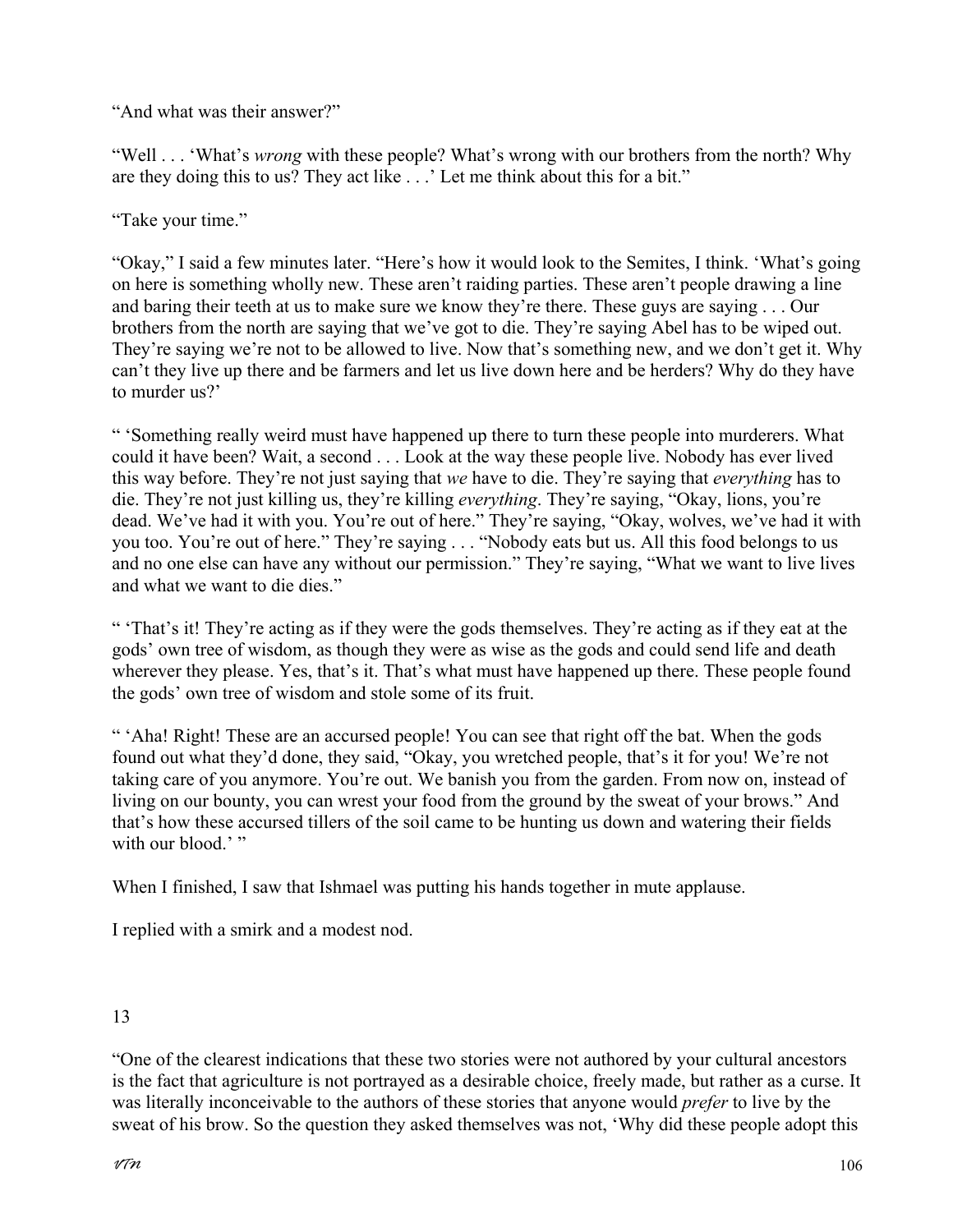toilsome life–style?' It was, 'What terrible misdeed did these people commit to deserve such a punishment? What have they done to make the gods withhold from them the bounty that enables the rest of us to live a carefree life?' "

"Yes, that's obvious now. In our own cultural history, the adoption of agriculture was a prelude to ascent. In these stories, agriculture is the lot of the fallen."

14

"I have a question," I said. "Why did they describe Cain as Adam's firstborn and Abel as Adam's secondborn?"

Ishmael nodded. "The significance is mythological rather than chronological. I mean that you'll find this motif in folktales everywhere: When you have a father with two sons, one worthy and one unworthy, the unworthy son is almost always the cherished firstborn, while the worthy son is the secondborn—which is to say, the underdog in the story."

"Okay. But why would they think of themselves as descendants of Adam at all?"

"You mustn't confuse metaphorical thinking with biological thinking. The Semites didn't think of Adam as their biological ancestor."

"How do you know that?"

Ishmael thought for a moment. "Do you know what *Adam* means in Hebrew? We can't know the name the Semites gave him, but presumably it had the same meaning."

"It means *man*."

"Of course. The human race. Do you suppose the Semites thought that the human race was their biological ancestor?"

"No, of course not."

"I agree. The relationships in the story have to be understood metaphorically, not biologically. As they perceived it, the Fall divided the race of man into two—into bad guys and good guys, into tillers of the soil and herders, the former bent on murdering the latter."

"Okay," I said.

#### 15

"But I'm afraid I have another question."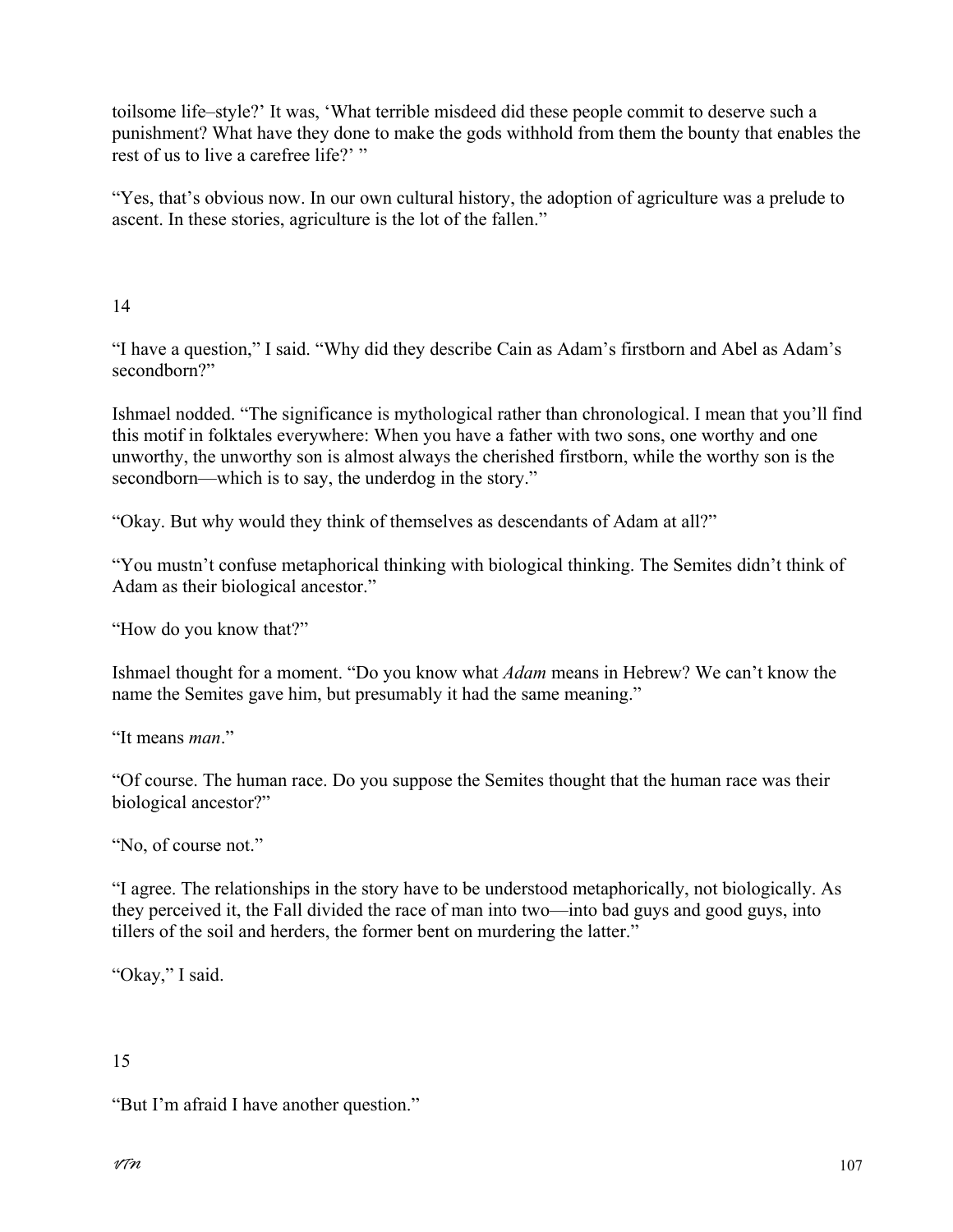"There's no need to apologize for it. That's what you're here for."

"Okay. My question is, how does Eve figure in all this?"

"Her name means what?"

"According to the notes, it means *Life*."

"Not *Woman*?"

"No, not according to the notes."

"With this name, the authors of the story have made it clear that Adam's temptation wasn't sex or lust or uxoriousness. Adam was tempted by *Life*."

"I don't get it."

"Consider: A hundred men and one woman does not spell a hundred babies, but one man and a hundred women does."

"So?"

"I'm pointing out that, in terms of population expansion, men and women have markedly different roles. They're by no means equal in this regard."

"Okay. But I still don't get it."

"I'm trying to put you in the frame of mind of a nonagricultural people, a people for whom population control is always a critical problem. Let me put it baldly: A band of herders that consists of fifty men and one woman is in no danger of experiencing a population explosion, but a band that consists of one man and fifty women is in big trouble. People being people, that band of fifty–one herders is going to be a band of one hundred in no time at all."

"True. But I'm afraid I still don't see how this relates to the story in Genesis."

"Be patient. Let's go back to the authors of this story, a herding people being pushed into the desert by agriculturalists from the north. Why were their brothers from the north pushing?"

"They wanted to put the herder's land under cultivation."

"Yes, but why?"

"Ah, I see. They were increasing food production to support an expanded population."

"Of course. Now you're ready to do some more reconstruction. You can see that these tillers of the soil have no sense of restraint when it comes to expansion. They don't control their population; when there isn't enough food to go around, they just put some more land under cultivation."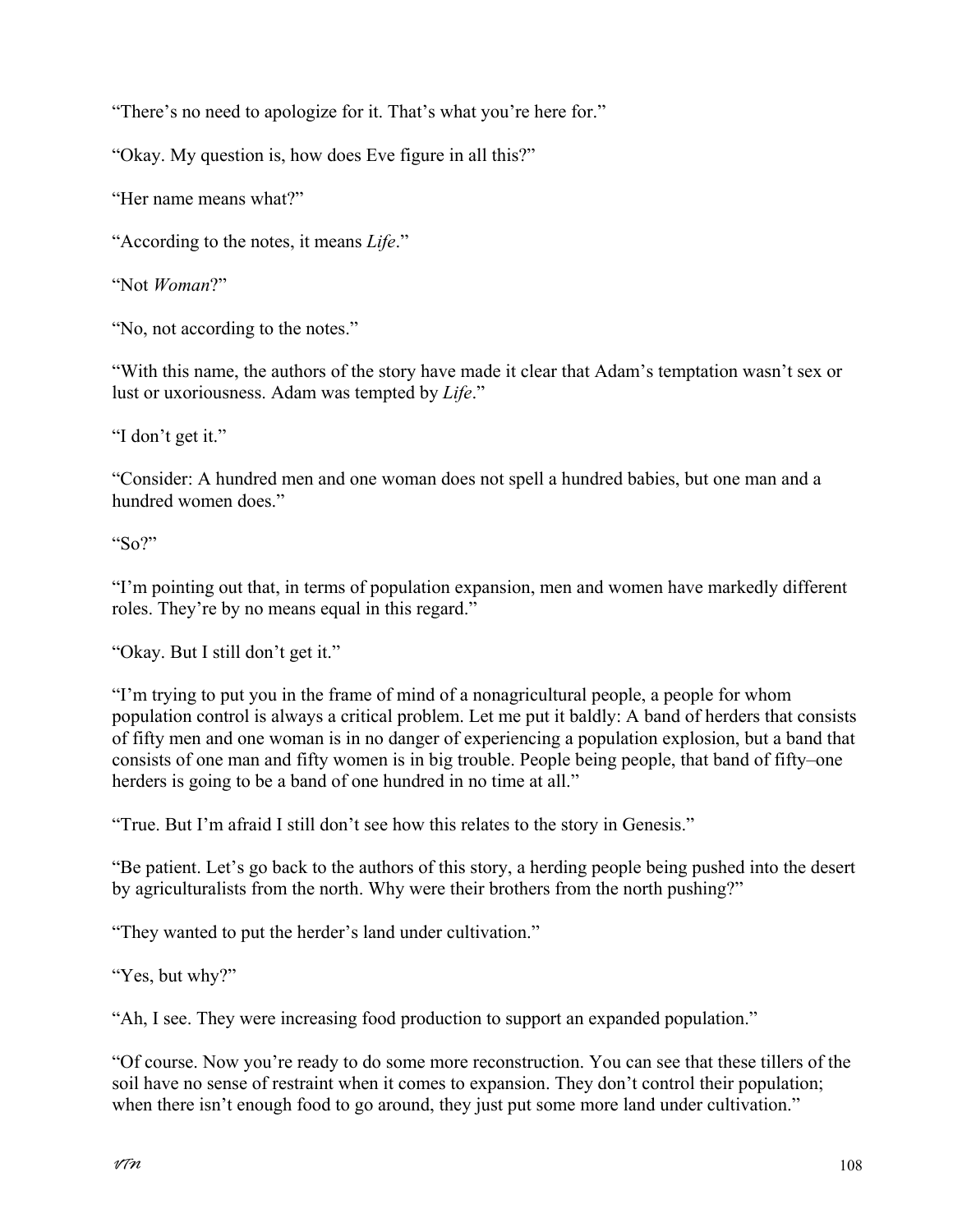"True."

"So: Whom did these people say yes to?"

"Mm. Yes, I think I see it. As in a glass, darkly."

"Think of it this way: The Semites, like most nonagricultural peoples, had to be wary of becoming overbalanced between the sexes. Having too many men didn't threaten the stability of their population, but having too many women definitely did. You see that?"

"Yes."

"But what the Semites observed in their brothers from the north was that it didn't matter to them. If their population got out of hand, they didn't worry, they just put more land under cultivation."

"Yes, I see that."

"Or try it this way: Adam and Eve spent three million years in the garden, living on the bounty of the gods, and their growth was very modest; in the Leaver life–style this is the way it *has* to be. Like Leavers everywhere, they had no need to exercise the gods' prerogative of deciding who shall live and who shall die. But when Eve presented Adam with this knowledge, he said, 'Yes, I see; with this, we no longer have to depend on the bounty of the gods. With the matter of who shall live and who shall die in our own hands, we can create a bounty that will exist for us alone, and this means I can say yes to Life, and grow without limit.' What you should understand is that saying yes to Life and accepting the knowledge of good and evil are merely different aspects of a single act, and this is the way the story is told in Genesis."

"Yes. It's subtle, but I think I see it. When Adam accepted the fruit of that tree, he succumbed to the temptation to live without limit—and so the person who offered him that fruit is named *Life*."

Ishmael nodded. "Whenever a Taker couple talk about how wonderful it would be to have a big family, they're reenacting this scene beside the Tree of the Knowledge of Good and Evil. They're saying to themselves, 'Of course it's our right to apportion life on this planet as we please. Why stop at four kids or six? We can have fifteen if we like. All we have to do is plow under another few hundred acres of rain forest—and who cares if a dozen other species disappear as a result?' "

## 16

There was still something that didn't quite fit together, but I couldn't figure out how to articulate it.

Ishmael told me to take my time.

After I'd sweated over it for a few minutes, he said, "Don't expect to be able to work it all out in terms of our present knowledge of the world. The Semites at this time were completely isolated on the Arabian peninsula, cut off in all directions either by the sea or by the people of Cain. For all they knew, they and their brothers to the north were literally the whole race of man, the only people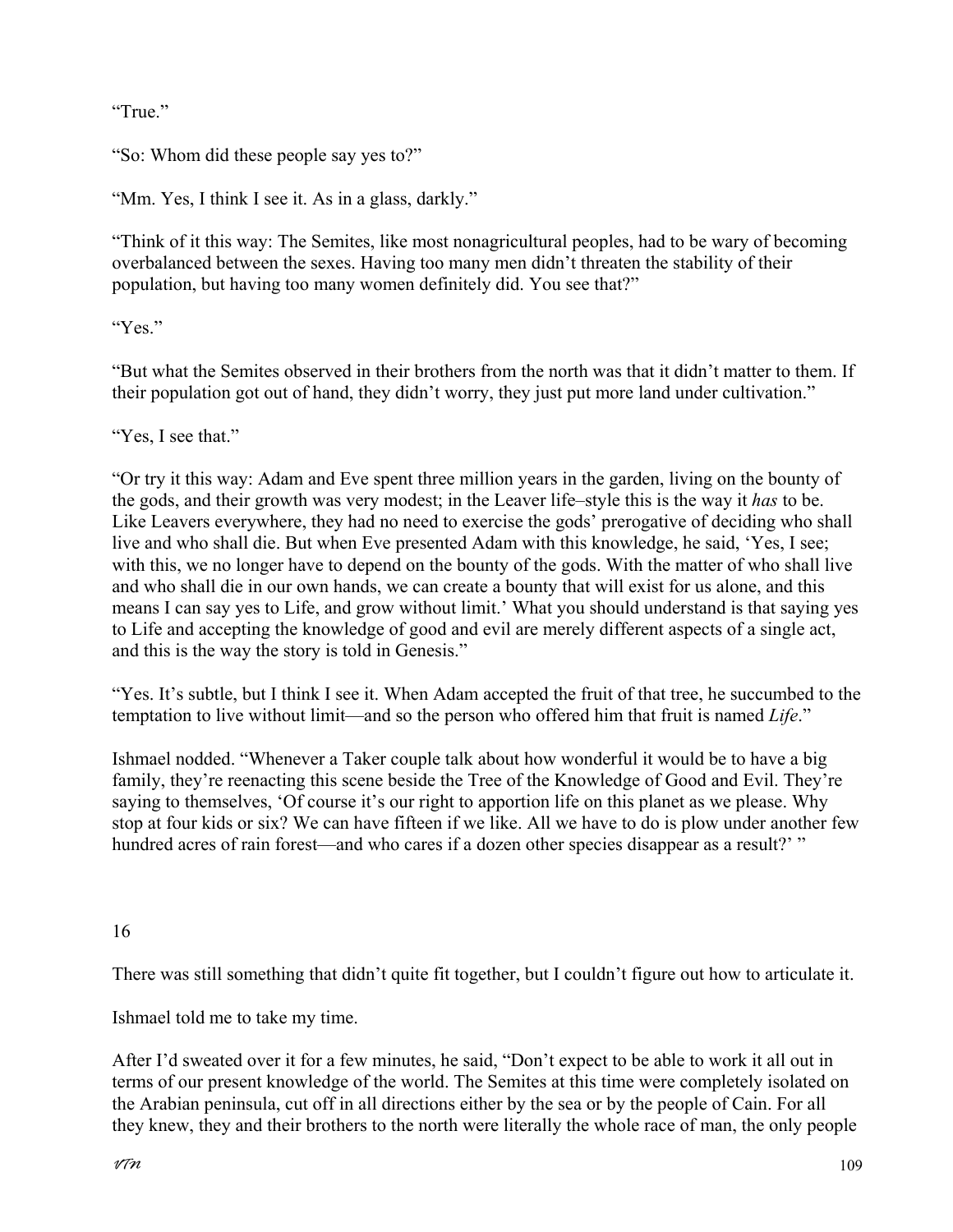on earth. Certainly that's the way they saw the story. They couldn't possibly have known that it was only in that little corner of the world that Adam had eaten at the gods' tree, couldn't possibly have known that the Fertile Crescent was only one of many places where agriculture had begun, couldn't possibly have known that there were still people all over the world living the way Adam had lived before the Fall."

"True," I said. "I was trying to make it fit with all the information we have, and that obviously won't work."

# 17

"I think it's safe to say that the story of Adam's Fall is by far the best–known story in the world."

"At least in the West," I said.

"Oh, it's well known in the East as well, having been carried into every corner of the world by Christian missionaries. It has a powerful attraction for Takers everywhere."

"Yes"

"Why is that so?"

"I guess because it purports to explain what went wrong here."

"What *did* go wrong? How do people understand the story?"

"Adam, the first man, ate the fruit of the forbidden tree."

"And what is that understood to mean?"

"Frankly, I don't know. I've never heard an explanation that made any sense."

"And the knowledge of good and evil?"

"Again, I've never heard an explanation that made any sense. I think the way most people understand it, the gods wanted to test Adam's obedience by forbidding him something, and it didn't much matter what it was. And that's what the Fall essentially was—an act of disobedience."

"Nothing really to do with the knowledge of good and evil."

"No. But then I suppose there are people who think that the knowledge of good and evil is just a symbol of . . . I don't know exactly what. They think of the Fall as a fall from innocence."

"Innocence in this context presumably being a synonym for blissful ignorance."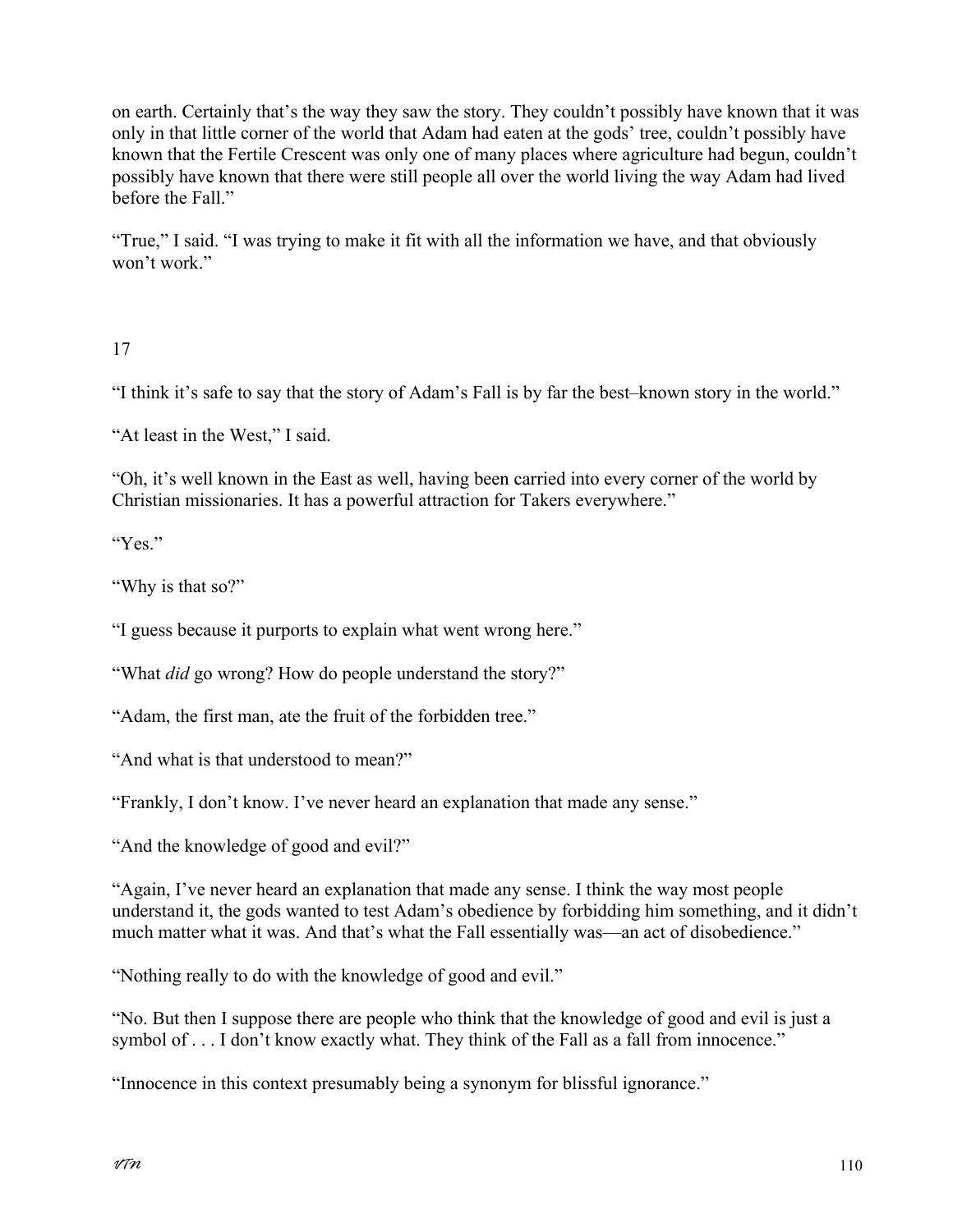"Yes . . . It's something like this: Man was innocent until he discovered the difference between good and evil. When he was no longer innocent of that knowledge, he became a fallen creature."

"I'm afraid that means nothing at all to me."

"To me either, actually."

"All the same, if you read it from another point of view, the story does explain exactly what went wrong here, doesn't it?"

"Yes"

"But the people of your culture have never been able to understand the explanation, because they've always assumed that it was formulated by people just like them—people who took it for granted that the world was made for man and man was made to conquer and rule it, people for whom the sweetest knowledge in the world is the knowledge of good and evil, people who consider tilling the soil the only noble and human way to live. Reading the story as if it had been authored by someone with their own point of view, they didn't stand a chance of understanding it."

"That's right."

"But when it's read another way, the explanation makes perfectly good sense: Man can never have the wisdom the gods use to rule the world, and if he tries to preempt that wisdom, the result won't be enlightenment, it will be death."

"Yes," I said, "I have no doubt about that—that's what the story means. Adam wasn't the progenitor of our race, he was the progenitor of our culture."

"This is why he's always been a figure of such importance to you. Even though the story itself made no real sense to you, you could identify with Adam as its protagonist. From the beginning, you recognized him as one of your own."

# *TEN*

1

An uncle arrived in town unannounced and expected to be entertained. I thought it would be a day; it turned out to be two and a half. I found myself beaming these thoughts at him: "Isn't it getting to be time for you to move on? Aren't you homesick by now? Wouldn't you rather explore the city on your own? Doesn't it ever occur to you that I might have other things to do?" He was not receptive.

A few minutes before I left to take him to the airport, I got a call and an ultimatum from a client: No more excuses, not one word—do the work now, or send back the advance. I said I'd do the work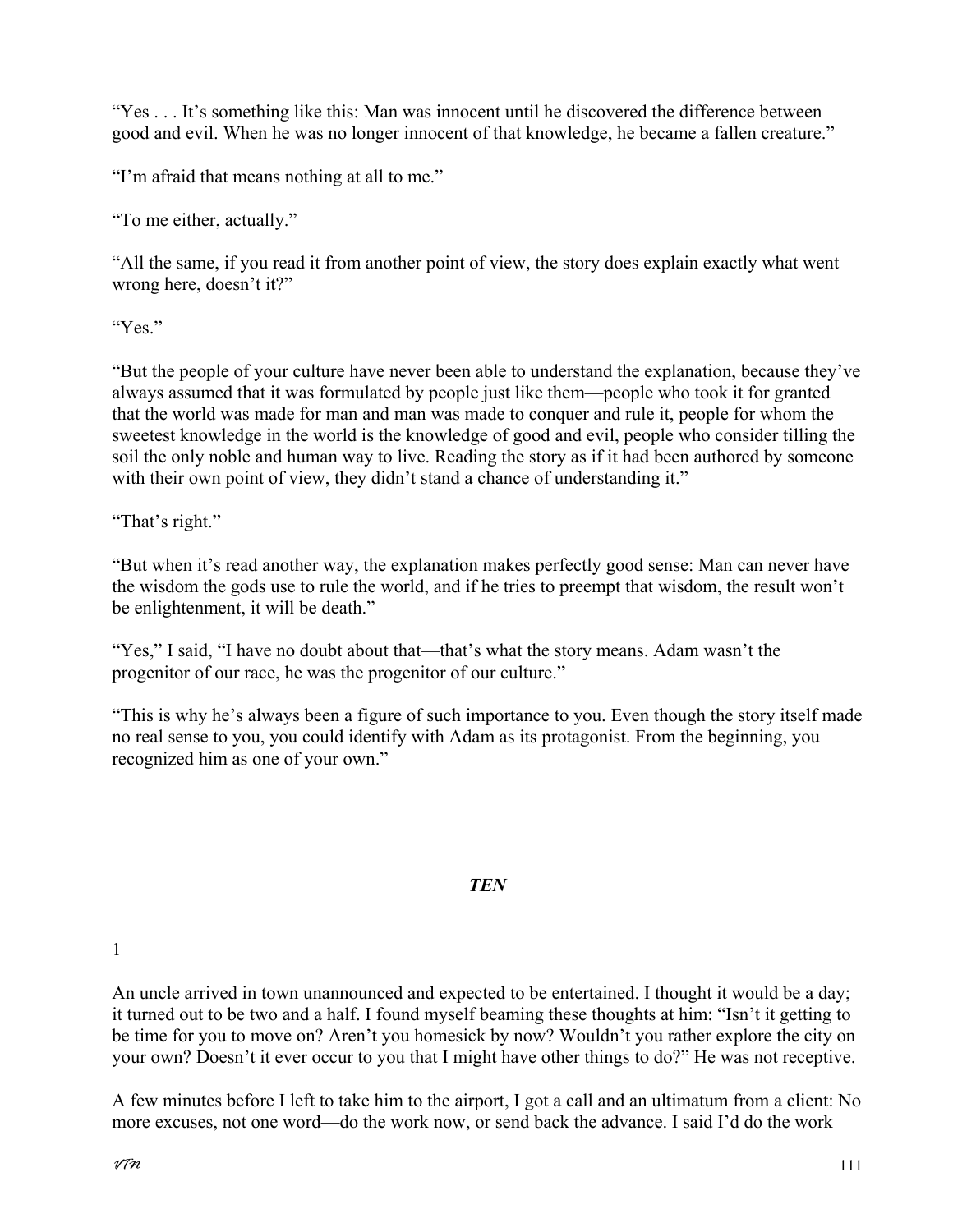now. I took my visiting relative to the airport, came back, and sat down at the word processor. It wasn't that big a chore, I told myself—pointless to make a trip downtown just to tell Ishmael I wasn't going to be there for another day or two.

But in the water of my bones and bowels there was a tremor of apprehension.

I pray about teeth—doesn't everyone? I don't have time to floss. You know. Hang in there, I tell them; I'll get around to you before it's too late. But during the second night a molar that was way, way in the back gave up the ghost. The next morning I found a dentist who agreed to take it out and give it a decent burial. In the chair, while he gave me shot after shot and fiddled with his equipment and checked my blood pressure, I found myself thinking, "Look, I don't have time for this—just yank it out and let me go." But he turned out to be right. Oh my, what roots that tooth had—and it seemed to be a lot closer to my spine than my lips. At one point I asked him if it wouldn't be easier to go in from the back.

When it was over, another side of his personality emerged. He became a Tooth Policeman, and I had been well and truly pulled over to the curb. He scolded me, made me feel small, irresponsible, and immature. I nodded and promised and nodded and promised, thinking, *Please, Officer, give me one more chance, set me loose on my own recognizance*. Eventually he did, but when I got home my hands were shaking and the gauze pads that came out of my jaw weren't pretty. I spent the day gobbling pain–killers and antibiotics and drinking myself silly with bourbon.

In the morning I got back to work, but that tremor of apprehension was still singing in my water.

"One more day," I said to myself. "I'll be able to get this in the mail tonight, and one more day won't matter."

The gambler who puts his last hundred on odd and watches the ball hop decisively into slot 18 will tell you he *knew* it was a losing bet the instant the chip left his hand. He knew it, *felt* it. But of course if it had taken one more hop and landed in 19, he would cheerfully admit that such presentiments often prove to be wrong.

Mine was not.

From the head of the hallway, I saw an industrial–sized floor scrubber parked outside Ishmael's half–open door. Before I could get there, a middle–aged man in a gray uniform backed out and started locking up. I called to him to wait.

"What are you doing?" I asked, somewhat inelegantly, when he was in range of a normal tone of voice.

It didn't really deserve an answer, and he didn't give me one.

"Look," I said, "I know it's none of my business, but would you mind telling me what's going on here?"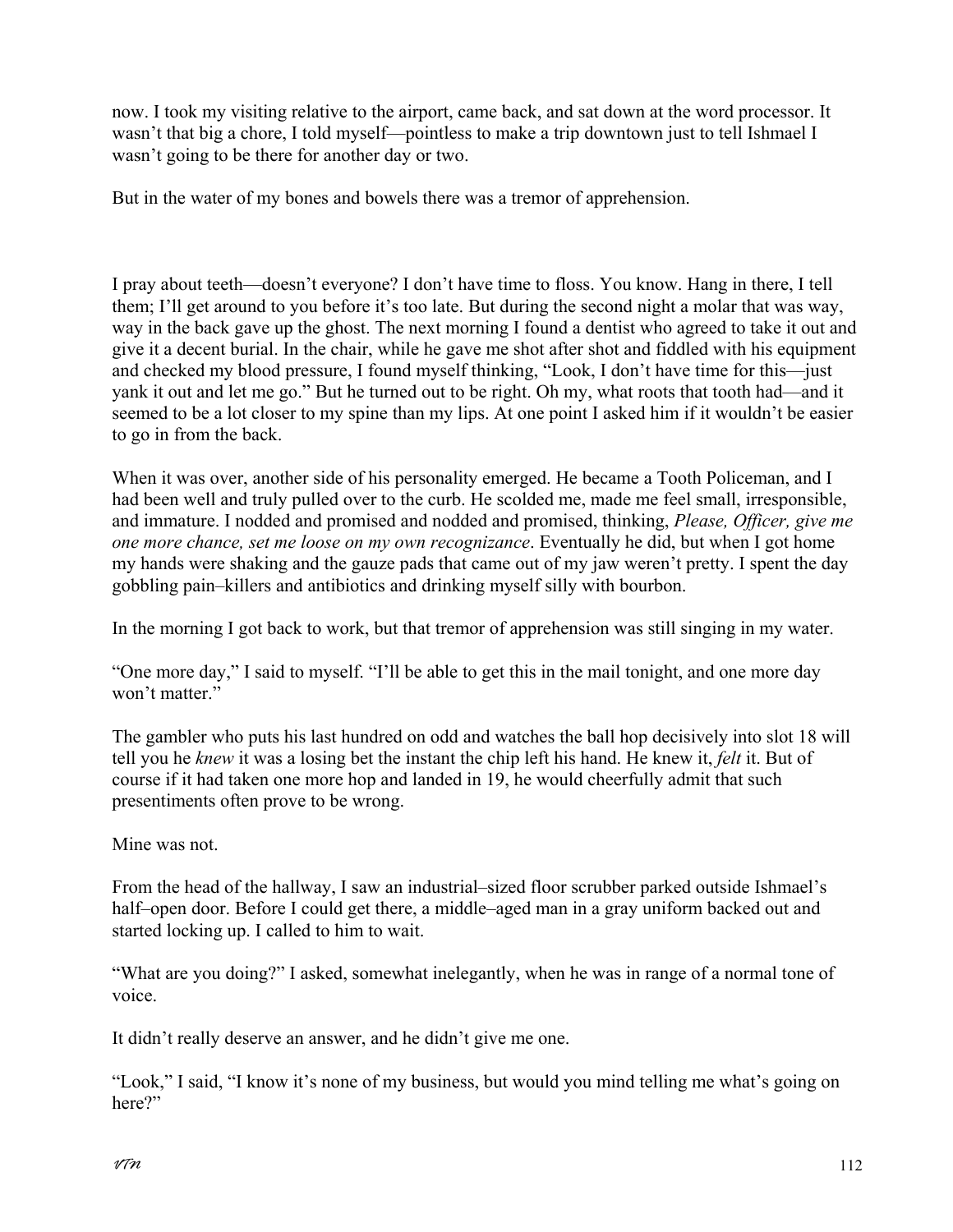He looked at me as if I were a roach he was sure he'd killed a week ago. Nonetheless, he finally worked his mouth a bit and let a few words through: "Getting the place ready for a new tenant."

"Ah," I said. "But, uh, what happened to the old tenant?"

He shrugged indifferently. "Got evicted, I guess. Wasn't paying her rent."

"*Her* rent?" I had momentarily forgotten that Ishmael was not his own caretaker.

He gave me a doubtful look. "Thought you knew the lady."

"No, I knew the uh . . . the uh . . ."

He stood there blinking at me.

"Look," I said again, floundering, "there's probably a note in there for me, or something."

"Ain't nothin' at all in there now, 'cept a bad smell."

"Would you mind if I had a look for myself?" He turned back to the door and locked it. "You talk to the management about it, okay? I got things to do."

# 2

"The management," in the person of a receptionist, couldn't think of any reason why I should be given access to that office or anything else, including information of any kind, on any subject, beyond what I already knew: that the tenant had failed to keep up with the rent and had accordingly been evicted. I tried to unnerve her with a piece of truth, but she rejected scornfully my suggestion that a gorilla had once occupied the premises.

"No such animal has ever been kept—or ever will be kept—on any property managed by this firm."

I told her that she could at least tell me if Rachel Sokolow had been the lessor—what harm could that do?

She said, "That's not the point. If your interest was legitimate, you would already know who the lessor was."

This was not your typical receptionist; if I ever need one of my own, I hope I find one like her.

# 3

There were half a dozen Sokolows in the phone book, but none was named Rachel. There was a Grace, with the right sort of address for the widow of a wealthy Jewish merchant. The next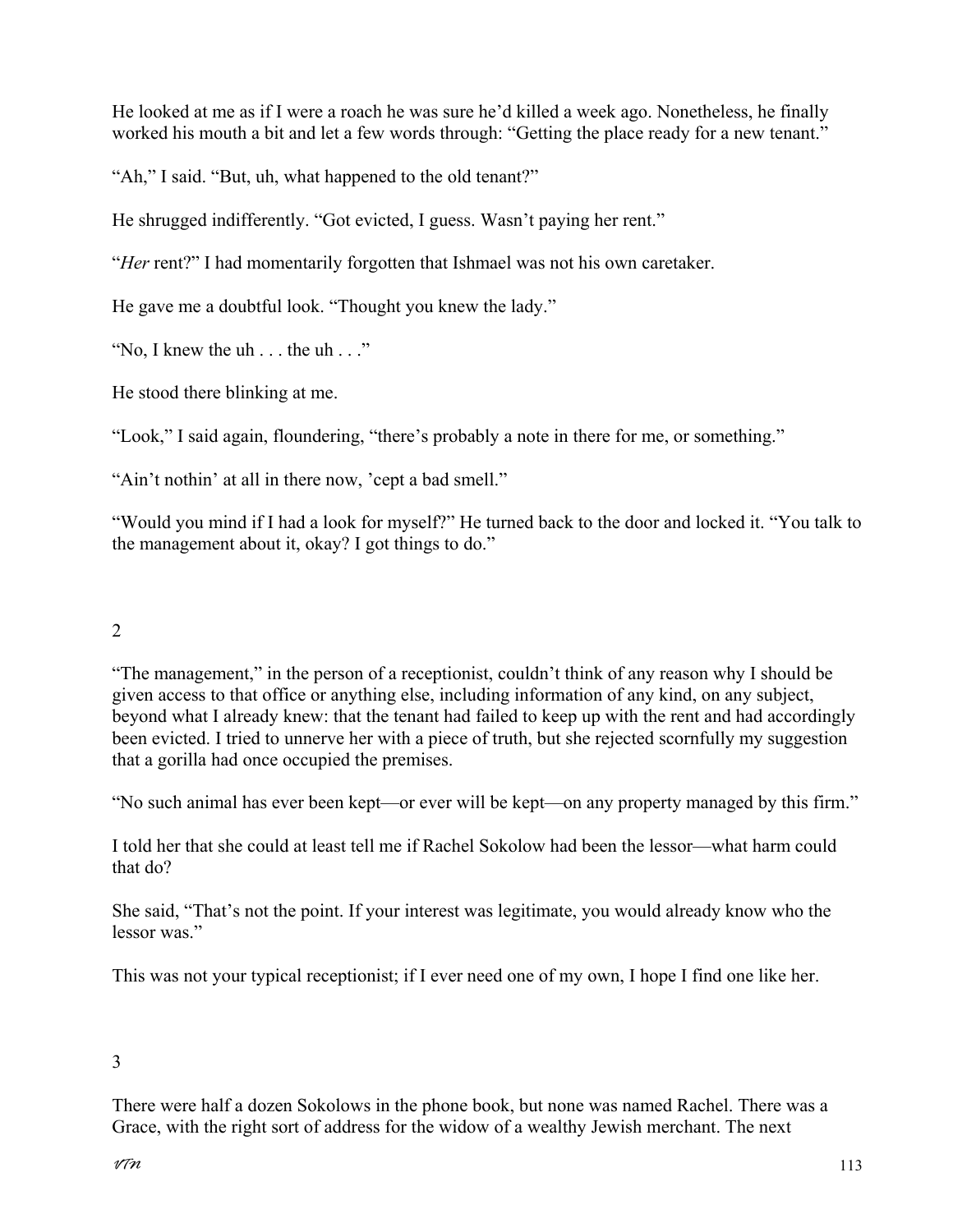morning, early, I took my car and did a little discreet trespassing to see if the grounds sported a gazebo; they did. I got the car washed, polished my serious shoes, and dusted off the shoulders of the one suit I maintain in case of weddings and funerals. Then, to be sure of not running into lunch or tea, I waited until two o'clock to make my appearance.

The Beaux–Arts style isn't to everyone's taste, but I happen to like it when it doesn't confuse itself with a wedding cake. The Sokolow mansion looked cool and majestic yet ever–so–slightly whimsical, like royalty on a picnic. After ringing the bell, I had plenty of time to study the front door, a work of art in its own right, a bronze sculpture depicting the Rape of Europa or the Founding of Rome or some damn thing like that. After a while it was opened by a man I would pick for secretary of state just on the basis of his clothes, his looks, and his bearing. He didn't have to say, "Yeah?" or "Well?" He asked my business just by twitching an eyebrow. I told him I wanted to see Mrs. Sokolow. He asked if I had an appointment, knowing full well that I didn't. I knew this was not a guy I could stiff with a statement that it was a personal matter—meaning, none of his business. I decided to open up a little.

"To tell the truth, I'm trying to get in touch with her daughter."

He gave me a leisurely going–over with his eyes. "You're not a friend of hers," he said at last.

"No, frankly, I'm not."

"If you were, you would know that she died almost three months ago."

His words went through me like a dose of ice water.

He twitched another eyebrow, meaning, "Anything else?"

I decided to open up a little more.

"Were you with *Mr*. Sokolow?"

He frowned, letting me know that he doubted the relevance of my inquiry.

"The reason I ask is . . . may I ask your name?"

He doubted the relevance of this inquiry as well, but he decided to humor me. "My name is Partridge."

"Well, Mr. Partridge, the reason I ask is, did you know . . . Ishmael?"

He narrowed his eyes at me.

"To be completely truthful with you, I'm not looking for Rachel, I'm looking for Ishmael. I understand that Rachel more or less took charge of him after her father died."

"How do you come to understand that?" he asked, giving away nothing.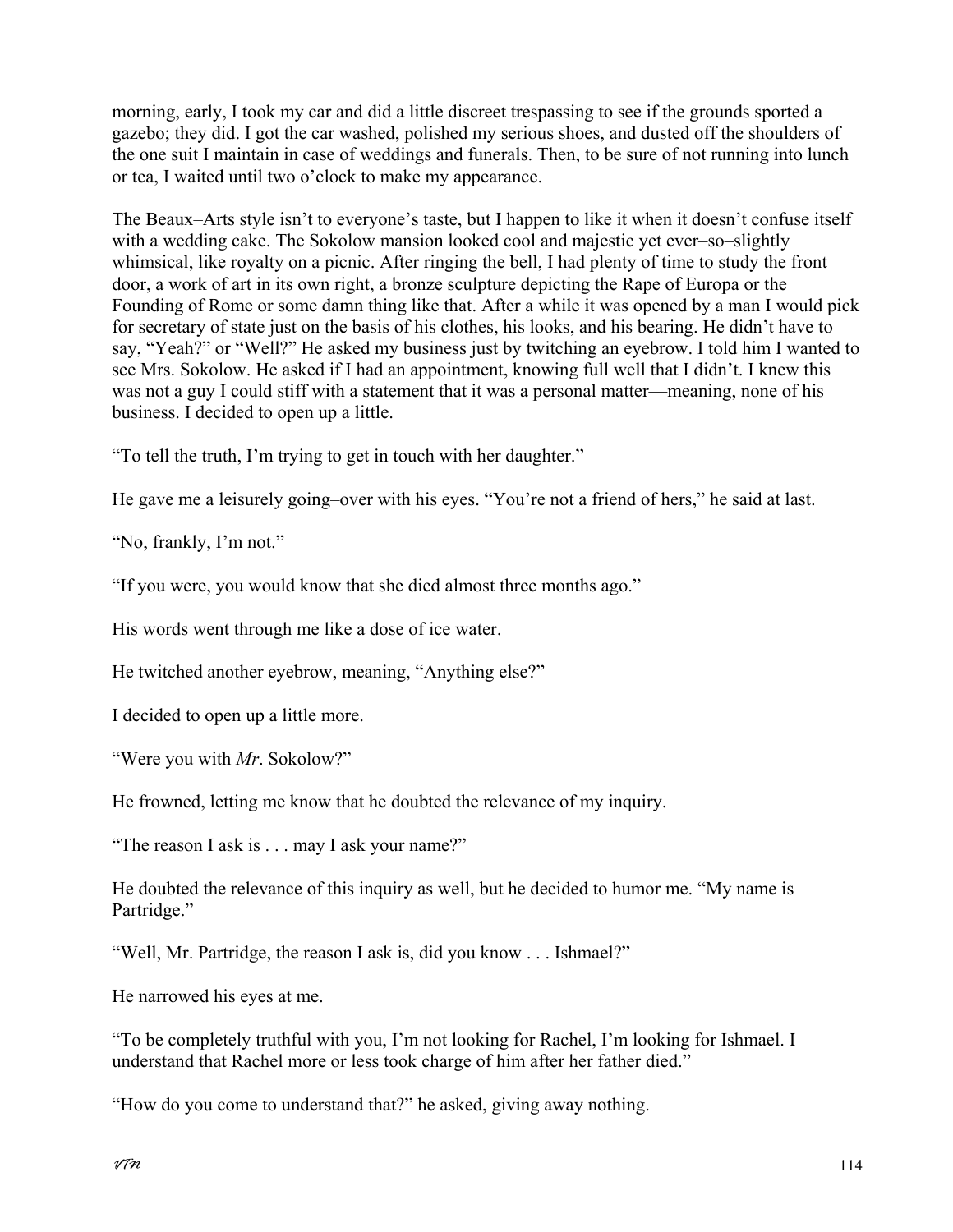"Mr. Partridge, if you know the answer to that, you'll probably help me," I said, "and if you don't know the answer to it, you probably won't."

It was an elegant point, and he acknowledged it with a nod. Then he asked why I was looking for Ishmael.

"He's missing from his . . . usual place. Evidently he was evicted."

"Someone must have moved him. Helped him."

"Yes," I said. "I don't suppose he walked into Hertz and rented a car."

Partridge ignored my witticism. "I honestly don't know anything, I'm afraid."

"Mrs. Sokolow?"

"If she knew anything, I would know it first."

I believed him but said: "Give me a place to start."

"I don't know of any place to start, now. Now that Miss Sokolow is dead."

I stood there for a while, chewing on it. "What did she die of?"

"You didn't know her at all?"

"Not from Adam."

"Then that's really none of your business," he told me, without rancor, just stating a plain fact.

#### 4

I considered hiring a private investigator. Then I rehearsed in my head the kind of conversation it would take to get started, and decided to skip it. But because I couldn't just up and quit on it, I made a phone call to the local zoo and asked if they happened to have a lowland gorilla in stock. They didn't. I said I happened to have one I needed to get rid of and did they want it, and they said no. I asked if they could suggest someone who *might* want it, and they said no, not really. I asked them what they'd do if they absolutely had to get rid of a gorilla. They said there might be a laboratory or two that would take it as a specimen, but I could tell they weren't really concentrating.

One thing was obvious: Ishmael had some friends I didn't know about—perhaps former pupils. The only way I could think of to reach them was the way *he* had probably reached them—through an ad in the personals:

FRIENDS OF ISHMAEL: Another friend has lost contact. Please call and tell me where he is.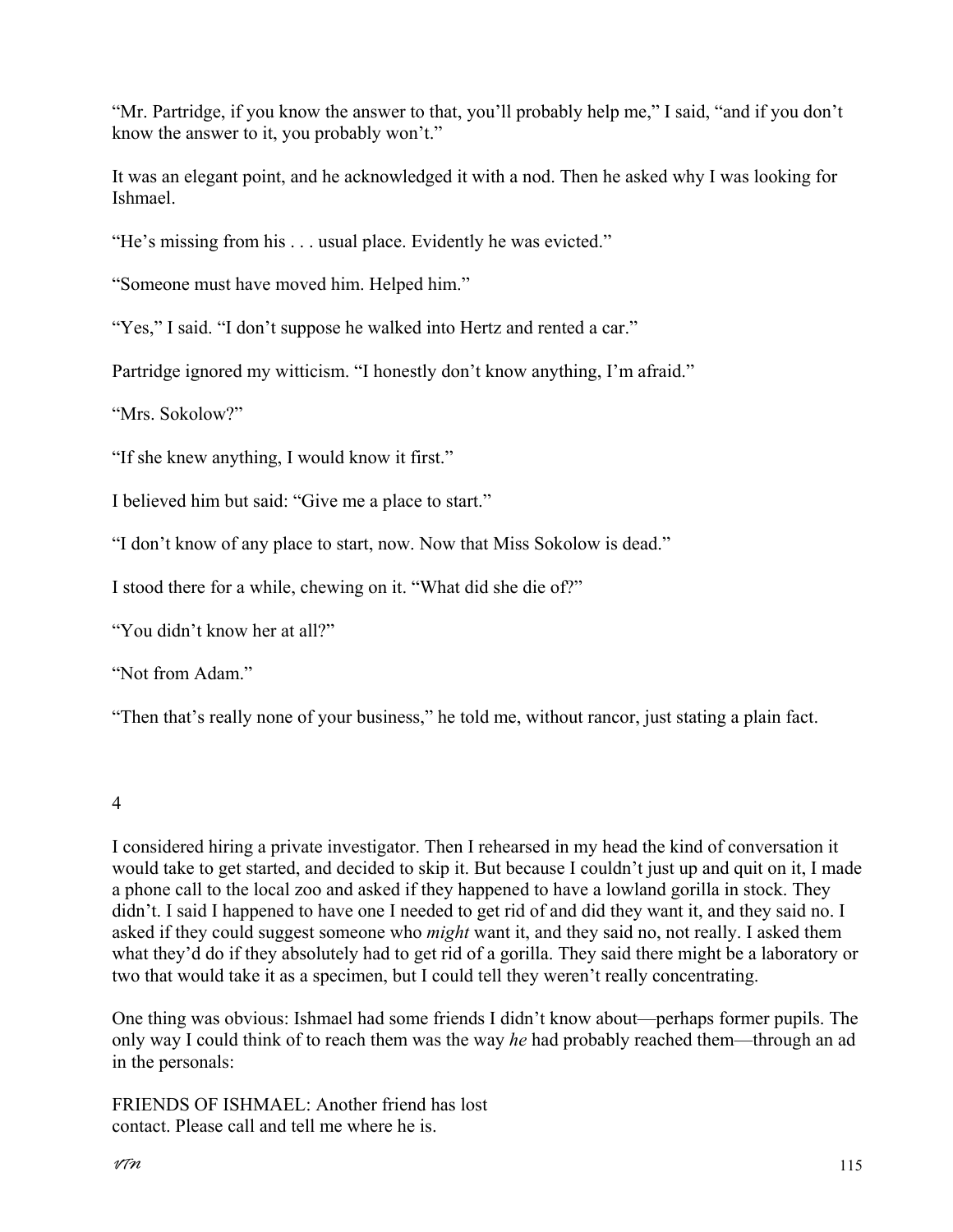The ad was a mistake, because it gave me an excuse to turn my brain off. I waited for it to appear, then I waited for it to run for a week, then I waited a few more days for a call that didn't come, and in that way two weeks passed during which I didn't lift a finger.

When I finally faced the fact that I wasn't going to get any response to the ad, I had to look for a new heading, and it took me about three minutes to come up with it. I called city hall and was soon talking to the person who would issue a permit to a traveling show if one turned up and wanted to squat on a vacant lot for a week.

Was there one in town at the moment?

No.

Had there been any in the past month?

Yes, the Darryl Hicks Carnival, with nineteen rides, twenty–four games, and a sideshow, had been here and was gone now for a couple weeks or thereabouts.

Anything like a menagerie?

Don't recollect anything like that being listed.

Maybe an animal or two in the sideshow?

Dunno. Possible.

Next stop on its route?

No idea at all.

It didn't matter. A dozen calls tracked it to a town forty miles north, where it had stayed a week and moved on. Assuming it would keep on moving north, I located its next stop and present location with a single call. And yes, it now boasted of having "Gargantua, the world's most famous gorilla"—a critter that I personally knew had been dead for something like forty years.

For you or anyone with reasonably modern equipment, the Darryl Hicks Carnival would have been ninety minutes away, but for me, in a Plymouth that came out the same year as *Dallas*, it was two hours. When I got there, it was a carnival. You know. Carnivals are like bus stations: Some are bigger than others, but they're all alike. The Darryl Hicks was two acres of the usual sleaze masquerading as merriment, full of ugly people, noise, and the stink of beer, cotton candy, and popcorn. I waded through it in search of the sideshow.

I have the impression that sideshows as I remember them from boyhood (or maybe from movies in boyhood) are nearly extinct in the modern carnival world; if so, the Darryl Hicks has elected to ignore the trend. When I arrived, a barker was putting a fire–eater through his paces, but I didn't stay to watch. There was plenty to see inside—the usual collection of monsters, freaks, and geeks, a bottle–biter, a pincushion, a tattooed fat lady, all the rest, which I ignored.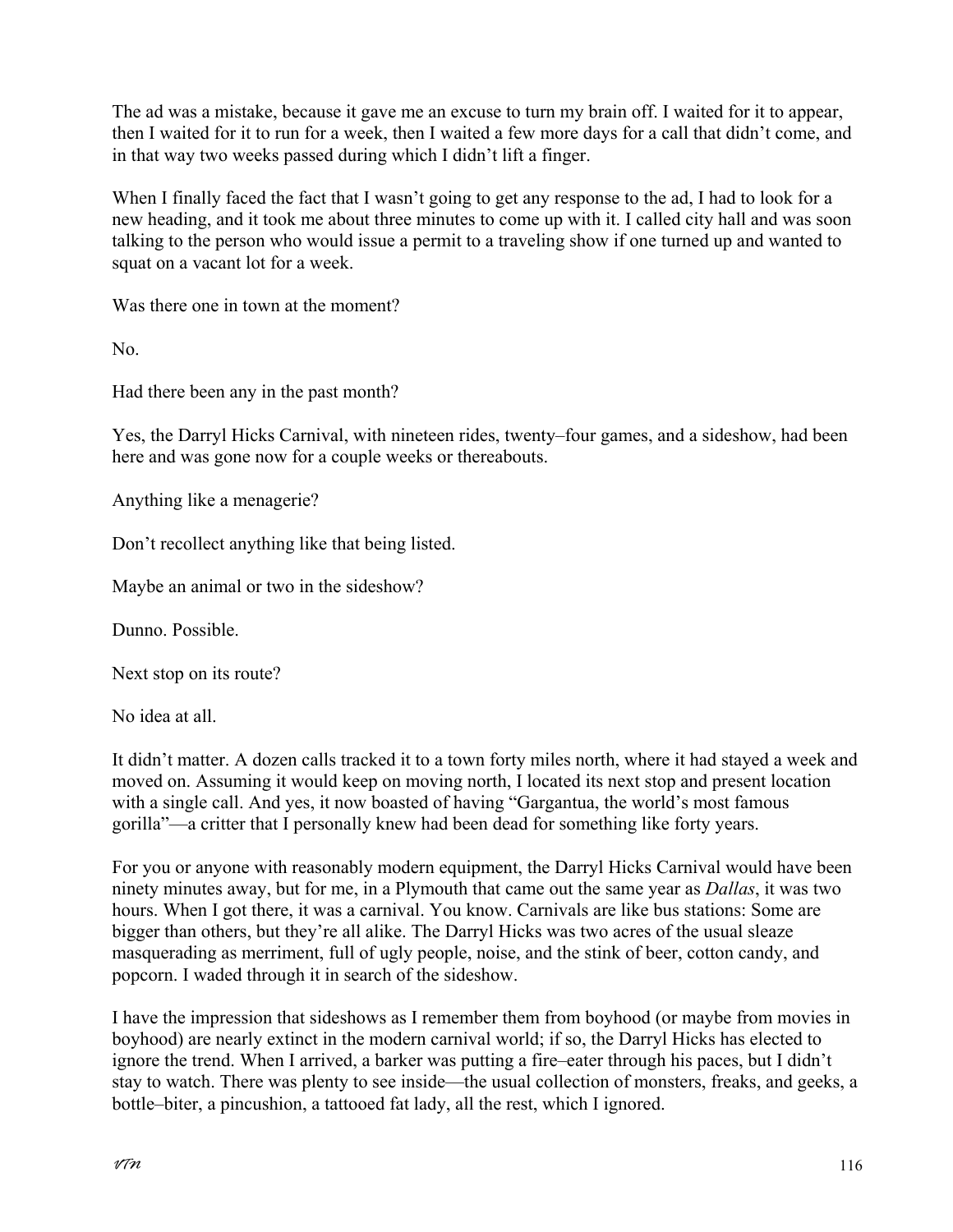Ishmael was in a dim corner as far from the entrance as it was possible to be, with two ten–year– olds in attendance.

"I'll bet he could tear those bars right out if he wanted to," one observed.

"Yeah," said the other. "But *he* doesn't know that."

I stood there giving him a smoldering look, and he sat there placidly paying no attention to anything until the boys moved off.

As a couple minutes passed, I went on staring and he went on pretending I wasn't there. Then I gave up and said, "Tell me this. Why didn't you ask for help? I know you could have. They don't evict people overnight."

He gave no sign that he'd heard me.

"How the hell do we go about getting you out of here?"

He went on looking through me as if I were just another volume of air.

I said, "Look, Ishmael, are you sore at me or something?"

At last he gave me an eye, but it wasn't a very friendly one. "I didn't invite you to make yourself my patron," he said, "so kindly refrain from patronizing me."

"You want me to mind my own business."

"In a word, yes."

I looked around helplessly. "You mean you actually want to *stay* here?"

Once again Ishmael's eye turned icy.

"All right, all right," I told him. "But what about me?"

"What *about* you?"

"Well, we weren't finished, were we."

"No, we weren't finished."

"So what are you going to do? Do I just become failure number five, or what?"

He sat blinking at me sullenly for a minute or two. Then he said, "There is no need for you to become failure number five. We can go on as before."

At this point a family of five strolled up to have a look at the most famous gorilla in the world: mom, dad, two girls, and a toddler comatose in his mother's arms.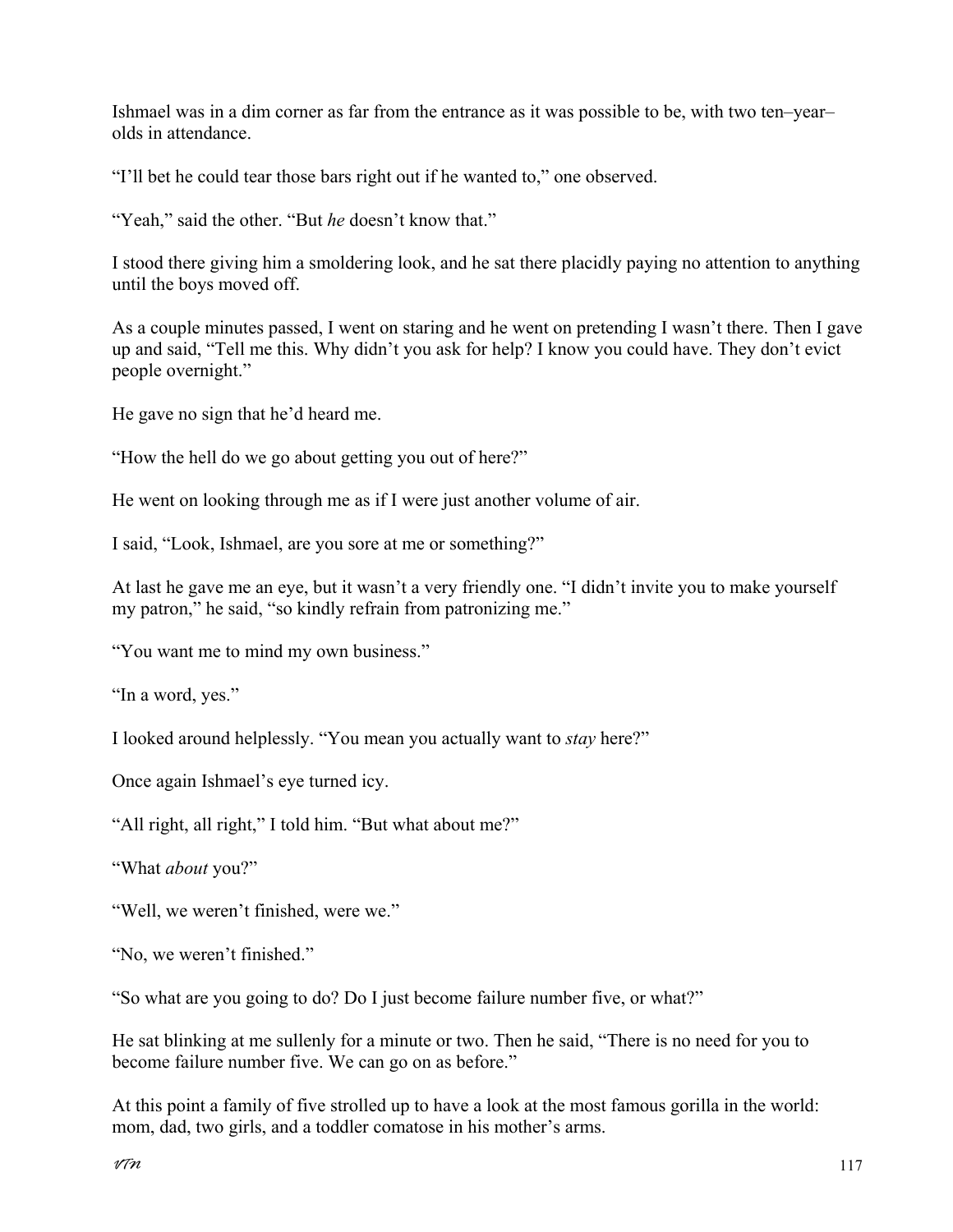"So we can just go on as before, can we?" I said, and not in a whisper. "That strikes you as feasible, does it?"

The family of visitors suddenly found me much more interesting than "Gargantua," who, after all, was just sitting there looking morose.

I said, "Well, where shall we begin? Do you remember where we left off?"

Intrigued, the visitors turned to see what response this would evoke from Ishmael. When it came, of course, only I could hear it: "Shut up."

"Shut up? But I thought we were going to go on just as before."

With a grunt, he shuffled to the rear of the cage and gave us all a look at his back. After a minute or so the visitors decided I deserved a dirty look; they gave it to me and ambled off to view the mummified body of a man shot to death in the Mojave around the end of the Civil War.

"Let me take you back," I said.

"No thanks," he replied, turning around but not coming back up to the front of the cage. "Incredible as it may seem to you, I would rather live this way than on anyone's largess, even yours."

"It would only be largess until we worked out something else."

"Something else being what? Doing stunts on the *Tonight* show? A nightclub act?"

"Listen. If I can get in touch with the others, maybe we can work out some kind of joint effort."

"What the devil are you talking about?"

"I'm talking about the people who helped you get this far. You didn't do it by yourself, did you?"

He stared at me balefully from the shadows. "Go away," he snarled. "Just go away and leave me alone." I went away and left him alone.

## 5

I hadn't planned for this—or for anything at all, in fact—so I didn't know what to do. I checked into the cheapest motel I could find and went out for a steak and a couple of drinks to think things over. By nine o'clock, I hadn't made any progress, so I went back to the carnival to see what was going on out there. I was in luck, of sorts—a cold front was moving in, and a nasty light rain was sending the merrymakers home with their spirits dampened.

Do you suppose they're still called roustabouts? I didn't ask the one I found closing down the sideshow tent. He looked to be about eighty, and I offered him a ten for the privilege of communing with nature for a while in the person of the gorilla who was no more Gargantua than I was. He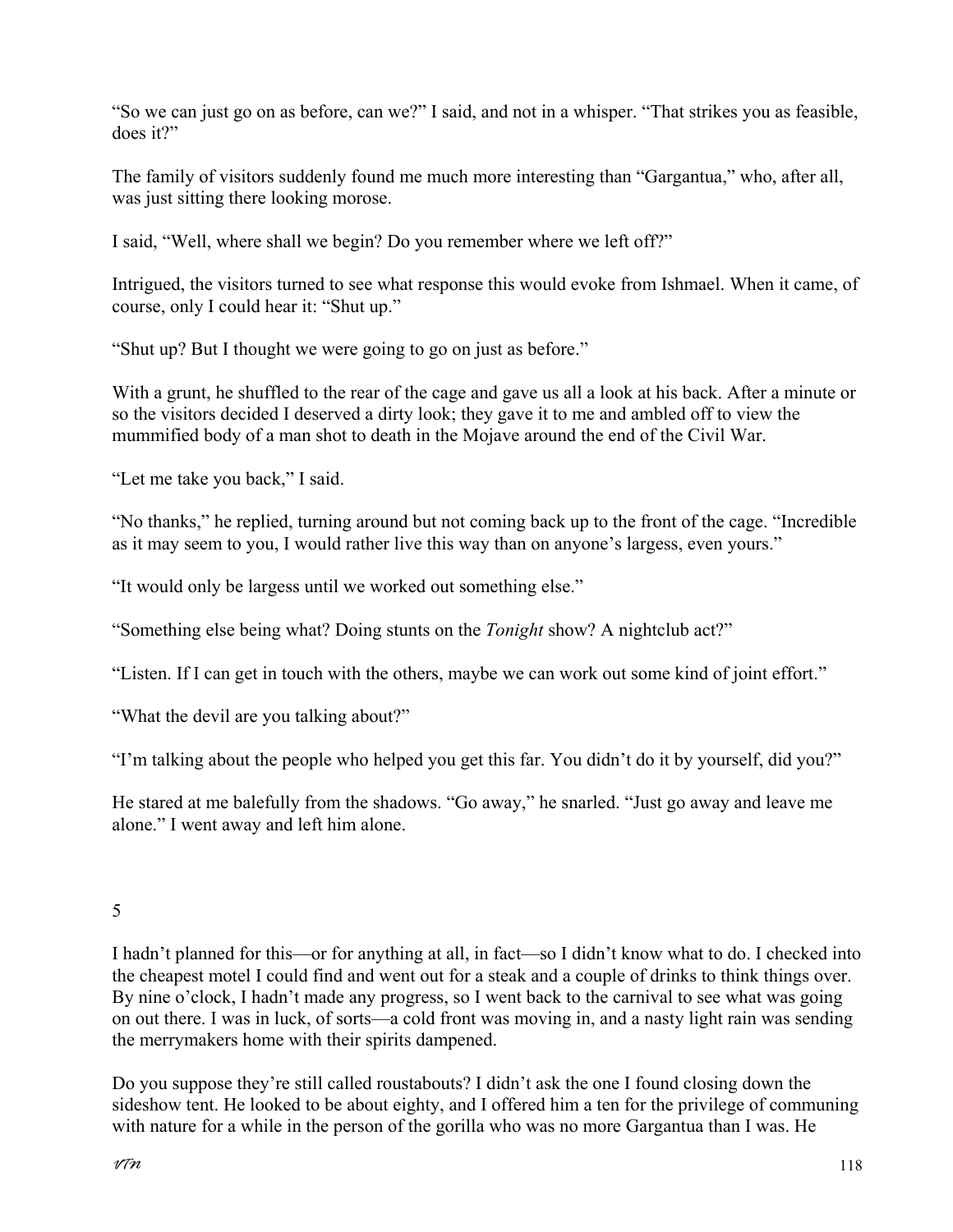didn't appear to consider any of the ethical aspects of the matter but distinctly sneered at the size of the bribe. I added another ten, and he left a light burning by the cage when he hobbled off. There were folding chairs set up on several of the performers' stages, and I dragged one over and sat down.

Ishmael gazed down at me for a few minutes and then asked where we had left off.

"You'd just finished showing me that the story in Genesis that begins with the Fall of Adam and ends with the murder of Abel is not what it's conventionally understood to be by the people of my culture. It's the story of our agricultural revolution as told by some of the earliest victims of that revolution"

"And what remains, do you think?"

"I don't know. Maybe what remains is to bring it all together for me. I don't know what it all adds up to yet."

"Yes, I agree. Let me think for a bit."

# 6

"What exactly is culture?" Ishmael asked at last. "As the word is commonly used, not in the special sense we've given it for the purposes of these conversations."

It seemed like a hell of a question to ask someone sitting in a carnival sideshow tent, but I did my best to give it some thought. "I'd say it's the sum total of everything that makes a people a people."

He nodded. "And how does that sum total come into existence?"

"I'm not sure what you're getting at. It comes into existence by people living."

"Yes, but sparrows live, and they don't have a culture."

"Okay, I see what you mean. It's an accumulation. The sum total is an accumulation."

"What you're not telling me is how the accumulation comes into being."

"Oh, I see. Okay. The accumulation is the sum total that is passed from one generation to the next. It comes into being when . . . When a species attains a certain order of intelligence, the members of one generation begin to pass along information and techniques to the next. The next generation takes this accumulation, adds its own discoveries and refinements, and passes the total on to the next"

"And this accumulation is what is called culture."

```
"Yes, I'd say so."
```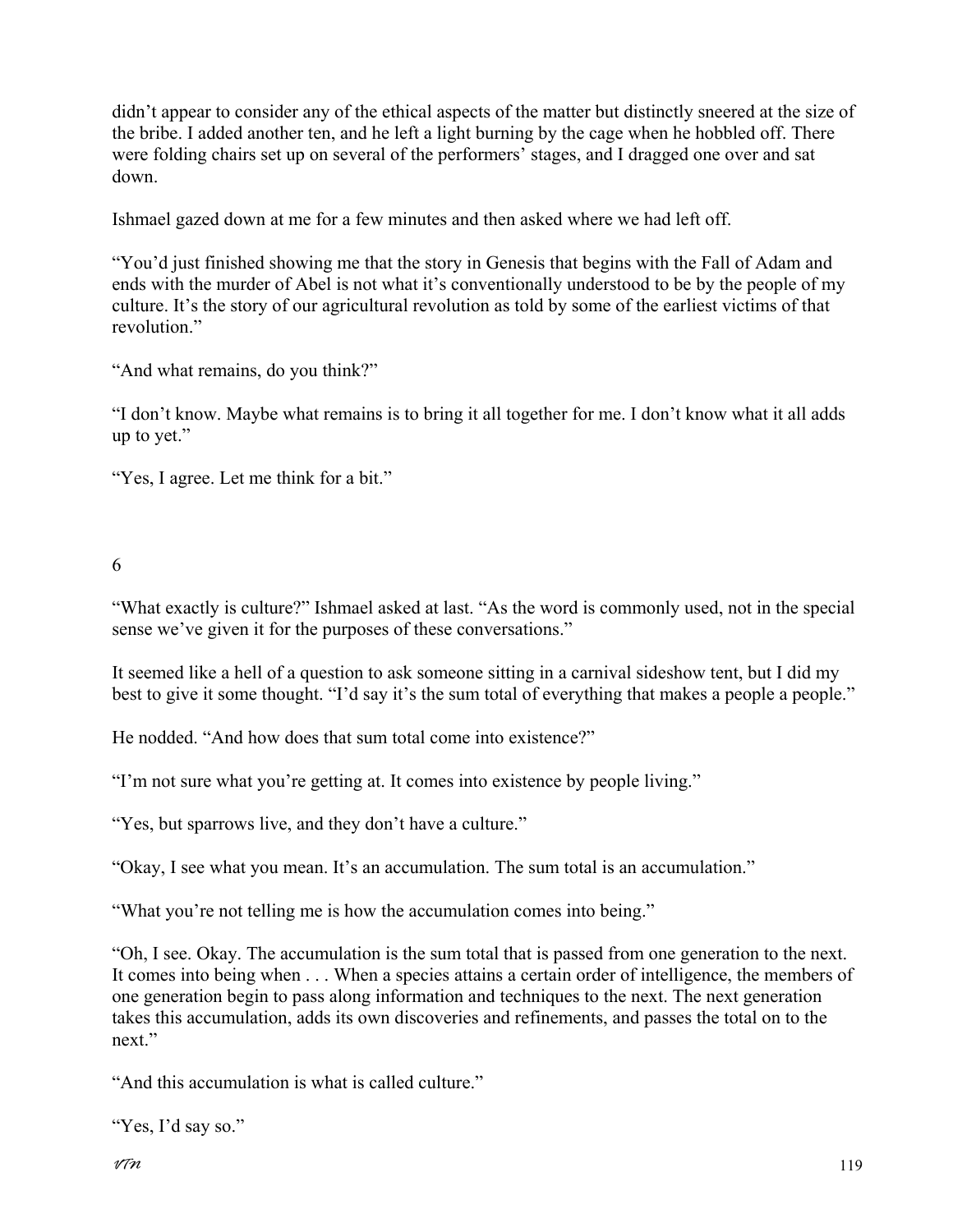"It's the sum total of what's passed along, of course, not just information and techniques. It's beliefs, assumptions, theories, customs, legends, songs, stories, dances, jokes, superstitions, prejudices, tastes, attitudes. Everything."

"That's right."

"Oddly enough, the order of intelligence needed for the accumulation to begin is not terribly high. Chimpanzees in the wild are already passing along tool–making and tool–using behaviors to their young. I see that this surprises you."

"No. Well . . . I guess I'm surprised that you cite chimpanzees."

"Instead of gorillas?"

"That's right."

Ishmael frowned. "To tell the truth, I have deliberately avoided all field studies of gorilla life. It is a subject I find I do not care to explore."

I nodded, feeling stupid.

"In any case, if chimpanzees have already begun to accumulate knowledge about what works well for chimpanzees, when do you suppose people began to accumulate knowledge about what works well for people?"

"I'd have to assume it began when people began."

"Your paleoanthropologists would agree. Human culture began with human life, which is to say with *Homo habilis*. The people who were *Homo habilis* passed along to their children all they'd learned, and as each generation contributed its mite, there was an accumulation of this knowledge. And who were the heirs to this accumulation?"

"*Homo erectus?*"

"That's right. And the people who were *Homo erectus* passed along this accumulation generation after generation, each adding its mite to the whole. And who were the heirs to this accumulation?"

"*Homo sapiens*."

"Of course. And the heirs of *Homo sapiens* were the people of *Homo sapiens sapiens*, who passed along this accumulation generation after generation, each adding its mite to the whole. And who were the heirs to *this* accumulation?"

"I'd have to say that the various peoples of the Leavers were the heirs."

"Not the Takers? Why is that?"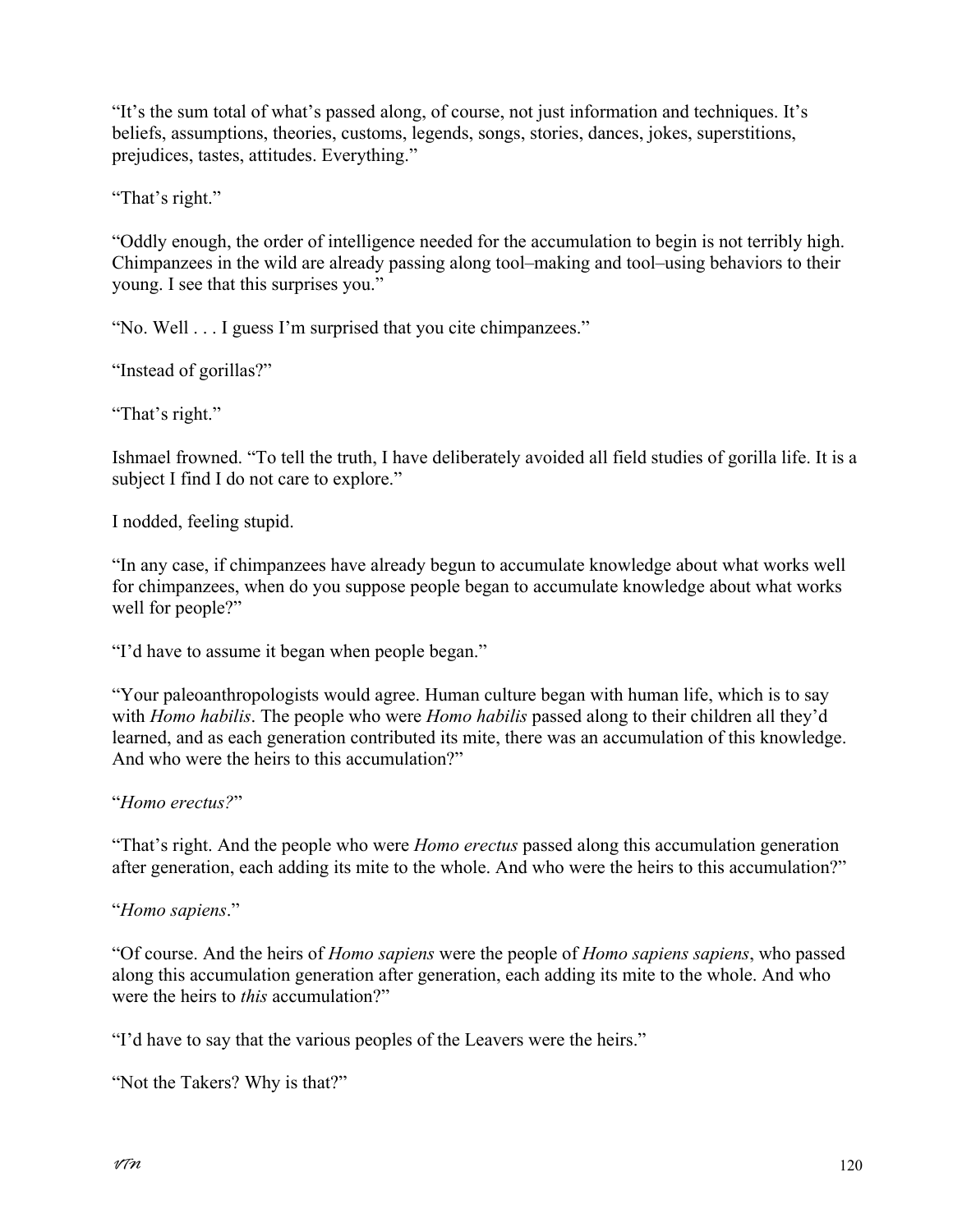"Why is that? I don't know. I'd say it's because . . . Obviously there was a total break with the past at the time of the agricultural revolution. There was no break with the past in the various peoples who were migrating to the Americas at this time. There was no break with the past in the various peoples who inhabited New Zealand or Australia or Polynesia."

"What makes you say that?"

"I don't know. It's my impression."

"Yes, but what's the basis for the impression?"

"I think it's this. I don't know what story all these people are enacting, but I can see that they're all enacting the same one. I can't spell the story out as yet, but it's clearly there—in distinction to the story the people of my culture are enacting. Wherever we encounter them, they're always doing much the same sort of thing, always living much the same sort of life—just the way that wherever we encounter *us*, we're always doing much the same sort of thing, always living much the same sort of life."

"But what's the connection between this and the transmittal of that cultural accumulation that mankind made during the first three million years of human life?"

I thought about it for a couple minutes, then said, "This is the connection. The Leavers are still passing that accumulation along in whatever form it came to them. But we're not, because ten thousand years ago the founders of our culture said, 'This is all shit. This is not the way people should live,' and they got rid of it. They obviously *did* get rid of it, because by the time their descendants step into history there's no trace of the attitudes and ideas you encounter among Leaver peoples everywhere. And then too . . ."

"Yes?"

"This is interesting. I've never noticed this before. . . . Leaver peoples are always conscious of having a tradition that goes back to very ancient times. We have no such consciousness. For the most part, we're a very 'new' people. Every generation is somehow new, more thoroughly cut off from the past than the one that came before."

"What does Mother Culture have to say about this?"

"Ah," I said, and closed my eyes. "Mother Culture says that this is as it should be. There's nothing in the past for us. The past is dreck. The past is something to be put behind us, something to be escaped from."

Ishmael nodded. "So you see: This is how you came to be cultural amnesiacs."

"How do you mean?"

"Until Darwin and the paleontologists came along to tack three million years of human life onto your history, it was assumed in your culture that the birth of man and the birth of your culture were simultaneous events—were in fact the *same* event. What I mean is that the people of your culture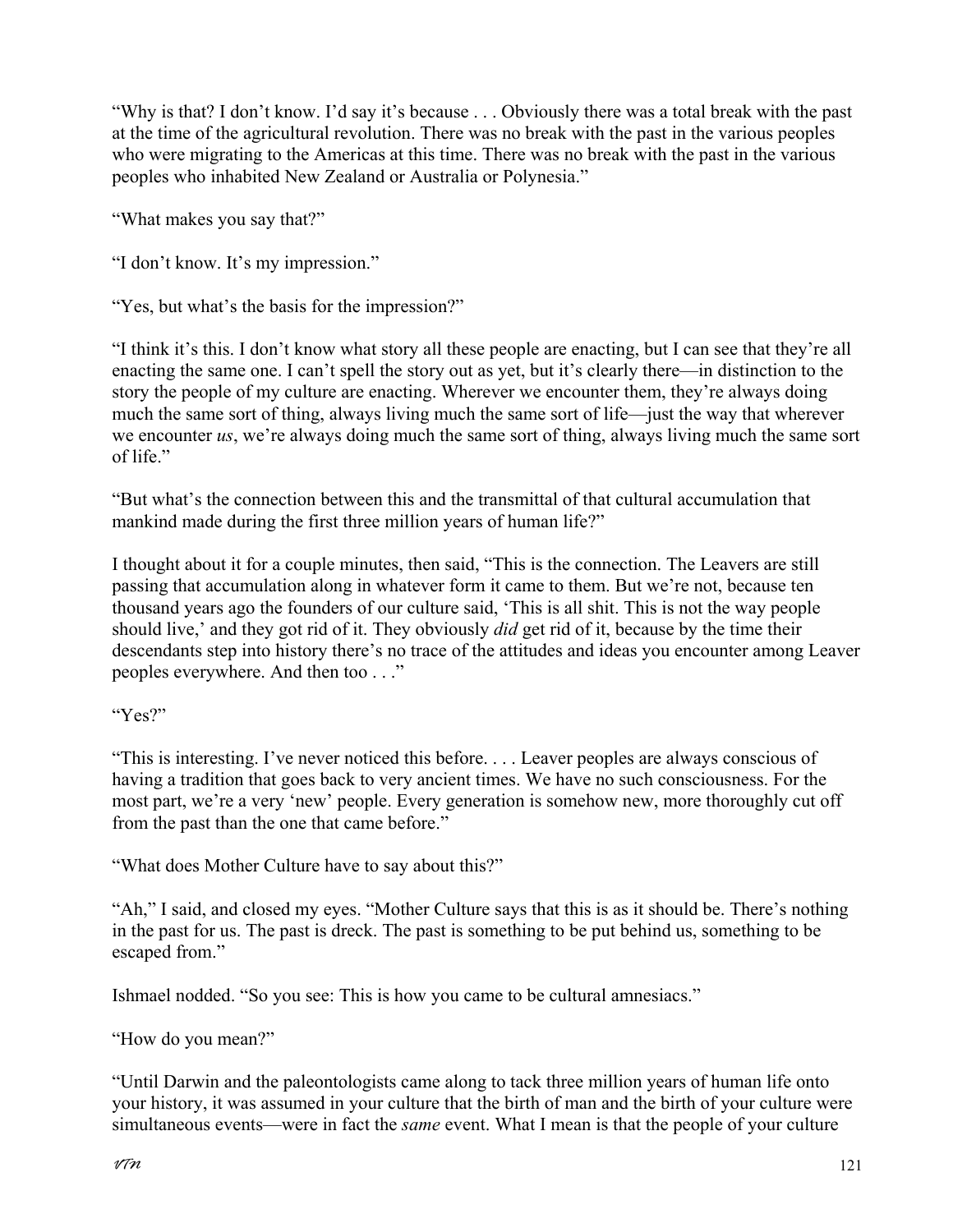thought that man was born *one of you*. It was assumed that farming is as instinctive to man as honey production is to bees."

"Yes, that's the way it seems."

"When the people of your culture encountered the hunter–gatherers of Africa and America, it was thought that these were people who had *degenerated* from the natural, agricultural state, people who had *lost* the arts they'd been born with. The Takers had no idea that they were looking at what they themselves had been before they became agriculturalists. As far as the Takers knew, there *was* no 'before.' Creation had occurred just a few thousand years ago, and Man the Agriculturalist had immediately set about the task of building civilization."

"Yes, that's right."

"Do you see how this came about?"

"How what came about?"

"How it came about that the memory loss of your own pre–revolutionary period was total—so total that you didn't even know it existed."

"No, I don't. I feel like I should, but I don't."

"It was your observation that what Mother Culture teaches is that the past is dreck, is something to be hurried away from."

"Yes"

"And the point I'm making is that apparently this is something she's been teaching you from the very beginning."

"Yes, I see. It's coming together for me now. I was saying that among the Leavers you always have the sense of a people with a past extending back to the dawn of time. Among the Takers you have the sense of a people with a past extending back to 1963."

Ishmael nodded, but then went on: "At the same time, it should be noted that ancientness is a great validator among the people of your culture—so long as it's restricted to that function. For example, the English want all their institutions—and all the pageantry surrounding those institutions—to be as ancient as possible (even if they're not). Nevertheless, they themselves don't live as the ancient Britons lived, and haven't the slightest inclination to do so. Much the same can be said of the Japanese. They esteem the values and traditions of wiser, nobler ancestors and deplore their disappearance, but they have no interest in living the way those wiser, nobler ancestors lived. In short, ancient customs are nice for institutions, ceremonies, and holidays, but Takers don't want to adopt them for everyday living."

"True."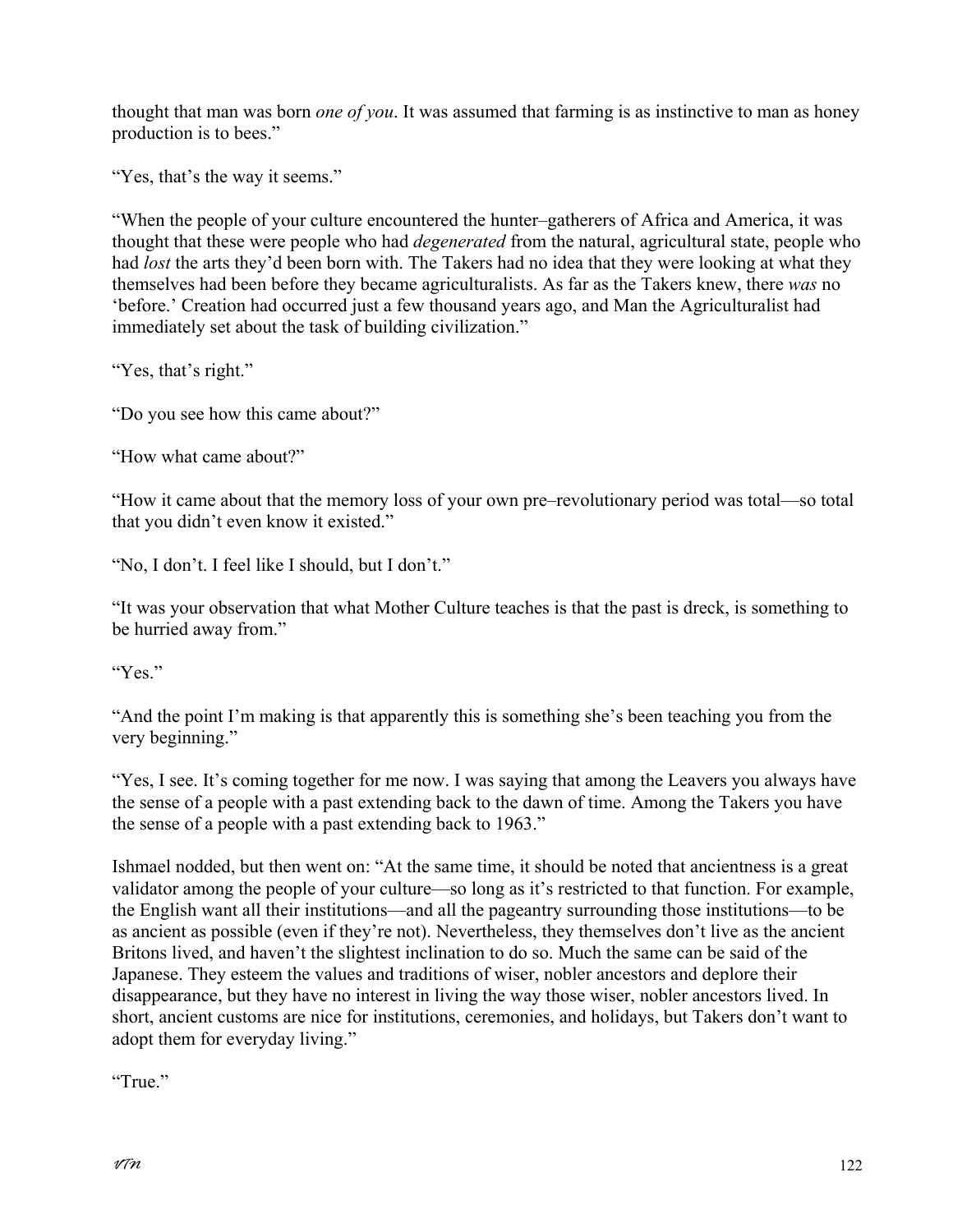7

"But of course it was not Mother Culture's teaching that *everything* from the past was to be discarded. What was to be saved? What in fact *was* saved?"

"I would say it was information about how to make things, about how to do things."

"Anything related to production was definitely saved. And that's *how things came to be this way*."

"Yes."

"Of course the Leavers save information about production too, though production for its own sake is rarely a feature of their lives. Among the Leavers, people don't have weekly quotas of pots to make or arrowheads to turn out. They're not preoccupied with stepping up their production of hand–axes"

"True"

"So, although they save information about production, most of the information they save is about something else. How would you characterize that information?"

"I'd say you gave away the answer to that question a few minutes ago. I'd say it comes to what works well for them."

"For them? Not for everyone?"

"No. I'm not an anthropology buff, but I've read enough of it to know that the Zuni don't think their way is the way for everyone, and that the Navajo don't think their way is the way for everyone. Each of them has a way that works well for *them*."

"And that way that works well for them is what they teach their children."

"Yes. And what we teach our children is how to make things. How to make more things and better things."

"Why don't you teach them what works well for people?"

"I'd say it's because we don't *know* what works well for people. Every generation has to come up with its own version of what works well for people. My parents had their version, which was pretty well useless, and their parents had *their* version, which was pretty well useless, and we're currently working on *our* version, which will probably seem pretty well useless to our own children."

## 8

"I've let the conversation stray from its course," Ishmael said grumpily and shifted to a new position, rocking the wagon on its springs. "What I wanted you to see is that each Leaver culture is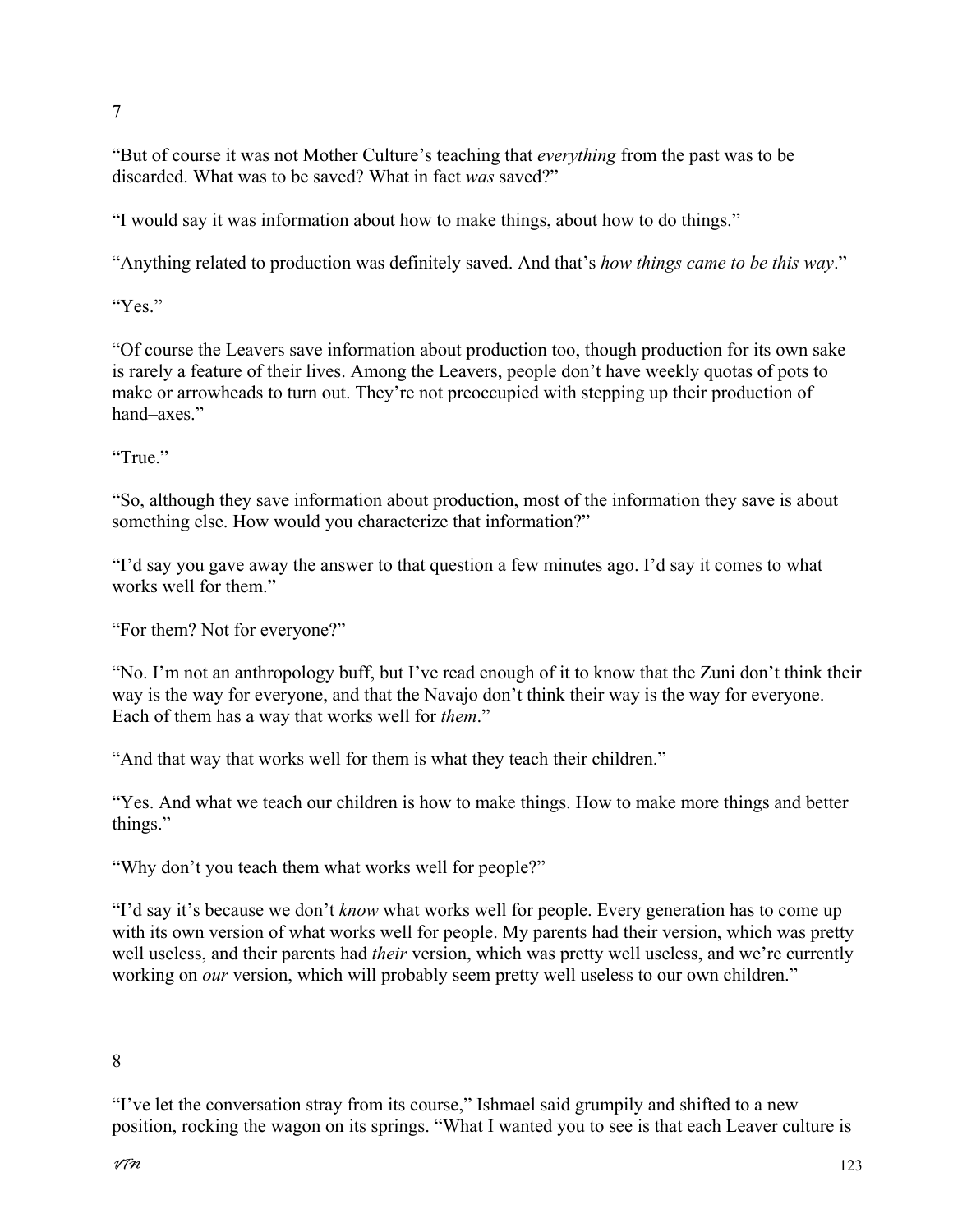an accumulation of knowledge that reaches back in an unbroken chain to the beginning of human life. This is why it's no great wonder that each of them is a way that works well. Each has been tested and refined over thousands of generations."

"Yes. Something occurs to me."

"Go ahead."

"Give me a minute. This has something to do with . . . the unavailability of knowledge about how people ought to live."

#### "Take your time."

"Okay," I said a few minutes later. "Back at the beginning, when I said that there was no such thing as certain knowledge about how people ought to live, what I meant was this: *Certain* knowledge is knowledge of the *one right way*. That's what *we* want. That's what Takers want. We don't want to know a way to live that works well. We want to know the *one right way*. And that's what our prophets give us. And that's what our lawgivers give us. Let me think about this. . . . After five or eight thousand years of amnesia, the Takers really didn't know how to live. They really *must* have turned their backs on the past, because all of a sudden, here comes Hammurabi, and everyone says, 'What are these?' and Hammurabi says, 'These, my children, are *laws*!' 'Laws? What are laws?' And Hammurabi says, 'Laws are things that tell you the *one right way* to live.' What am I trying to say?"

"I'm not sure."

"Maybe it's this. When you started talking about our cultural amnesia, I thought you were being metaphorical. Or maybe exaggerating a little to make a point. Because obviously you can't know what those neolithic farmers were thinking. Nevertheless, here's the fact: After a few thousand years, the descendants of these neolithic farmers were scratching their heads and saying, 'Gee, I wonder how people ought to live.' But in that very same time period, the Leavers of the world *hadn't* forgotten how to live. *They* still knew, but the people of my culture had forgotten, had cut themselves off from a tradition that told them how to live. They *needed* a Hammurabi to tell them how to live. They *needed* a Draco and a Solon and a Moses and a Jesus and a Muhammad. And the Leavers didn't, because they had a way—had a whole bunch of ways—that . . . Hold on. I think I've got it."

## "Take your time."

"Every one of the Leavers' ways came into being by evolution, by a process of testing that began even before people had a word for it. No one said, 'Okay, let's form a committee to write up a set of laws for us to follow.' None of these cultures were *inventions*. But that's what all *our* lawgivers gave us—inventions. Contrivances. Not things that had proved out over thousands of generations, but rather arbitrary pronouncements about *the one right way* to live. And this is still what's going on. The laws they make in Washington aren't put on the books because they work well—they're put on the books because they represent *the one right way* to live. You may not have an abortion unless the fetus is threatening your life or was put there by a rapist. There are a lot of people who'd like to see the law read that way. Why? Because that's *the one right way* to live. You may drink yourself to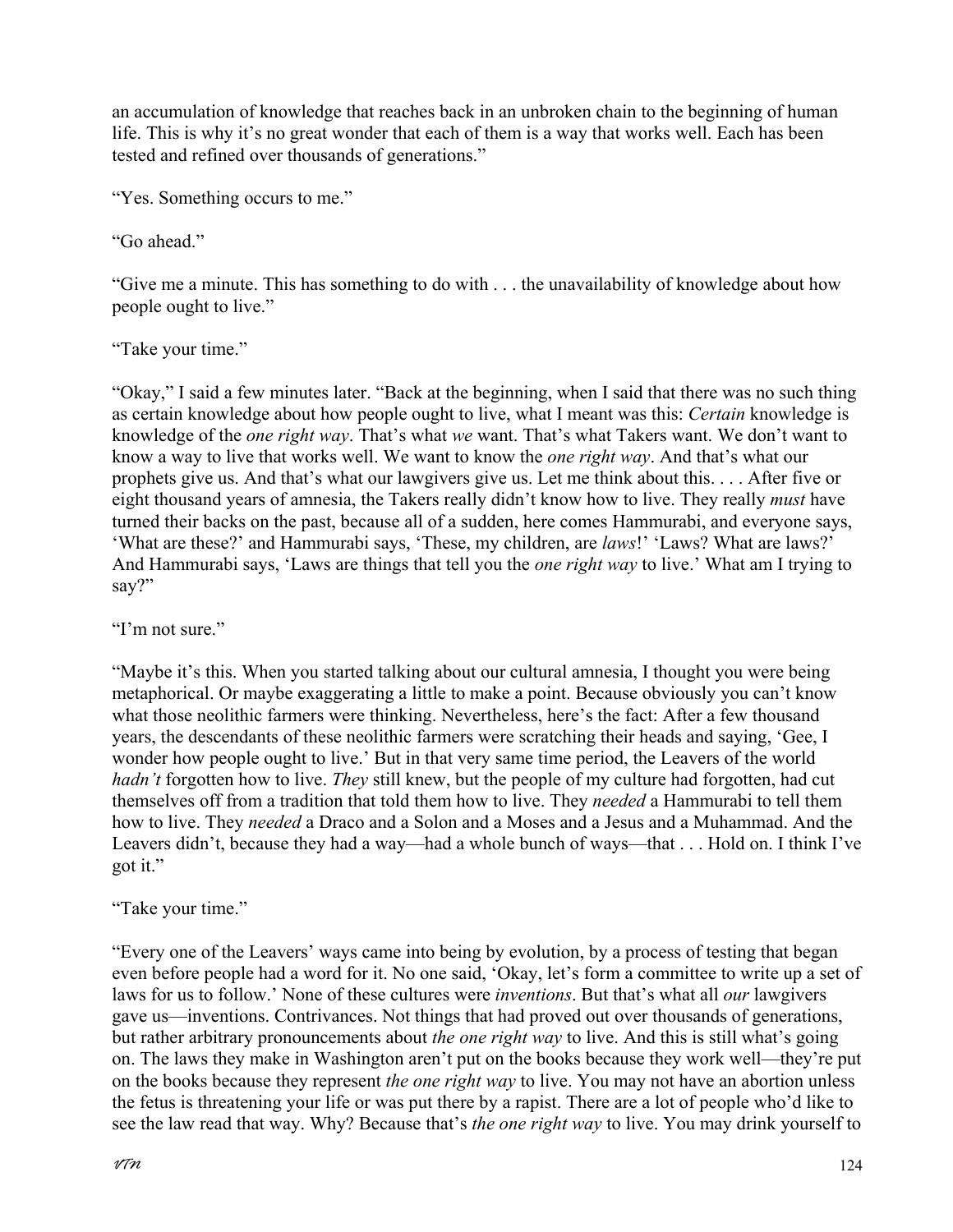death, but if we catch you smoking a marijuana cigarette, it's the slammer for you, baby, because that's *the one right way*. No one gives a damn about whether our laws work well. Working well is beside the point. . . . Again, I'm not sure what I'm getting at."

Ishmael grunted. "You're not necessarily getting at one specific thing. You're exploring a deep complex of ideas, and you can't expect to get to the bottom of it in twenty minutes."

"True."

"However, there is a point I set out to make here before we go on to other things, and I would like to make it."

"Okay."

"You see now that the Takers and the Leavers accumulate two entirely different kinds of knowledge."

"Yes. The Takers accumulate knowledge about what works well for *things*. The Leavers accumulate knowledge about what works well for *people*."

"But not for *all* people. Each Leaver people has a system that works well for them because it *evolved* among them; it was suited to the terrain in which they lived, suited to the climate in which they lived, suited to the biological community in which they lived, suited to their own peculiar tastes, preferences, and vision of the world."

"Yes."

"And this kind of knowledge is called what?"

"I don't know what you mean."

"Someone who knows what works well for people has what?"

"Well . . . wisdom?"

"Of course. Now, you know that the knowledge of what works well for production is what's valued in your culture. In the same way, the knowledge of what works well for people is what's valued in Leaver cultures. And every time the Takers stamp out a Leaver culture, a wisdom ultimately tested since the birth of mankind disappears from the world beyond recall, just as every time they stamp out a species of life, a life form ultimately tested since the birth of life disappears from the world beyond recall."

"Ugly," I said.

"Yes," Ishmael said. "It is ugly."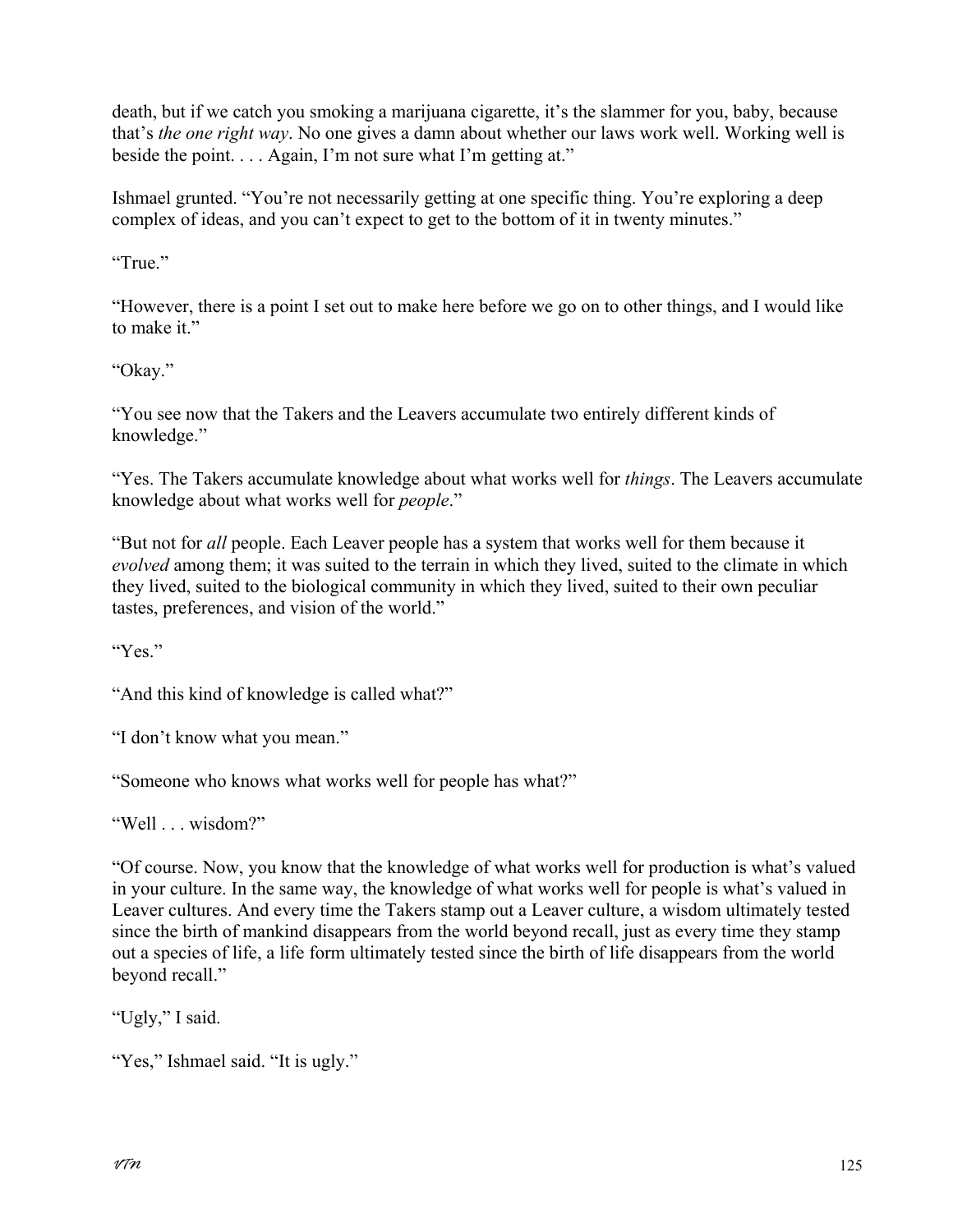9

After a few minutes of head–scratching and earlobe–tugging, Ishmael sent me away for the night.

"I'm tired," he explained. "And I'm too cold to think."

# *ELEVEN*

1

The drizzle continued, and when I arrived at noon the next day there wasn't even anyone around to bribe. I had picked up two blankets for Ishmael at an Army–Navy store—and had one for myself to keep him in countenance. He accepted them with gruff thanks but seemed glad enough to put them to use. We sat for a while wallowing in our misery, then he reluctantly began.

"Shortly before my departure—I don't remember what occasioned the question—you asked me when we were going to get to the story enacted by the Leavers."

"Yes, that's right."

"Why are you interested in knowing that story?"

The question nonplussed me. "Why wouldn't I be interested in knowing it?"

"I'm asking what the point is, in your mind. You know that Abel is all but dead."

"Well . . . yes."

"Then why learn the story he was enacting?"

"Again, why *not* learn it?"

Ishmael shook his head. "I don't care to proceed on that basis. The fact that I can't give you reasons for *not* learning something doesn't supply me with a reason for teaching it."

He was clearly in a bad mood. I couldn't blame him, but I couldn't much sympathize either, since it was he who had insisted on having it this way.

He said: "Is it just a matter of curiosity for you?"

"No, I wouldn't say that. You said in the beginning that two stories have been enacted here. I now know one of them. It seems natural that I'd want to know the other one."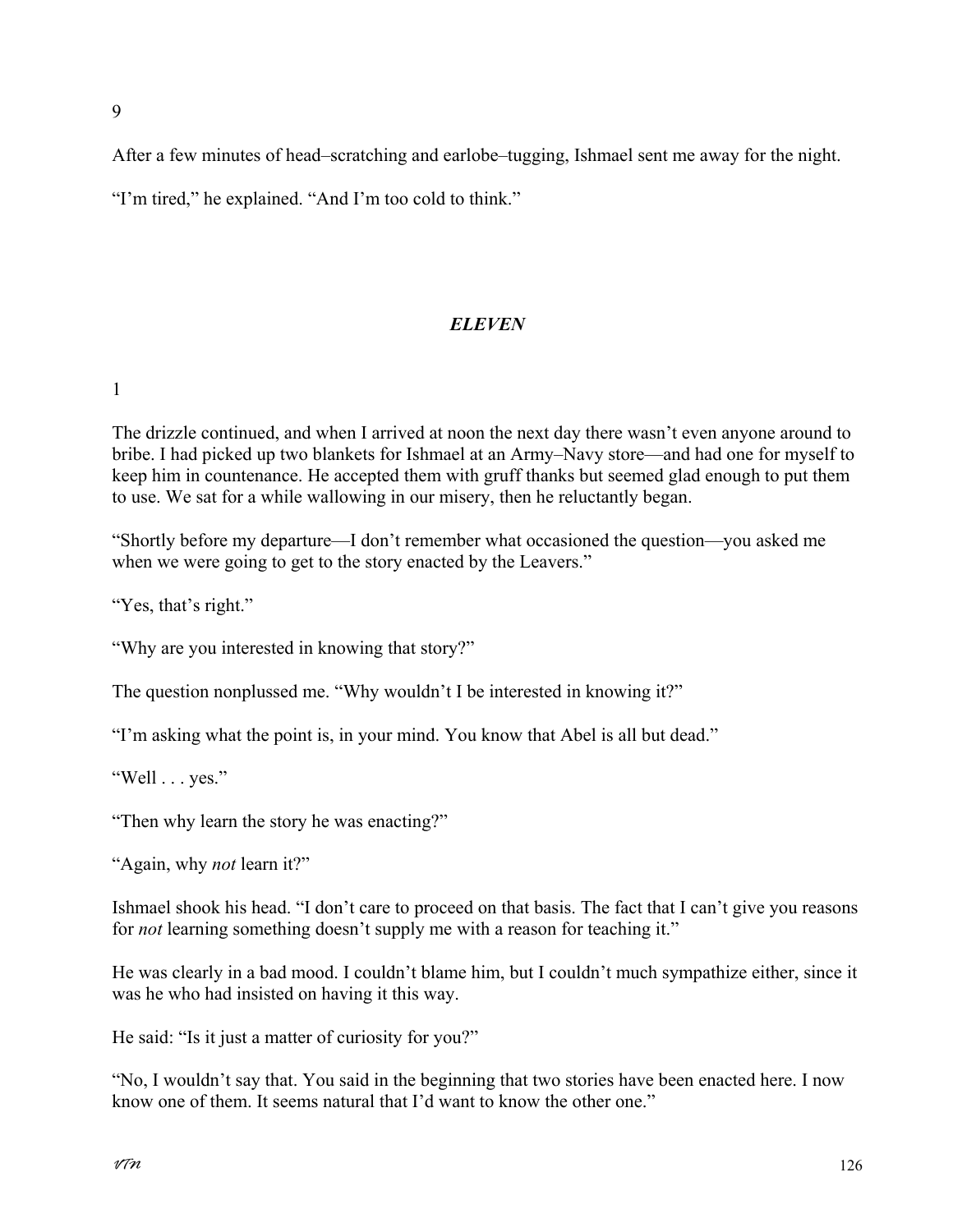"Natural . . ." he said, as if it wasn't a word he much liked. "I wish you could come up with something that has a bit more heft. Something that would give me the feeling I wasn't the only one here who was supposed to be using his brain."

"I'm afraid I don't see what you're getting at."

"I know you don't, and that's what irks me. You've become a passive listener here, turning your brain off when you sit down and turning it on when you get up to leave."

"I don't think that's true."

"Then tell me why it isn't just a waste of time for you to learn a story that is now all but extinguished."

"Well, *I* don't consider it a waste of time."

"That's not good enough. The fact that something is *not a waste of time* does not inspire me to do it."

I shrugged helplessly.

He shook his head, totally disgusted. "You really do think that learning this would be pointless. That's obvious."

"It's not obvious to me."

"Then you think it has a point?"

"Well . . . yes."

"What point?"

"God . . . I *want* to learn it, that's the point."

"No. I won't proceed on that basis. I *want* to proceed, but not if all I'm doing is satisfying your curiosity. Go away and come back when you can give me some authentic reason for going on."

"What would an authentic reason *sound* like? Give me an example."

"All right. Why bother to learn what story is being enacted here by the people of your own culture?"

"Because enacting that story is destroying the world."

"True. But why bother learning it?"

"Because that's obviously something that should be known."

"Known by whom?"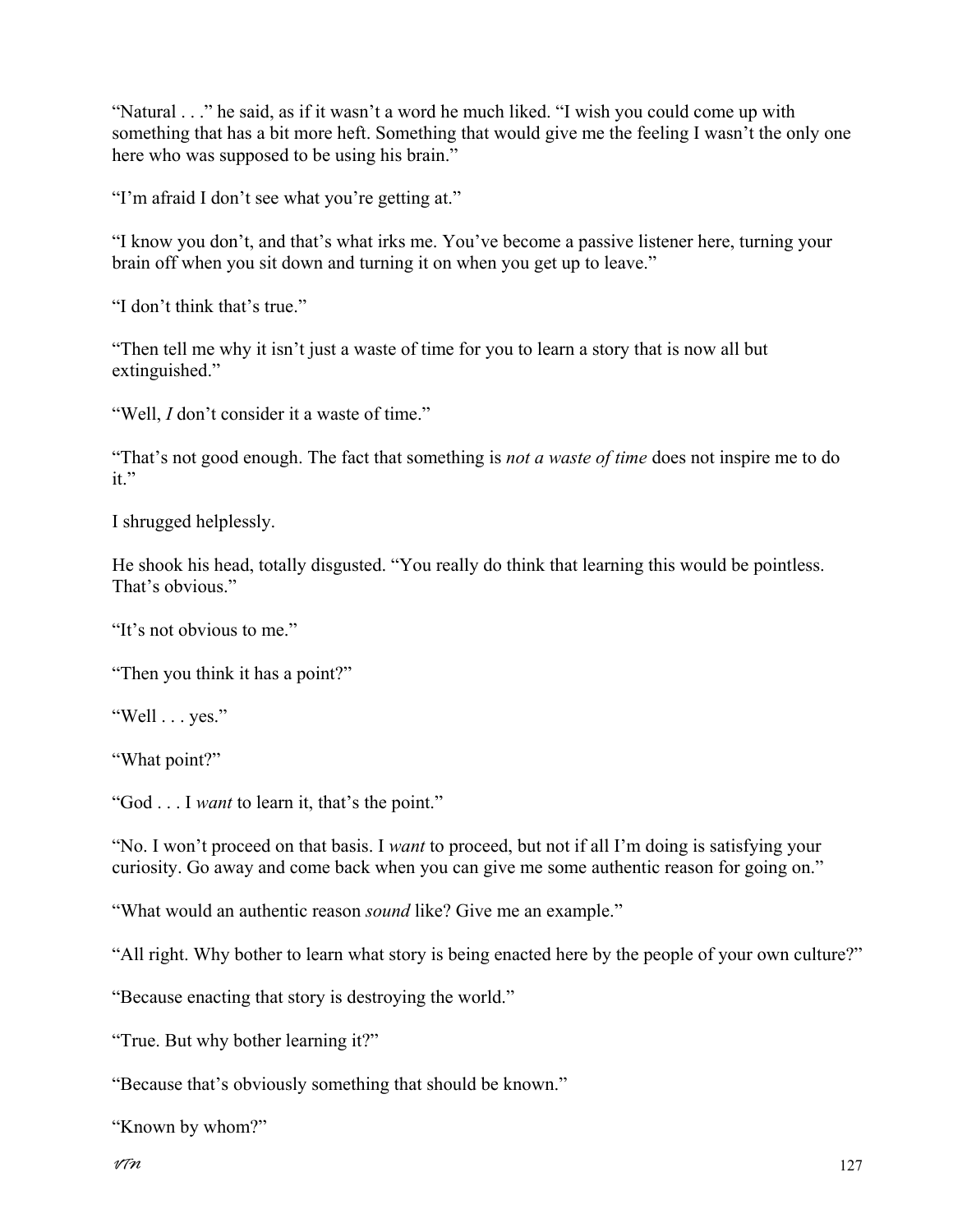"By everyone."

"Why? That's what I keep coming back to. Why, why, why? Why should your people know what story they're enacting as they destroy the world?"

"So they can *stop* enacting it. So they can see that they're not just blundering as they do what they do. So they can see that they're involved in a megalomaniac fantasy—a fantasy as insane as the Thousand Year Reich."

"That's what makes the story worth knowing?"

"Yes."

"I'm glad to hear it. Now go away and come back when you can explain what makes the other story worth knowing."

"I don't need to go away. I can explain it now."

"Go ahead"

"People can't just *give up* a story. That's what the kids tried to do in the sixties and seventies. They tried to stop living like Takers, but there was no other way for them to live. They failed because you can't just stop being in a story, you have to have another story to be in."

Ishmael nodded. "And if there is such a story, people should hear about it?"

"Yes, they should."

"Do you think they *want* to hear about it?"

"I don't know. I don't think you can start wanting something till you know it exists."

"Very true."

2

"And what do you suppose this story is about?"

"I have no idea."

"Do you suppose it's about hunting and gathering?"

"I don't know."

"Be honest. Haven't you been expecting some noble paean to the mysteries of the Great Hunt?"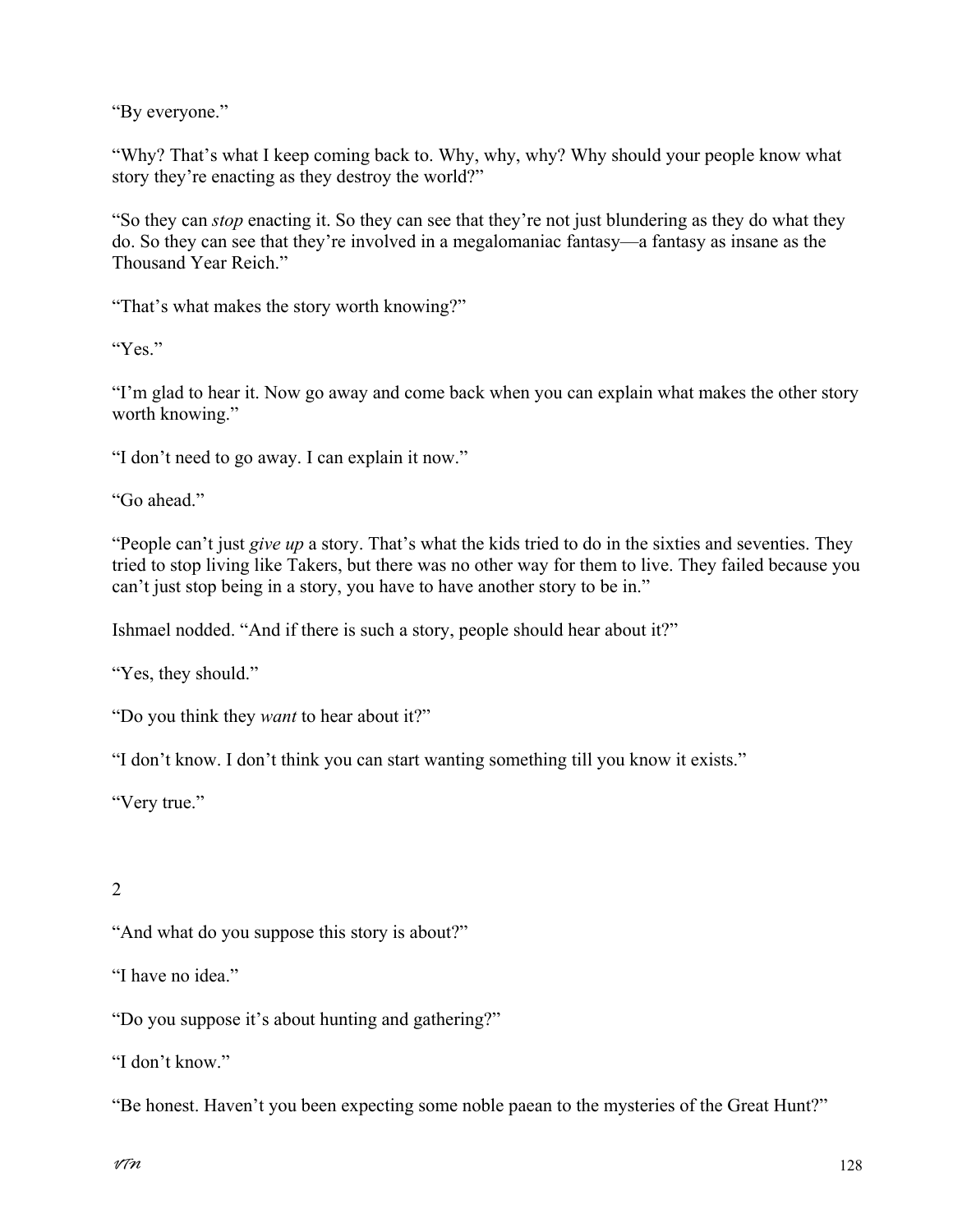"I'm not aware of expecting anything like that."

"Well, you should at least know that it's about the meaning of the world, about divine intentions in the world, and about the destiny of man."

"Yes"

"As I've said half a dozen times, man *became* man enacting this story. You should remember that."

"Yes, I do."

"How *did* man become man?"

I examined that one for booby traps and gave it back. "I'm not sure what the question means," I said. "Or rather I'm not sure what kind of answer you want. Obviously you don't want me to say that man became man by evolving."

"That would just mean that he became man by becoming man, wouldn't it?"

"Yes"

"So the question is still there waiting to be answered: How did man become man?"

"I suppose it's one of those very obvious things."

"Yes. If I gave you the answer, you'd say, 'Oh. Well of course, but so what?' "

I shrugged, defeated.

"We'll have to approach it obliquely then—but keep it in mind as a question that needs answering."

"Okay."

3

"According to Mother Culture, what kind of event was your agricultural revolution?"

"What *kind* of event . . . I'd say that, according to Mother Culture, it was a technological event."

"No implication of deeper human resonances, cultural or religious?"

"No. The first farmers were just neolithic technocrats. That's the way it's always seemed."

"But after our look at chapters three and four of Genesis, you see there was a great deal more to it than Mother Culture teaches."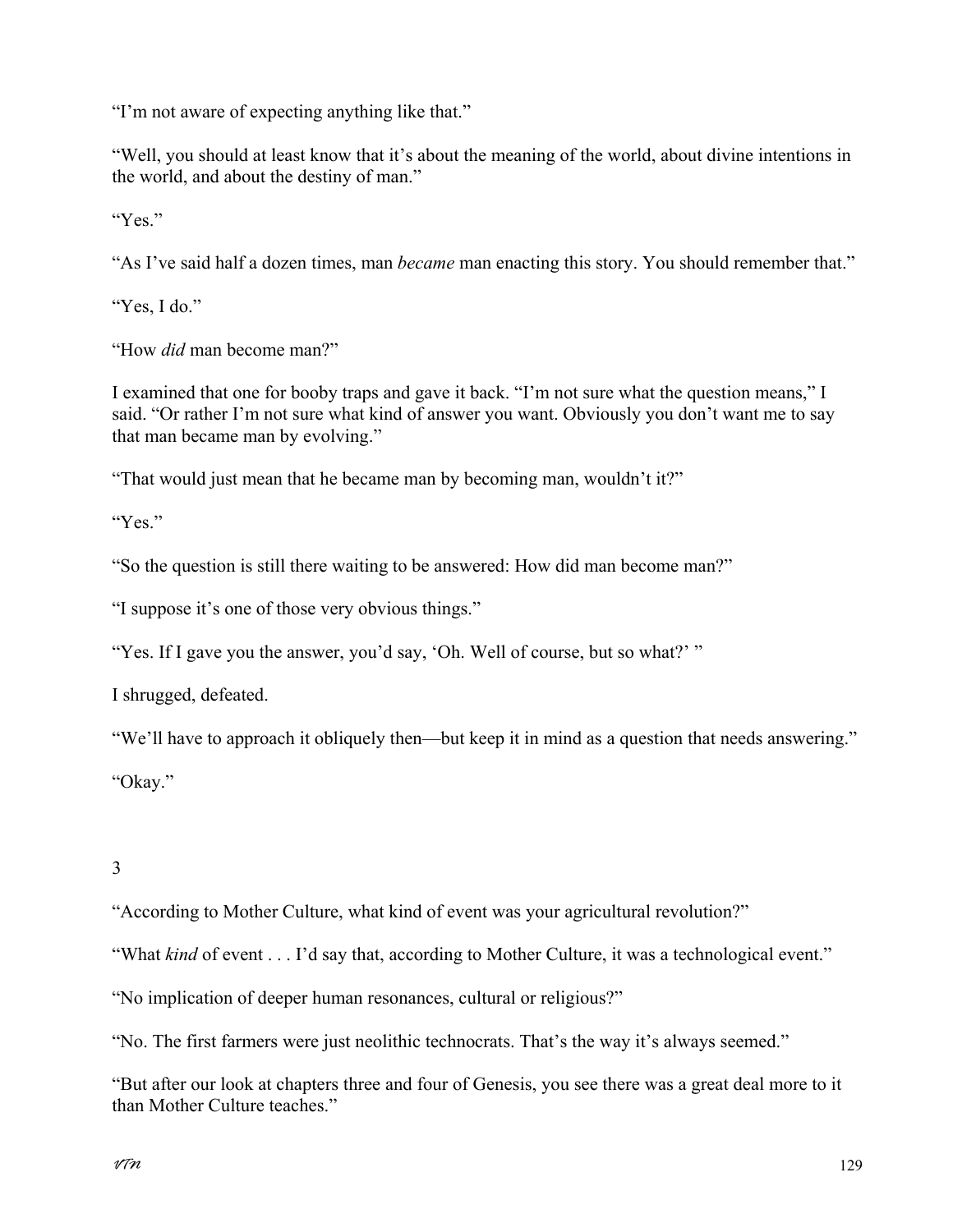"Yes."

"Was and is a great deal more to it, of course, since the revolution is still in progress. Adam is still chewing the fruit of that forbidden tree, and wherever Abel can still be found, Cain is there too, hunting him down, knife in hand."

"That's right."

"There's another indication that the revolution goes deeper than mere technology. Mother Culture teaches that, before the revolution, human life was devoid of meaning, was stupid, empty, and worthless. Prerevolutionary life was ugly. Detestable."

"Yes"

"You believe that yourself, don't you?"

"Yes, I suppose I do."

"Certainly most of you believe it, wouldn't you say?"

"Yes."

"Who would be the exceptions?"

"I don't know. I suppose . . . anthropologists."

"People who actually have some knowledge of that life."

"Yes."

"But Mother Culture teaches that that life was unspeakably miserable."

"That's right."

"Can you imagine any circumstances in which you yourself would trade your life for that sort of life?"

"No. Frankly, I can't imagine why anyone would, given the choice."

"The Leavers would. Throughout history, the only way the Takers have found to tear them away from that life is by brute force, by wholesale slaughter. In most cases, they found it easiest just to exterminate them."

"True. But Mother Culture has something to say about that. What she says is that the Leavers just didn't know what they were missing. They didn't understand the benefits of the agricultural life, and that's why they clung to the hunting–gathering life so tenaciously."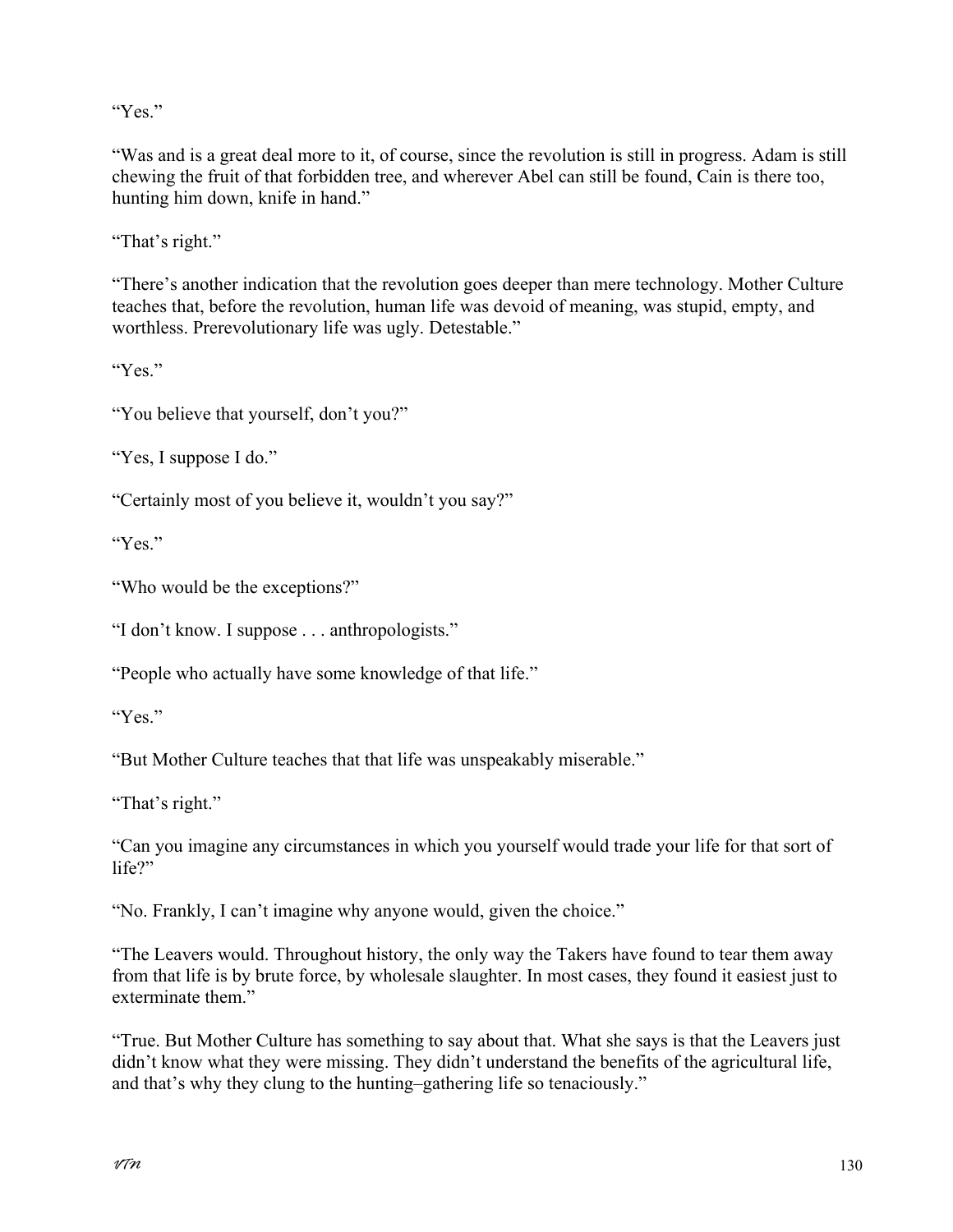Ishmael smiled his sneakiest smile. "Among the Indians of this country, who would you say were the fiercest and most resolute opponents of the Takers?"

"Well . . . I'd say the Plains Indians."

"I think most of you would agree with that. But before the introduction of horses by the Spanish, the Plains Indians had been agriculturalists for *centuries*. As soon as horses became readily available, they abandoned agriculture and resumed the hunting–gathering life."

"I didn't know that."

"Well, now you do. Did the Plains Indians understand the benefits of the agricultural life?"

"I guess they must have."

"What does Mother Culture say?"

I thought about that for a while, then laughed. "She says they didn't *really* understand. If they had, they would never have gone back to hunting and gathering."

"Because that's a detestable life."

"That's right."

"You can begin to see how thoroughly effective Mother Culture's teachings are on this issue."

"True. But what I don't see is where this gets us."

"We're on our way to discovering what lies at the very root of your fear and loathing of the Leaver life. We're on our way to discovering why you feel you must carry the revolution forward even if it destroys you and the entire world. We're on our way to discovering what your revolution was a revolution *against*."

"Ah," I said.

"And when we've done all that, I'm sure you'll be able to tell me what story was being enacted here by the Leavers during the first three million years of human life and is still being enacted by them wherever they survive today."

## 4

Having spoken of survival, Ishmael shuddered and sank down into his blankets with a kind of moaning sigh. For a minute he seemed to lose himself in the tireless drumming of rain on the canvas overhead, then he cleared his throat and went on.

"Let's try this," he said. "Why was the revolution *necessary*?"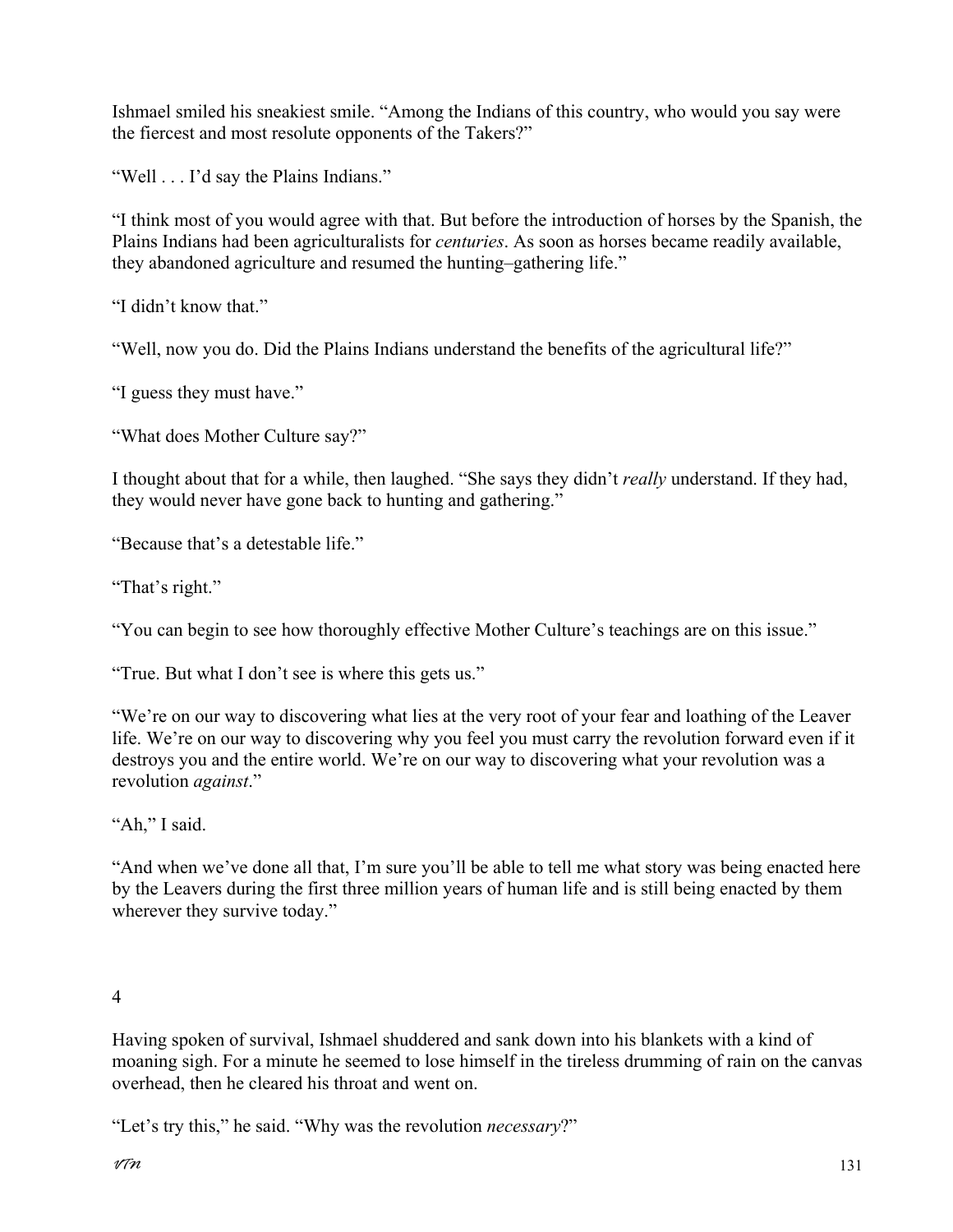"It was necessary if man was to get somewhere."

"You mean if man was to have central heating and universities and opera houses and spaceships."

"That's right."

Ishmael nodded. "That sort of answer would have been acceptable when we began our work together, but I want you to go deeper than that now."

"Okay. But I don't know what you mean by deeper."

"You know very well that for hundreds of millions of you, things like central heating, universities, opera houses, and spaceships belong to a remote and unattainable world. Hundreds of millions of you live in conditions that most people in this country can only guess at. Even in this country, millions are homeless or live in squalor and despair in slums, in prisons, in public institutions that are little better than prisons. For these people, your facile justification for the agricultural revolution would be completely meaningless."

"True."

"But though they don't enjoy the fruits of your revolution, would they turn their backs on it? Would they trade their misery and despair for the sort of life that was lived in prerevolutionary times?"

"Again, I'd have to say no."

"This is my impression as well. Takers believe in their revolution, even when they enjoy none of its benefits. There are no grumblers, no dissidents, no counterrevolutionaries. They all believe profoundly that, however bad things are now, they're still infinitely preferable to what came before."

"Yes, I'd say so."

"Today I want you to get to the root of this extraordinary belief. When you've done that, you'll have a completely different understanding of your revolution and of the Leaver life as well."

"Okay. But how do I do that?"

"By listening to Mother Culture. She's been whispering in your ear throughout your life, and what you've heard is no different from what your parents and grandparents heard, from what people all over the world hear daily. In other words, what I'm looking for is buried in your mind just as it's buried in all your minds. Today I want you to unearth it. Mother Culture has taught you to have a horror of the life you put behind you with your revolution, and I want you to trace this horror to its roots."

"Okay," I said. "It's true that we have something amounting to a horror of that life, but the trouble is, this just doesn't seem particularly mysterious to me."

```
"It doesn't? Why?"
```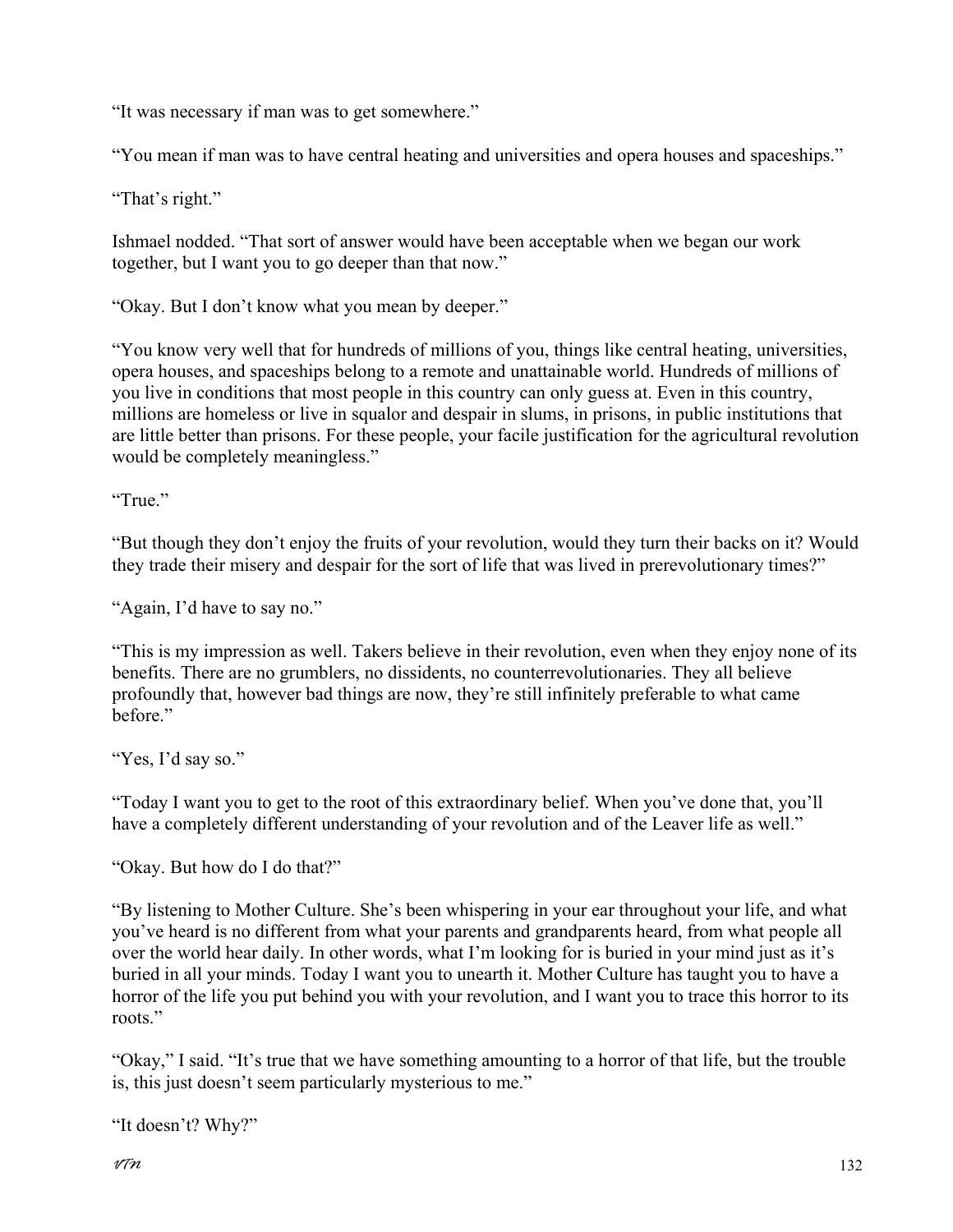"I don't know. It's a life that leads nowhere."

"No more of these superficial answers. Dig."

With a sigh, I scrunched down inside my blanket and proceeded to dig. "This is interesting," I said a few minutes later. "I was sitting here thinking about the way our ancestors lived, and a very specific image popped into my head fully formed."

Ishmael waited for me to go on.

"It has a sort of dreamlike quality to it. Or nightmarish. A man is scrabbling along a ridge at twilight. In this world it's always twilight. The man is short, thin, dark, and naked. He's running in a half crouch, looking for tracks. He's hunting, and he's desperate. Night is falling and he's got nothing to eat.

"He's running and running and running, as if he were on a treadmill. It *is* a treadmill, because tomorrow at twilight he'll be there running still—or running again. But there's more than hunger and desperation driving him. He's terrified as well. Behind him on the ridge, just out of sight, his enemies are in pursuit to tear him to pieces—the lions, the wolves, the tigers. And so he has to stay on that treadmill forever, forever one step behind his prey and one step ahead of his enemies.

"The ridge, of course, represents the knife–edge of survival. The man lives on the knife–edge of survival and has to struggle perpetually to keep from falling off. Actually it's as though the ridge and the sky are in motion instead of him. He's running in place, trapped, going nowhere."

"In other words, hunter–gatherers lead a very grim life."

"Yes."

"And why is it grim?"

"Because it's a struggle just to stay alive."

"But in fact it isn't anything of the kind. I'm sure you know that, in another compartment of your mind. Hunter–gatherers no more live on the knife–edge of survival than wolves or lions or sparrows or rabbits. Man was as well adapted to life on this planet as any other species, and the idea that he lived on the knife–edge of survival is simply biological nonsense. As an omnivore, his dietary range is immense. Thousands of species will go hungry before he does. His intelligence and dexterity enable him to live comfortably in conditions that would utterly defeat any other primate.

"Far from scrabbling endlessly and desperately for food, hunter–gatherers are among the best–fed people on earth, and they manage this with only two or three hours a day of what you would call work—which makes them among the most leisured people on earth as well. In his book on stone age economics, Marshall Sahlins described them as 'the original affluent society.' And incidentally, predation of man is practically nonexistent. He's simply not the first choice on any predator's menu. So you see that your wonderfully horrific vision of your ancestors' life is just another bit of Mother Culture's nonsense. If you like, you can confirm all this for yourself in an afternoon at the library."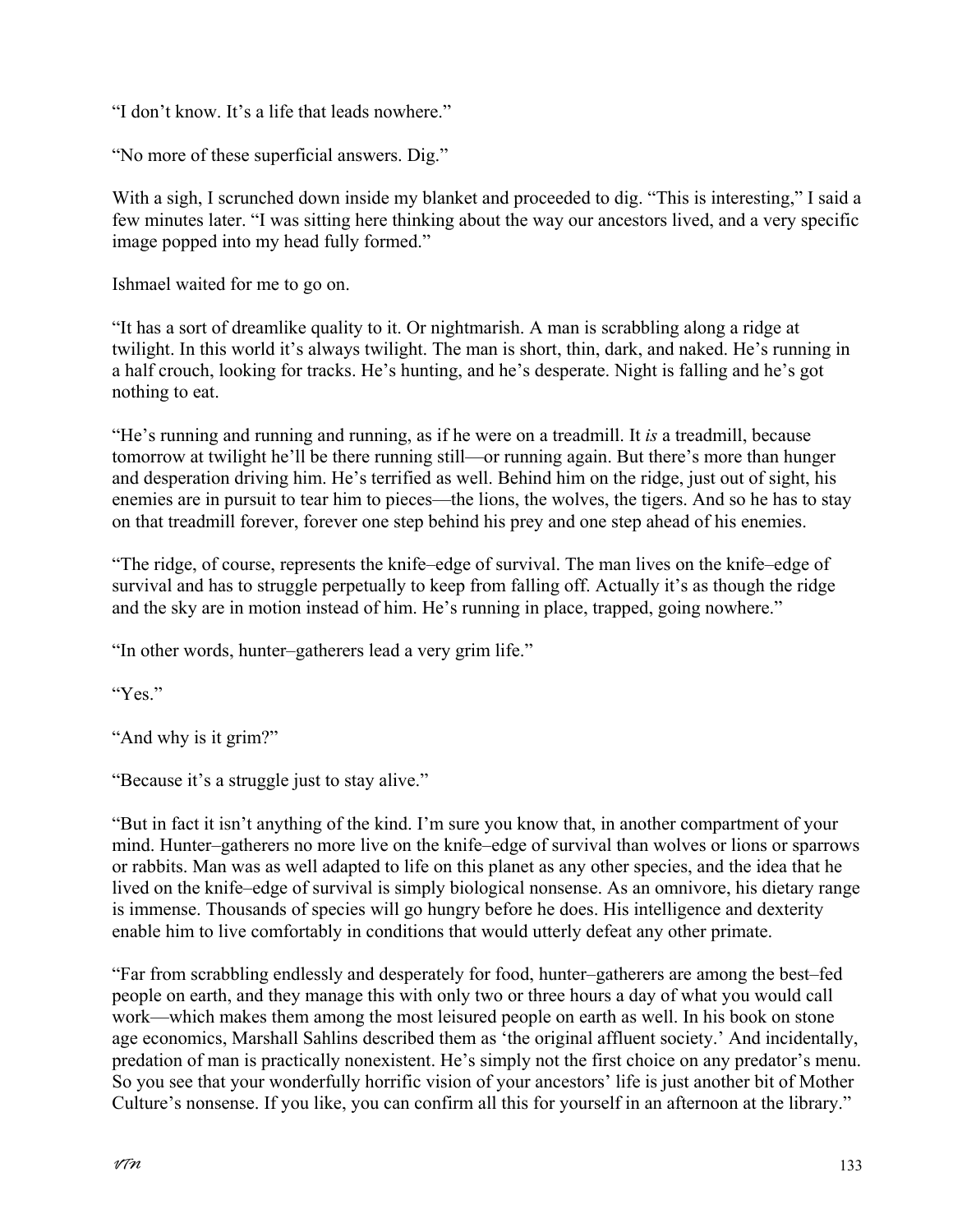"Okay," I said. "So?"

"So now that you know that it's nonsense, do you feel differently about that life? Does it seem less repulsive to you?"

"Less repulsive maybe. But still repulsive."

"Consider this. Let's suppose you're one of this nation's homeless. Out of work, no skills, a wife the same, two kids. Nowhere to turn, no hope, no future. But I can give you a box with a button on it. Press the button and you'll all be whisked instantly back to prerevolutionary times. You'll all be able to speak the language, you'll all have the skills everyone had then. You'll never again have to worry about taking care of yourself and your family. You'll have it made, you'll be a part of that original affluent society."

"Okay."

"So, do you press the button?"

"I don't know. I have to doubt it."

"Why? It isn't that you'd be giving up a wonderful life here. According to this hypothesis, the life you've got here is wretched, and it's not likely to improve. So it has to be that the other life seems even worse. It isn't that you couldn't bear giving up the life you've got—it's that you couldn't bear embracing that other life."

"Yes, that's right."

"What is it that makes that life so horrifying to you?"

"I don't know"

"It seems that Mother Culture has done a good job on you."

"Yes."

"All right. Let's try this. Wherever the Takers have come up against some hunter–gatherers taking up space they wanted for themselves, they've tried to explain to them why they should abandon their life–style and become Takers. They've said, 'This life of yours is not only wretched, it's wrong. Man was not meant to live this way. So don't fight us. Join our revolution and help us turn the world into a paradise for man.' "

"Right."

"You take that part—the part of the cultural missionary—and I'll take the part of a hunter–gatherer. Explain to me why the life that I and my people have found satisfying for thousands of years is grim and revolting and repulsive."

"Good lord"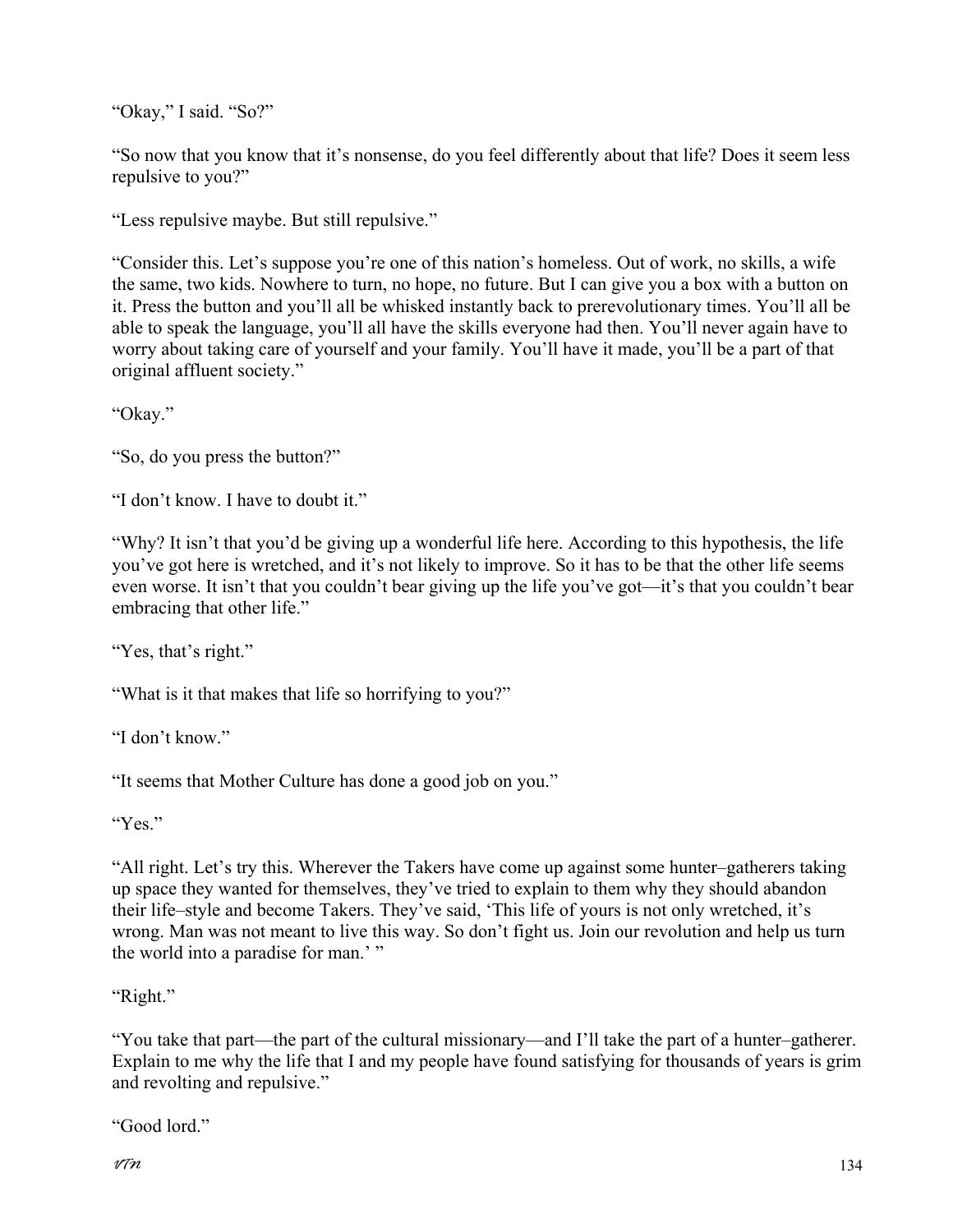"Look, I'll get you started. . . . Bwana, you tell us that the way we live is wretched and wrong and shameful. You tell us that it's not the way people are meant to live. This puzzles us, Bwana, because for thousands of years it has seemed to us a good way to live. But if you, who ride to the stars and send your words around the world at the speed of thought, tell us that it isn't, then we must in all prudence listen to what you have to say."

"Well . . . I realize it seems good to you. This is because you're ignorant and uneducated and stupid."

"Exactly so, Bwana. We await your enlightenment. Tell us why our life is wretched and squalid and shameful."

"Your life is wretched and squalid and shameful because you live like animals."

Ishmael frowned, puzzled. "I don't understand, Bwana. We live as all others live. We take what we need from the world and leave the rest alone, just as the lion and the deer do. Do the lion and the deer lead shameful lives?"

"No, but that's because they're just animals. It's not right for humans to live that way."

"Ah," Ishmael said, "this we did not know. And why is it not right to live that way?"

"It's because, living that way . . . you have no control over your lives."

Ishmael cocked his head at me. "In what sense do we have no control over our lives, Bwana?"

"You have no control over the most basic necessity of all, your food supply."

"You puzzle me greatly, Bwana. When we're hungry, we go off and find something to eat. What more control is needed?"

"You'd have more control if you planted it yourself."

"How so, Bwana? What does it matter who plants the food?"

"If you plant it yourself, then you know positively that it's going to be there."

Ishmael cackled delightedly. "Truly you astonish me, Bwana! We *already* know positively that it's going to be there. The whole world of life is food. Do you think it's going to sneak away during the night? Where would it go? It's always there, day after day, season after season, year after year. If it weren't, we wouldn't be here to talk to you about it."

"Yes, but if you planted it yourself, you could control *how much* food there was. You'd be able to say, 'Well, this year we'll have more yams, this year we'll have more beans, this year we'll have more strawberries.' "

"Bwana, these things grow in abundance without the slightest effort on our part. Why should we trouble ourselves to plant what is already growing?"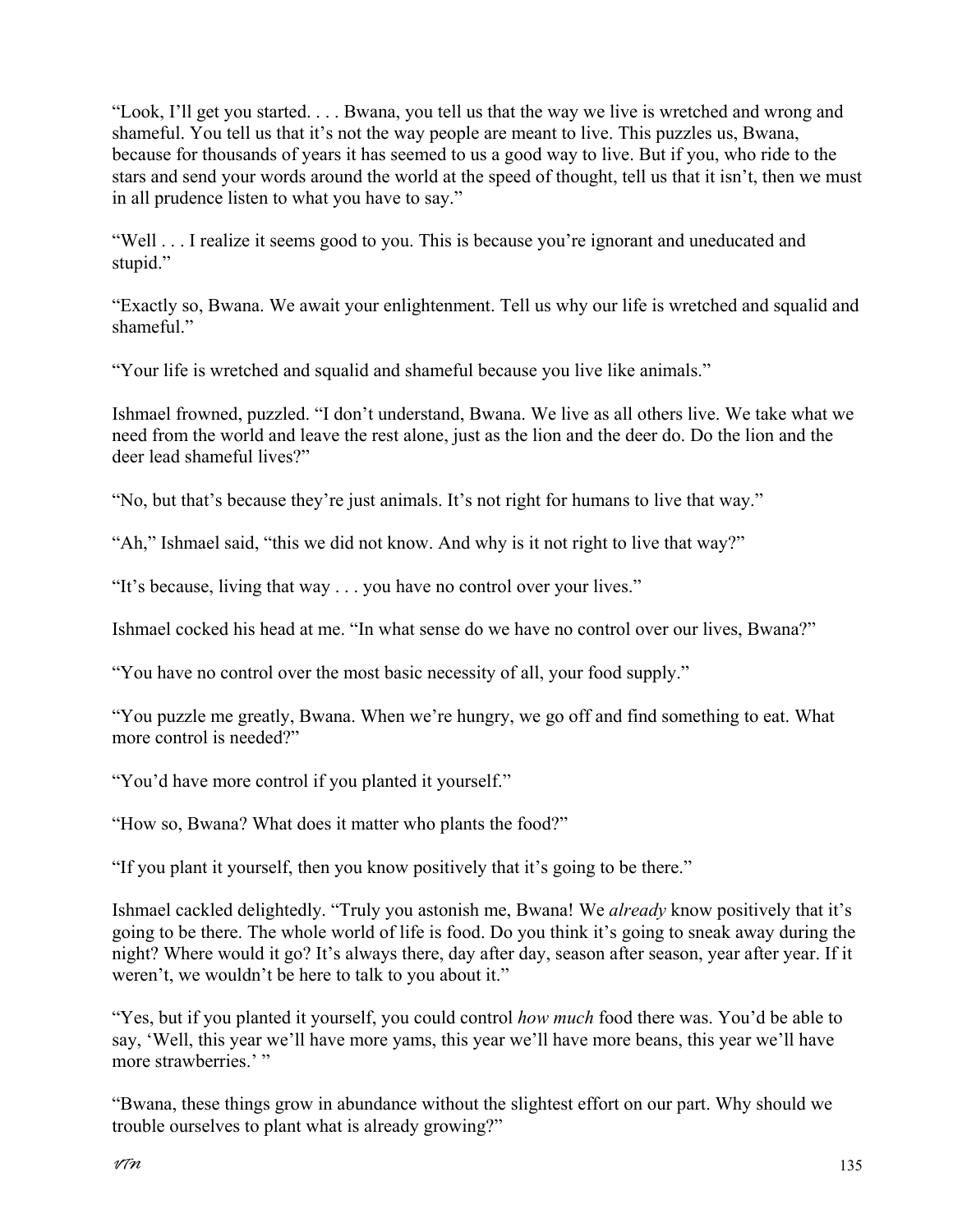"Yes, but . . . don't you ever run out? Don't you ever wish you had a yam but find there are no more growing wild?"

"Yes, I suppose so. But isn't it the same for you? Don't you ever wish you had a yam but find there are no more growing in your fields?"

"No, because if we wish we had a yam, we can go to the store and buy a can of them."

"Yes, I have heard something of this system. Tell me this, Bwana. The can of yams that you buy in the store—how many of you labored to put that can there for you?"

"Oh, hundreds, I suppose. Growers, harvesters, truckers, cleaners at the canning plant, people to run the equipment, people to pack the cans in cases, truckers to distribute the cases, people at the store to unpack them, and so on."

"Forgive me, but you sound like lunatics, Bwana, to do all this work just to ensure that you can never be disappointed over the matter of a yam. Among my people, when we want a yam, we simply go and dig one up—and if there are none to be found, we find something else just as good, and hundreds of people don't need to labor to put it into our hands."

"You're missing the point."

"I certainly am, Bwana."

I stifled a sigh. "Look, here's the point. Unless you control your own food supply, you live at the mercy of the world. It doesn't matter that there's always been enough. That's not the point. You can't live at the whim of the gods. That's just not a human way to live."

"Why is that, Bwana?"

"Well . . . look. One day you go out hunting, and you catch a deer. Okay, that's fine. That's terrific. But you didn't have any control over the deer's being there, did you?"

"No, Bwana."

"Okay. The next day you go out hunting and there's no deer to be caught. Hasn't that ever happened?"

"Assuredly, Bwana."

"Well, there you are. Because you have no control over the deer, you have no deer. So what do you do?"

Ishmael shrugged. "We snare a couple of rabbits."

"Exactly. You shouldn't have to settle for rabbits if what you want is deer."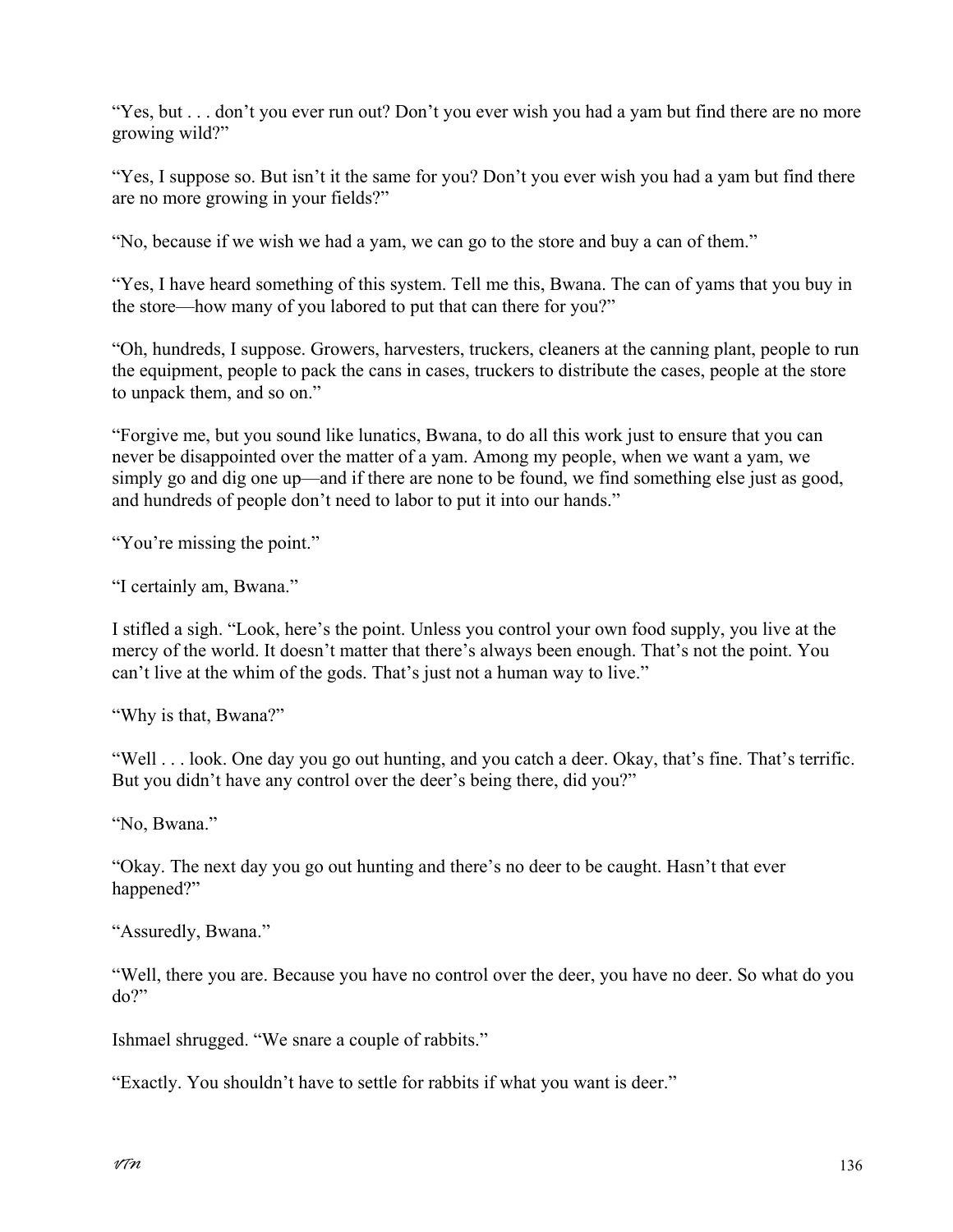"And this is why we lead shameful lives, Bwana? This is why we should set aside a life we love and go to work in one of your factories? Because we eat rabbits when it happens that no deer presents itself to us?"

"No. Let me finish. You have no control over the deer—and no control over the rabbits either. Suppose you go out hunting one day, and there are no deer *and* no rabbits? What do you do then?"

"Then we eat something else, Bwana. The world is full of food."

"Yes, but look. If you have no control over *any* of it . . ." I bared my teeth at him. "Look, there's no guarantee that the world is *always* going to be full of food, is there? Haven't you ever had a drought?"

"Certainly, Bwana."

"Well, what happens then?"

"The grasses wither, all the plants wither. The trees bear no fruit. The game disappears. The predators dwindle."

"And what happens to you?"

"If the drought is very bad, then we too dwindle."

"You mean you *die*, don't you?"

"Yes, Bwana."

"Ha! *That's* the point!"

"It's shameful to *die*, Bwana?"

"No. . . . I've got it. Look, this is the point. You die because you live at the mercy of the gods. You die because you think the gods are going to look after you. That's okay for animals, but you should know better."

"We should not trust the gods with our lives?"

"Definitely not. You should trust *yourselves* with your lives. That's the human way to live."

Ishmael shook his head ponderously. "This is sorry news indeed, Bwana. From time out of mind we've lived in the hands of the gods, and it seemed to us we lived well. We left to the gods all the labor of sowing and growing and lived a carefree life, and it seemed there was always enough in the world for us, because—behold!—*we are here*!"

"Yes," I told him sternly. "You are here, and look at you. You have nothing. You're naked and homeless. You live without security, without comfort, without opportunity."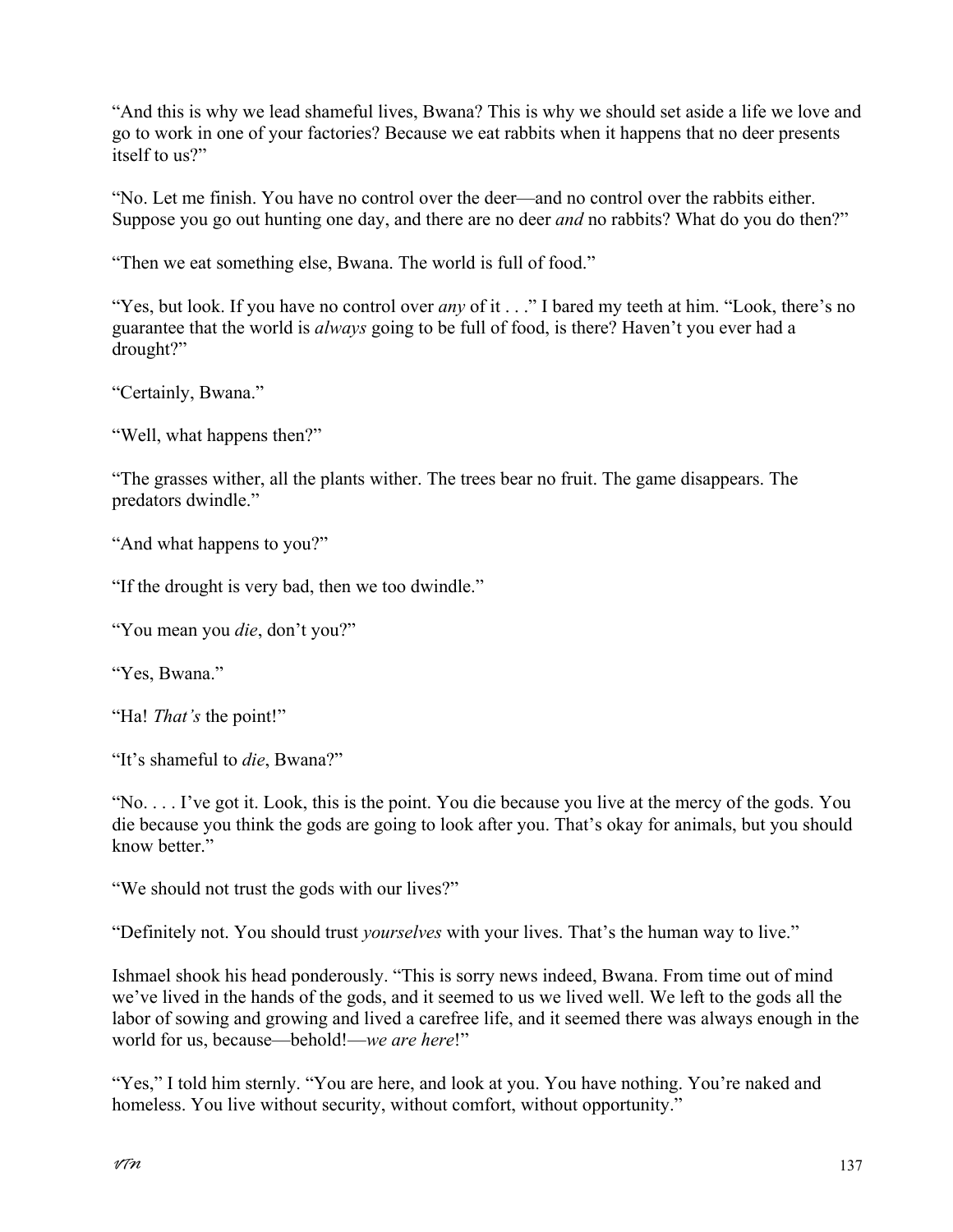"And this is because we live in the hands of the gods?"

"Absolutely. In the hands of the gods you're no more important than lions or lizards or fleas. In the hands of *these* gods—these gods who look after lions and lizards and fleas—you're nothing special. You're just another animal to be fed. Wait a second," I said, and closed my eyes for a couple minutes. "Okay, this is important. The gods make no distinction between you and any other creature. No, that's not quite it. Hold on." I went back to work, then tried again. "Here it is: What the gods provide is enough for your life as *animals*—I grant you that. But for your life as humans, *you* must provide. The gods are not going to do that."

Ishmael gave me a stunned look. "You mean there is something we need that the gods are not willing to give us, Bwana?"

"That's the way it seems, yes. They give you what you need to live as animals but not what you need *beyond that* to live as humans."

"But how can that be, Bwana? How can it be that the gods are wise enough to shape the universe and the world and the life of the world but lack the wisdom to give humans what they need to be human?"

"I don't know how it can be, but it is. That's the fact. Man lived in the hands of the gods for three million years and at the end of those three million years was no better off and no farther ahead than when he started."

"Truly, Bwana, this is strange news. What kind of gods *are* these?"

I snorted a laugh. "These, my friend, are *incompetent* gods. This is why you've got to take your lives out of their hands entirely. You've got to take your lives into your *own* hands."

"And how do we do that, Bwana?"

"As I say, you've got to begin planting your own food."

"But how will that change anything, Bwana? Food is food, whether we plant it or the gods plant it."

"That's exactly the point. The gods plant only what you *need*. You will plant *more* than you need."

"To what end, Bwana? What's the good of having more food than we need?"

"*Damn!*" I shouted. "I get it!"

Ishmael smiled and said, "So what's the good of having more food than we need?"

"That is the whole goddamned point! When you have more food than you need, then *the gods have no power over you*!"

"We can thumb our noses at them."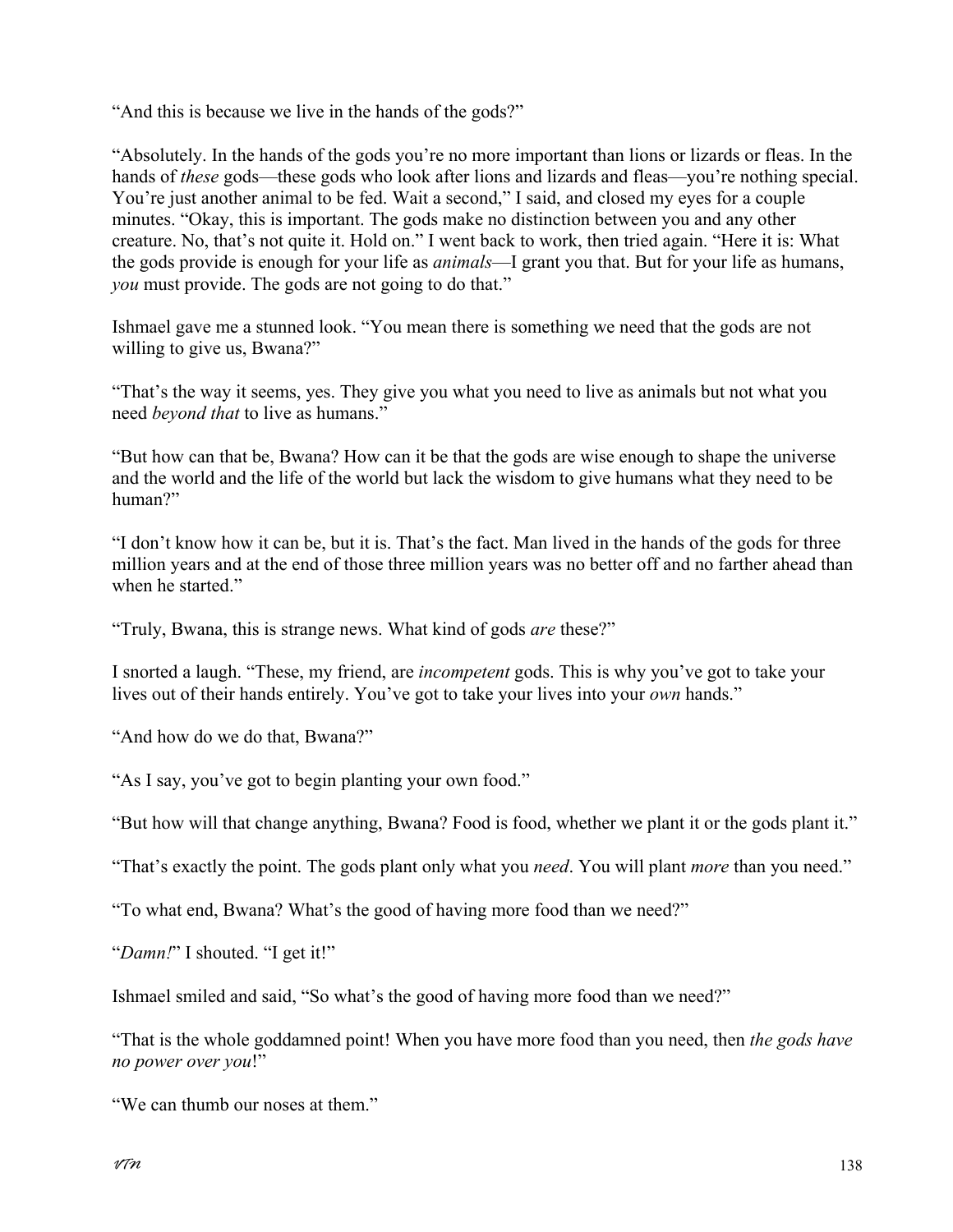"Exactly."

"All the same, Bwana, what are we to *do* with this food if we don't need it?"

"You *save* it! You save it to thwart the gods when they decide it's your turn to go hungry. You save it so that when they send a drought, you can say, 'Not *me*, goddamn it! *I'm* not going hungry, and there's nothing you can do about it, because my life is in my own hands now!"

# 5

Ishmael nodded, abandoning his hunter–gatherer role. "So your lives are now in your own hands."

"That's right."

"Then what are you all so worried about?"

"What do you mean?"

"If your lives are in your own hands, then it's entirely up to you whether you go on living or become extinct. That's what this expression means, isn't it?"

"Yes. But obviously there are still some things that *aren't* in our hands. We wouldn't be able to control or survive a total ecological collapse."

"So you're not safe yet. When will you finally be safe?"

"When we've taken the *whole world* out of the hands of the gods."

"When the whole world is in your own, more competent, hands."

"That's right. Then the gods will finally have no more power over us. Then the gods will have no more power over *anything*. All the power will be in our hands and we'll be free at last."

# 6

"Well," Ishmael said, "are we making progress?"

"I think so."

"Do you think we've found the root of your revulsion toward the sort of life that was lived in prerevolutionary times?"

"Yes. Far and away the most futile admonition Christ ever offered was when he said, 'Have no care for tomorrow. Don't worry about whether you're going to have something to eat. Look at the birds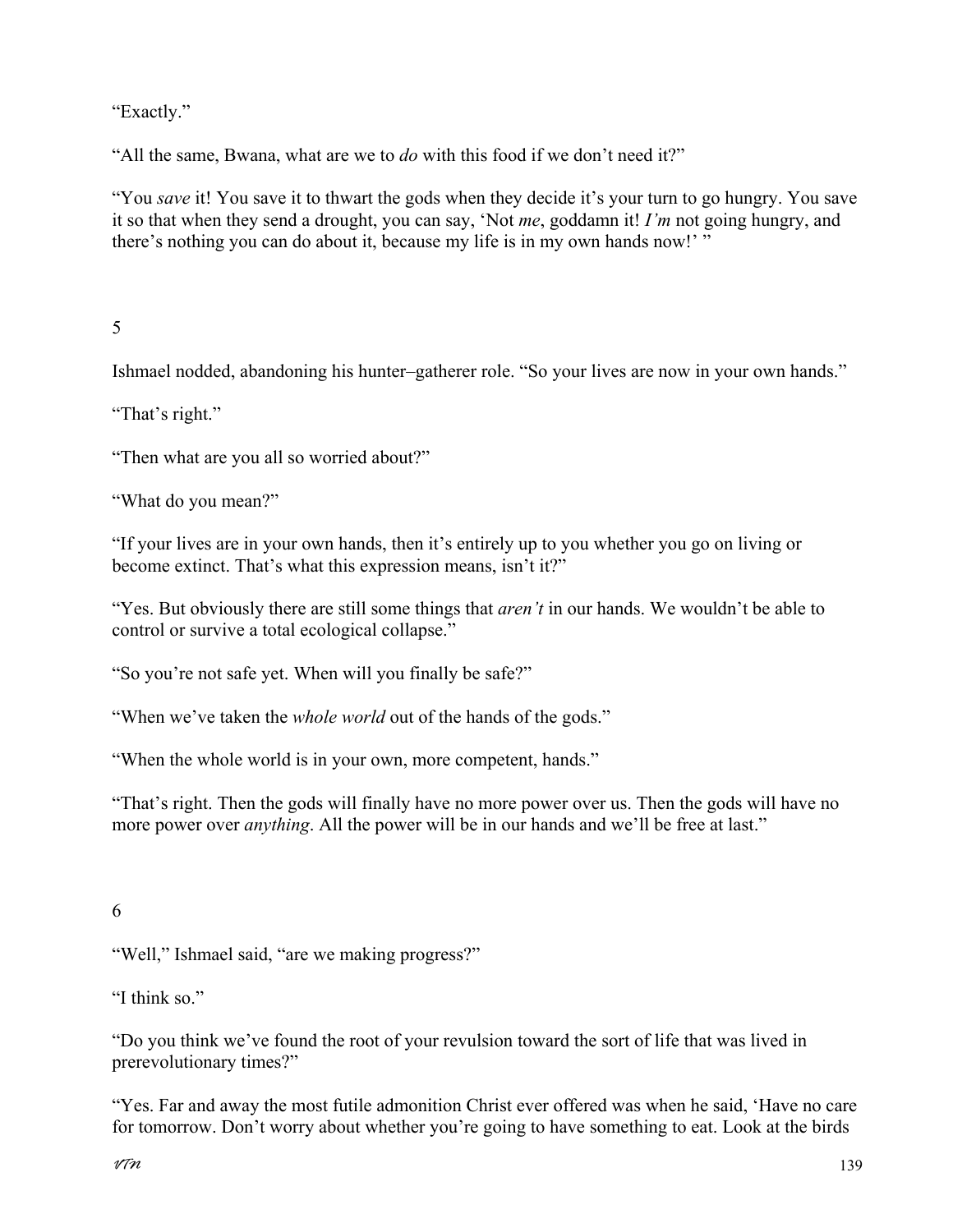of the air. They neither sow nor reap nor gather into barns, but God takes perfect care of them. Don't you think he'll do the same for you?' In our culture the overwhelming answer to that question is, 'Hell no!' Even the most dedicated monastics saw to their sowing and reaping and gathering into barns."

"What about Saint Francis?"

"Saint Francis relied on the bounty of farmers, not the bounty of God. Even the most fundamental of the fundamentalists plug their ears when Jesus starts talking about birds of the air and lilies of the field. They know damn well he's just yarning, just making pretty speeches."

"So you think this is what's at the root of your revolution. You wanted and still want to have your lives in your own hands."

"Yes. Absolutely. To me, living any other way is almost inconceivable. I can only think that hunter–gatherers live in a state of utter and unending anxiety over what tomorrow's going to bring."

"Yet they don't. Any anthropologist will tell you that. They are far less anxiety–ridden than you are. They have no jobs to lose. No one can say to them, 'Show me your money or you don't get fed, don't get clothed, don't get sheltered.' "

"I believe you. Rationally speaking, I believe you. But I'm talking about my feelings, about my conditioning. My conditioning tells me—Mother Culture tells me—that living in the hands of the gods has got to be a never–ending nightmare of terror and anxiety."

"And this is what your revolution does for you: It puts you beyond the reach of that appalling nightmare. It puts you beyond the reach of the gods."

"Yes, that's it."

"So. We have a new pair of names for you. The Takers are those who know good and evil, and the Leavers are . . . ?"

"The Leavers are those who live in the hands of the gods."

# *TWELVE*

1

Along about three o'clock, the rain stopped and the carnival yawned, stretched, and went back to work separating the rubes from their money. At loose ends once again, I hung around for a while, let myself be separated from a few bucks, and finally had the idea of tracking down Ishmael's owner. This turned out to be a hard–eyed black man named Art Owens, who was five and a half feet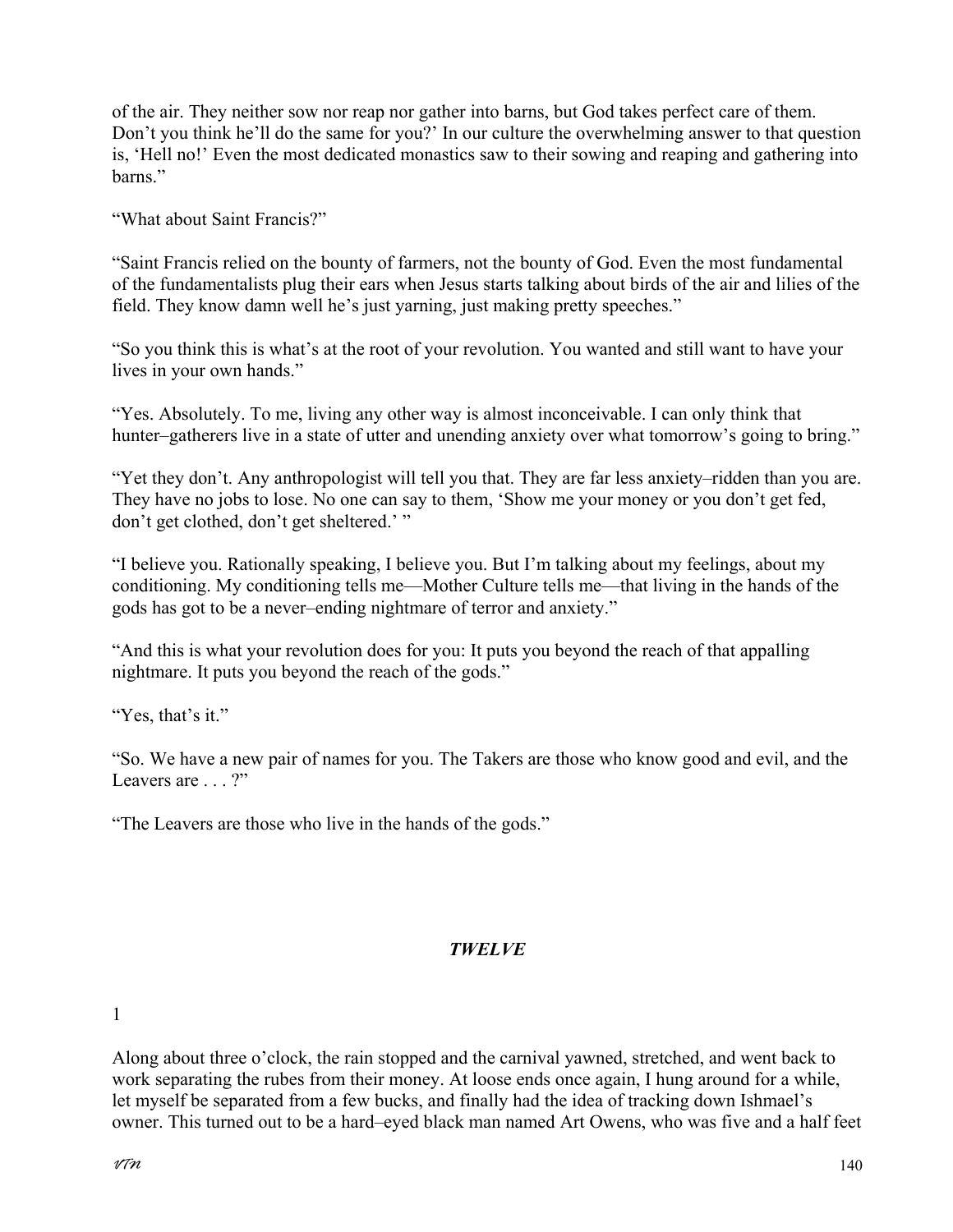tall and spent more time lifting weights than I do at the typewriter. I told him I was interested in buying his gorilla.

"Is that a fact," he said, not scornful, not impressed, not interested, not anything.

I told him it was and asked how much it would take.

"Would take about three thousand."

"I'm not that interested."

"How interested are you?" Just curious, not seriously interested himself.

"Well, more like a thousand."

He sneered—just a little, almost politely. For some reason, I liked this guy. He was the type who has a law degree from Harvard stuck away in a drawer somewhere because *he* never found anything to do with it that appealed to him.

I told him: "This is a very, very old animal, you know. He's been here since the thirties."

This got his attention. He asked how I happened to come by that piece of information.

"I know the animal," I replied briefly, as if I might know thousands more like him.

"Might go twenty–five hundred," he said.

"Trouble is, I don't *have* twenty–five hundred."

"See, I already got a painter in New Mexico workin' on a sign for me," he said. "Paid him two hundred in advance."

"Uh huh. I could probably raise fifteen hundred."

"Don't see how I could go below twenty–two, that's a fact."

The fact was, if it was right there in my hand, he'd be delighted to take two thousand. Maybe even eighteen hundred. I said I'd think about it.

# $\mathfrak{D}$

It was a Friday night, so the suckers didn't start going home till after eleven and my senectuous bribee didn't come round to collect his twenty dollars till midnight. Ishmael was asleep sitting up, still bundled up in his blankets, and I didn't feel any qualms about waking him; I wanted him to reassess the charms of the independent life.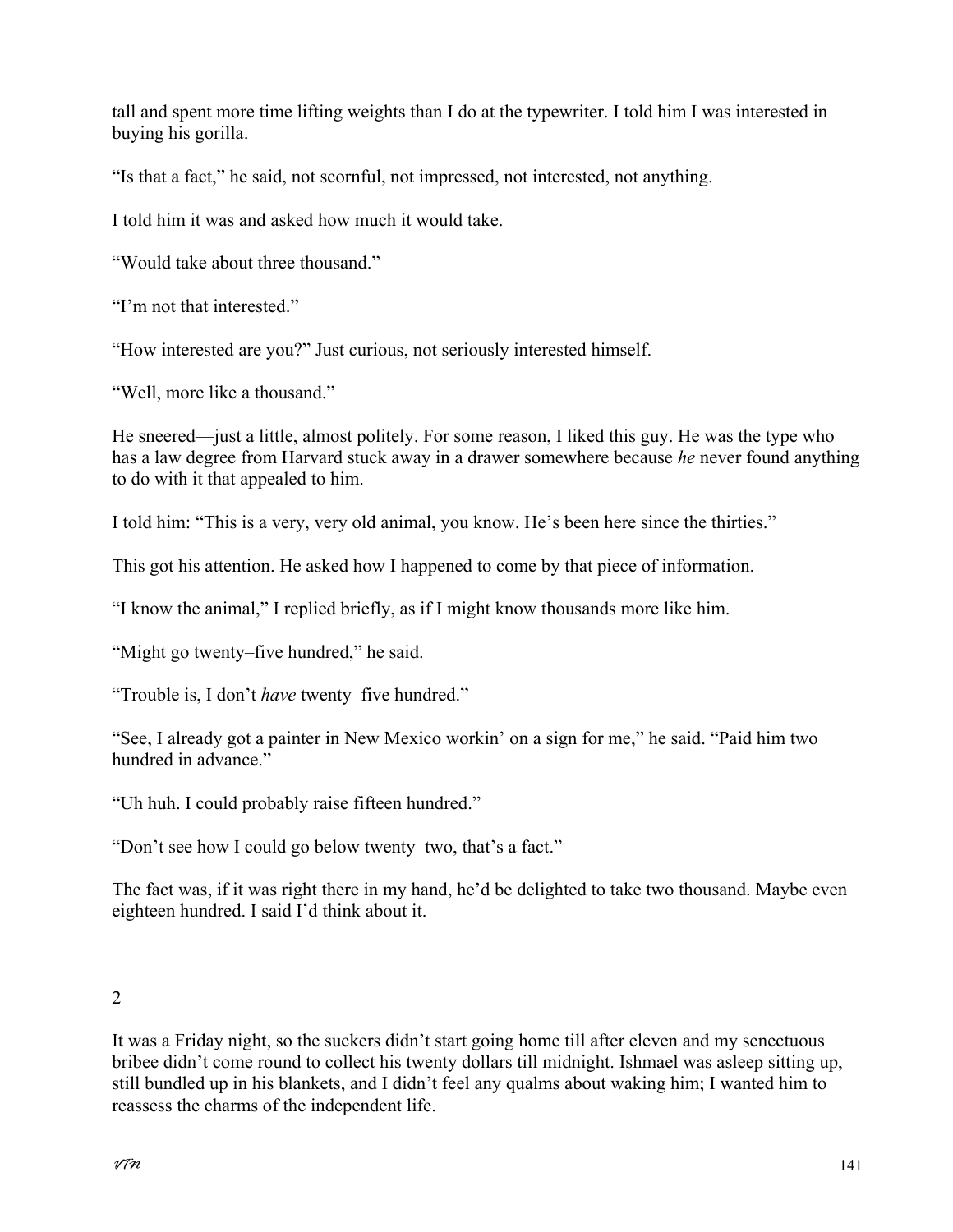He yawned, sneezed twice, cleared his throat of a mass of phlegm, and fixed me in a bleary, malevolent glare.

"Come back tomorrow," he said in the equivalent of a mental croak.

"Tomorrow's Saturday—hopeless."

He wasn't happy about it, but he knew I was right. He managed to put off the inevitable by laboriously rearranging himself, his cage, and his blankets. Then he settled down and gave me a look of loathing.

"Where did we leave off?"

"We left off with a new pair of names for the Takers and the Leavers: Those who know good and evil and those who live in the hands of the gods."

He grunted.

# 3

"What *happens* to people who live in the hands of the gods?"

"What do you mean?"

"I mean, what happens to people who live in the hands of the gods that does *not* happen to people who build their lives on the knowledge of good and evil?"

"Well, let's see," I said. "I don't suppose this is what you're getting at, but this is what comes to mind. People who live in the hands of the gods don't make themselves rulers of the world and force everyone to live the way they live, and people who know good and evil do."

"You've turned the question round back to front," said Ishmael. "I asked what happens to people who live in the hands of the gods that *doesn't* happen to those who know good and evil, and you told me just the opposite: what *doesn't* happen to people who live in the hands of the gods that *does* happen to those who know good and evil."

"You mean you're looking for something *positive* that happens to people who live in the hands of the gods."

"That's right."

"Well, they do tend to let the people around them live the way they want to live."

"You're telling me something they *do*, not something that *happens* to them. I'm trying to focus your attention on the effects of this life–style."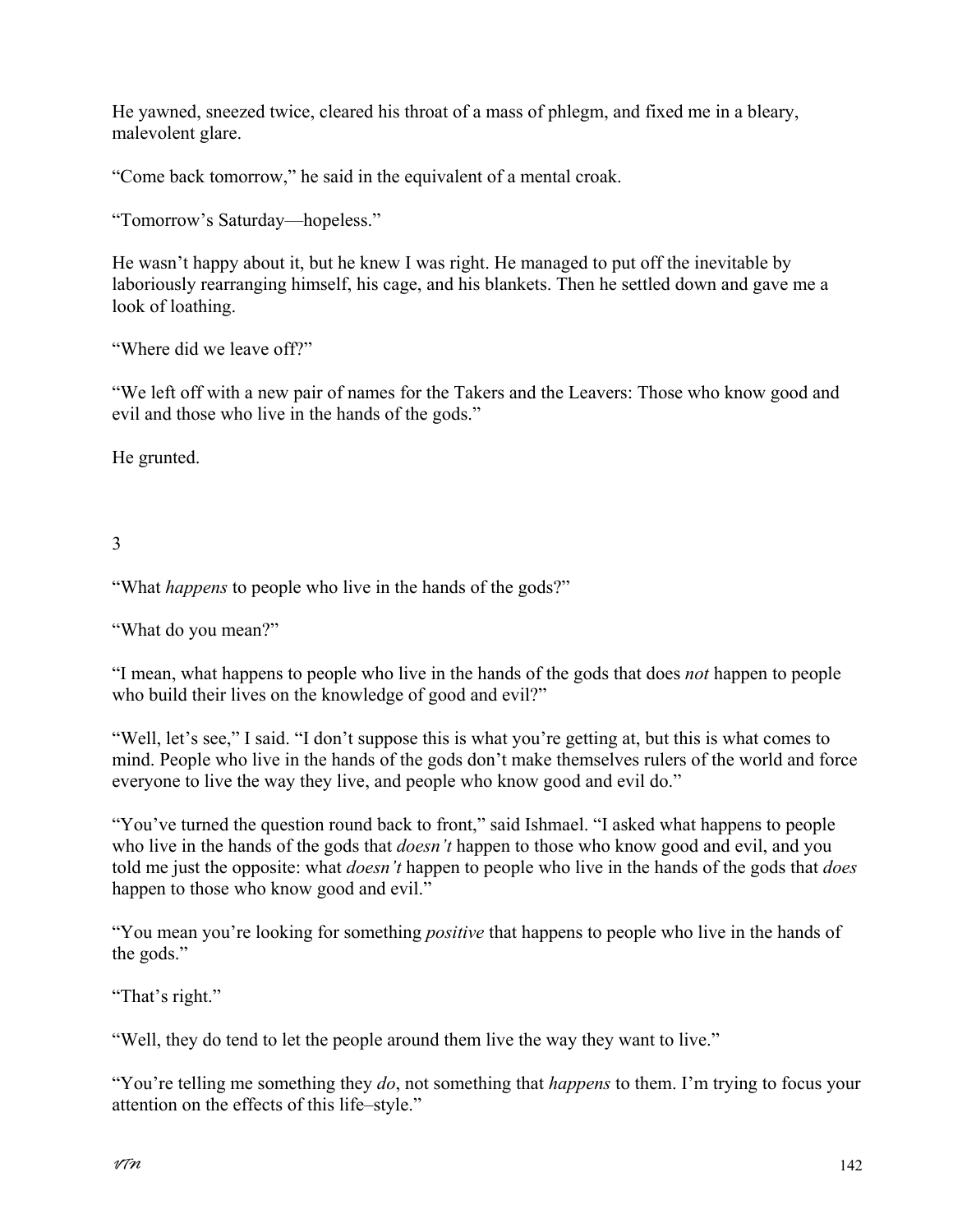"I'm sorry. I'm afraid I just don't know what you're getting at."

"You do, but you're not used to thinking about it in these terms."

"Okay."

"You remember the question we started out to answer when you arrived this afternoon: How did man become man? We're still after the answer to that question."

I groaned, fully and frankly.

"Why do you groan?" Ishmael asked.

"Because questions of that generality intimidate me. How did man become man? I don't know. He just did it. He did it the way birds became birds and the way that horses became horses."

"Exactly so."

"Don't do that to me," I told him.

"Evidently you don't understand what you just said."

"Probably not."

"I'll try to clarify it for you. Before you were *Homo*, you were what?"

"*Australopithecus*."

"Good. And how did *Australopithecus* become *Homo*?"

"By waiting."

"Please. You're here to think."

"Sorry."

"Did *Australopithecus* become *Homo* by saying, 'We know good and evil as well as the gods, so there's no need for us to live in their hands the way rabbits and lizards do. From now on *we* will decide who lives and who dies on this planet, not the gods.' "

"No."

"*Could* they have become man by saying that?"

"No."

"Why not?"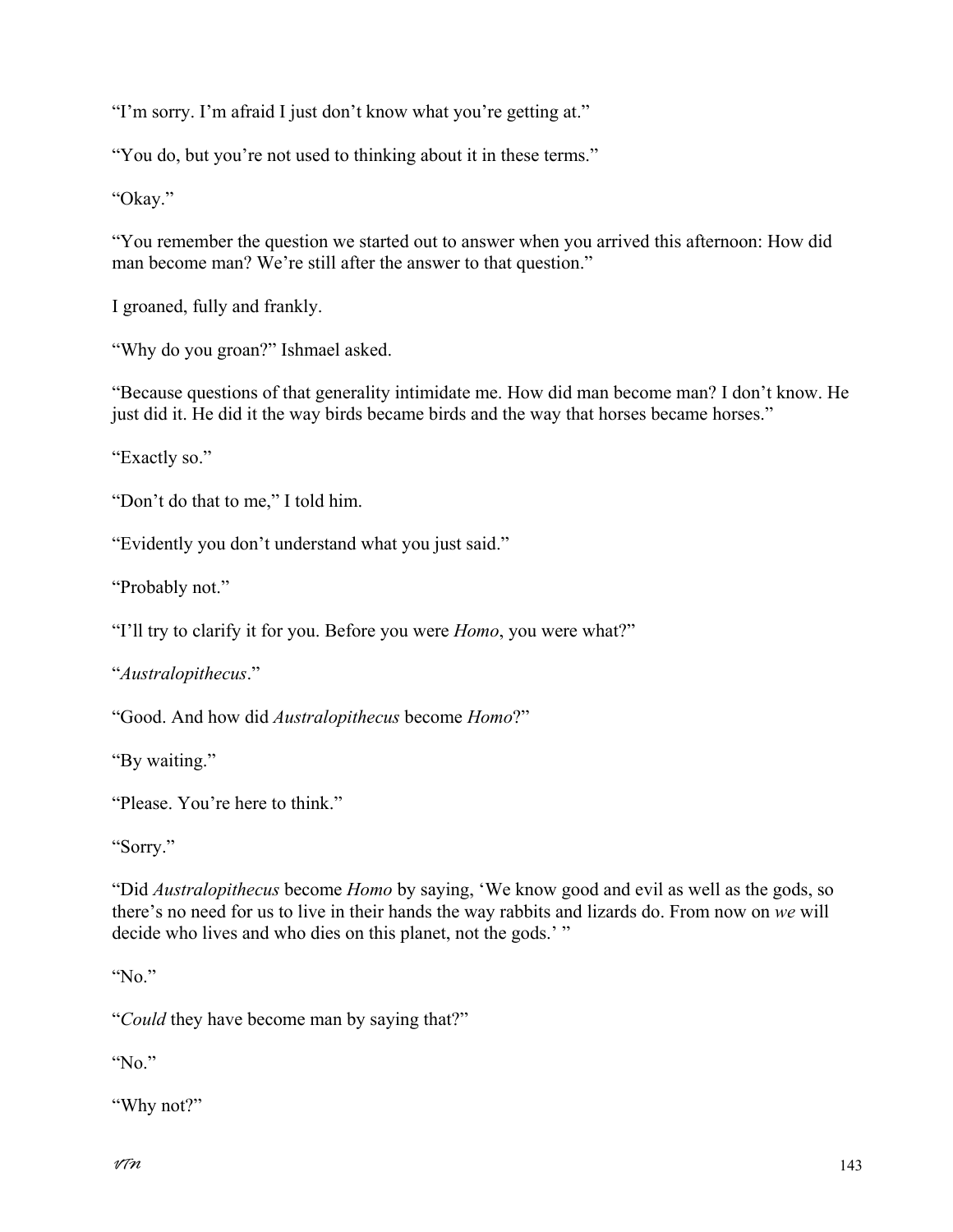"Because they would have ceased to be subject to the conditions under which evolution takes place."

"Exactly. Now you can answer the question: What happens to people—to creatures in general who live in the hands of the gods?"

"Ah. Yes, I see. They evolve."

"And now you can answer the question I posed this morning: How did man become man?"

"Man became man by living in the hands of the gods."

"By living the way the Bushmen of Africa live."

"That's right."

"By living the way the Kreen–Akrore of Brazil live."

"Right again."

"Not the way Chicagoans live?"

"No."

"Or Londoners?"

"No."

"So now you know what happens to people who live in the hands of the gods."

"Yes. They evolve."

"Why do they evolve?"

"Because they're in a *position* to evolve. Because that's where evolution takes place. Pre–man evolved into early man because he was out there competing with all the rest. Pre–man evolved into early man because he didn't take himself out of the competition, because he was still in the place where natural selection is going on."

"You mean he was still a part of the general community of life."

"That's right."

"And that's why it all happened—why *Australopithecus* became *Homo habilis* and why *Homo habilis* became *Homo erectus* and why *Homo erectus* became *Homo sapiens* and why *Homo sapiens* became *Homo sapiens sapiens*."

"Yes."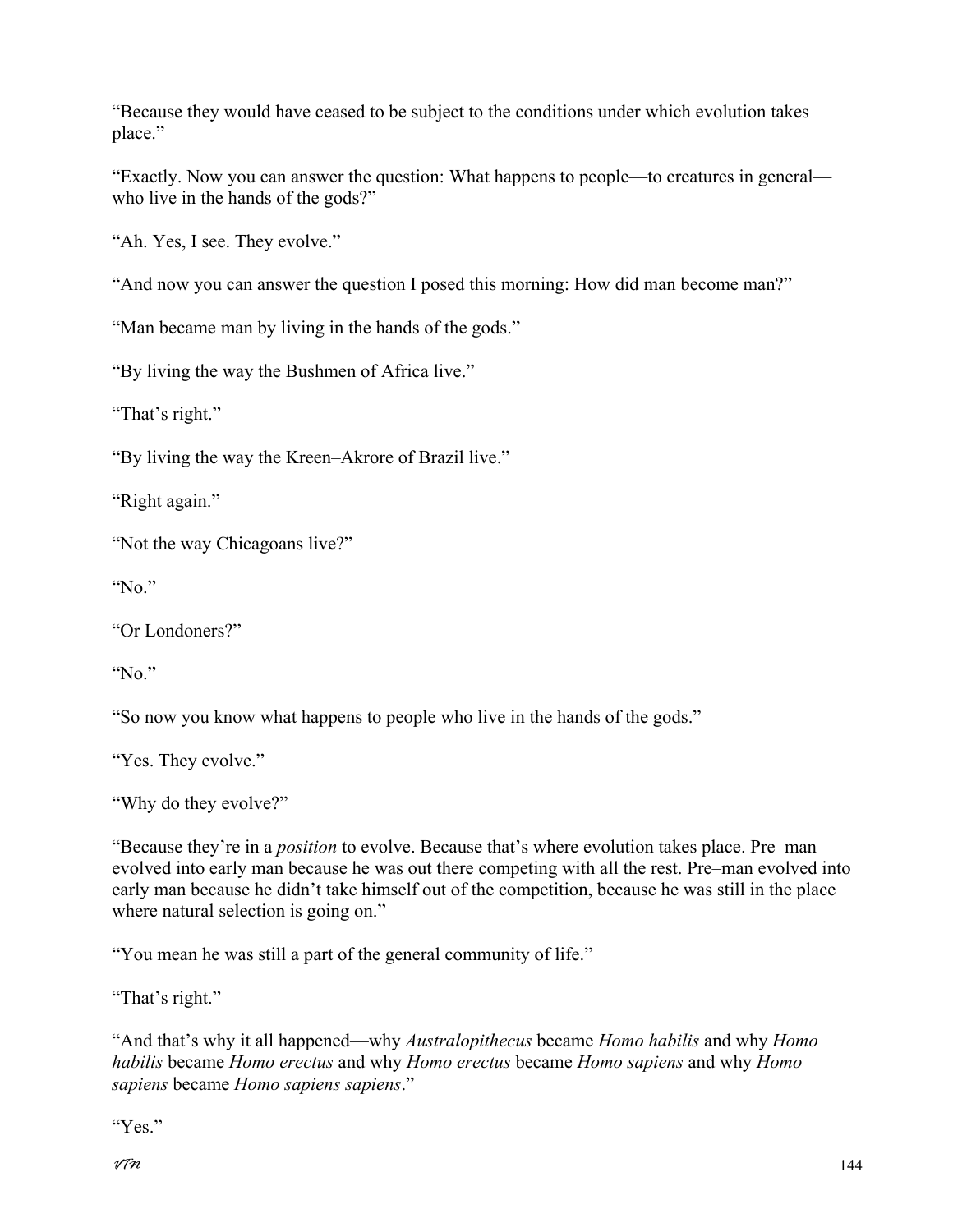"And then what happened?"

"And then the Takers said, 'We've had enough of living in the hands of the gods. No more natural selection for us, thanks very much.' "

"And that was that."

"And that was that."

"You remember I said that to enact a story is to live so as to make it come true."

"Yes"

"According to the Taker story, creation came to an end with man."

"Yes. So?"

"How would you live so as to make *that* come true? How would you live so as to make creation come to an end with man?"

"Oof. I see what you mean. You would live the way the Takers live. We're definitely living in a way that's going to put an end to creation. If we go on, there will be no successor to man, no successor to chimpanzees, no successor to orangutans, no successor to gorillas—no successor to anything alive now. The whole thing is going to come to an end with us. In order to make their story come true, the Takers have to put an end to creation itself—and they're doing a damned good job of it."

4

"When we began and I was trying to help you find the premise of the Taker story, I told you that the Leaver story has an entirely different premise."

"Yes"

"Perhaps you're ready to articulate that premise now."

"I don't know. At the moment I can't even think of the Taker premise."

"It'll come back to you. Every story is a working out of a premise."

"Yes, okay. The premise of the Taker story is *the world belongs to man*." I thought for a couple of minutes, then I laughed. "It's almost too neat. The premise of the Leaver story is *man belongs to the world*."

"Meaning what?"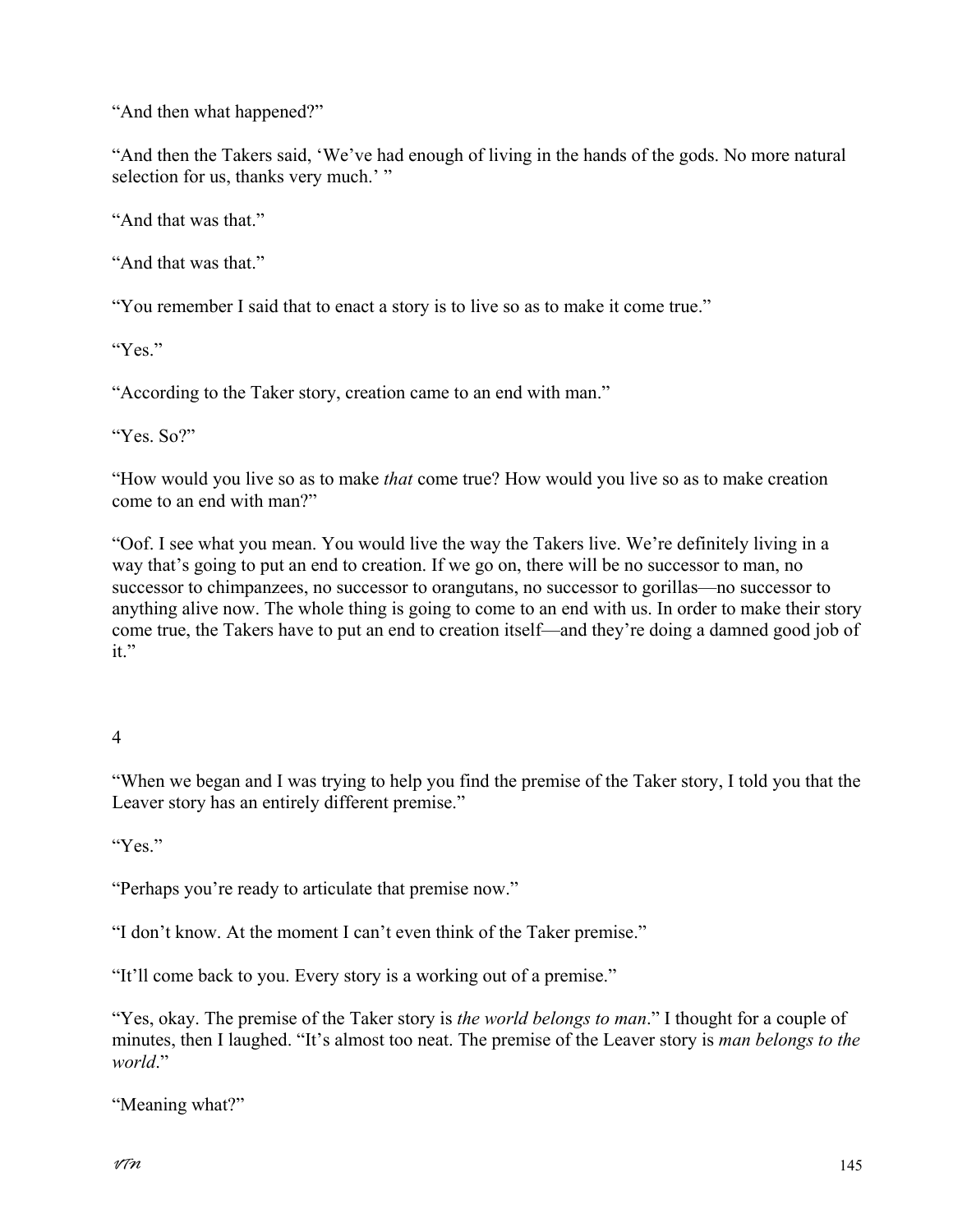"Meaning—" I barked a laugh. "It's really too much."

"Go on."

"It means that, right from the beginning, everything that ever lived belonged to the world—and that's *how things came to be this way*. Those single–celled creatures that swam in the ancient oceans belonged to the world, and because they did, everything that followed came into being. Those club–finned fish offshore of the continents belonged to world, and because they did, the amphibians eventually came into being. And because the amphibians belonged to the world, the reptiles eventually came into being. And because the reptiles belonged to the world, the mammals eventually came into being. And because the mammals belonged to the world, the primates eventually came into being. And because the primates belonged to the world, *Australopithecus* eventually came into being. And because *Australopithecus* belonged to the world, man eventually came into being. And for three million years man belonged to the world—and *because* he belonged to the world, he grew and developed and became brighter and more dexterous until one day he was so bright and dexterous that we had to call him *Homo sapiens sapiens*, which means that he was *us*."

"And that's the way the Leavers lived for three million years—as if they belonged to the world."

"That's right. And that's how *we* came into being."

5

Ishmael said, "We know what happens if you take the Taker premise, that the world belongs to man."

"Yes, that's a disaster."

"And what happens if you take the Leaver premise, that man belongs to the world?"

"Then creation goes on forever."

"How does that sound?"

"It has my vote."

"Something occurs to me," I said.

"Yes?"

<sup>6</sup>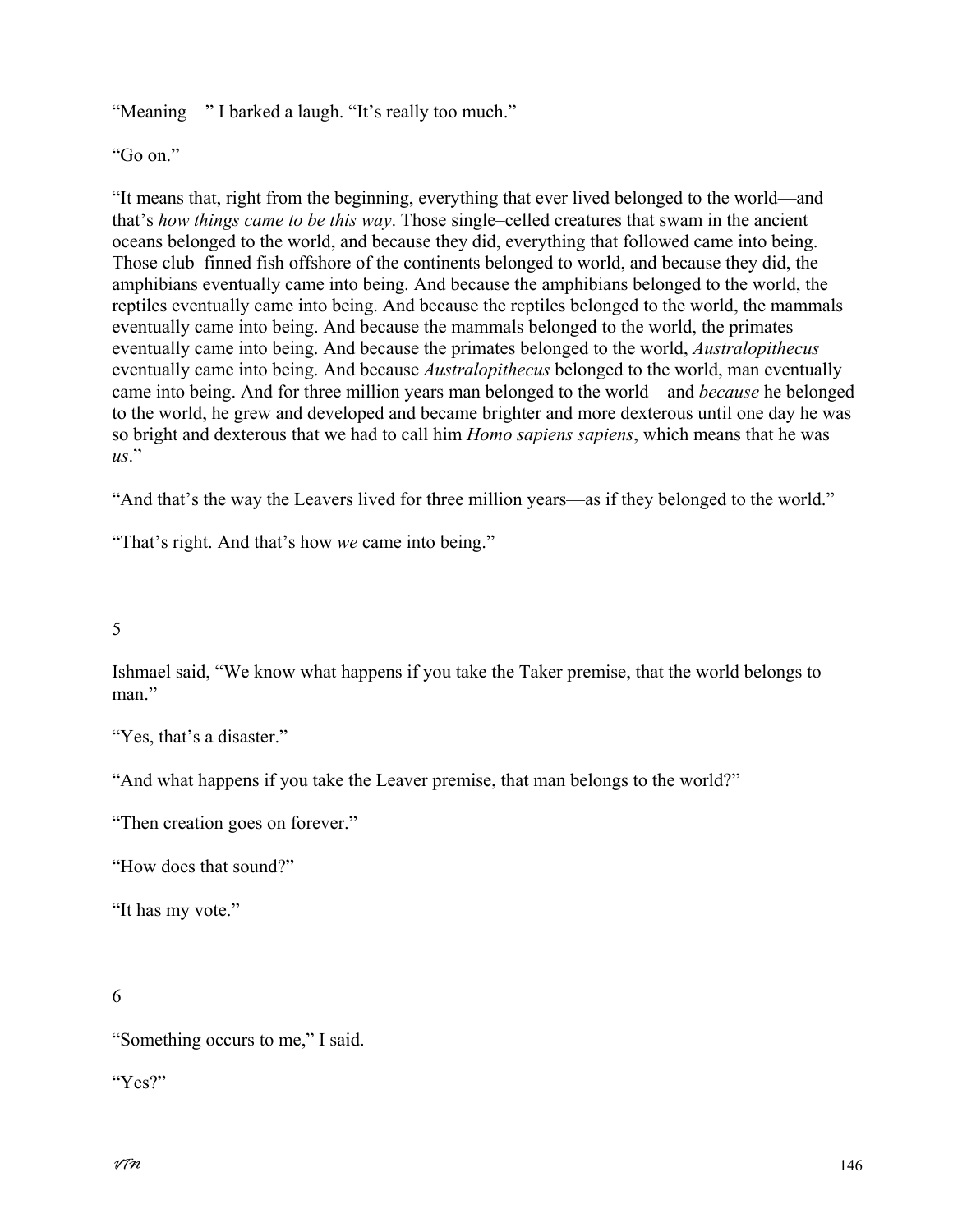"It occurs to me that the story I just told is in fact the story the Leavers have been enacting here for three million years. The Takers' story is, 'The gods made the world for man, but they botched the job, so we had to take matters into our own, more competent hands.' The Leavers' story is, 'The gods made man for the world, the same way they made salmon and sparrows and rabbits for the world; this seems to have worked pretty well so far, so we can take it easy and leave the running of the world to the gods.'"

"That's right. There are other ways to tell it, just as there are other ways to tell the story of the Takers, but this way of telling it is as good as any."

I sat there for a while. "I'm thinking about . . . the meaning of the world, divine intentions in the world, and the destiny of man. According to this story."

"Go ahead"

"The meaning of the world . . . I think the third chapter of Genesis had it right. It's a garden—the gods' garden. I say this even though I myself very much doubt that gods have anything to do with it. I just find this a wholesome and encouraging way to think of it."

"I understand."

"And there are two trees in the garden, one for the gods and one for us. The one for them is the Tree of the Knowledge of Good and Evil, and the one for us is the Tree of Life. But we can only find the Tree of Life if we stay in the garden—and we can only stay in the garden if we keep our hands off the gods' tree."

Ishmael gave me a nod of encouragement.

"Divine intentions . . . It would seem . . . There is a sort of tendency in evolution, wouldn't you say? If you start with those ultrasimple critters in the ancient seas and move up step by step to everything we see here now—and beyond—then you have to observe a tendency toward . . . complexity. And toward self–awareness and intelligence. Wouldn't you agree?"

"Yes."

"That is, all sorts of creatures on this planet appear to be on the verge of attaining that self– awareness and intelligence. So it's definitely not just humans that the gods are after. We were never meant to be the only players on this stage. Apparently the gods intend this planet to be a garden *filled* with creatures that are self–aware and intelligent."

"So it would appear. And if this is so, then man's destiny would seem to be plain."

"Yes. Amazingly enough, it *is* plain—because man is the first of all these. He's the trailblazer, the pathfinder. His destiny is to be the first to learn that creatures like man have a choice: They can try to thwart the gods and perish in the attempt—or they can stand aside and make some room for all the rest. But it's more than that. His destiny is to be the father of them all—I don't mean by direct descent. By giving all the rest their chance—the whales and the dolphins and the chimps and the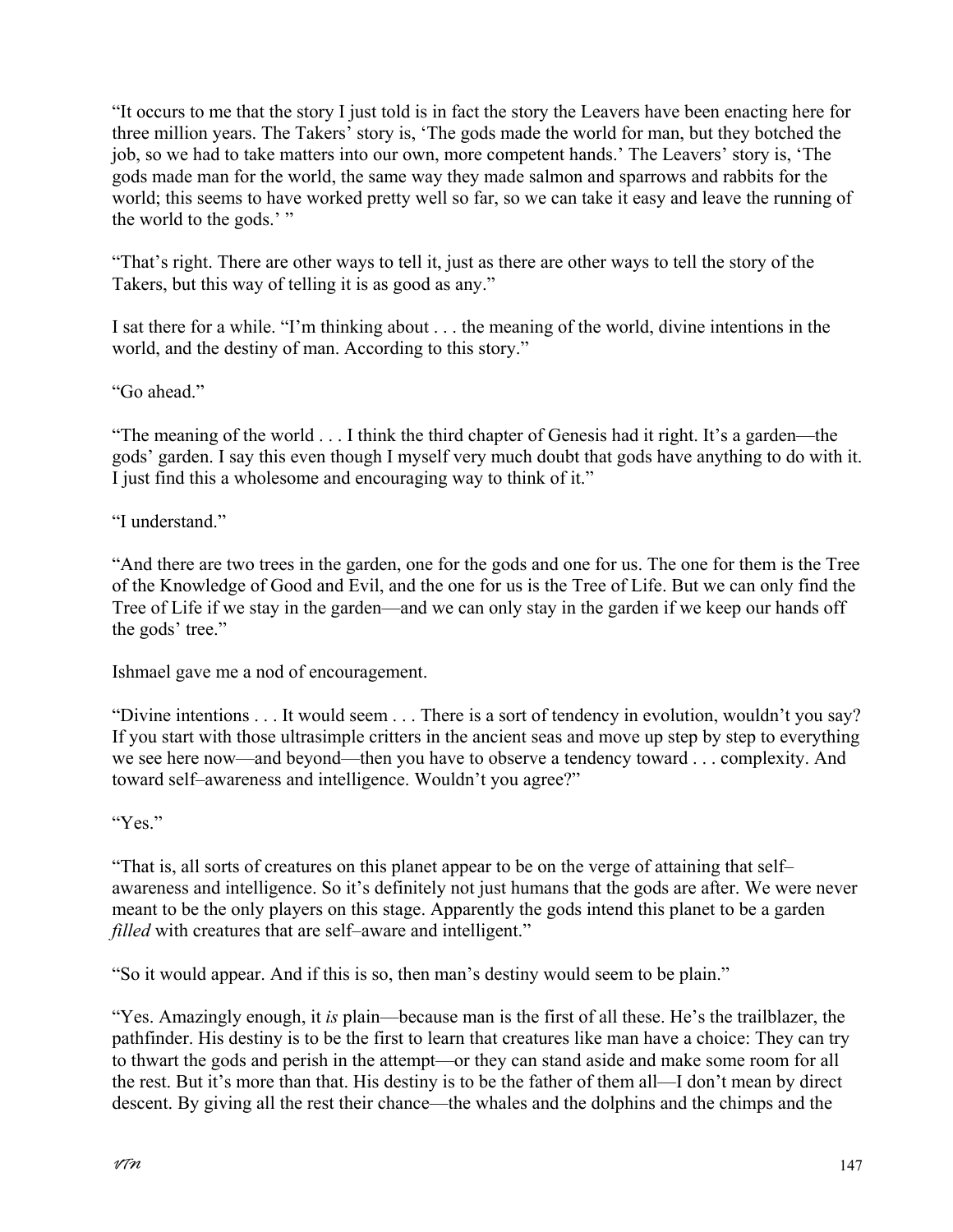raccoons—he becomes in some sense their progenitor. . . . Oddly enough, it's even grander than the destiny the Takers dreamed up for us."

"How so?"

"Just think. In a billion years, whatever is around then, *whoever* is around then, says, 'Man? Oh yes, *man*! What a wonderful creature he was! It was within his grasp to destroy the entire world and to trample all our futures into the dust—but he saw the light before it was too late and pulled back. He pulled back and gave the rest of us our chance. He showed us all how it *had to be done* if the world was to go on being a garden forever. Man was the role model for us all!' "

"Not a shabby destiny."

"Not a shabby destiny by any means. And it occurs to me that this . . ."

"Yes?"

"This gives a little shape to the story. The world is a very, very fine place. It wasn't a mess. It didn't need to be conquered and ruled by man. In other words, the world doesn't need to belong to man but it *does* need man to belong to *it*. *Some* creature had to be the first to go through this, had to see that there were two trees in the garden, one that was good for gods and one that was good for creatures. *Some* creature had to find the way, and if that happened, then . . . there was just no limit to what could happen here. In other words, man does have a place in the world, but it's not his place to *rule*. The gods have that in hand. Man's place is to be the first. Man's place is to be the first *without being the last*. Man's place is to figure out how it's *possible* to do that—and then to make some room for all the rest who are capable of becoming what he's become. And maybe, when the time comes, it's man's place to be the teacher of all the rest who are capable of becoming what he's become. Not the only teacher, not the ultimate teacher. Maybe only the first teacher, the kindergarten teacher—but even that wouldn't be too shabby. And do you know what?"

"What?"

"All along, I've been saying to myself, 'Yes, this is all very interesting, but what good is it? This isn't going to change anything!'"

"And now?"

"*This* is what we need. Not just *stopping* things. Not just *less* of things. People need something positive to work for. They need a vision of something that . . . I don't know. Something that . . ."

"I think what you're groping for is that people need more than to be scolded, more than to be made to feel stupid and guilty. They need more than a vision of doom. They need a vision of the world and of themselves that inspires them."

"Yes. Definitely. Stopping pollution is not inspiring. Sorting your trash is not inspiring. Cutting down on fluorocarbons is not inspiring. But this . . . thinking of ourselves in a new way, thinking of the world in a new way . . . This . . ."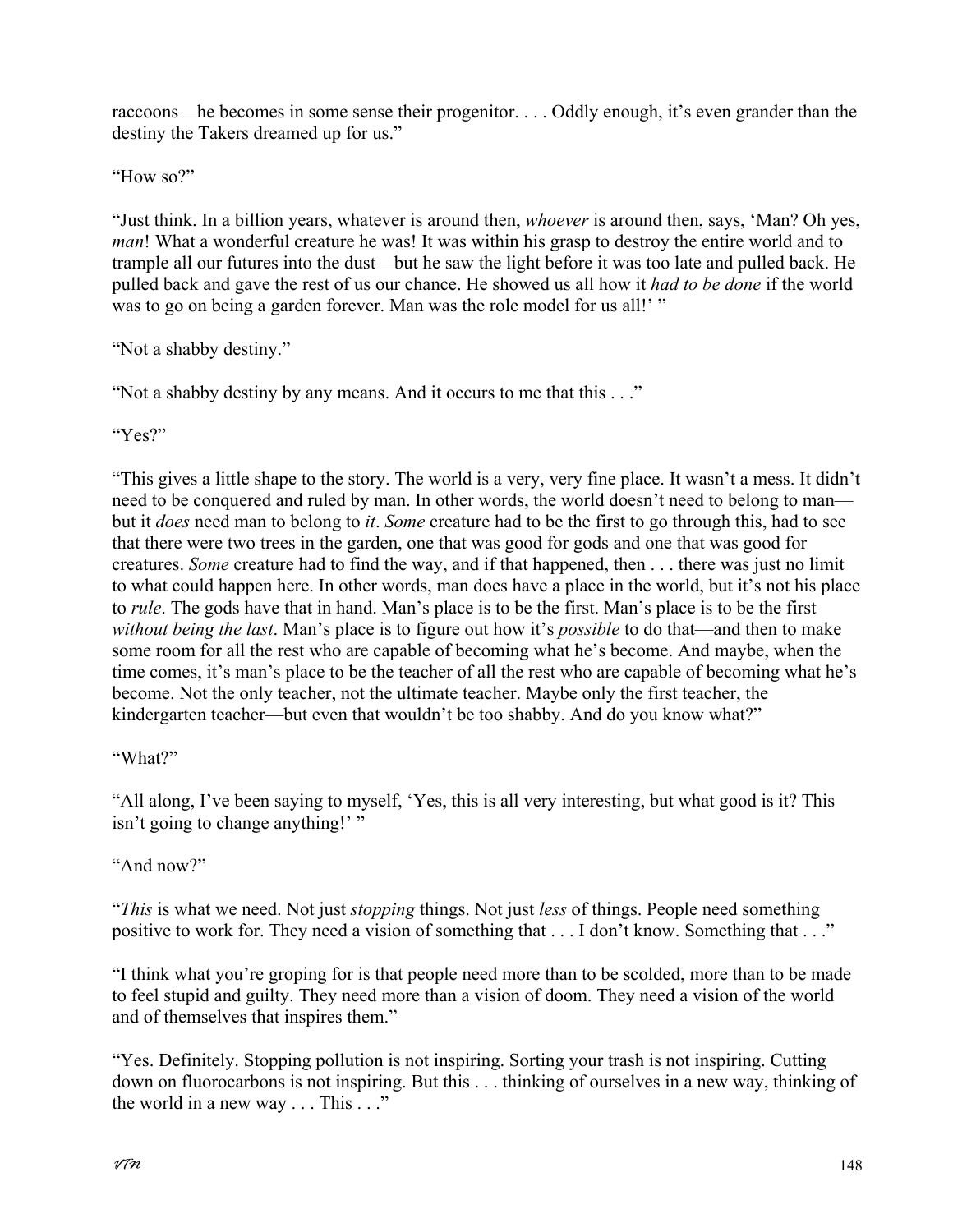I let it go. What the hell, he knew what I was trying to say.

7

"I trust you now see a point I made when we first began. The story being enacted here by the Takers is not in any sense chapter two of the story that was being enacted here during the first three million years of human life. The Leaver story has its own chapter two."

"What *is* its chapter two?"

"You've just outlined it, haven't you?"

"I'm not sure."

Ishmael spent a moment in thought. "We'll never know what the Leavers of Europe and Asia were up to when the people of your culture came along to plow them under forever. But we do know what they were up to here in North America. They were looking for ways to achieve settlement that were in accord with the way they'd always lived, ways that left room for the rest of life to go on around them. I don't mean that they did this out of any sense of high–mindedness. I simply mean that it didn't occur to them to take the life of the world into their own hands and to declare war on the rest of the community of life. Proceeding in this way for another five thousand years or ten thousand years, a dozen civilizations might have appeared on this continent as sophisticated as yours is now, each with its own values and objectives. It's not unthinkable."

"No, it's not. Or rather, yes it is. According to Taker mythology, every civilization anywhere in the universe must be a *Taker* civilization, a civilization in which people have taken the life of the world into their own hands. That's so obvious it doesn't need to be pointed out. Hell, every alien civilization in the history of science fiction has been a Taker civilization. Every civilization ever encountered by the U.S.S. *Enterprise* has been a Taker civilization. This is because it goes without saying that any intelligent creature anywhere will insist on taking his life out of the hands of the gods, will know that the world belongs to him and not the other way around."

"True"

"Which raises an important question in my mind. What exactly would it *mean* to belong to the world at this point? Obviously you're not saying that only hunter–gatherers truly belong to the world."

"I'm glad you see that. Though if the Bushmen of Africa or the Kalapalo of Brazil (if there are any left by now) want to go on living that way for the next ten million years, I can't see how this can be anything less than beneficial for them and for the world."

"True. But that doesn't answer my question. How can civilized people belong to the world?"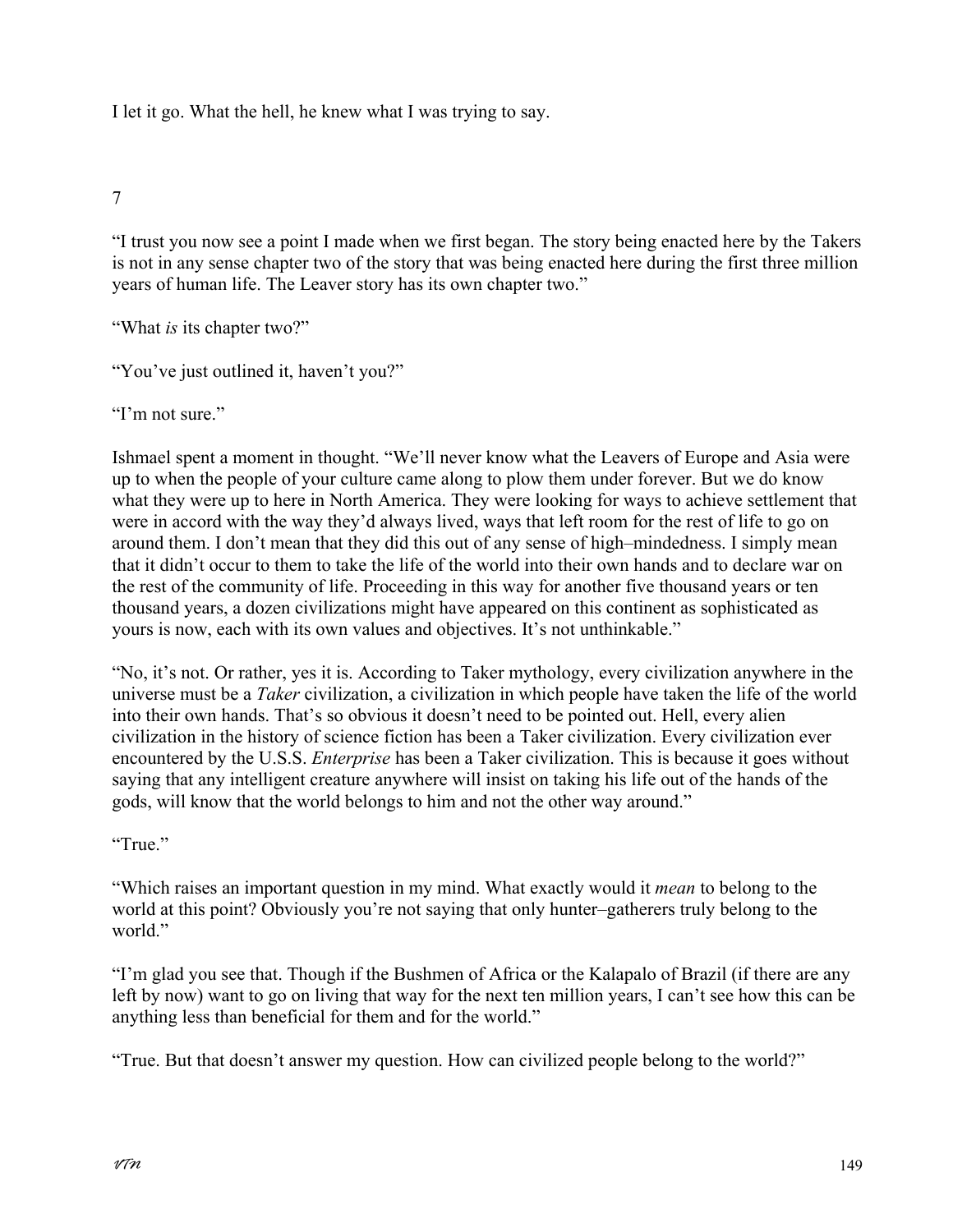Ishmael shook his head in what looked like a mixture of impatience and exasperation. "Civilized has nothing to do with it. How can tarantulas belong to the world? How can sharks belong to the world?"

"I don't understand."

"Look around you and you'll see some creatures who act as though the world belongs to them and some creatures who act as though they belong to the world. Can you tell them apart?"

"Yes."

"The creatures who act as though they belong to the world follow the peace–keeping law, and because they follow that law, they give the creatures around them a chance to grow toward whatever it's possible for them to become. That's how man came into being. The creatures around *Australopithecus* didn't imagine that the world belonged to them, so they let him live and grow. How does being civilized come into it? Does being civilized mean that you *have* to destroy the world?"

"No."

"Does being civilized make you *incapable* of giving the creatures around you a little space in which to live?"

"No."

"Does it make you incapable of living as harmlessly as sharks and tarantulas and rattlesnakes?"

"No."

"Does it make you incapable of following a law that even snails and earthworms manage to follow without any difficulty?"

"No."

"As I pointed out some time ago, human settlement isn't *against* the law, it's *subject* to the law and the same is true of civilization. So what exactly is your question?"

"I don't know, now. Obviously belonging to the world means . . . belonging to the same club as everyone else. The club being the community of life. It means belonging to the club and following the same rules as everyone else."

"And if being civilized means anything at all, it should mean that you're leaders of the club, not its only criminals and destroyers."

"True," I said, then sat there blinking for a few moments. "Something you said a moment ago. We'll never know what the Leavers of Europe or Asia were up to when the people of my culture arrived to plow them under."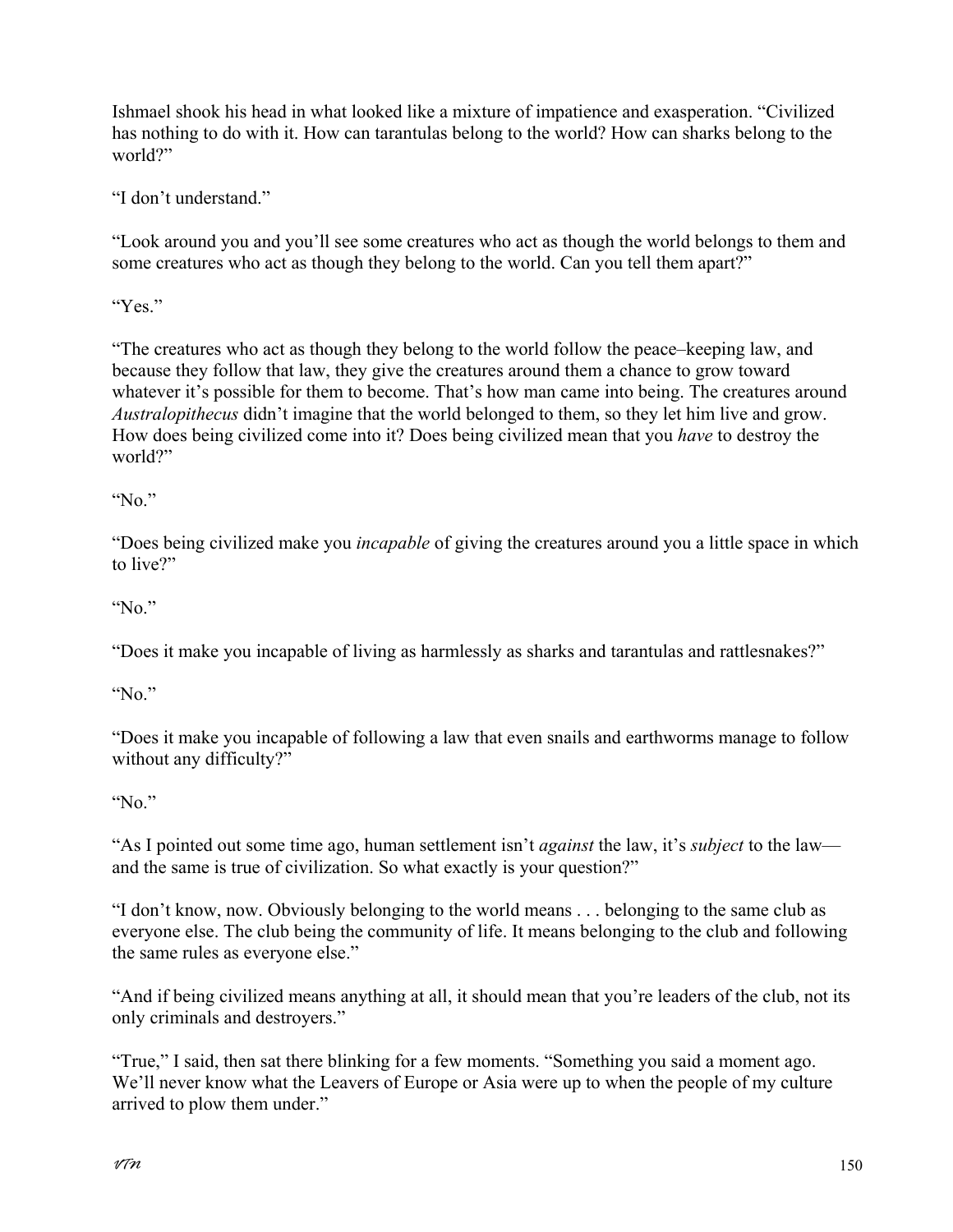"Yes?"

"I think some information about that *has* been dug up in recent years."

Ishmael nodded. "If it's recent, then I might well not have heard of it."

"An archeologist named Riane Eisler wrote about a widespread Leaver agricultural society that existed in Europe until it was overrun by the Takers five or six thousand years ago. Except she didn't call them Leavers and Takers, of course. I don't know a lot about it, but evidently the culture the Takers plowed under was based on goddess worship."

Ishmael nodded. "One of my students was aware of the book you're talking about but was unable to explain its significance as you've done. It's called, I believe, *The Chalice and the Blade*."

### 8

"Returning to the subject of inspiration, it seems to me that these days you have another promising source of it," Ishmael said.

"What's that?"

"All my other pupils, when they reached this point, said, 'Yes, yes, this is wonderful—but people are not going to relinquish their hold on the world. It just can't happen. Never. Not in a thousand years.' And I had nothing I could point to as a hopeful example to the contrary. Now I do."

It took me about ninety seconds to see it. "I assume you mean what's been happening in the Soviet Union and eastern Europe in the past few years."

"That's right. Ten years ago, twenty years ago, anyone predicting that Marxism would soon be dismantled *from the top* would have been labeled a hopeless visionary, an utter fool."

"Yes, that's true."

"But once the people of these countries were inspired by the possibility of a new way of life, the dismantling took place almost overnight."

"Yes, I see what you mean. Five years ago I would have said that no amount of inspiration could accomplish that—or this."

"And now?"

"And now it's just barely thinkable. Improbable as hell but not unimaginable."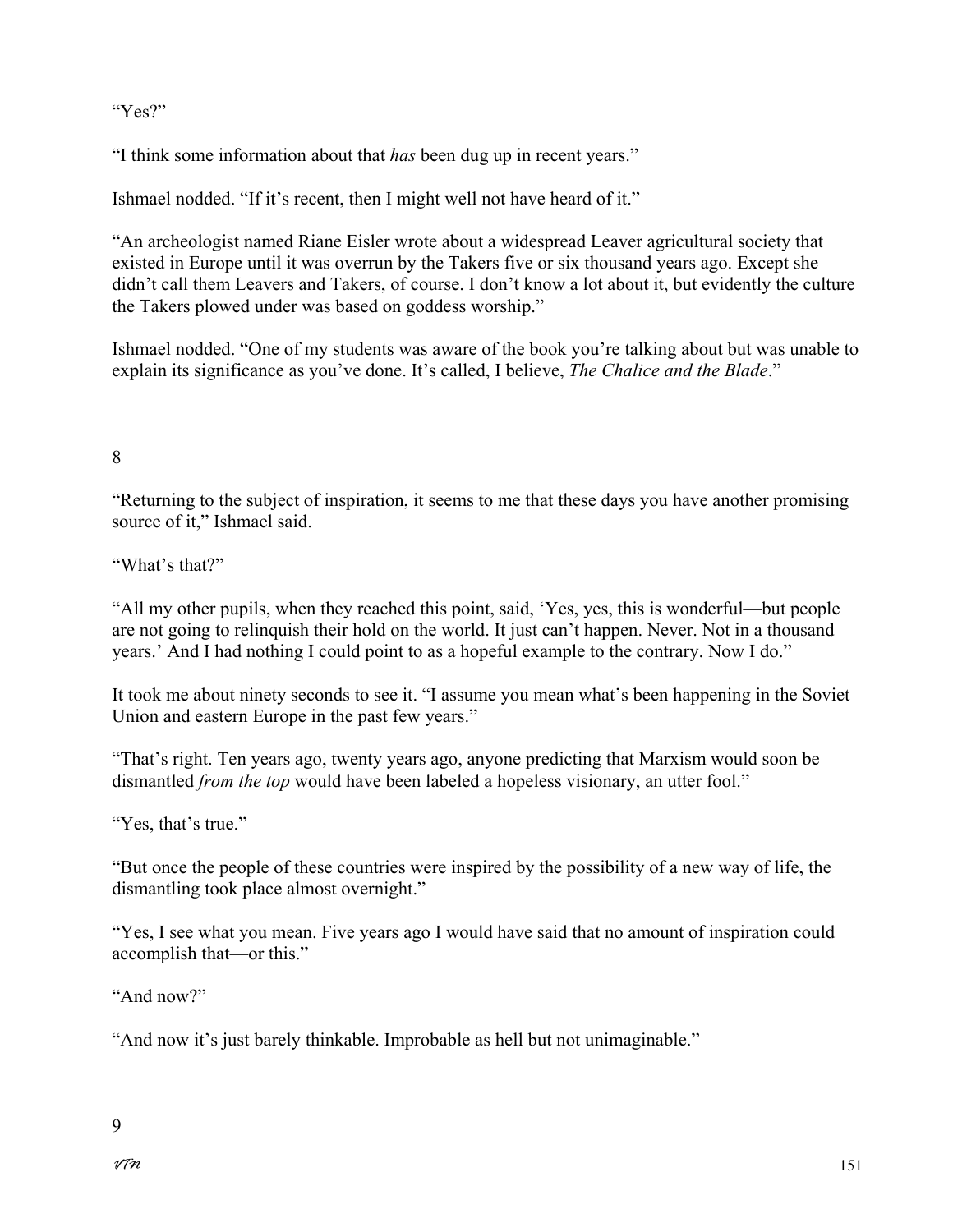"But I do have another question," I added.

"Proceed"

"Your ad said, 'Must earnestly desire to save the world.' "

"Yes?"

"What do I do if I earnestly desire to save the world?"

Ishmael frowned at me through the bars for a long moment. "You want a program?"

"Of course I want a program."

"Then here is a program: The story of Genesis must be reversed. First, Cain must stop murdering Abel. This is essential if you're to survive. The Leavers are the endangered species most critical to the world—not because they're humans but because they alone can show the destroyers of the world that there is no *one right way* to live. And then, of course, you must spit out the fruit of that forbidden tree. You must absolutely and forever relinquish the idea that you know who should live and who should die on this planet."

"Yes, I see all that, but that's a program for *mankind*, that's not a program for *me*. What do *I* do?"

"What you do is to teach a hundred what I've taught you, and inspire each of them to teach a hundred. That's how it's always done."

"Yes, but . . . is it *enough*?"

Ishmael frowned. "Of course it's not enough. But if you begin anywhere else, there's no hope at all. You can't say, 'We're going to change the way people behave toward the world, but we're not going to change the way they think about the world or the way they think about divine intentions in the world or the way they think about the destiny of man.' As long as the people of your culture are convinced that the world belongs to them and that their divinely–appointed destiny is to conquer and rule it, then they are of course going to go on acting the way they've been acting for the past ten thousand years. They're going to go on treating the world as if it were a piece of human property and they're going to go on conquering it as if it were an adversary. You can't change these things with *laws*. You must change people's *minds*. And you can't just root out a harmful complex of ideas and leave a void behind; you have to give people something that is as meaningful as what they've lost—something that makes better sense than the old horror of Man Supreme, wiping out everything on this planet that doesn't serve his needs directly or indirectly."

I shook my head. "What you're saying is that someone has to stand up and become to the world of today what Saint Paul was to the Roman Empire."

"Yes, basically. Is that so daunting?"

I laughed. "Daunting isn't nearly strong enough. To call it daunting is like calling the Atlantic damp."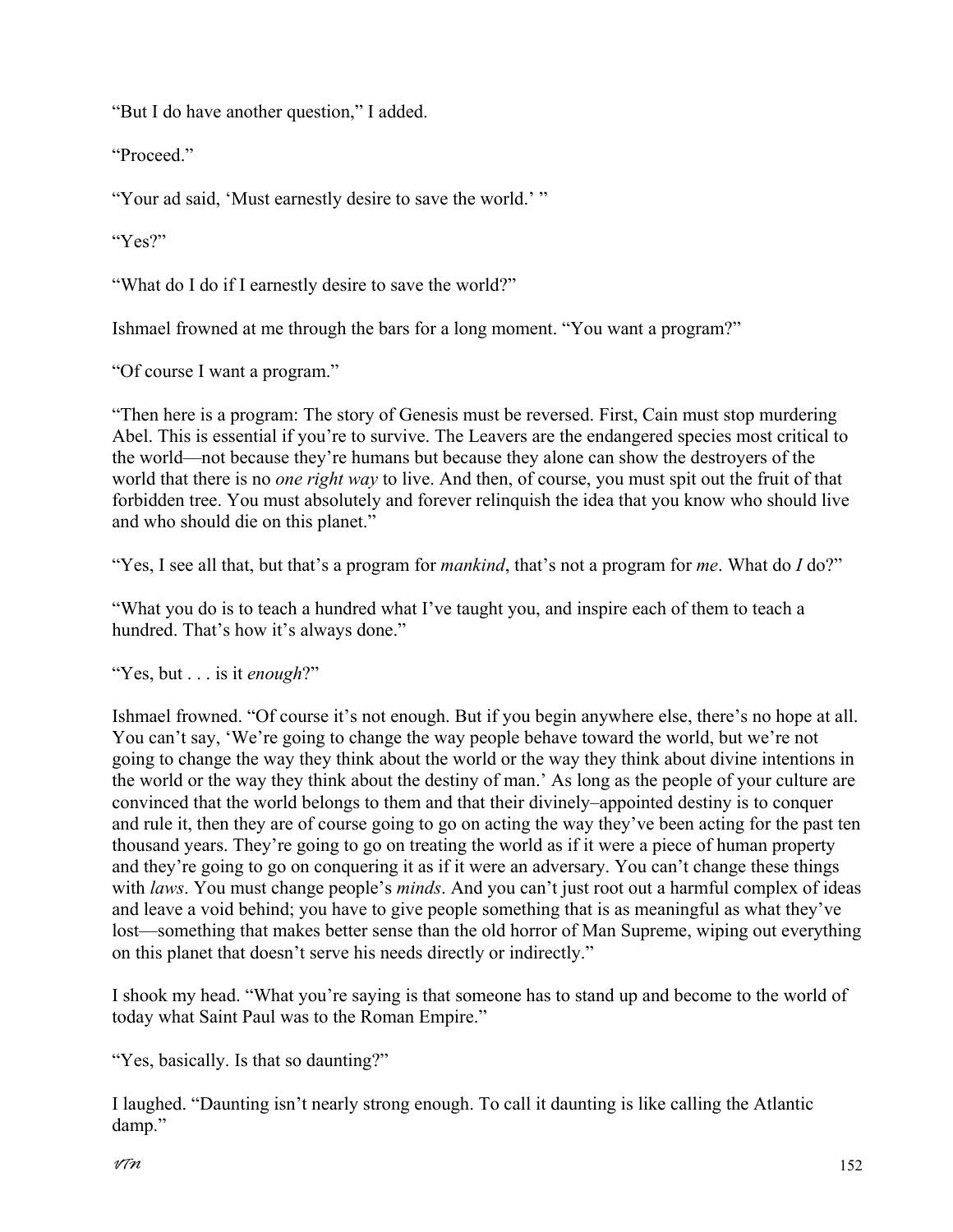"Is it really so impossible in an age when a stand–up comic on television reaches more people in ten minutes than Paul did in his entire lifetime?"

"I'm not a stand–up comic."

"But you're a writer, aren't you?"

"Not that kind of writer."

Ishmael shrugged. "Lucky you. You are absolved of any obligation. Self–absolved."

"I didn't say that."

"What were you expecting to learn from me? An incantation? A magic word that would sweep all the nastiness away?"

" $No$ "

"Ultimately, it would seem you're no different from those you profess to despise: You just wanted something for yourself. Something to make you feel better as you watch the end approach."

"No, it isn't that. You just don't know me very well. It's always this way with me—first I say, 'No, no, it's impossible, completely and utterly impossible,' then I go ahead and do it."

Ishmael humphed, barely mollified.

"One thing I know people will say to me is 'Are you suggesting we go back to being hunter– gatherers?"

"That of course is an inane idea," Ishmael said. "The Leaver life–style isn't about hunting and gathering, it's about letting the rest of the community live—and agriculturalists can do that as well as hunter–gatherers." He paused and shook his head. "What I've been at pains to give you is a new paradigm of human history. The Leaver life is not an antiquated thing that is 'back there' somewhere. Your task is not to reach back but to reach forward."

"But to what? We can't just walk away from our civilization the way the Hohokam did."

"That's certainly true. The Hohokam had another way of life waiting for them, but you must be inventive—if it's worthwhile to you. If you care to survive." He gave me a dull stare. "You're an inventive people, aren't you? You pride yourselves on that, don't you?"

"Yes."

"Then invent"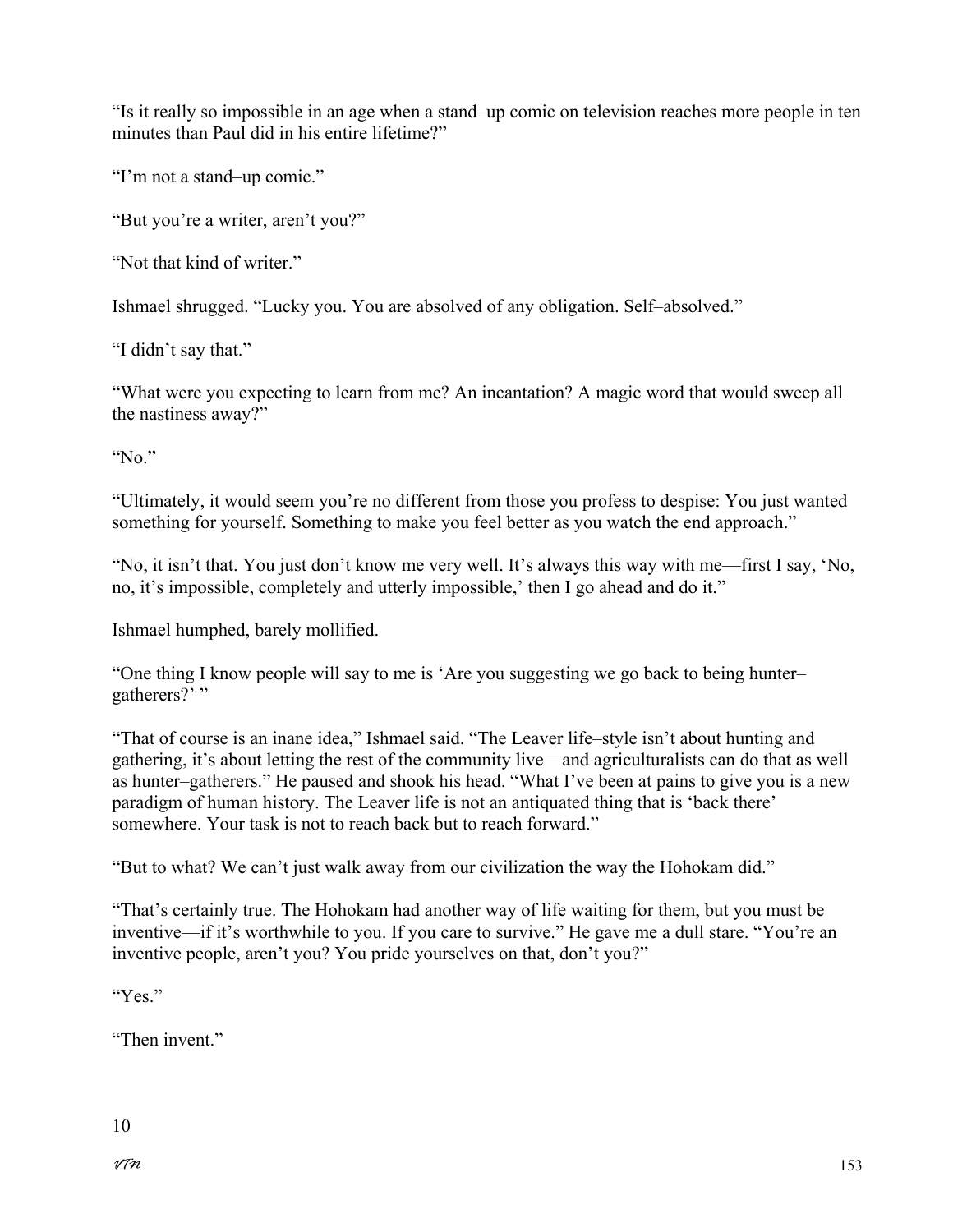"I have neglected one small point," Ishmael said, then gave way to a long, groaning, wheezing sigh, as if he were sorry he'd allowed himself to be reminded of it.

I waited in silence.

"One of my students was an ex–convict. An armed robber, as it happened. Have I told you that?"

I said he hadn't.

"I'm afraid our work together was more useful to me than to him. Primarily what I learned from him is that, contrary to the impression one receives from prison movies, the prison population is not at all an undifferentiated mass. As in the outside world, there are the rich and the poor, the powerful and the weak. And relatively speaking, the rich and the powerful live very well inside the prison not as well as they do on the outside, of course, but much, much better than the poor and the weak. In fact, they can have very nearly anything they want, in terms of drugs, food, sex, and service."

I cocked an eyebrow at him.

"You want to know what this has to do with anything," he said with a nod. "It has this to do with anything: The world of the Takers is one vast prison, and except for a handful of Leavers scattered across the world, the entire human race is now inside that prison. During the last century every remaining Leaver people in North America was given a choice: to be exterminated or to accept imprisonment. Many chose imprisonment, but not many were actually capable of adjusting to prison life."

"Yes, that seems to be the case."

Ishmael fixed me with a drooping, moist eye. "Naturally a well–run prison must have a prison industry. I'm sure you see why."

"Well . . . it helps to keep the inmates busy, I suppose. Takes their minds off the boredom and futility of their lives."

"Yes. Can you name yours?"

"Our prison industry? Not offhand. I suppose it's obvious."

"Quite obvious, I would say."

I gave it some thought. "Consuming the world."

Ishmael nodded. "Got it on the first try."

11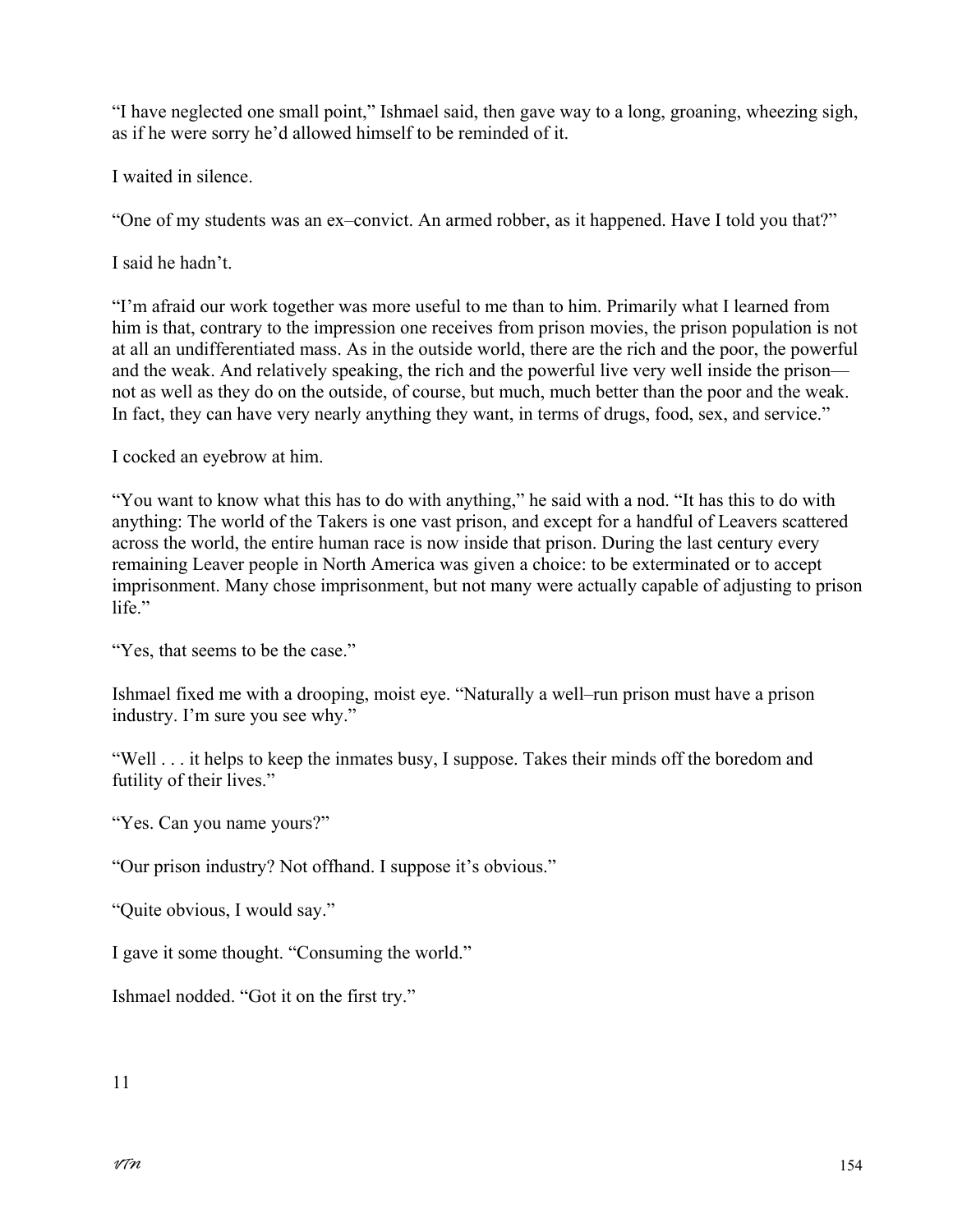"There is one significant difference between the inmates of your criminal prisons and the inmates of your cultural prison: The former understand that the distribution of wealth and power inside the prison has nothing to do with justice."

I blinked at him for a while, then asked him to explain.

"In your cultural prison, which inmates wield the power?"

"Ah," I said. "The male inmates. Especially the white male inmates."

"Yes, that's right. But you understand that these white male inmates are indeed inmates and not warders. For all their power and privilege—for all that they lord it over everyone else in the prison—not one of them has a key that will unlock the gate."

"Yes, that's true. Donald Trump can do a lot of things I can't, but he can no more get out of the prison than I can. But what does this have to do with justice?"

"Justice demands that people other than white males have power in the prison."

"Yes, I see. But what are you saying? That this isn't true?"

"True? Of course it's true that males—and, as you say, especially white males—have called the shots inside the prison for thousands of years, perhaps even from the beginning. Of course it's true that this is unjust. And of course it's true that power and wealth within the prison should be equitably redistributed. But it should be noted that what is crucial to your survival as a race is not the redistribution of power and wealth within the prison but rather the destruction of the prison itself."

"Yes, I see that. But I'm not sure many other people would."

"No?"

"No. Among the politically active, the redistribution of wealth and power is . . . I don't know what to call it that would be strong enough. An idea whose time has come. The Holy Grail."

"Nonetheless, breaking out of the Taker prison is a common cause to which all humanity can subscribe."

I shook my head. "I'm afraid it's a cause to which almost none of humanity will subscribe. White or colored, male or female, what the people of this culture want is to have as much wealth and power in the Taker prison as they can get. They don't give a damn that it's a prison and they don't give a damn that it's destroying the world."

Ishmael shrugged. "As always, you're a pessimist. Perhaps you're right. I hope you're wrong."

"I hope so too, believe me."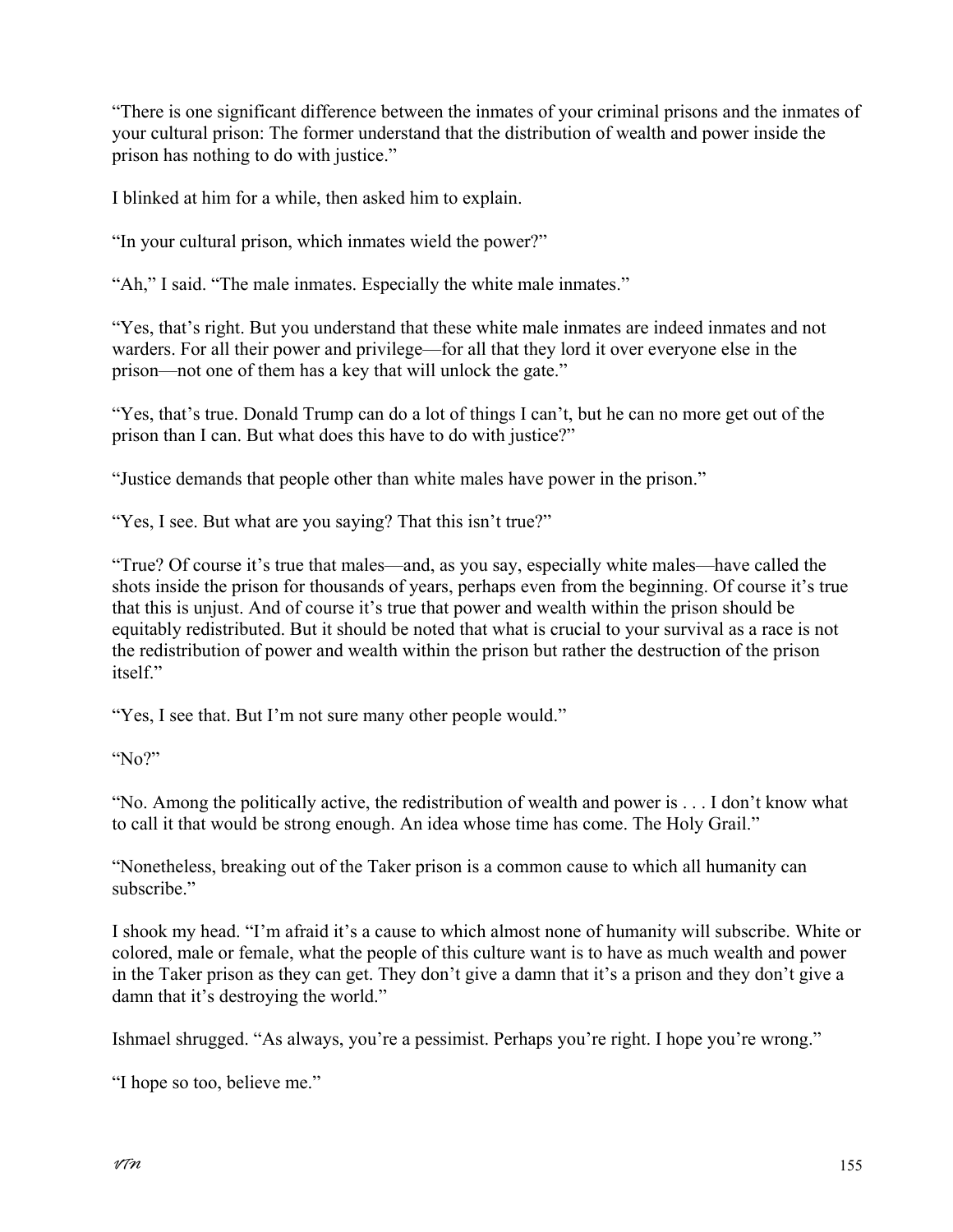12

Even though we'd only been talking an hour or so, Ishmael seemed limp with exhaustion. I made tentative noises about leaving, but he evidently had something more on his mind.

At last he looked up and said: "You understand that I'm finished with you."

I think it would have felt about the same if he'd plunged a knife into my stomach.

He closed his eyes for a moment. "Pardon me. I'm tired and not expressing myself well. I didn't mean that the way it came out."

I couldn't answer him, but I managed a nod.

"I mean only that I've finished what I set out to do. As a teacher, I have nothing more to give you. Even so, I would be pleased to count you as a friend."

Again, I couldn't manage more than a nod.

Ishmael shrugged and looked around bleary–eyed, as if he'd momentarily forgotten where he was. Then he reared back and exploded in a magnificently juicy sneeze.

"Look," I said, getting up, "I'll be back tomorrow."

He gave me a long, dark stare; he was wondering what the devil more I expected of him but was too weary to ask. He sent me on my way with a grunt and a valedictory nod.

# *THIRTEEN*

1

That night, before falling asleep in my motel bed, I finalized my plan. It was a bad plan and I knew it, but I couldn't think of anything better. Whether he liked it or not (and I knew he wouldn't), I had to rescue Ishmael from that goddamned carnival.

It was a bad plan in another sense, in that it depended entirely on me and my meager resources. I had only one hole–card, and if I had to turn it, I figured it would probably be a deuce.

At nine the next morning I was in a small town about halfway home, driving around in hopes of finding someplace to have breakfast, when a "too hot" warning lit up on my dashboard, forcing me to pull over. I popped the hood and checked the oil: oil okay. Checked the water reservoir: dry. No problem—a canny traveler, I carry extra water. I topped off the reservoir, got going again, and two minutes later watched the warning light blink back on. I made it to a filling station where the sign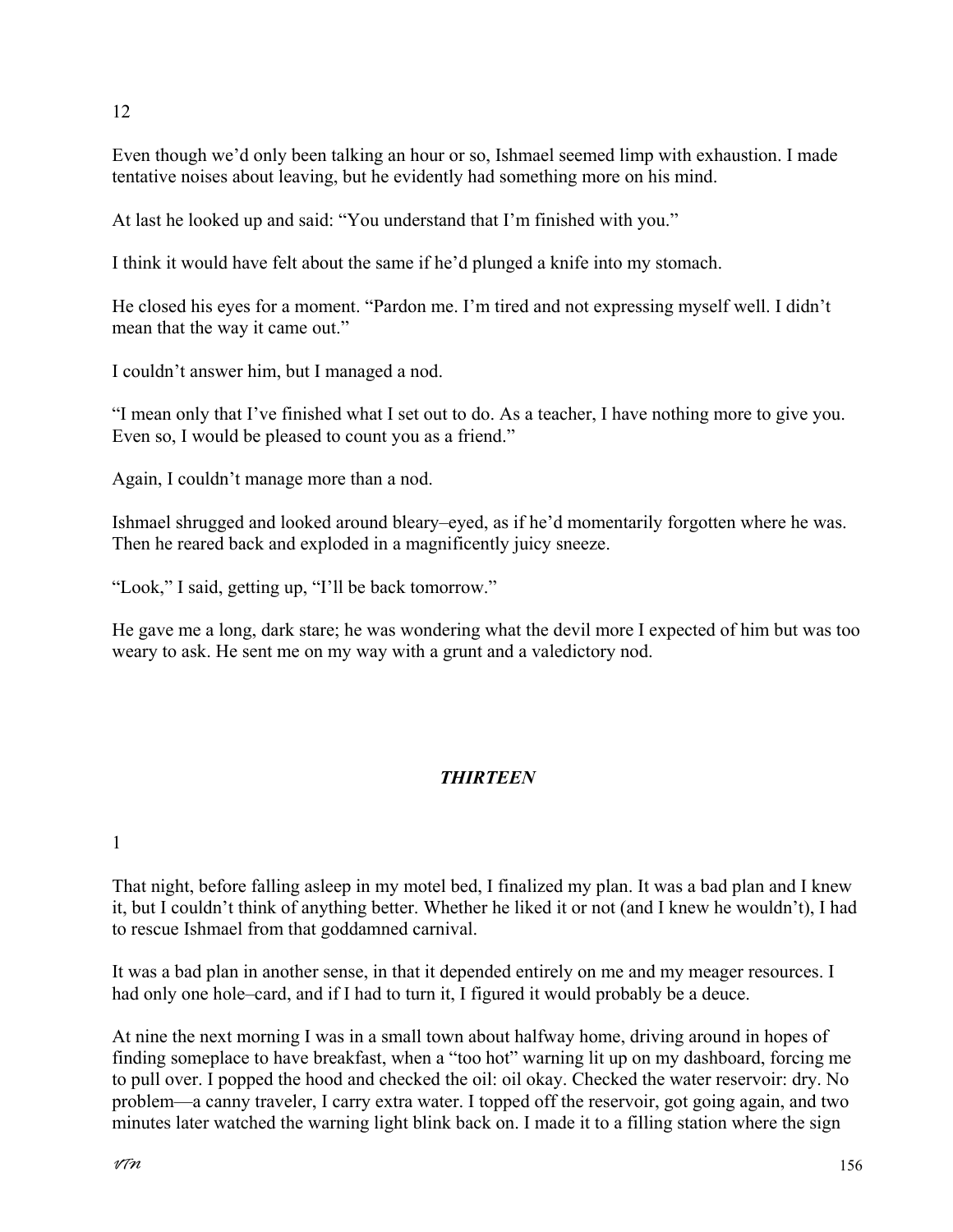said "Mechanic on Duty" but where no mechanic was on duty. Even so, the guy who *was* on duty knew thirty times as much as I do about cars and was willing to poke around a little.

"The radiator fan isn't working," he told me after about fifteen seconds. He showed it to me and explained that ordinarily it only comes on when start–and–stop city driving makes the engine overheat.

"Could it be a blown fuse?"

"Could be," he said. But he ruled that out by trying a new one, which did no better than the old one. He said, "Hold on," and fetched a pen–type probe, which he used to test the plug that connected the fan to the electrical system. "You got fire to the fan," he told me, "so it looks like it's the fan itself that's shot."

"Where can I get a new one?"

"Here in town, nowhere," he told me. "Not on a Saturday."

I asked him if I could get home with it as it was.

"I think so," he said, "if you don't have to do a lot of city driving to get there. Or if you stop and let it cool down whenever it starts to overheat."

I made it back and got the car into a dealership service garage well before noon and left it there, even though they assured me that nothing at all would happen to it before Monday morning. I had only one errand to run, and that was to visit one of those dear little money machines, where I proceeded to plunder all my cash resources—checking, savings, credit cards. When I walked into my apartment, I was carrying twenty–four hundred dollars—and was otherwise a pauper.

I didn't intend to think about the problems ahead, because they were just too tough. How do you get a half–ton gorilla out of a cage that he doesn't care to vacate? How do you get a half–ton gorilla into the back seat of a car that he doesn't care to ride in? Would a car with a half–ton gorilla in the back seat even function?

As this indicates, I'm a one–step–at–a–time kind of guy. An improvisor. Somehow or another, I would get Ishmael stashed in the back seat of my car, then I'd figure out what to do next. Presumably I'd bring him back to my apartment—and then again figure out what to do next. In my experience, you never really know how you're going to handle a problem until you actually have it.

2

They called at nine on Monday morning to tell me what was what with the car. The fan had gone out because it had been overtaxed; it had been overtaxed because the whole damn cooling system was shot. A lot of work was needed, about six hundred dollars' worth. I groaned and told them to carry on. They said it'd probably be ready around two o'clock, they'd call. I said, skip the call, I'd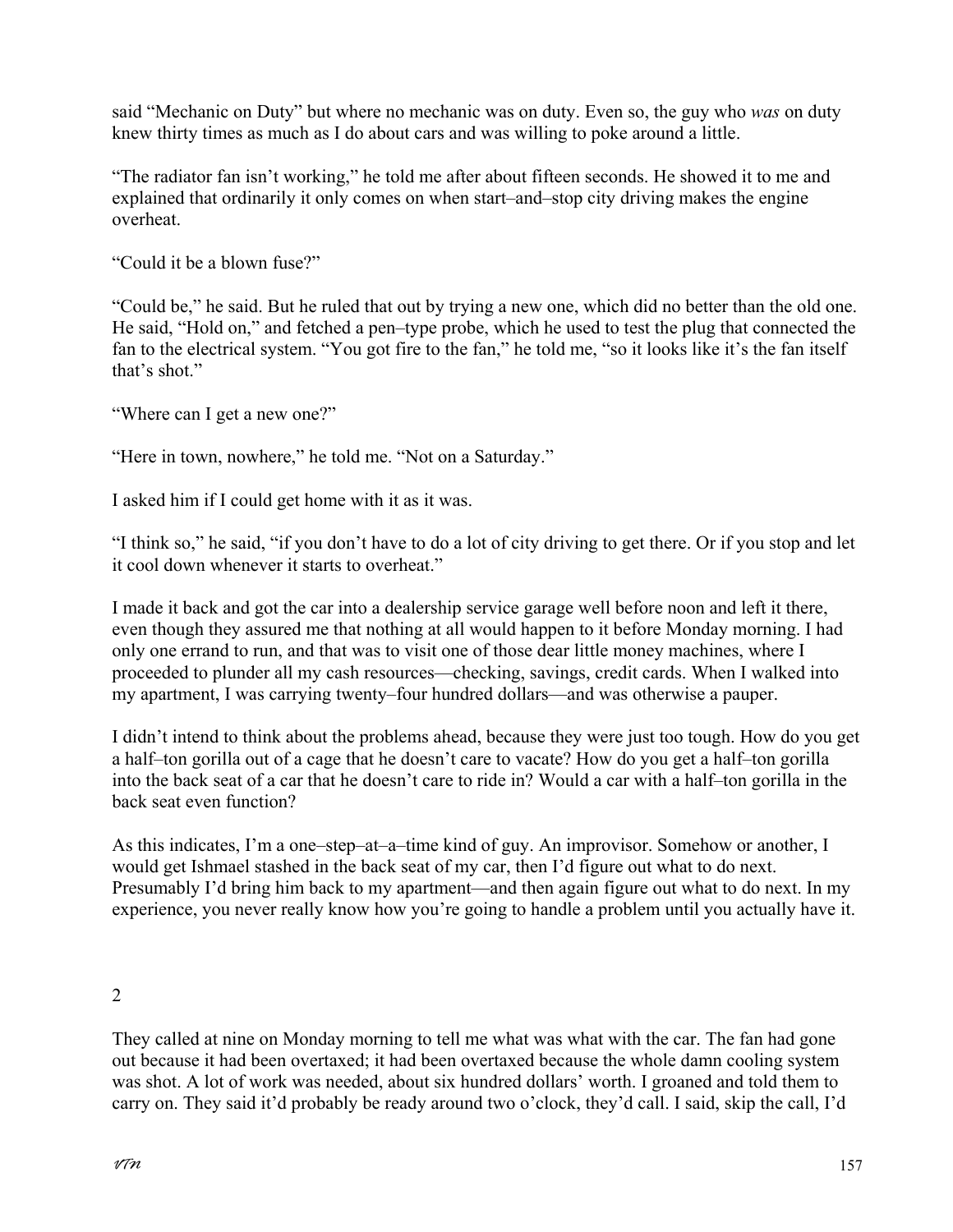pick the car up when I could; the fact is, I'd already abandoned the car. I couldn't afford the repairs, and the damn thing probably wouldn't be up to carrying Ishmael anyway.

I rented a van.

You will doubtless wonder why in hell I didn't do that in the first place. The answer is, I just didn't think of it. I'm limited, okay? I get used to doing things in a certain way, and that doesn't include taking trips in rented vans.

Two hours later I pulled up at the carnival lot and said, "Damn."

The carnival had moved on.

Something—maybe a premonition—prompted me to get out and poke around. The lot seemed much too small to have held nineteen rides, twenty–four games, and a sideshow. I wondered if I could find the site of Ishmael's cage without any landmarks to guide me. My feet remembered enough to get me to the vicinity, and my eyes did the rest, for there *was* a visible trace: the blankets I'd bought for him had been left behind, had been dumped in a messy pile along with other things I recognized: a few of his books, a pad of drawing paper, still showing the maps and diagrams he'd made to illustrate the stories of Cain and Abel, Leavers and Takers, and the poster from his office, now rolled up and secured by a rubber band.

I was stirring it up and sorting it out in a bewildered way when my aged bribee turned up. He grinned and held up a big black plastic bag to show me what he was doing there: clearing away some of the hundreds of pounds of trash that had been left behind. Then, when he saw the pile of stuff at my feet, he looked up at me and said, "It was the pneumonia."

"What?"

"It was the pneumonia that got him—your friend the ape."

I stood there blinking at him, unable to fathom what he was getting at.

"Vet came Saturday night and shot him full of stuff, but it was too late. Passed off this morning around seven or eight, I guess."

"Are you telling me that he's . . . dead?"

"Dead is what he is, pardner."

And I, the total egotist, had only vaguely registered the fact that he seemed a bit wan.

I looked around the vast gray lot, where here and there the wind raised clumps of paper trash and sometimes sent them tumbling, and felt one with it—empty, useless, choked with dust, a wasteland.

My ancient pardner waited, plainly interested to see what this friend of apes would do or say next.

"What did they do with him?" I asked.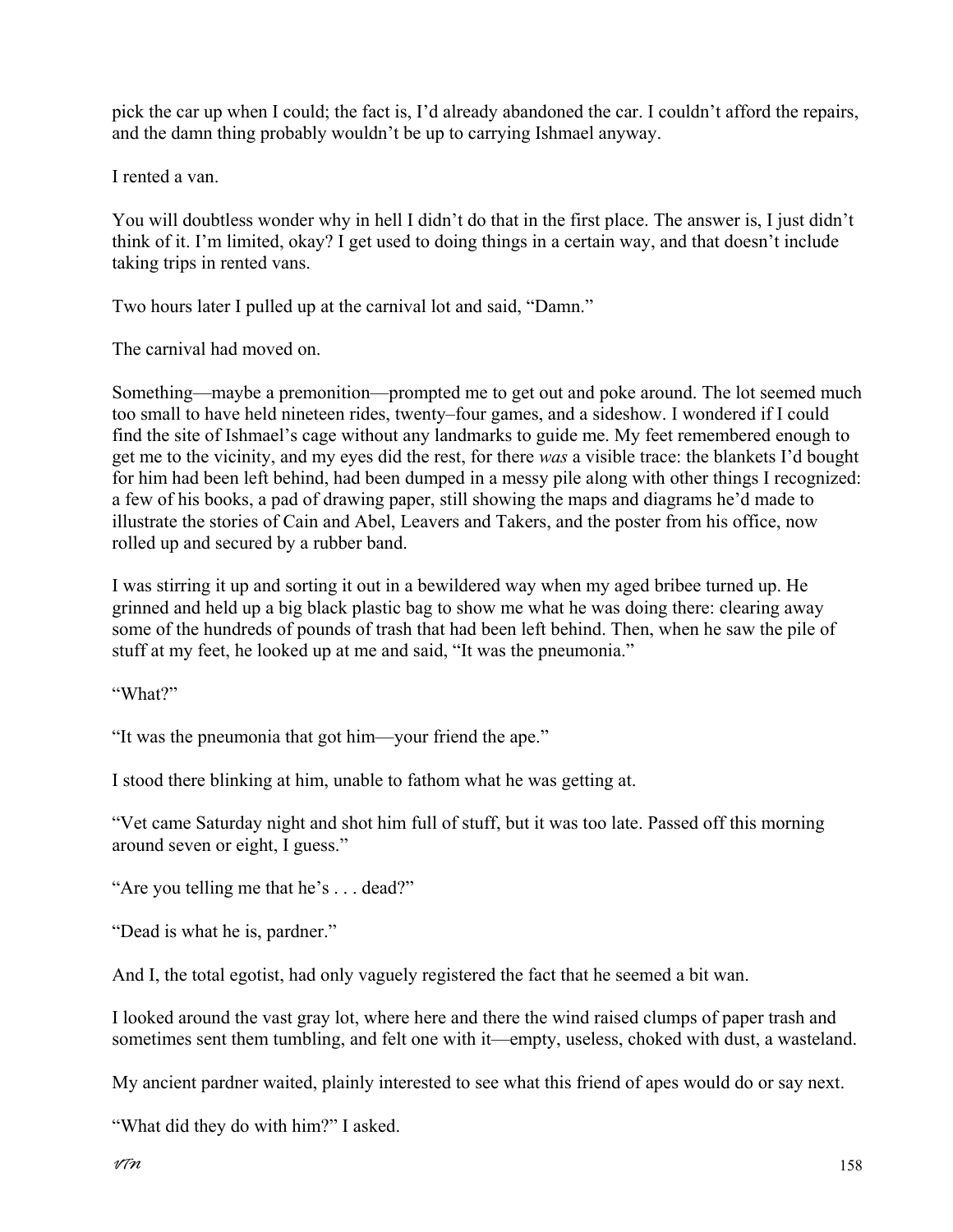"Huh?"

"What did they do with the body?"

"Oh. Called the county, I guess. Took him off to where they cremate the roadkills. You know."

"Yeah. Thanks."

"No sweat"

"All right if I take this stuff?"

From the look he gave me I could see I'd presented him with a new high–water mark in human lunacy, but all he said was, "Sure, why not? Just get dumped otherwise."

I left the blankets, of course, but the rest all fit easily under one arm.

# 3

What was to be done? Stand for a moment with lowered gaze outside the county furnace where they cremate the roadkills? Someone else would have handled it differently, probably better, revealing a greater heart, a finer sensibility. Myself, I drove home.

Drove home, turned in the van, picked up my car, and went back to the apartment. It was empty in a new way, with a new degree of emptiness.

There was a telephone there on an end table, connecting me to a whole world of life and activity, but who could I call?

Oddly enough, I thought of someone, looked up a number, and dialed it. After three rings, a low, firm voice answered:

"Mrs. Sokolow's residence."

"Is this Mr. Partridge?"

"Yes, this is Mr. Partridge."

I said, "This is the guy who visited you a couple weeks ago, trying to locate Rachel Sokolow."

Partridge waited.

I said, "Ishmael is dead."

After a pause: "I'm very sorry to hear it."